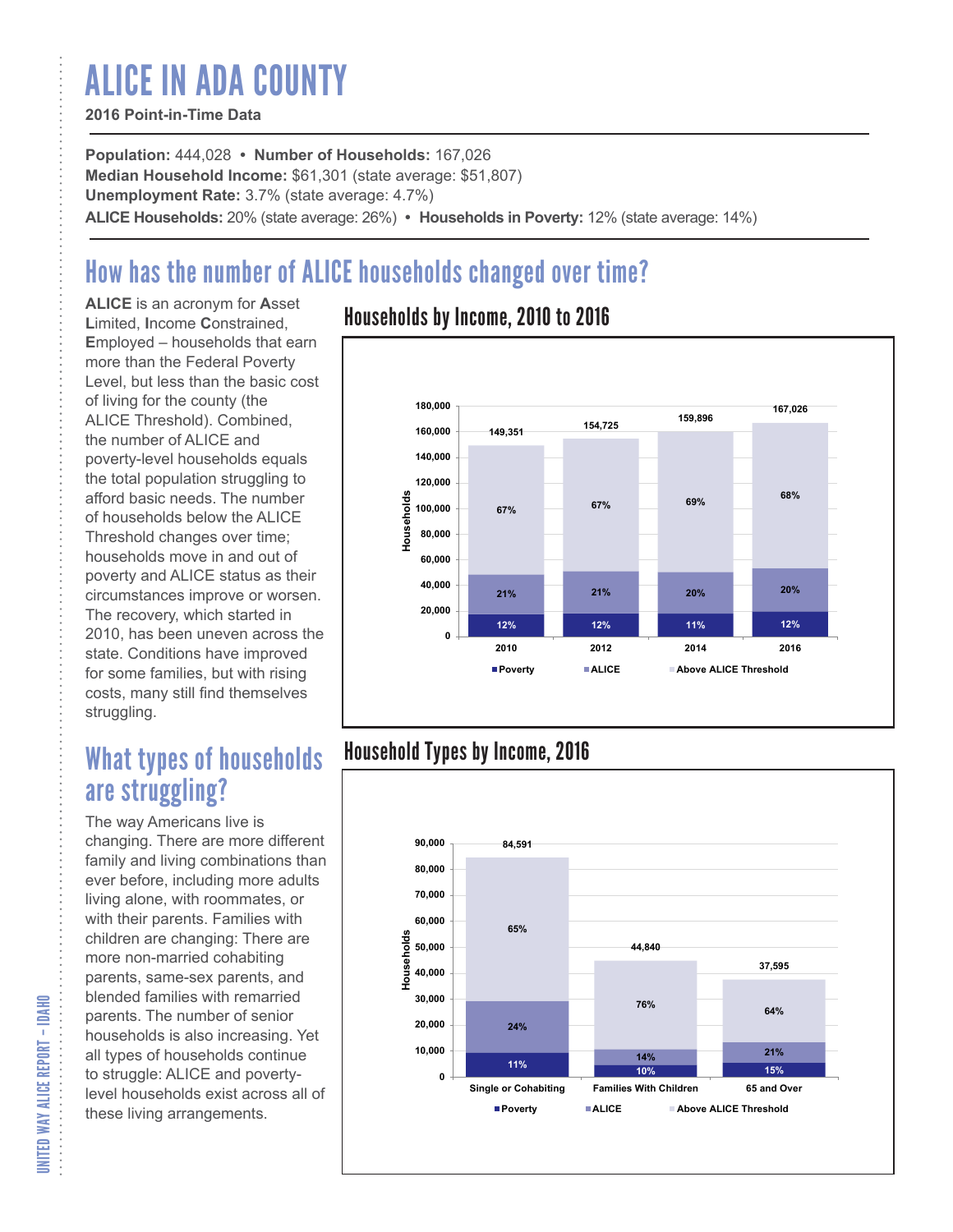#### **The cost of living continues to increase…**

The Household Survival Budget reflects the bare minimum that a household needs to live and work today. It does not include savings for emergencies or future goals like college. In 2016, costs were well above the Federal Poverty Level of \$11,880 for a single adult and \$24,300 for a family of four. Family costs increased by 27 percent statewide from 2010 to 2016, compared to 9 percent inflation nationally.

| <b>Household Survival Budget, Ada County</b> |                     |                                                    |
|----------------------------------------------|---------------------|----------------------------------------------------|
|                                              | <b>SINGLE ADULT</b> | <b>2 ADULTS, 1 INFANT,</b><br><b>1 PRESCHOOLER</b> |
| <b>Monthly Costs</b>                         |                     |                                                    |
| <b>Housing</b>                               | \$487               | \$789                                              |
| <b>Child Care</b>                            | $S-$                | \$1,126                                            |
| Food                                         | \$177               | \$586                                              |
| <b>Transportation</b>                        | \$346               | \$692                                              |
| <b>Health Care</b>                           | \$196               | \$728                                              |
| <b>Technology</b>                            | \$55                | \$75                                               |
| <b>Miscellaneous</b>                         | \$149               | \$449                                              |
| <b>Taxes</b>                                 | \$224               | \$489                                              |
| <b>Monthly Total</b>                         | \$1,634             | \$4,934                                            |
| <b>ANNUAL TOTAL</b>                          | \$19,608            | \$59,208                                           |
| <b>Hourly Wage</b>                           | \$9.80              | \$29.60                                            |

#### **…and wages lag behind**

Employment and wages vary by location; firms generally pay higher wages in areas with a higher cost of living, although those wages still do not always cover basic needs. Employment and wages also vary by firm size: Large firms tend to offer higher wages and more job stability; smaller businesses can account for more jobs overall, especially in rural areas, but may pay less and offer less stability. Medium-size firms pay more but typically employ the fewest workers.

### Employment by Firm Size With Average Annual Wages, 2016



*Sources: 2016 Point-in-Time Data: American Community Survey. ALICE Demographics: American Community Survey; the ALICE Threshold. Budget: U.S. Department of Housing and Urban Development; U.S. Department of Agriculture; Bureau of Labor Statistics; Internal Revenue Service; Idaho State Tax Commission; Idaho Department of Health and Welfare, 2016.*

#### Ada County, 2016

| Town                      | <b>Total HH</b> | % ALICE &<br><b>Poverty</b> |
|---------------------------|-----------------|-----------------------------|
| <b>Boise City</b>         | 89,012          | 38%                         |
| <b>Eagle City</b>         | 8.515           | 22%                         |
| <b>Garden City</b>        | 5,310           | 49%                         |
| <b>Hidden Springs CDP</b> | 814             | 20%                         |
| <b>Kuna City</b>          | 5,571           | 37%                         |
| <b>Meridian City</b>      | 31,172          | 29%                         |
| <b>Star City</b>          | 2.629           | 32%                         |

*Note: Municipal-level data on this page is 5-year averages for Incorporated Places. Totals will not match county-level numbers because some places cross county borders, data is not available for the smallest places, and county-level data is often 1-year estimates.*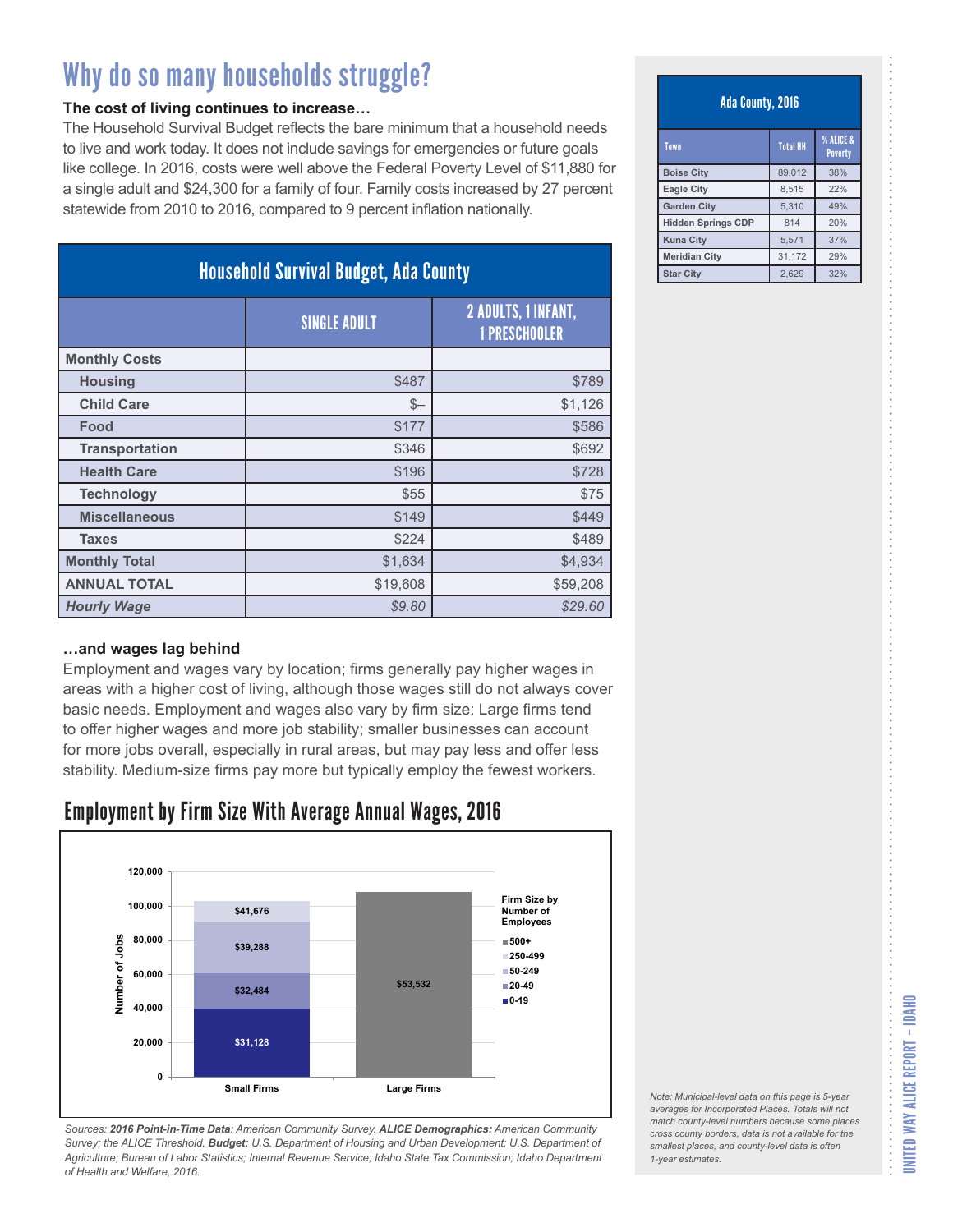# ALICE IN ADAMS COUNTY

#### **2016 Point-in-Time Data**

**Population:** 3,865 **• Number of Households:** 1,655 **Median Household Income:** \$41,335 (state average: \$51,807) **Unemployment Rate:** 10.8% (state average: 4.7%) **ALICE Households:** 28% (state average: 26%) **• Households in Poverty:** 16% (state average: 14%)

# How has the number of ALICE households changed over time?

**ALICE** is an acronym for **A**sset **L**imited, **I**ncome **C**onstrained, **E**mployed – households that earn more than the Federal Poverty Level, but less than the basic cost of living for the county (the ALICE Threshold). Combined, the number of ALICE and poverty-level households equals the total population struggling to afford basic needs. The number of households below the ALICE Threshold changes over time; households move in and out of poverty and ALICE status as their circumstances improve or worsen. The recovery, which started in 2010, has been uneven across the state. Conditions have improved for some families, but with rising costs, many still find themselves struggling.

## What types of households are struggling?

The way Americans live is changing. There are more different family and living combinations than ever before, including more adults living alone, with roommates, or with their parents. Families with children are changing: There are more non-married cohabiting parents, same-sex parents, and blended families with remarried parents. The number of senior households is also increasing. Yet all types of households continue to struggle: ALICE and povertylevel households exist across all of these living arrangements.

### Households by Income, 2010 to 2016



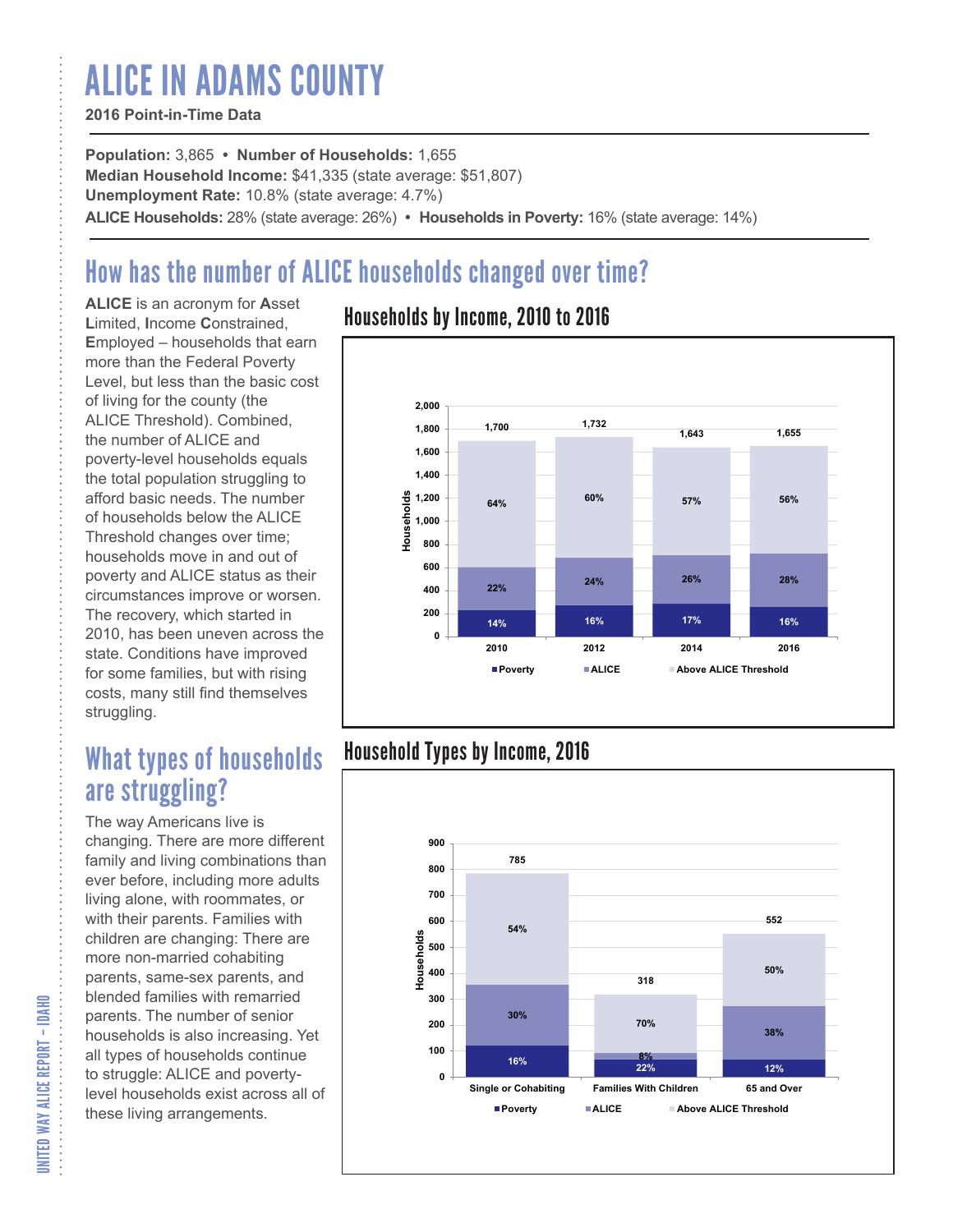#### **The cost of living continues to increase…**

The Household Survival Budget reflects the bare minimum that a household needs to live and work today. It does not include savings for emergencies or future goals like college. In 2016, costs were well above the Federal Poverty Level of \$11,880 for a single adult and \$24,300 for a family of four. Family costs increased by 27 percent statewide from 2010 to 2016, compared to 9 percent inflation nationally.

| <b>Household Survival Budget, Adams County</b> |                     |                                             |
|------------------------------------------------|---------------------|---------------------------------------------|
|                                                | <b>SINGLE ADULT</b> | 2 ADULTS, 1 INFANT,<br><b>1 PRESCHOOLER</b> |
| <b>Monthly Costs</b>                           |                     |                                             |
| <b>Housing</b>                                 | \$488               | \$658                                       |
| <b>Child Care</b>                              | $S-$                | \$833                                       |
| Food                                           | \$177               | \$586                                       |
| <b>Transportation</b>                          | \$346               | \$692                                       |
| <b>Health Care</b>                             | \$196               | \$728                                       |
| <b>Technology</b>                              | \$55                | \$75                                        |
| <b>Miscellaneous</b>                           | \$149               | \$390                                       |
| <b>Taxes</b>                                   | \$224               | \$327                                       |
| <b>Monthly Total</b>                           | \$1,635             | \$4,289                                     |
| <b>ANNUAL TOTAL</b>                            | \$19,620            | \$51,468                                    |
| <b>Hourly Wage</b>                             | \$9.81              | \$25.73                                     |

#### **…and wages lag behind**

Employment and wages vary by location; firms generally pay higher wages in areas with a higher cost of living, although those wages still do not always cover basic needs. Employment and wages also vary by firm size: Large firms tend to offer higher wages and more job stability; smaller businesses can account for more jobs overall, especially in rural areas, but may pay less and offer less stability. Medium-size firms pay more but typically employ the fewest workers.

### Employment by Firm Size With Average Annual Wages, 2016



*Sources: 2016 Point-in-Time Data: American Community Survey. ALICE Demographics: American Community Survey; the ALICE Threshold. Budget: U.S. Department of Housing and Urban Development; U.S. Department of Agriculture; Bureau of Labor Statistics; Internal Revenue Service; Idaho State Tax Commission; Idaho Department of Health and Welfare, 2016.*

#### Adams County, 2016

| Town             | % ALICE &<br><b>Total HH</b><br>Poverty |     |
|------------------|-----------------------------------------|-----|
| Council City     | 368                                     | 54% |
| New Meadows City | 184                                     | 55% |

| Note: Municipal-level data on this page is 5-year   |
|-----------------------------------------------------|
| averages for Incorporated Places. Totals will not   |
| match county-level numbers because some places      |
| cross county borders, data is not available for the |
| smallest places, and county-level data is often     |
| 1-year estimates.                                   |
|                                                     |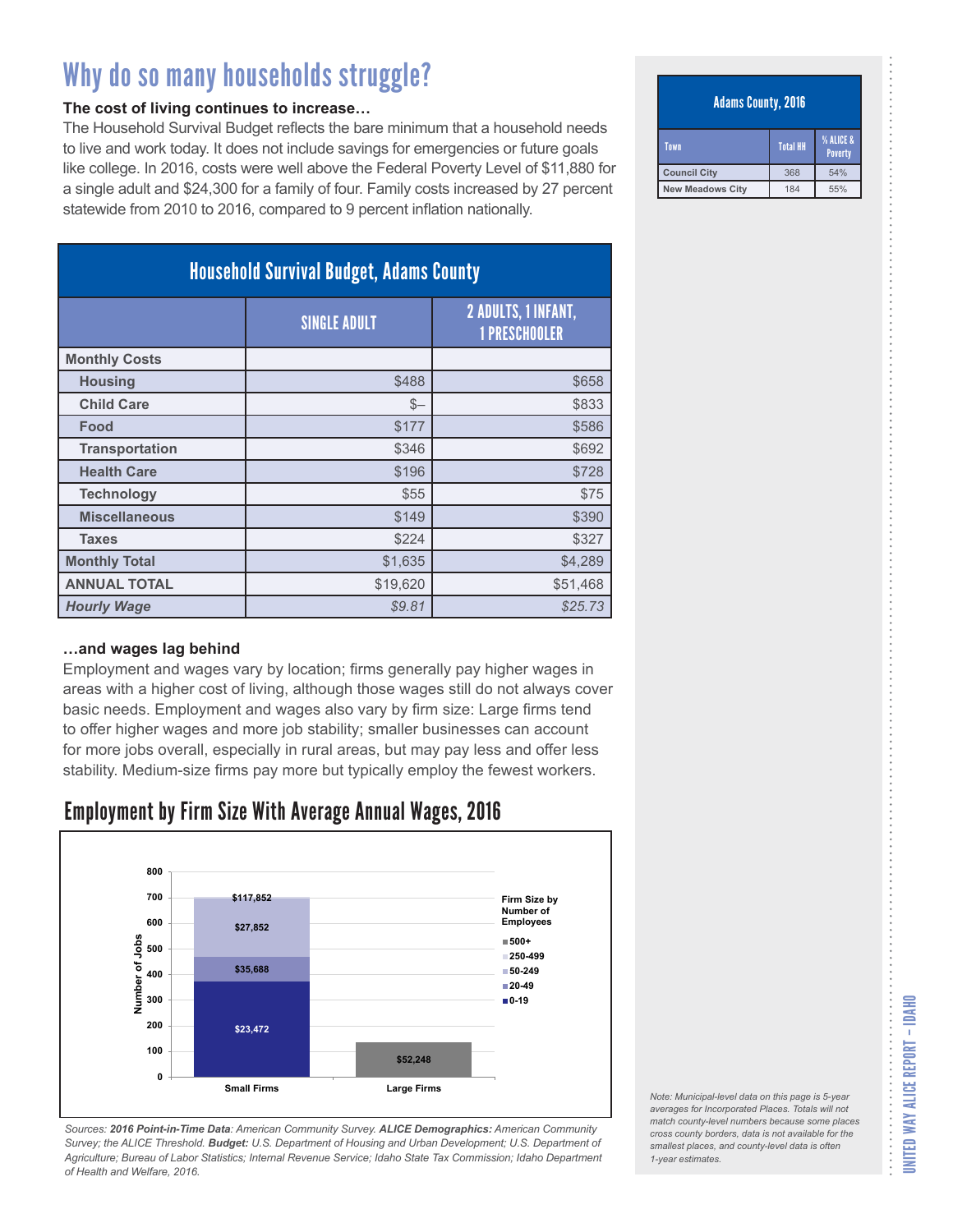# ALICE IN BANNOCK COUNTY

#### **2016 Point-in-Time Data**

**Population:** 84,377 **• Number of Households:** 30,106 **Median Household Income:** \$48,429 (state average: \$51,807) **Unemployment Rate:** 6.1% (state average: 4.7%) **ALICE Households:** 28% (state average: 26%) **• Households in Poverty:** 16% (state average: 14%)

# How has the number of ALICE households changed over time?

**ALICE** is an acronym for **A**sset **L**imited, **I**ncome **C**onstrained, **E**mployed – households that earn more than the Federal Poverty Level, but less than the basic cost of living for the county (the ALICE Threshold). Combined, the number of ALICE and poverty-level households equals the total population struggling to afford basic needs. The number of households below the ALICE Threshold changes over time; households move in and out of poverty and ALICE status as their circumstances improve or worsen. The recovery, which started in 2010, has been uneven across the state. Conditions have improved for some families, but with rising costs, many still find themselves struggling.

## What types of households are struggling?

The way Americans live is changing. There are more different family and living combinations than ever before, including more adults living alone, with roommates, or with their parents. Families with children are changing: There are more non-married cohabiting parents, same-sex parents, and blended families with remarried parents. The number of senior households is also increasing. Yet all types of households continue to struggle: ALICE and povertylevel households exist across all of these living arrangements.

### Households by Income, 2010 to 2016



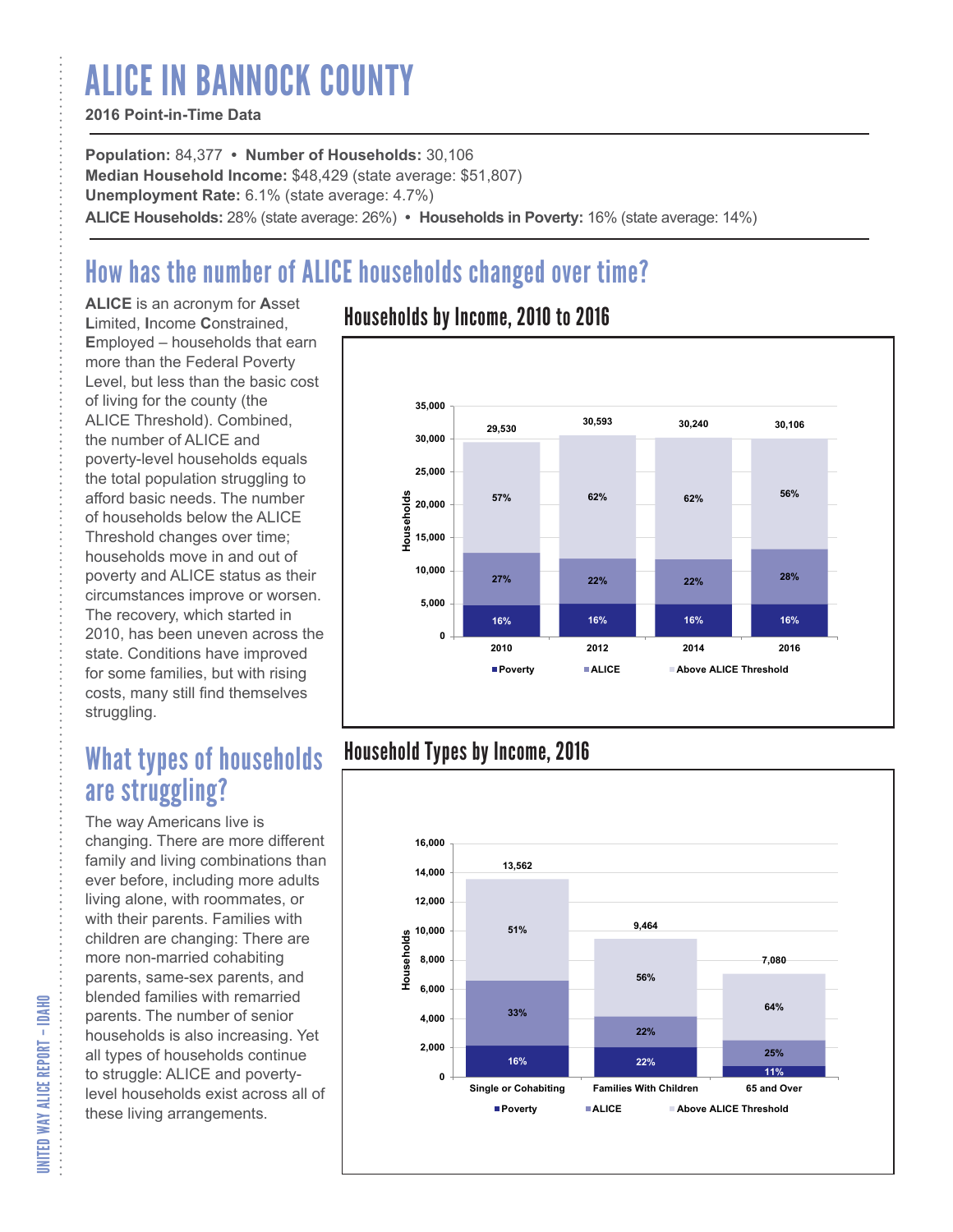#### **The cost of living continues to increase…**

The Household Survival Budget reflects the bare minimum that a household needs to live and work today. It does not include savings for emergencies or future goals like college. In 2016, costs were well above the Federal Poverty Level of \$11,880 for a single adult and \$24,300 for a family of four. Family costs increased by 27 percent statewide from 2010 to 2016, compared to 9 percent inflation nationally.

| <b>Household Survival Budget, Bannock County</b> |                     |                                                    |
|--------------------------------------------------|---------------------|----------------------------------------------------|
|                                                  | <b>SINGLE ADULT</b> | <b>2 ADULTS, 1 INFANT,</b><br><b>1 PRESCHOOLER</b> |
| <b>Monthly Costs</b>                             |                     |                                                    |
| <b>Housing</b>                                   | \$406               | \$658                                              |
| <b>Child Care</b>                                | $S-$                | \$896                                              |
| Food                                             | \$177               | \$586                                              |
| <b>Transportation</b>                            | \$346               | \$692                                              |
| <b>Health Care</b>                               | \$196               | \$728                                              |
| <b>Technology</b>                                | \$55                | \$75                                               |
| <b>Miscellaneous</b>                             | \$138               | \$399                                              |
| <b>Taxes</b>                                     | \$199               | \$351                                              |
| <b>Monthly Total</b>                             | \$1,517             | \$4,385                                            |
| <b>ANNUAL TOTAL</b>                              | \$18,204            | \$52,620                                           |
| <b>Hourly Wage</b>                               | \$9.10              | \$26.31                                            |

#### **…and wages lag behind**

Employment and wages vary by location; firms generally pay higher wages in areas with a higher cost of living, although those wages still do not always cover basic needs. Employment and wages also vary by firm size: Large firms tend to offer higher wages and more job stability; smaller businesses can account for more jobs overall, especially in rural areas, but may pay less and offer less stability. Medium-size firms pay more but typically employ the fewest workers.

### Employment by Firm Size With Average Annual Wages, 2016



*Sources: 2016 Point-in-Time Data: American Community Survey. ALICE Demographics: American Community Survey; the ALICE Threshold. Budget: U.S. Department of Housing and Urban Development; U.S. Department of Agriculture; Bureau of Labor Statistics; Internal Revenue Service; Idaho State Tax Commission; Idaho Department of Health and Welfare, 2016.*

#### Bannock County, 2016

| Town                         | <b>Total HH</b> | % ALICE &<br><b>Poverty</b> |
|------------------------------|-----------------|-----------------------------|
| <b>Arimo City</b>            | 126             | 37%                         |
| <b>Chubbuck City</b>         | 4.918           | 37%                         |
| <b>Downey City</b>           | 280             | 47%                         |
| Fort Hall CDP                | 1.042           | 51%                         |
| <b>Inkom City</b>            | 295             | 39%                         |
| <b>Lava Hot Springs City</b> | 169             | 53%                         |
| <b>McCammon City</b>         | 244             | 44%                         |
| <b>Pocatello City</b>        | 20,425          | 51%                         |
| <b>Tyhee CDP</b>             | 317             | 16%                         |

*Note: Municipal-level data on this page is 5-year averages for Incorporated Places. Totals will not match county-level numbers because some places cross county borders, data is not available for the smallest places, and county-level data is often 1-year estimates.*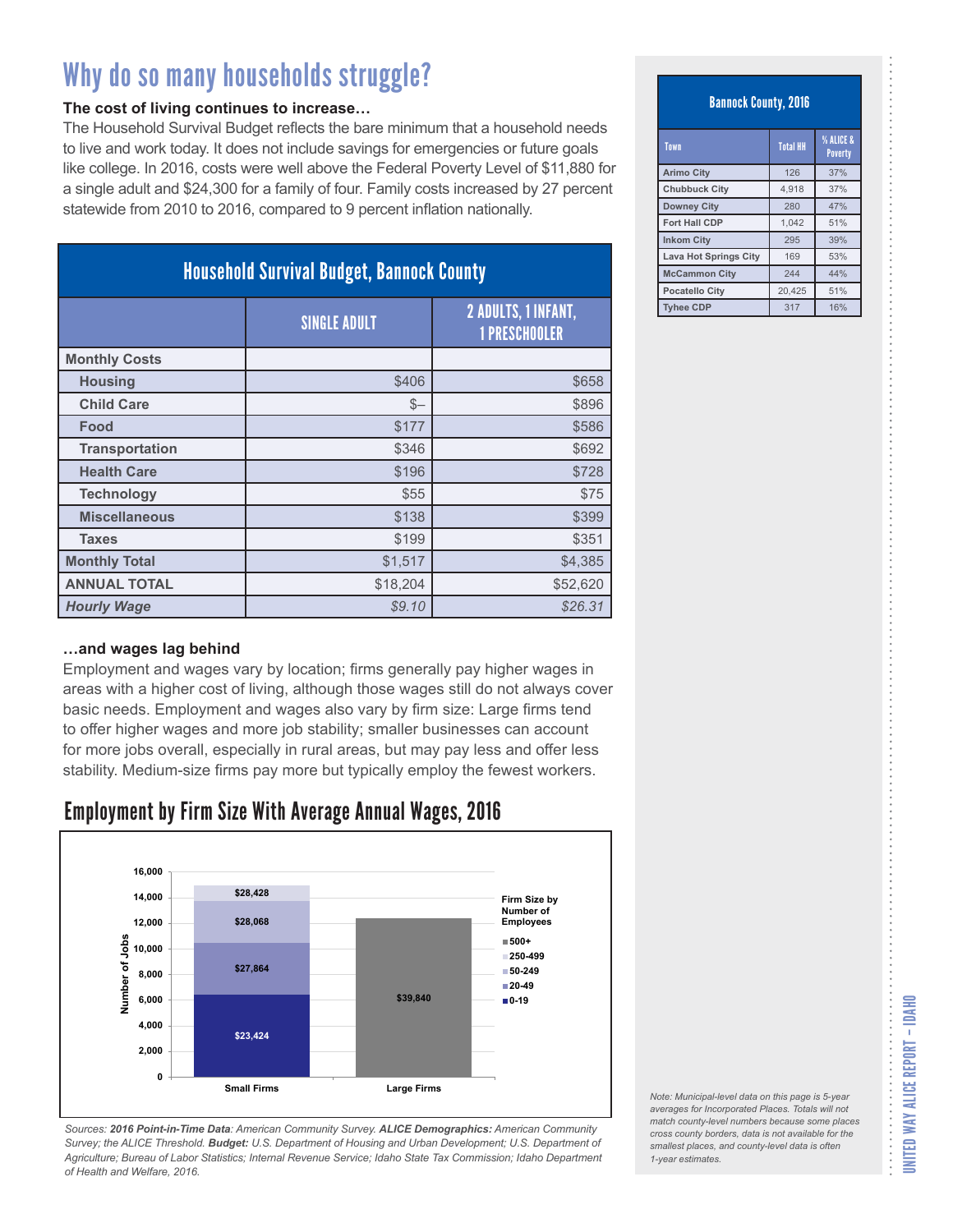# ALICE IN BEAR LAKE COUNTY

#### **2016 Point-in-Time Data**

**Population:** 5,928 **• Number of Households:** 2,395 **Median Household Income:** \$46,863 (state average: \$51,807) **Unemployment Rate:** 3.4% (state average: 4.7%) **ALICE Households:** 23% (state average: 26%) **• Households in Poverty:** 14% (state average: 14%)

# How has the number of ALICE households changed over time?

**ALICE** is an acronym for **A**sset **L**imited, **I**ncome **C**onstrained, **E**mployed – households that earn more than the Federal Poverty Level, but less than the basic cost of living for the county (the ALICE Threshold). Combined, the number of ALICE and poverty-level households equals the total population struggling to afford basic needs. The number of households below the ALICE Threshold changes over time; households move in and out of poverty and ALICE status as their circumstances improve or worsen. The recovery, which started in 2010, has been uneven across the state. Conditions have improved for some families, but with rising costs, many still find themselves struggling.

## What types of households are struggling?

The way Americans live is changing. There are more different family and living combinations than ever before, including more adults living alone, with roommates, or with their parents. Families with children are changing: There are more non-married cohabiting parents, same-sex parents, and blended families with remarried parents. The number of senior households is also increasing. Yet all types of households continue to struggle: ALICE and povertylevel households exist across all of these living arrangements.

### Households by Income, 2010 to 2016



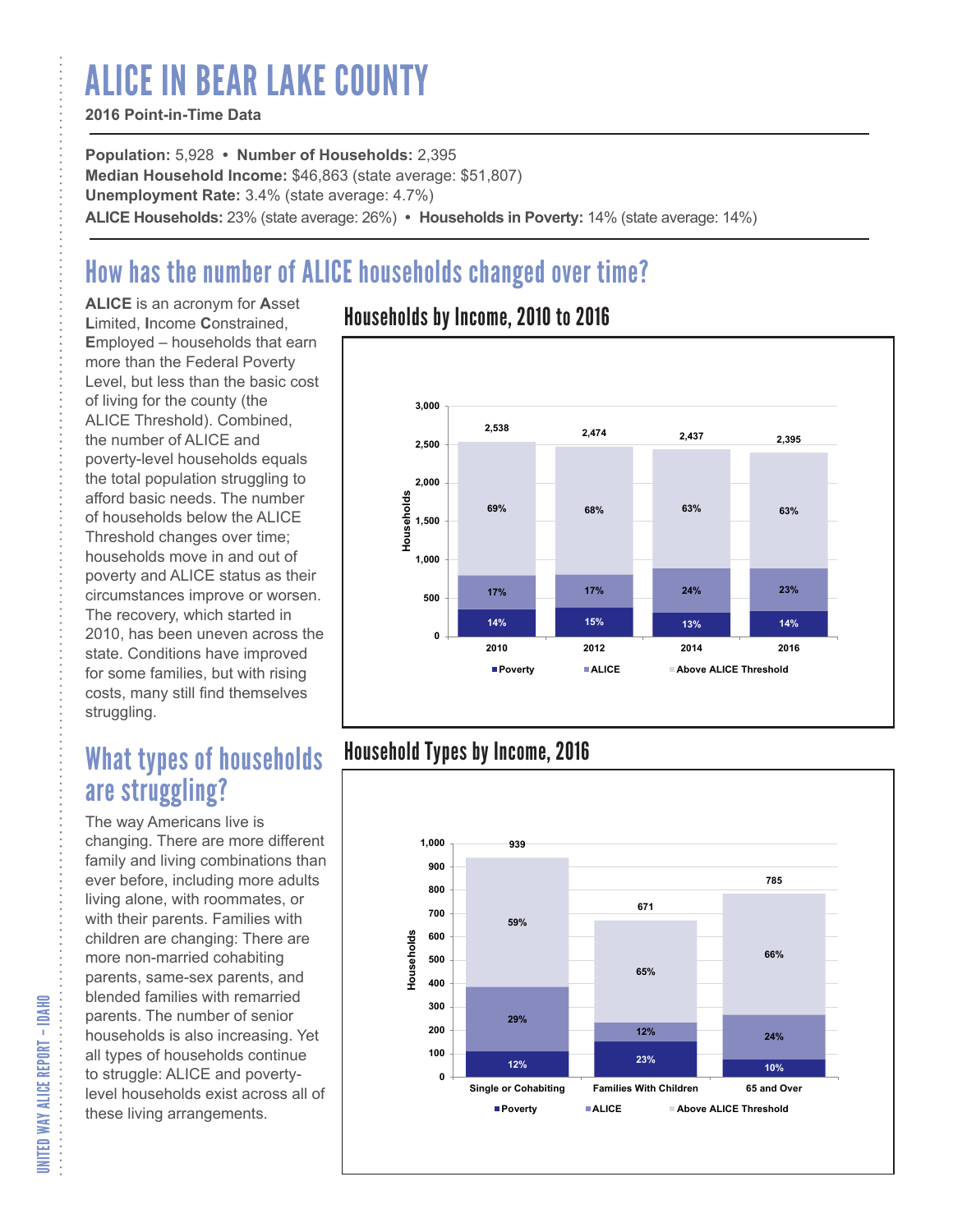#### **The cost of living continues to increase…**

The Household Survival Budget reflects the bare minimum that a household needs to live and work today. It does not include savings for emergencies or future goals like college. In 2016, costs were well above the Federal Poverty Level of \$11,880 for a single adult and \$24,300 for a family of four. Family costs increased by 27 percent statewide from 2010 to 2016, compared to 9 percent inflation nationally.

| <b>Household Survival Budget, Bear Lake County</b> |                     |                                             |
|----------------------------------------------------|---------------------|---------------------------------------------|
|                                                    | <b>SINGLE ADULT</b> | 2 ADULTS, 1 INFANT,<br><b>1 PRESCHOOLER</b> |
| <b>Monthly Costs</b>                               |                     |                                             |
| <b>Housing</b>                                     | \$488               | \$658                                       |
| <b>Child Care</b>                                  | $S-$                | \$833                                       |
| Food                                               | \$177               | \$586                                       |
| <b>Transportation</b>                              | \$346               | \$692                                       |
| <b>Health Care</b>                                 | \$196               | \$728                                       |
| <b>Technology</b>                                  | \$55                | \$75                                        |
| <b>Miscellaneous</b>                               | \$149               | \$390                                       |
| <b>Taxes</b>                                       | \$224               | \$327                                       |
| <b>Monthly Total</b>                               | \$1,635             | \$4,289                                     |
| <b>ANNUAL TOTAL</b>                                | \$19,620            | \$51,468                                    |
| <b>Hourly Wage</b>                                 | \$9.81              | \$25.73                                     |

#### **…and wages lag behind**

Employment and wages vary by location; firms generally pay higher wages in areas with a higher cost of living, although those wages still do not always cover basic needs. Employment and wages also vary by firm size: Large firms tend to offer higher wages and more job stability; smaller businesses can account for more jobs overall, especially in rural areas, but may pay less and offer less stability. Medium-size firms pay more but typically employ the fewest workers.

### Employment by Firm Size With Average Annual Wages, 2016



*Sources: 2016 Point-in-Time Data: American Community Survey. ALICE Demographics: American Community Survey; the ALICE Threshold. Budget: U.S. Department of Housing and Urban Development; U.S. Department of Agriculture; Bureau of Labor Statistics; Internal Revenue Service; Idaho State Tax Commission; Idaho Department of Health and Welfare, 2016.*

#### Bear Lake County, 2016

| Town                   | <b>Total HH</b> | % ALICE &<br><b>Poverty</b> |
|------------------------|-----------------|-----------------------------|
| <b>Bennington CDP</b>  | 110             | 33%                         |
| <b>Georgetown City</b> | 193             | 38%                         |
| <b>Montpelier City</b> | 1.037           | 50%                         |
| <b>Paris City</b>      | 234             | 39%                         |

*Note: Municipal-level data on this page is 5-year averages for Incorporated Places. Totals will not match county-level numbers because some places cross county borders, data is not available for the smallest places, and county-level data is often 1-year estimates.*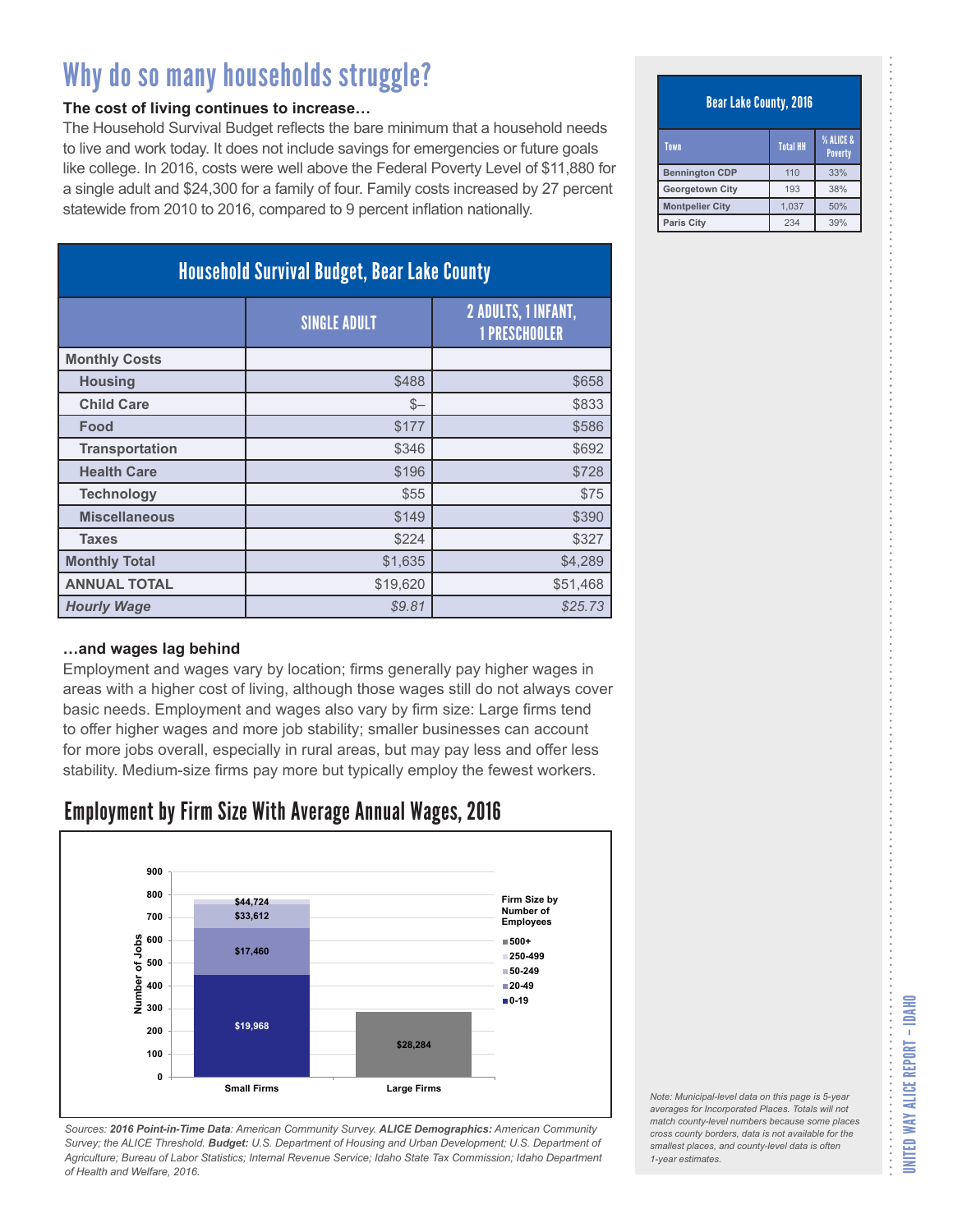# ALICE IN BENEWAH COUNTY

#### **2016 Point-in-Time Data**

**Population:** 9,068 **• Number of Households:** 3,592 **Median Household Income:** \$42,600 (state average: \$51,807) **Unemployment Rate:** 10.2% (state average: 4.7%) **ALICE Households:** 31% (state average: 26%) **• Households in Poverty:** 14% (state average: 14%)

# How has the number of ALICE households changed over time?

**ALICE** is an acronym for **A**sset **L**imited, **I**ncome **C**onstrained, **E**mployed – households that earn more than the Federal Poverty Level, but less than the basic cost of living for the county (the ALICE Threshold). Combined, the number of ALICE and poverty-level households equals the total population struggling to afford basic needs. The number of households below the ALICE Threshold changes over time; households move in and out of poverty and ALICE status as their circumstances improve or worsen. The recovery, which started in 2010, has been uneven across the state. Conditions have improved for some families, but with rising costs, many still find themselves struggling.

## What types of households are struggling?

The way Americans live is changing. There are more different family and living combinations than ever before, including more adults living alone, with roommates, or with their parents. Families with children are changing: There are more non-married cohabiting parents, same-sex parents, and blended families with remarried parents. The number of senior households is also increasing. Yet all types of households continue to struggle: ALICE and povertylevel households exist across all of these living arrangements.

### Households by Income, 2010 to 2016



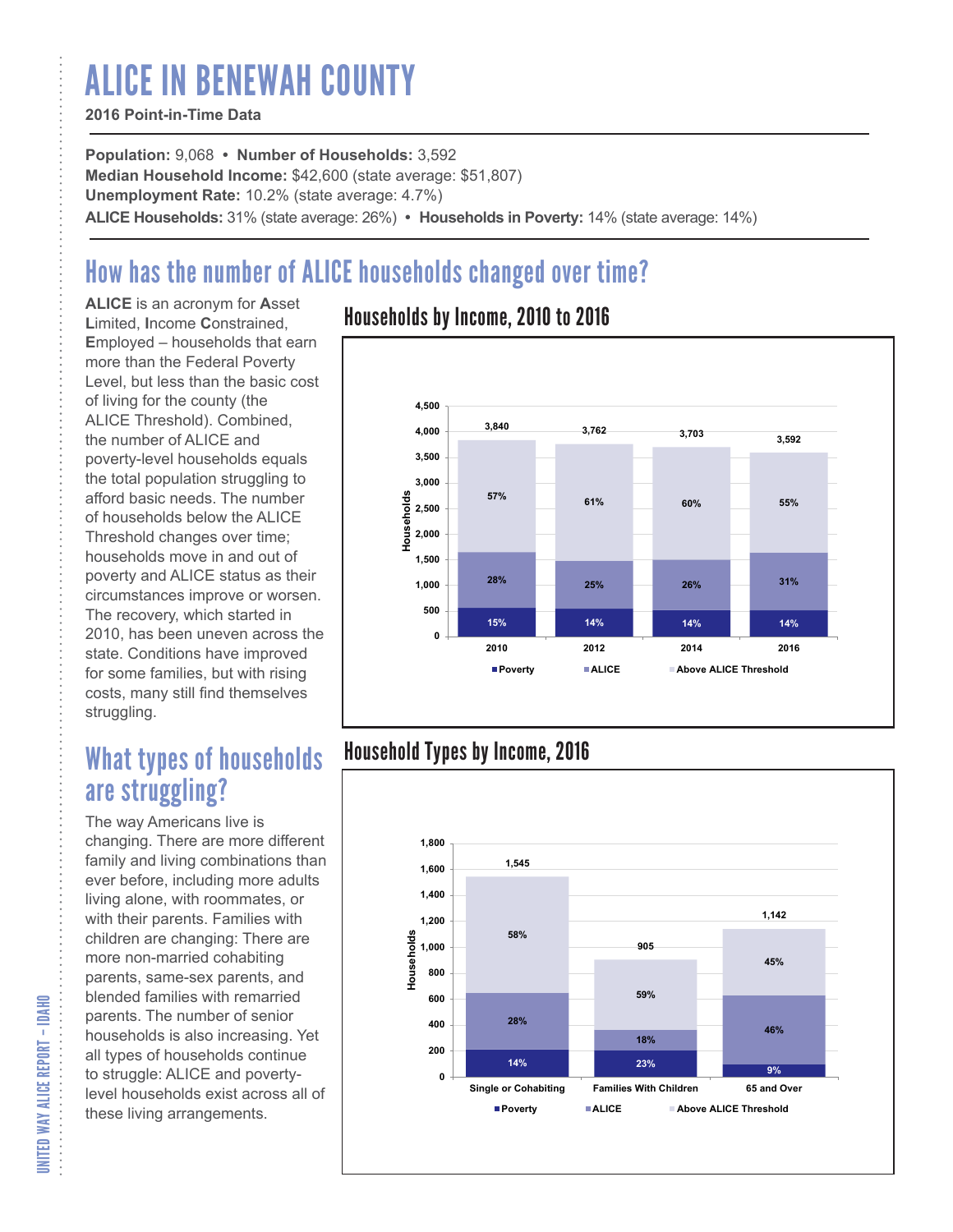#### **The cost of living continues to increase…**

The Household Survival Budget reflects the bare minimum that a household needs to live and work today. It does not include savings for emergencies or future goals like college. In 2016, costs were well above the Federal Poverty Level of \$11,880 for a single adult and \$24,300 for a family of four. Family costs increased by 27 percent statewide from 2010 to 2016, compared to 9 percent inflation nationally.

| <b>Household Survival Budget, Benewah County</b> |                     |                                             |
|--------------------------------------------------|---------------------|---------------------------------------------|
|                                                  | <b>SINGLE ADULT</b> | 2 ADULTS, 1 INFANT,<br><b>1 PRESCHOOLER</b> |
| <b>Monthly Costs</b>                             |                     |                                             |
| <b>Housing</b>                                   | \$488               | \$658                                       |
| <b>Child Care</b>                                | $S-$                | \$896                                       |
| Food                                             | \$177               | \$586                                       |
| <b>Transportation</b>                            | \$346               | \$692                                       |
| <b>Health Care</b>                               | \$196               | \$728                                       |
| <b>Technology</b>                                | \$55                | \$75                                        |
| <b>Miscellaneous</b>                             | \$149               | \$399                                       |
| <b>Taxes</b>                                     | \$224               | \$351                                       |
| <b>Monthly Total</b>                             | \$1,635             | \$4,385                                     |
| <b>ANNUAL TOTAL</b>                              | \$19,620            | \$52,620                                    |
| <b>Hourly Wage</b>                               | \$9.81              | \$26.31                                     |

#### **…and wages lag behind**

Employment and wages vary by location; firms generally pay higher wages in areas with a higher cost of living, although those wages still do not always cover basic needs. Employment and wages also vary by firm size: Large firms tend to offer higher wages and more job stability; smaller businesses can account for more jobs overall, especially in rural areas, but may pay less and offer less stability. Medium-size firms pay more but typically employ the fewest workers.

### Employment by Firm Size With Average Annual Wages, 2016



*Sources: 2016 Point-in-Time Data: American Community Survey. ALICE Demographics: American Community Survey; the ALICE Threshold. Budget: U.S. Department of Housing and Urban Development; U.S. Department of Agriculture; Bureau of Labor Statistics; Internal Revenue Service; Idaho State Tax Commission; Idaho Department of Health and Welfare, 2016.*

#### Benewah County, 2016

| Town                | <b>Total HH</b> | % ALICE &<br>Poverty |
|---------------------|-----------------|----------------------|
| <b>Plummer City</b> | 350             | 49%                  |
| St. Maries City     | 999             | 48%                  |

*Note: Municipal-level data on this page is 5-year averages for Incorporated Places. Totals will not match county-level numbers because some places cross county borders, data is not available for the smallest places, and county-level data is often*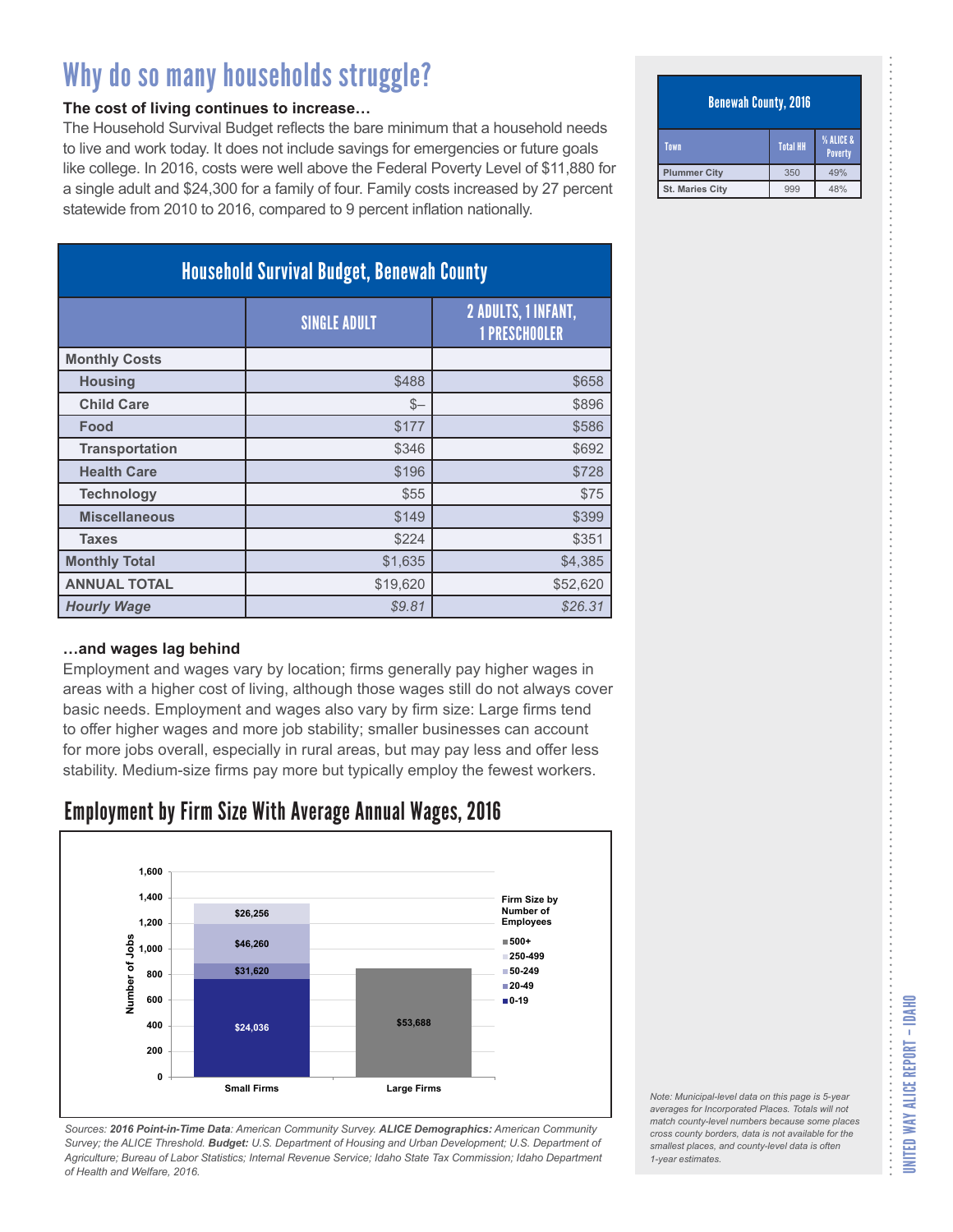# ALICE IN BINGHAM COUNTY

#### **2016 Point-in-Time Data**

**Population:** 45,261 **• Number of Households:** 14,712 **Median Household Income:** \$49,943 (state average: \$51,807) **Unemployment Rate:** 6.6% (state average: 4.7%) **ALICE Households:** 31% (state average: 26%) **• Households in Poverty:** 13% (state average: 14%)

# How has the number of ALICE households changed over time?

**ALICE** is an acronym for **A**sset **L**imited, **I**ncome **C**onstrained, **E**mployed – households that earn more than the Federal Poverty Level, but less than the basic cost of living for the county (the ALICE Threshold). Combined, the number of ALICE and poverty-level households equals the total population struggling to afford basic needs. The number of households below the ALICE Threshold changes over time; households move in and out of poverty and ALICE status as their circumstances improve or worsen. The recovery, which started in 2010, has been uneven across the state. Conditions have improved for some families, but with rising costs, many still find themselves struggling.

## What types of households are struggling?

The way Americans live is changing. There are more different family and living combinations than ever before, including more adults living alone, with roommates, or with their parents. Families with children are changing: There are more non-married cohabiting parents, same-sex parents, and blended families with remarried parents. The number of senior households is also increasing. Yet all types of households continue to struggle: ALICE and povertylevel households exist across all of these living arrangements.

### Households by Income, 2010 to 2016



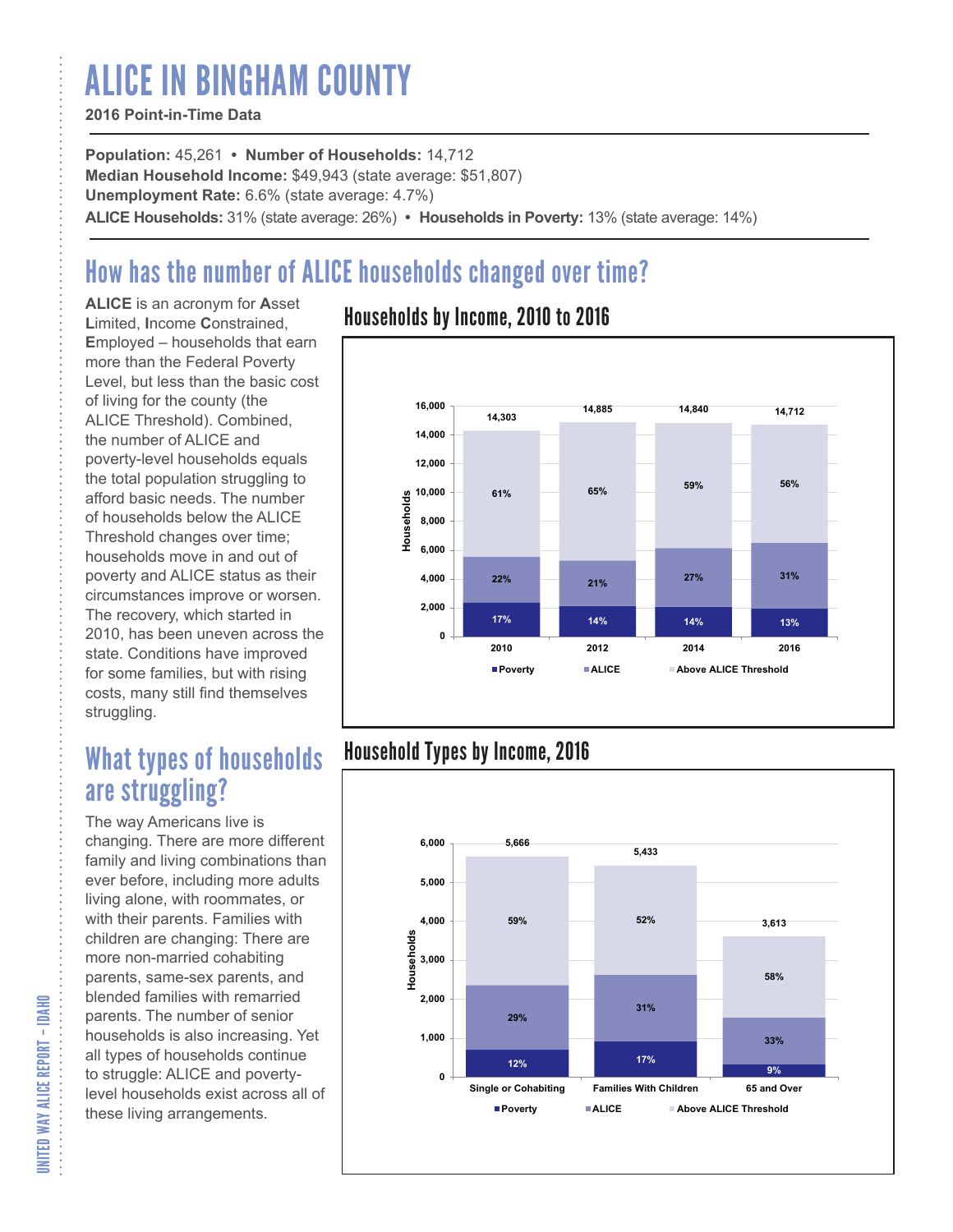#### **The cost of living continues to increase…**

The Household Survival Budget reflects the bare minimum that a household needs to live and work today. It does not include savings for emergencies or future goals like college. In 2016, costs were well above the Federal Poverty Level of \$11,880 for a single adult and \$24,300 for a family of four. Family costs increased by 27 percent statewide from 2010 to 2016, compared to 9 percent inflation nationally.

| <b>Household Survival Budget, Bingham County</b> |                     |                                                    |
|--------------------------------------------------|---------------------|----------------------------------------------------|
|                                                  | <b>SINGLE ADULT</b> | <b>2 ADULTS, 1 INFANT,</b><br><b>1 PRESCHOOLER</b> |
| <b>Monthly Costs</b>                             |                     |                                                    |
| <b>Housing</b>                                   | \$488               | \$658                                              |
| <b>Child Care</b>                                | $S-$                | \$833                                              |
| Food                                             | \$177               | \$586                                              |
| <b>Transportation</b>                            | \$346               | \$692                                              |
| <b>Health Care</b>                               | \$196               | \$728                                              |
| <b>Technology</b>                                | \$55                | \$75                                               |
| <b>Miscellaneous</b>                             | \$149               | \$390                                              |
| <b>Taxes</b>                                     | \$224               | \$327                                              |
| <b>Monthly Total</b>                             | \$1,635             | \$4,289                                            |
| <b>ANNUAL TOTAL</b>                              | \$19,620            | \$51,468                                           |
| <b>Hourly Wage</b>                               | \$9.81              | \$25.73                                            |

#### **…and wages lag behind**

Employment and wages vary by location; firms generally pay higher wages in areas with a higher cost of living, although those wages still do not always cover basic needs. Employment and wages also vary by firm size: Large firms tend to offer higher wages and more job stability; smaller businesses can account for more jobs overall, especially in rural areas, but may pay less and offer less stability. Medium-size firms pay more but typically employ the fewest workers.

### Employment by Firm Size With Average Annual Wages, 2016



*Sources: 2016 Point-in-Time Data: American Community Survey. ALICE Demographics: American Community Survey; the ALICE Threshold. Budget: U.S. Department of Housing and Urban Development; U.S. Department of Agriculture; Bureau of Labor Statistics; Internal Revenue Service; Idaho State Tax Commission; Idaho Department of Health and Welfare, 2016.*

#### Bingham County, 2016

| Town                  | <b>Total HH</b> | % ALICE &<br><b>Poverty</b> |
|-----------------------|-----------------|-----------------------------|
| <b>Aberdeen City</b>  | 701             | 65%                         |
| <b>Basalt City</b>    | 129             | 50%                         |
| <b>Blackfoot City</b> | 4,122           | 51%                         |
| <b>Firth City</b>     | 168             | 53%                         |
| <b>Groveland CDP</b>  | 302             | 19%                         |
| <b>Moreland CDP</b>   | 331             | 35%                         |
| <b>Riverside CDP</b>  | 290             | 48%                         |
| <b>Shelley City</b>   | 1.253           | 45%                         |

*Note: Municipal-level data on this page is 5-year averages for Incorporated Places. Totals will not match county-level numbers because some places cross county borders, data is not available for the smallest places, and county-level data is often*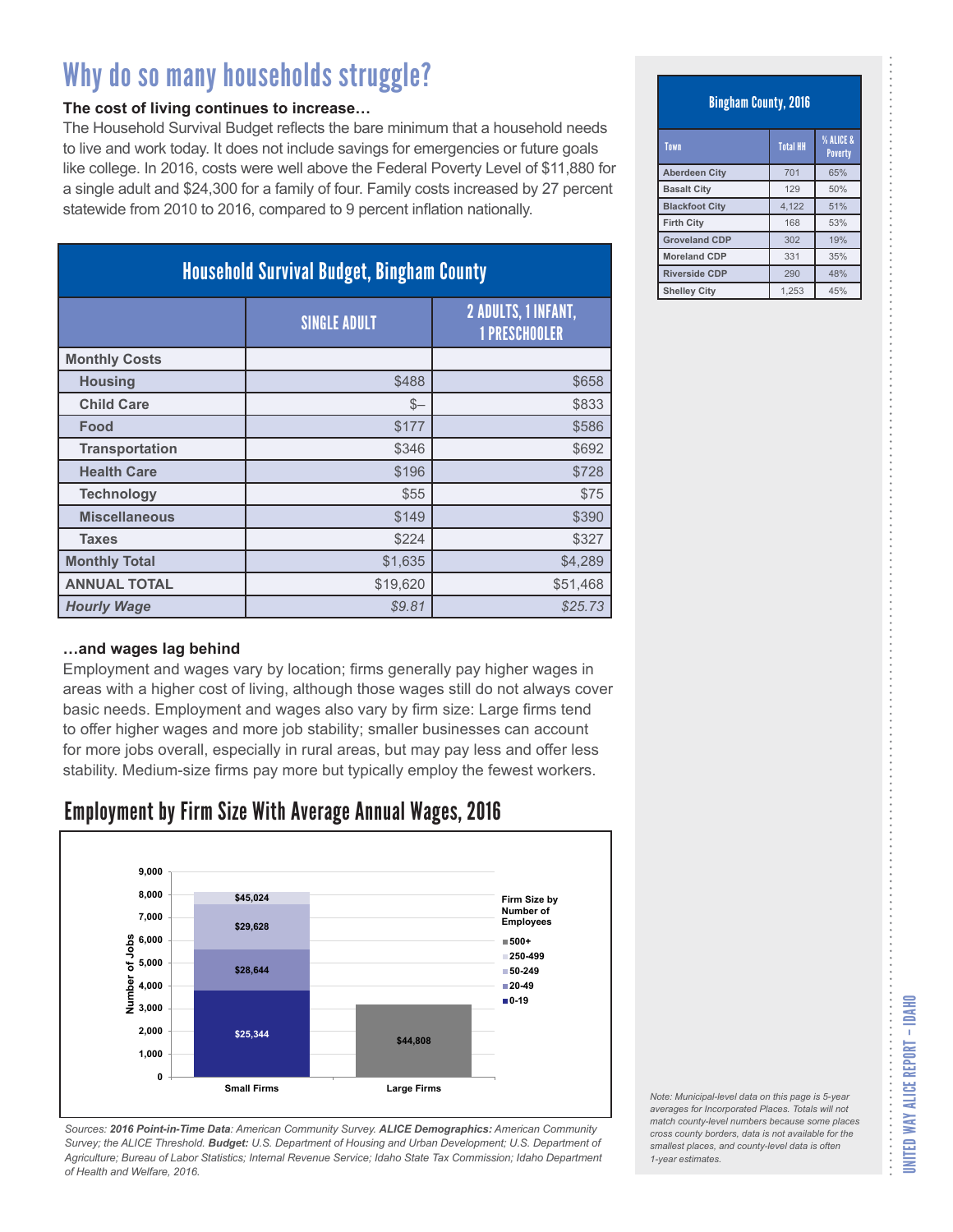# ALICE IN BLAINE COUNTY

#### **2016 Point-in-Time Data**

**Population:** 21,427 **• Number of Households:** 8,708 **Median Household Income:** \$58,086 (state average: \$51,807) **Unemployment Rate:** 3.7% (state average: 4.7%) **ALICE Households:** 28% (state average: 26%) **• Households in Poverty:** 10% (state average: 14%)

# How has the number of ALICE households changed over time?

**ALICE** is an acronym for **A**sset **L**imited, **I**ncome **C**onstrained, **E**mployed – households that earn more than the Federal Poverty Level, but less than the basic cost of living for the county (the ALICE Threshold). Combined, the number of ALICE and poverty-level households equals the total population struggling to afford basic needs. The number of households below the ALICE Threshold changes over time; households move in and out of poverty and ALICE status as their circumstances improve or worsen. The recovery, which started in 2010, has been uneven across the state. Conditions have improved for some families, but with rising costs, many still find themselves struggling.

## What types of households are struggling?

The way Americans live is changing. There are more different family and living combinations than ever before, including more adults living alone, with roommates, or with their parents. Families with children are changing: There are more non-married cohabiting parents, same-sex parents, and blended families with remarried parents. The number of senior households is also increasing. Yet all types of households continue to struggle: ALICE and povertylevel households exist across all of these living arrangements.

### Households by Income, 2010 to 2016



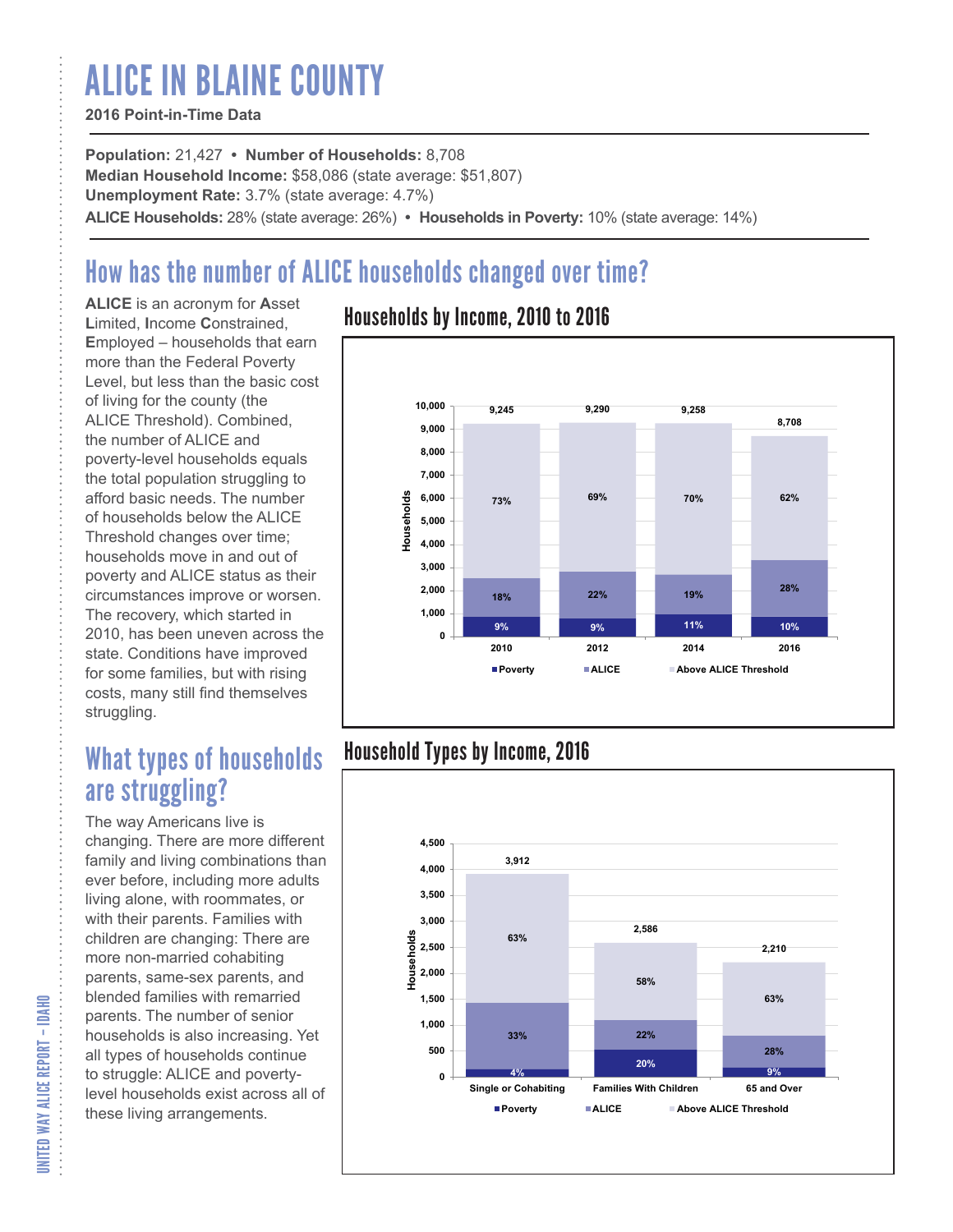#### **The cost of living continues to increase…**

The Household Survival Budget reflects the bare minimum that a household needs to live and work today. It does not include savings for emergencies or future goals like college. In 2016, costs were well above the Federal Poverty Level of \$11,880 for a single adult and \$24,300 for a family of four. Family costs increased by 27 percent statewide from 2010 to 2016, compared to 9 percent inflation nationally.

| <b>Household Survival Budget, Blaine County</b> |                     |                                                    |
|-------------------------------------------------|---------------------|----------------------------------------------------|
|                                                 | <b>SINGLE ADULT</b> | <b>2 ADULTS, 1 INFANT,</b><br><b>1 PRESCHOOLER</b> |
| <b>Monthly Costs</b>                            |                     |                                                    |
| <b>Housing</b>                                  | \$663               | \$963                                              |
| <b>Child Care</b>                               | $S-$                | \$1,126                                            |
| Food                                            | \$177               | \$586                                              |
| <b>Transportation</b>                           | \$346               | \$692                                              |
| <b>Health Care</b>                              | \$196               | \$728                                              |
| <b>Technology</b>                               | \$55                | \$75                                               |
| <b>Miscellaneous</b>                            | \$172               | \$473                                              |
| <b>Taxes</b>                                    | \$285               | \$555                                              |
| <b>Monthly Total</b>                            | \$1,894             | \$5,198                                            |
| <b>ANNUAL TOTAL</b>                             | \$22,728            | \$62,376                                           |
| <b>Hourly Wage</b>                              | \$11.36             | \$31.19                                            |

#### **…and wages lag behind**

Employment and wages vary by location; firms generally pay higher wages in areas with a higher cost of living, although those wages still do not always cover basic needs. Employment and wages also vary by firm size: Large firms tend to offer higher wages and more job stability; smaller businesses can account for more jobs overall, especially in rural areas, but may pay less and offer less stability. Medium-size firms pay more but typically employ the fewest workers.

### Employment by Firm Size With Average Annual Wages, 2016



*Sources: 2016 Point-in-Time Data: American Community Survey. ALICE Demographics: American Community Survey; the ALICE Threshold. Budget: U.S. Department of Housing and Urban Development; U.S. Department of Agriculture; Bureau of Labor Statistics; Internal Revenue Service; Idaho State Tax Commission; Idaho Department of Health and Welfare, 2016.*

#### Blaine County, 2016

| Town                   | <b>Total HH</b> | <b>% ALICE &amp;</b><br><b>Poverty</b> |
|------------------------|-----------------|----------------------------------------|
| <b>Bellevue City</b>   | 884             | 48%                                    |
| <b>Carey City</b>      | 184             | 30%                                    |
| <b>Hailey City</b>     | 2.838           | 40%                                    |
| <b>Ketchum City</b>    | 1.520           | 41%                                    |
| <b>Sun Valley City</b> | 567             | 39%                                    |

*Note: Municipal-level data on this page is 5-year averages for Incorporated Places. Totals will not match county-level numbers because some places cross county borders, data is not available for the smallest places, and county-level data is often 1-year estimates.*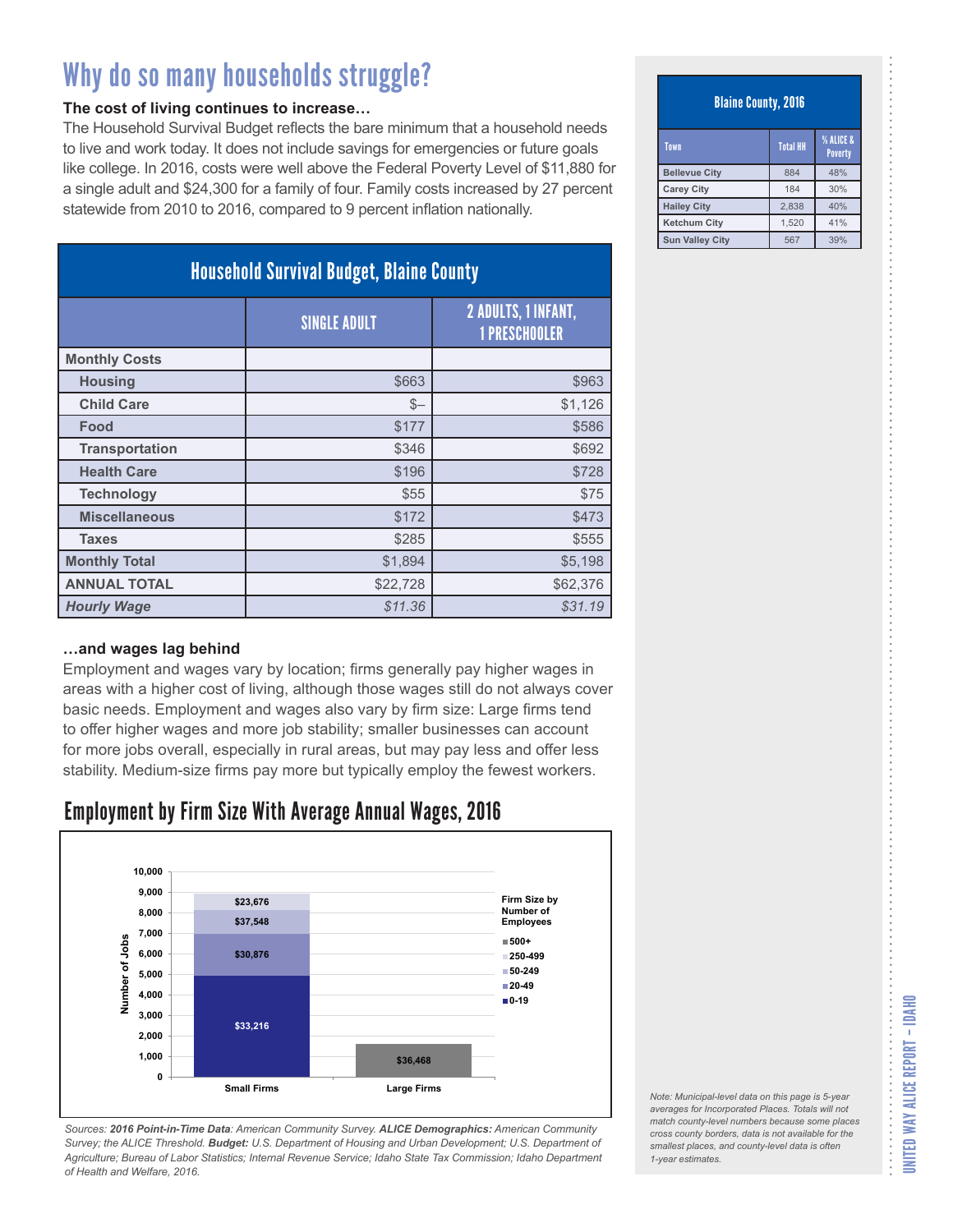# ALICE IN BOISE COUNTY

#### **2016 Point-in-Time Data**

**Population:** 6,891 **• Number of Households:** 2,994 **Median Household Income:** \$44,591 (state average: \$51,807) **Unemployment Rate:** 8.3% (state average: 4.7%) **ALICE Households:** 28% (state average: 26%) **• Households in Poverty:** 13% (state average: 14%)

# How has the number of ALICE households changed over time?

**ALICE** is an acronym for **A**sset **L**imited, **I**ncome **C**onstrained, **E**mployed – households that earn more than the Federal Poverty Level, but less than the basic cost of living for the county (the ALICE Threshold). Combined, the number of ALICE and poverty-level households equals the total population struggling to afford basic needs. The number of households below the ALICE Threshold changes over time; households move in and out of poverty and ALICE status as their circumstances improve or worsen. The recovery, which started in 2010, has been uneven across the state. Conditions have improved for some families, but with rising costs, many still find themselves struggling.

## What types of households are struggling?

The way Americans live is changing. There are more different family and living combinations than ever before, including more adults living alone, with roommates, or with their parents. Families with children are changing: There are more non-married cohabiting parents, same-sex parents, and blended families with remarried parents. The number of senior households is also increasing. Yet all types of households continue to struggle: ALICE and povertylevel households exist across all of these living arrangements.

### Households by Income, 2010 to 2016



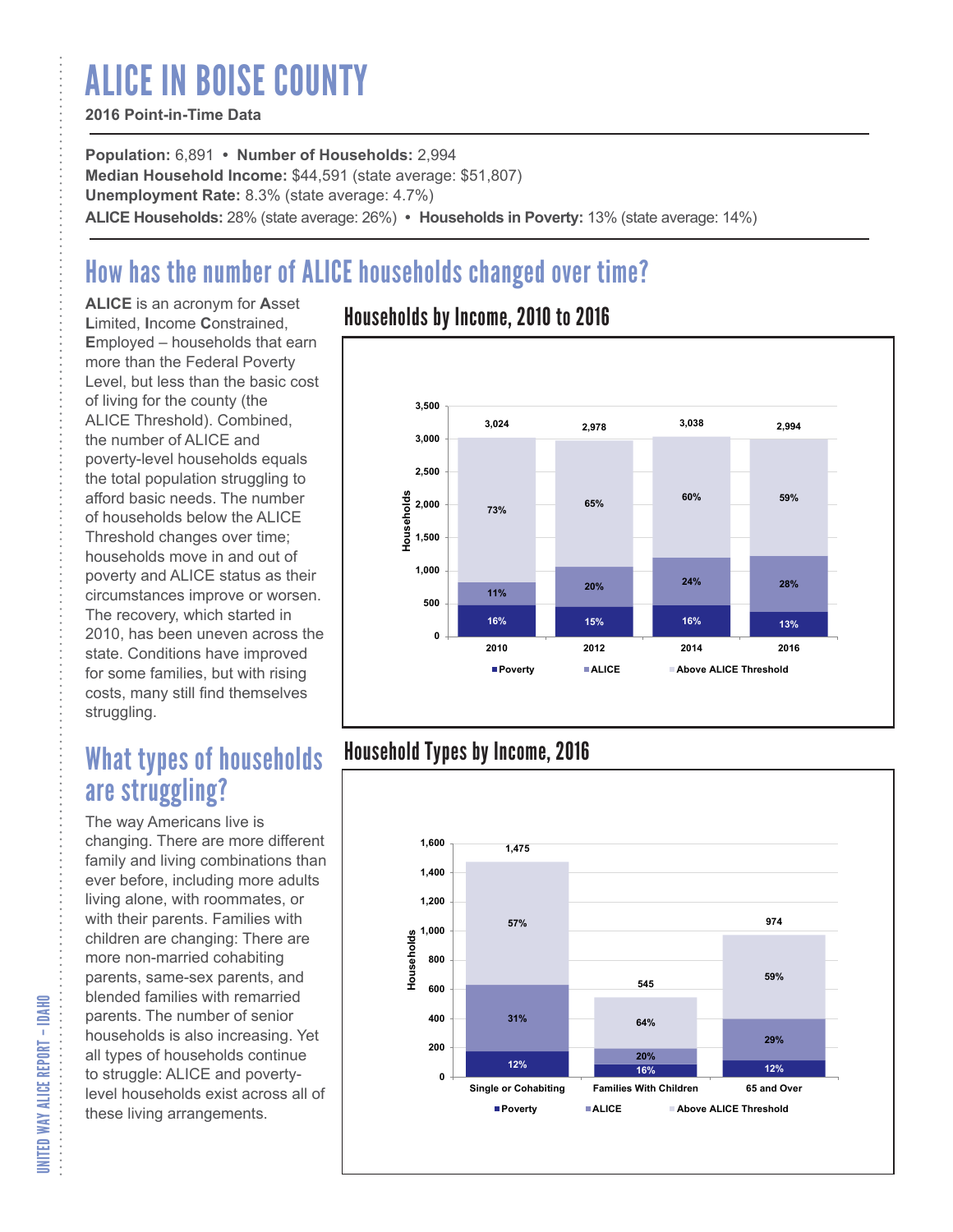#### **The cost of living continues to increase…**

The Household Survival Budget reflects the bare minimum that a household needs to live and work today. It does not include savings for emergencies or future goals like college. In 2016, costs were well above the Federal Poverty Level of \$11,880 for a single adult and \$24,300 for a family of four. Family costs increased by 27 percent statewide from 2010 to 2016, compared to 9 percent inflation nationally.

| <b>Household Survival Budget, Boise County</b> |                     |                                             |
|------------------------------------------------|---------------------|---------------------------------------------|
|                                                | <b>SINGLE ADULT</b> | 2 ADULTS, 1 INFANT,<br><b>1 PRESCHOOLER</b> |
| <b>Monthly Costs</b>                           |                     |                                             |
| <b>Housing</b>                                 | \$487               | \$789                                       |
| <b>Child Care</b>                              | $S-$                | \$1,126                                     |
| Food                                           | \$177               | \$586                                       |
| <b>Transportation</b>                          | \$346               | \$692                                       |
| <b>Health Care</b>                             | \$196               | \$728                                       |
| <b>Technology</b>                              | \$55                | \$75                                        |
| <b>Miscellaneous</b>                           | \$149               | \$449                                       |
| <b>Taxes</b>                                   | \$224               | \$489                                       |
| <b>Monthly Total</b>                           | \$1,634             | \$4,934                                     |
| <b>ANNUAL TOTAL</b>                            | \$19,608            | \$59,208                                    |
| <b>Hourly Wage</b>                             | \$9.80              | \$29.60                                     |

#### **…and wages lag behind**

Employment and wages vary by location; firms generally pay higher wages in areas with a higher cost of living, although those wages still do not always cover basic needs. Employment and wages also vary by firm size: Large firms tend to offer higher wages and more job stability; smaller businesses can account for more jobs overall, especially in rural areas, but may pay less and offer less stability. Medium-size firms pay more but typically employ the fewest workers.

### Employment by Firm Size With Average Annual Wages, 2016



*Sources: 2016 Point-in-Time Data: American Community Survey. ALICE Demographics: American Community Survey; the ALICE Threshold. Budget: U.S. Department of Housing and Urban Development; U.S. Department of Agriculture; Bureau of Labor Statistics; Internal Revenue Service; Idaho State Tax Commission; Idaho Department of Health and Welfare, 2016.*

#### Boise County, 2016

| Town                       | <b>Total HH</b> | <b>% ALICE &amp;</b><br>Poverty |
|----------------------------|-----------------|---------------------------------|
| <b>Horseshoe Bend City</b> | 306             | 47%                             |
| <b>Idaho City</b>          | 186             | 59%                             |
| <b>Robie Creek CDP</b>     | 687             | 27%                             |

*Note: Municipal-level data on this page is 5-year averages for Incorporated Places. Totals will not match county-level numbers because some places cross county borders, data is not available for the smallest places, and county-level data is often 1-year estimates.*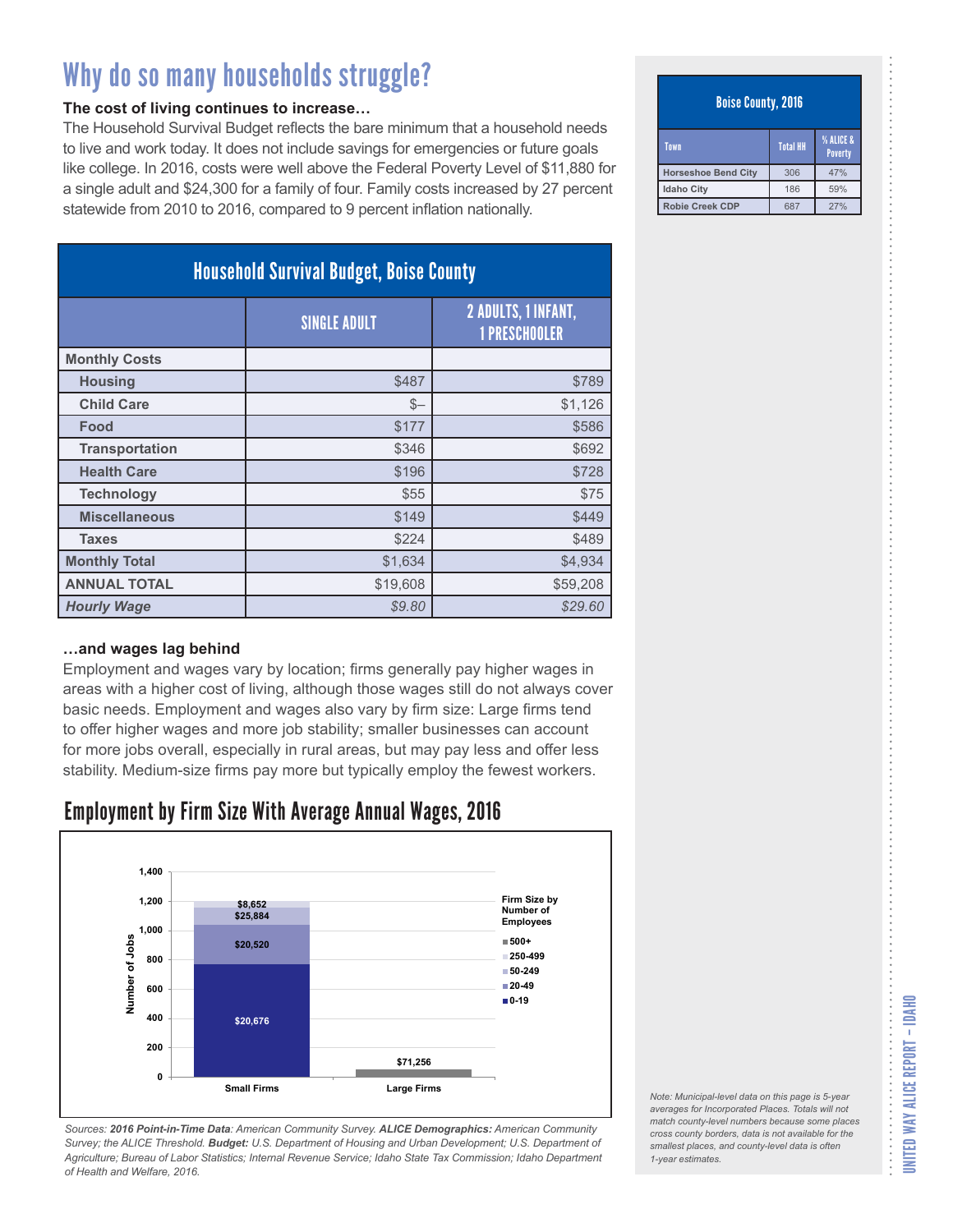# ALICE IN BONNER COUNTY

#### **2016 Point-in-Time Data**

**Population:** 41,389 **• Number of Households:** 17,109 **Median Household Income:** \$43,697 (state average: \$51,807) **Unemployment Rate:** 5.7% (state average: 4.7%) **ALICE Households:** 32% (state average: 26%) **• Households in Poverty:** 16% (state average: 14%)

# How has the number of ALICE households changed over time?

**ALICE** is an acronym for **A**sset **L**imited, **I**ncome **C**onstrained, **E**mployed – households that earn more than the Federal Poverty Level, but less than the basic cost of living for the county (the ALICE Threshold). Combined, the number of ALICE and poverty-level households equals the total population struggling to afford basic needs. The number of households below the ALICE Threshold changes over time; households move in and out of poverty and ALICE status as their circumstances improve or worsen. The recovery, which started in 2010, has been uneven across the state. Conditions have improved for some families, but with rising costs, many still find themselves struggling.

## What types of households are struggling?

The way Americans live is changing. There are more different family and living combinations than ever before, including more adults living alone, with roommates, or with their parents. Families with children are changing: There are more non-married cohabiting parents, same-sex parents, and blended families with remarried parents. The number of senior households is also increasing. Yet all types of households continue to struggle: ALICE and povertylevel households exist across all of these living arrangements.

### Households by Income, 2010 to 2016



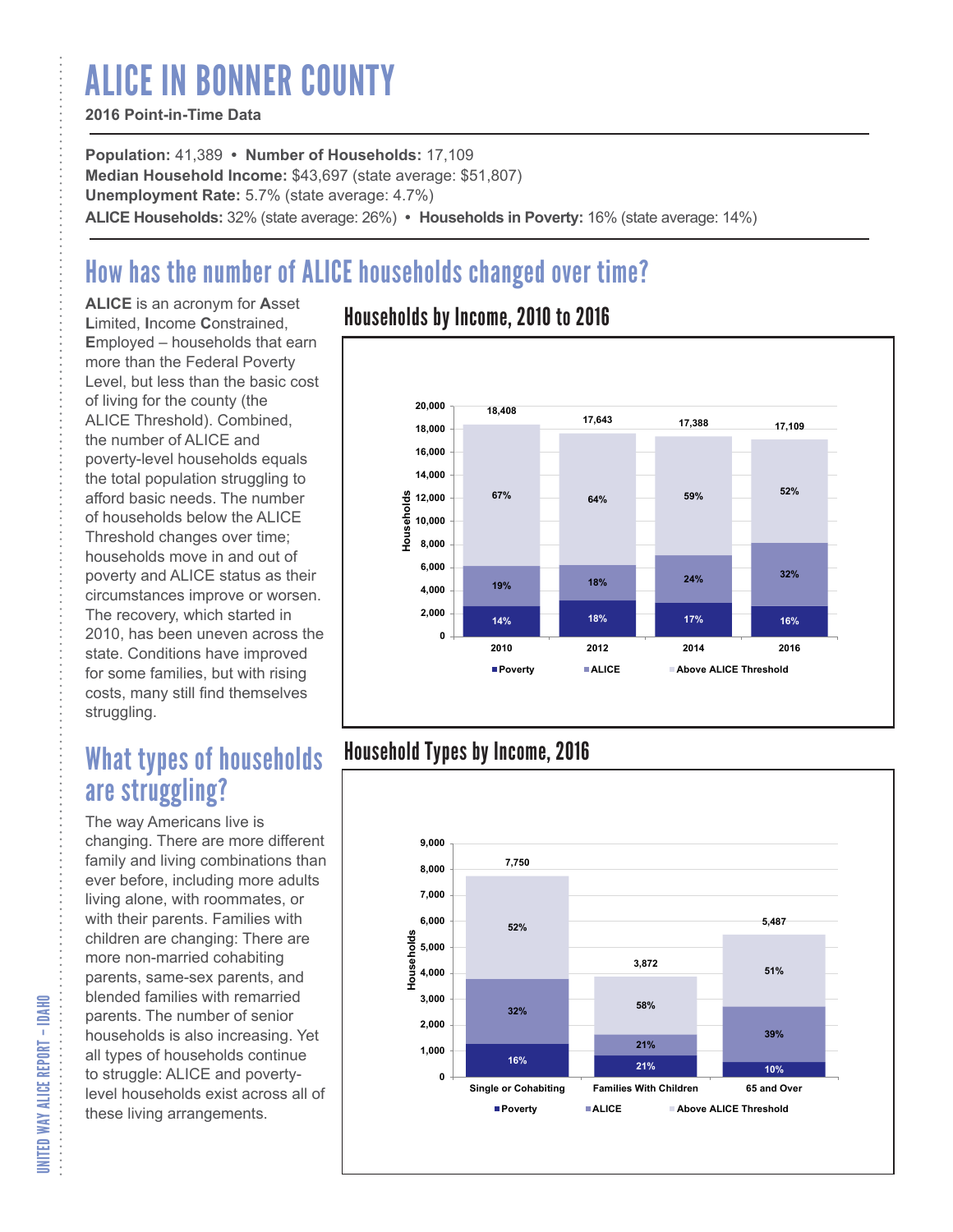#### **The cost of living continues to increase…**

The Household Survival Budget reflects the bare minimum that a household needs to live and work today. It does not include savings for emergencies or future goals like college. In 2016, costs were well above the Federal Poverty Level of \$11,880 for a single adult and \$24,300 for a family of four. Family costs increased by 27 percent statewide from 2010 to 2016, compared to 9 percent inflation nationally.

| <b>Household Survival Budget, Bonner County</b> |                     |                                                    |
|-------------------------------------------------|---------------------|----------------------------------------------------|
|                                                 | <b>SINGLE ADULT</b> | <b>2 ADULTS, 1 INFANT,</b><br><b>1 PRESCHOOLER</b> |
| <b>Monthly Costs</b>                            |                     |                                                    |
| <b>Housing</b>                                  | \$564               | \$728                                              |
| <b>Child Care</b>                               | $S-$                | \$1,126                                            |
| Food                                            | \$177               | \$586                                              |
| <b>Transportation</b>                           | \$346               | \$692                                              |
| <b>Health Care</b>                              | \$196               | \$728                                              |
| <b>Technology</b>                               | \$55                | \$75                                               |
| <b>Miscellaneous</b>                            | \$159               | \$440                                              |
| <b>Taxes</b>                                    | \$249               | \$466                                              |
| <b>Monthly Total</b>                            | \$1,746             | \$4,841                                            |
| <b>ANNUAL TOTAL</b>                             | \$20,952            | \$58,092                                           |
| <b>Hourly Wage</b>                              | \$10.48             | \$29.05                                            |

#### **…and wages lag behind**

Employment and wages vary by location; firms generally pay higher wages in areas with a higher cost of living, although those wages still do not always cover basic needs. Employment and wages also vary by firm size: Large firms tend to offer higher wages and more job stability; smaller businesses can account for more jobs overall, especially in rural areas, but may pay less and offer less stability. Medium-size firms pay more but typically employ the fewest workers.

### Employment by Firm Size With Average Annual Wages, 2016



*Sources: 2016 Point-in-Time Data: American Community Survey. ALICE Demographics: American Community Survey; the ALICE Threshold. Budget: U.S. Department of Housing and Urban Development; U.S. Department of Agriculture; Bureau of Labor Statistics; Internal Revenue Service; Idaho State Tax Commission; Idaho Department of Health and Welfare, 2016.*

Bonner County, 2016

| Town                     | <b>Total HH</b> | % ALICE &<br><b>Poverty</b> |
|--------------------------|-----------------|-----------------------------|
| <b>Blanchard CDP</b>     | 133             | 23%                         |
| <b>Clark Fork City</b>   | 236             | 78%                         |
| <b>Dover City</b>        | 271             | 25%                         |
| <b>East Hope City</b>    | 100             | 46%                         |
| <b>Kootenai Citv</b>     | 298             | 45%                         |
| <b>Oldtown City</b>      | 100             | 71%                         |
| <b>Ponderay City</b>     | 424             | 68%                         |
| <b>Priest River City</b> | 659             | 64%                         |
| <b>Sandpoint City</b>    | 3.314           | 58%                         |

*Note: Municipal-level data on this page is 5-year averages for Incorporated Places. Totals will not match county-level numbers because some places cross county borders, data is not available for the smallest places, and county-level data is often*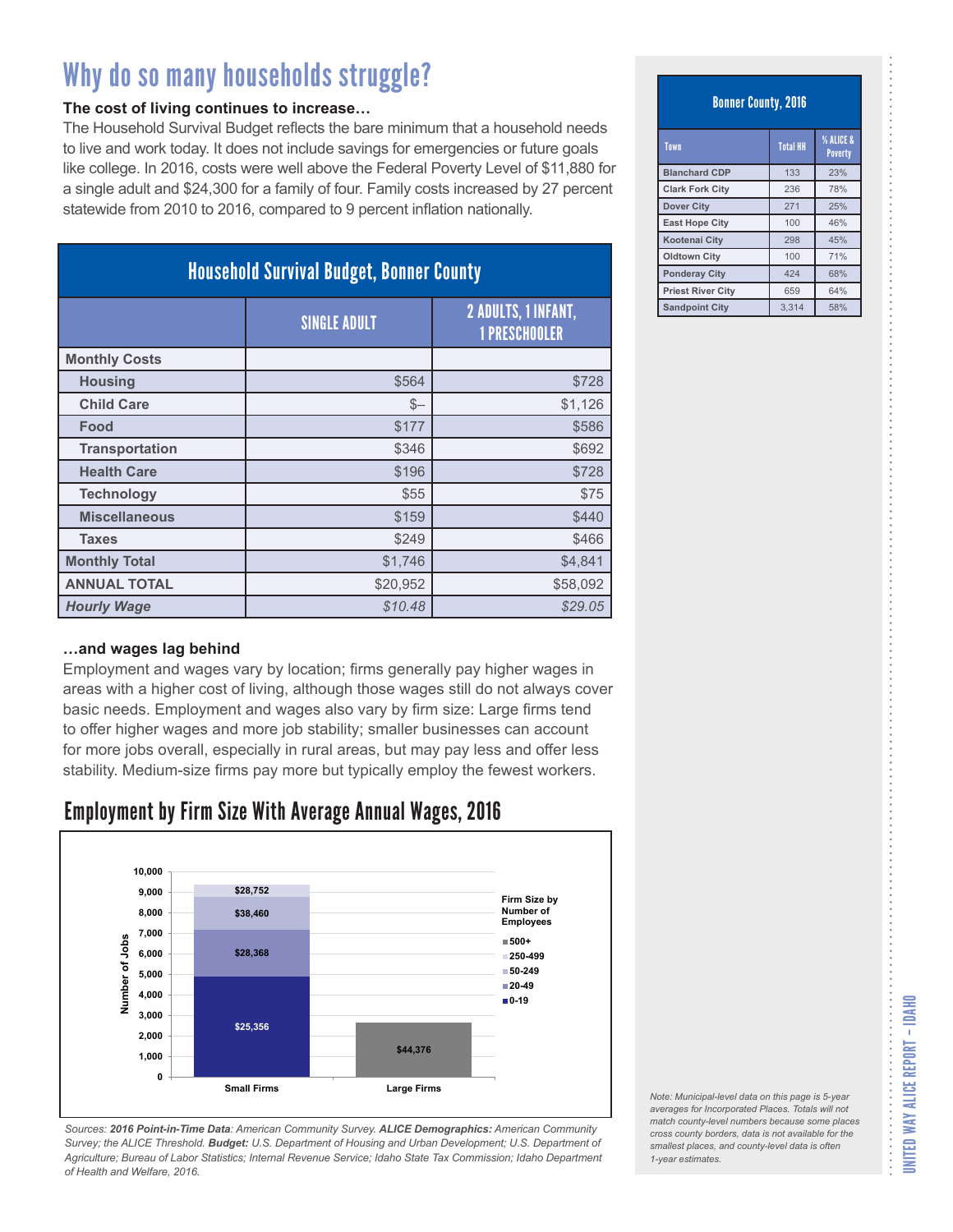# ALICE IN BONNEVILLE COUNTY

#### **2016 Point-in-Time Data**

**Population:** 112,232 **• Number of Households:** 38,464 **Median Household Income:** \$59,706 (state average: \$51,807) **Unemployment Rate:** 2.7% (state average: 4.7%) **ALICE Households:** 24% (state average: 26%) **• Households in Poverty:** 10% (state average: 14%)

# How has the number of ALICE households changed over time?

**ALICE** is an acronym for **A**sset **L**imited, **I**ncome **C**onstrained, **E**mployed – households that earn more than the Federal Poverty Level, but less than the basic cost of living for the county (the ALICE Threshold). Combined, the number of ALICE and poverty-level households equals the total population struggling to afford basic needs. The number of households below the ALICE Threshold changes over time; households move in and out of poverty and ALICE status as their circumstances improve or worsen. The recovery, which started in 2010, has been uneven across the state. Conditions have improved for some families, but with rising costs, many still find themselves struggling.

## What types of households are struggling?

The way Americans live is changing. There are more different family and living combinations than ever before, including more adults living alone, with roommates, or with their parents. Families with children are changing: There are more non-married cohabiting parents, same-sex parents, and blended families with remarried parents. The number of senior households is also increasing. Yet all types of households continue to struggle: ALICE and povertylevel households exist across all of these living arrangements.

### Households by Income, 2010 to 2016



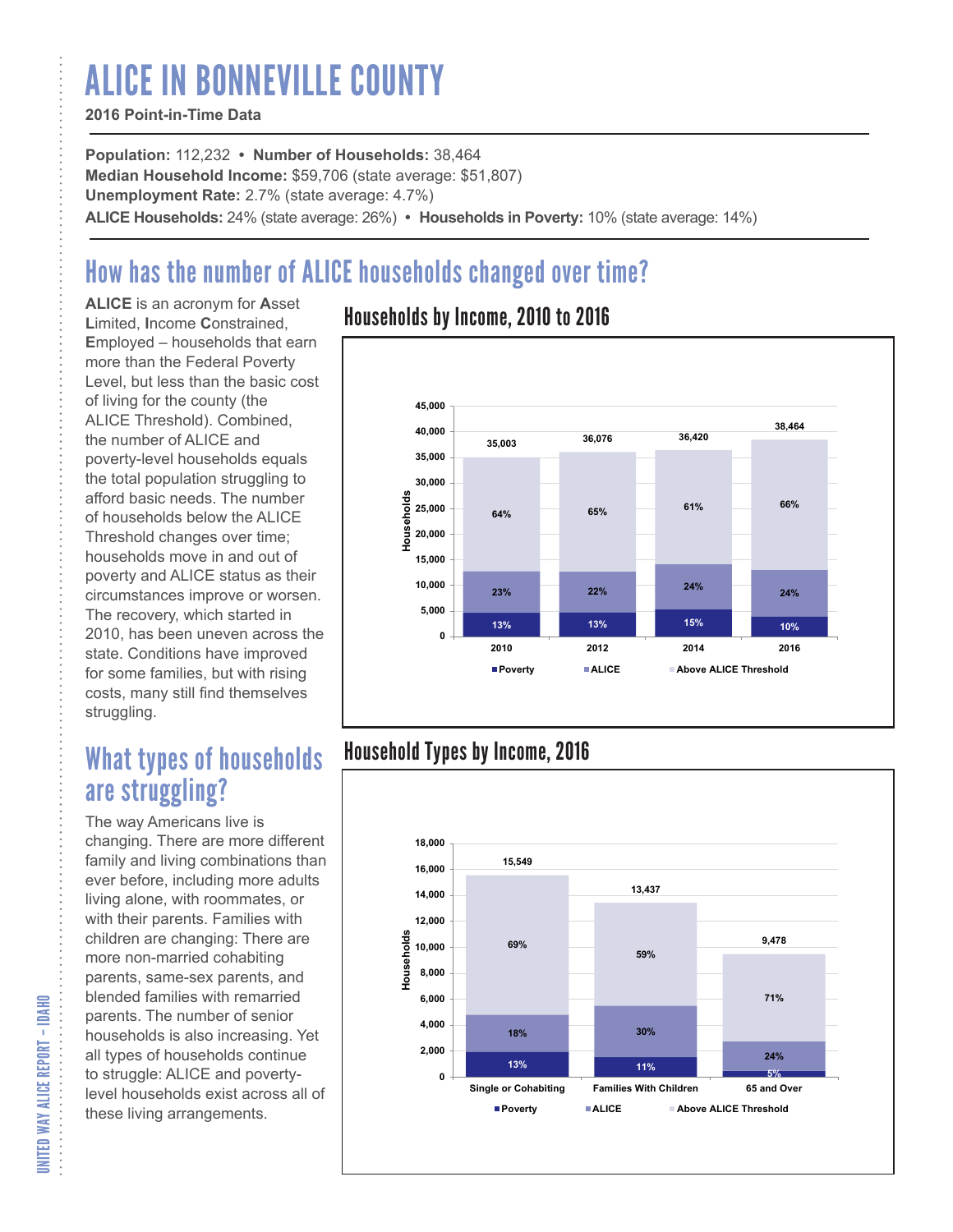#### **The cost of living continues to increase…**

The Household Survival Budget reflects the bare minimum that a household needs to live and work today. It does not include savings for emergencies or future goals like college. In 2016, costs were well above the Federal Poverty Level of \$11,880 for a single adult and \$24,300 for a family of four. Family costs increased by 27 percent statewide from 2010 to 2016, compared to 9 percent inflation nationally.

| <b>Household Survival Budget, Bonneville County</b> |                     |                                             |
|-----------------------------------------------------|---------------------|---------------------------------------------|
|                                                     | <b>SINGLE ADULT</b> | 2 ADULTS, 1 INFANT,<br><b>1 PRESCHOOLER</b> |
| <b>Monthly Costs</b>                                |                     |                                             |
| <b>Housing</b>                                      | \$435               | \$681                                       |
| <b>Child Care</b>                                   | $$-$                | \$1,126                                     |
| Food                                                | \$177               | \$586                                       |
| <b>Transportation</b>                               | \$346               | \$692                                       |
| <b>Health Care</b>                                  | \$196               | \$728                                       |
| <b>Technology</b>                                   | \$55                | \$75                                        |
| <b>Miscellaneous</b>                                | \$142               | \$434                                       |
| <b>Taxes</b>                                        | \$208               | \$448                                       |
| <b>Monthly Total</b>                                | \$1,559             | \$4,770                                     |
| <b>ANNUAL TOTAL</b>                                 | \$18,708            | \$57,240                                    |
| <b>Hourly Wage</b>                                  | \$9.35              | \$28.62                                     |

#### **…and wages lag behind**

Employment and wages vary by location; firms generally pay higher wages in areas with a higher cost of living, although those wages still do not always cover basic needs. Employment and wages also vary by firm size: Large firms tend to offer higher wages and more job stability; smaller businesses can account for more jobs overall, especially in rural areas, but may pay less and offer less stability. Medium-size firms pay more but typically employ the fewest workers.

### Employment by Firm Size With Average Annual Wages, 2016



*Sources: 2016 Point-in-Time Data: American Community Survey. ALICE Demographics: American Community Survey; the ALICE Threshold. Budget: U.S. Department of Housing and Urban Development; U.S. Department of Agriculture; Bureau of Labor Statistics; Internal Revenue Service; Idaho State Tax Commission; Idaho Department of Health and Welfare, 2016.*

#### Bonneville County, 2016

| Town                    | <b>Total HH</b> | <b>% ALICE &amp;</b><br><b>Poverty</b> |
|-------------------------|-----------------|----------------------------------------|
| <b>Ammon City</b>       | 4.731           | 31%                                    |
| <b>Idaho Falls City</b> | 21,119          | 46%                                    |
| <b>Iona City</b>        | 653             | 35%                                    |
| <b>Irwin City</b>       | 113             | 53%                                    |
| <b>Lincoln CDP</b>      | 935             | 44%                                    |
| <b>Ucon City</b>        | 359             | 46%                                    |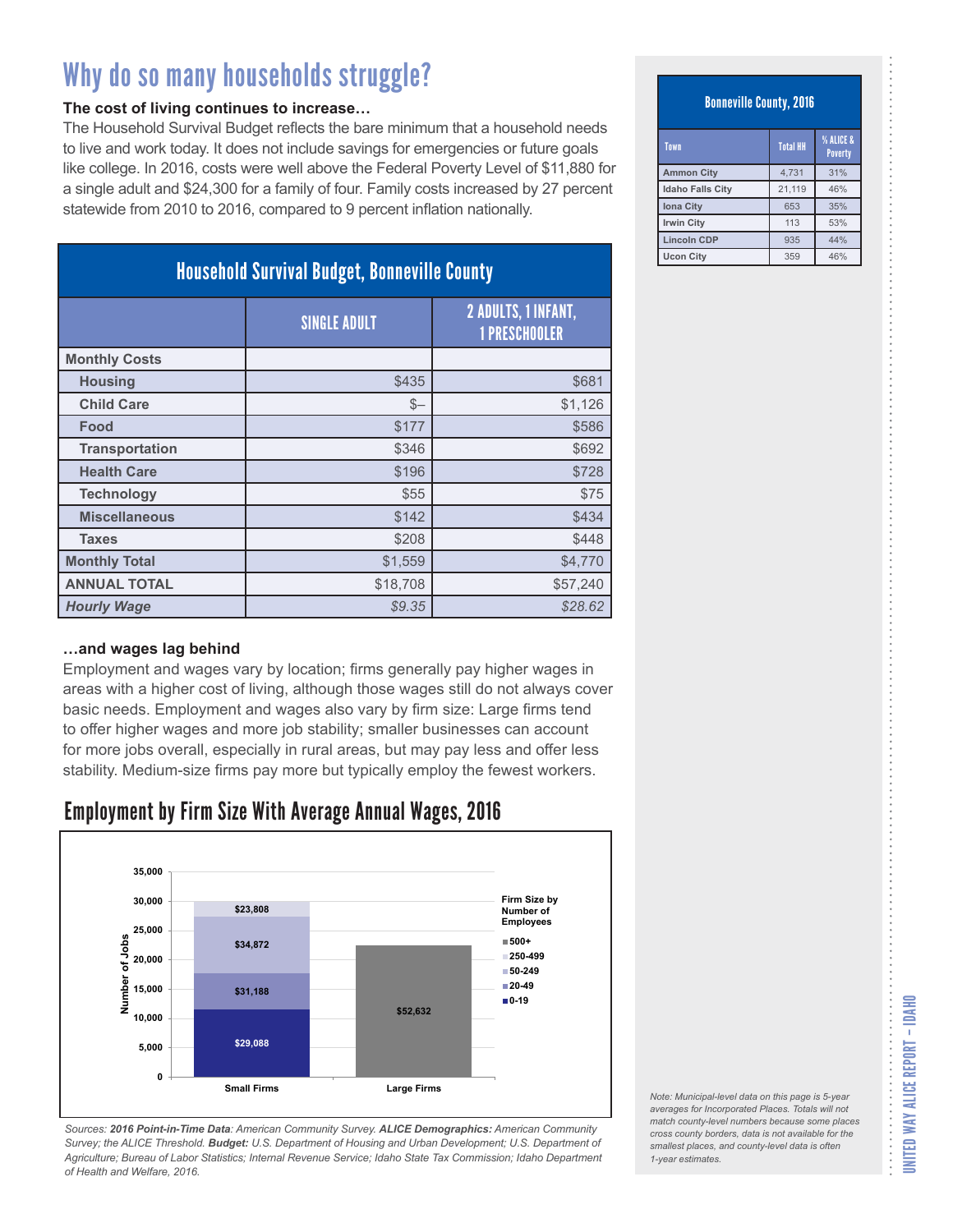# ALICE IN BOUNDARY COUNTY

#### **2016 Point-in-Time Data**

**Population:** 11,141 **• Number of Households:** 4,393 **Median Household Income:** \$39,279 (state average: \$51,807) **Unemployment Rate:** 3.9% (state average: 4.7%) **ALICE Households:** 29% (state average: 26%) **• Households in Poverty:** 19% (state average: 14%)

# How has the number of ALICE households changed over time?

**ALICE** is an acronym for **A**sset **L**imited, **I**ncome **C**onstrained, **E**mployed – households that earn more than the Federal Poverty Level, but less than the basic cost of living for the county (the ALICE Threshold). Combined, the number of ALICE and poverty-level households equals the total population struggling to afford basic needs. The number of households below the ALICE Threshold changes over time; households move in and out of poverty and ALICE status as their circumstances improve or worsen. The recovery, which started in 2010, has been uneven across the state. Conditions have improved for some families, but with rising costs, many still find themselves struggling.

## What types of households are struggling?

The way Americans live is changing. There are more different family and living combinations than ever before, including more adults living alone, with roommates, or with their parents. Families with children are changing: There are more non-married cohabiting parents, same-sex parents, and blended families with remarried parents. The number of senior households is also increasing. Yet all types of households continue to struggle: ALICE and povertylevel households exist across all of these living arrangements.

### Households by Income, 2010 to 2016



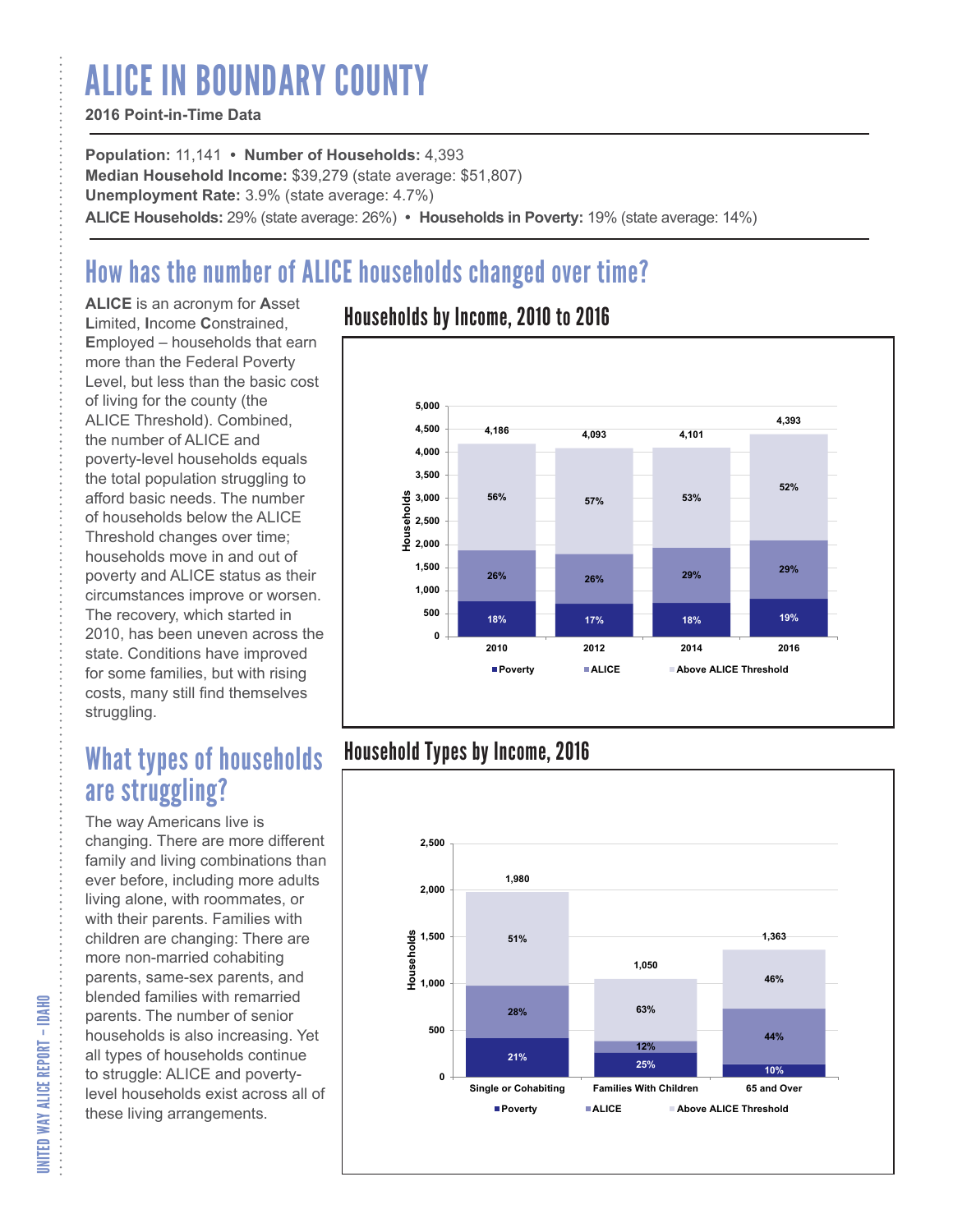#### **The cost of living continues to increase…**

The Household Survival Budget reflects the bare minimum that a household needs to live and work today. It does not include savings for emergencies or future goals like college. In 2016, costs were well above the Federal Poverty Level of \$11,880 for a single adult and \$24,300 for a family of four. Family costs increased by 27 percent statewide from 2010 to 2016, compared to 9 percent inflation nationally.

| <b>Household Survival Budget, Boundary County</b> |                     |                                                    |
|---------------------------------------------------|---------------------|----------------------------------------------------|
|                                                   | <b>SINGLE ADULT</b> | <b>2 ADULTS, 1 INFANT,</b><br><b>1 PRESCHOOLER</b> |
| <b>Monthly Costs</b>                              |                     |                                                    |
| <b>Housing</b>                                    | \$510               | \$658                                              |
| <b>Child Care</b>                                 | $S-$                | \$833                                              |
| Food                                              | \$177               | \$586                                              |
| <b>Transportation</b>                             | \$346               | \$692                                              |
| <b>Health Care</b>                                | \$196               | \$728                                              |
| <b>Technology</b>                                 | \$55                | \$75                                               |
| <b>Miscellaneous</b>                              | \$151               | \$390                                              |
| <b>Taxes</b>                                      | \$231               | \$327                                              |
| <b>Monthly Total</b>                              | \$1,666             | \$4,289                                            |
| <b>ANNUAL TOTAL</b>                               | \$19,992            | \$51,468                                           |
| <b>Hourly Wage</b>                                | \$10.00             | \$25.73                                            |

#### **…and wages lag behind**

Employment and wages vary by location; firms generally pay higher wages in areas with a higher cost of living, although those wages still do not always cover basic needs. Employment and wages also vary by firm size: Large firms tend to offer higher wages and more job stability; smaller businesses can account for more jobs overall, especially in rural areas, but may pay less and offer less stability. Medium-size firms pay more but typically employ the fewest workers.

### Employment by Firm Size With Average Annual Wages, 2016



*Sources: 2016 Point-in-Time Data: American Community Survey. ALICE Demographics: American Community Survey; the ALICE Threshold. Budget: U.S. Department of Housing and Urban Development; U.S. Department of Agriculture; Bureau of Labor Statistics; Internal Revenue Service; Idaho State Tax Commission; Idaho Department of Health and Welfare, 2016.*

#### Boundary County, 2016

| Town                      | <b>Total HH</b> | <b>% ALICE &amp;</b><br>Poverty |
|---------------------------|-----------------|---------------------------------|
| <b>Bonners Ferry City</b> | 1.096           | 60%                             |
| <b>Moyie Springs City</b> | 288             | 56%                             |

*Note: Municipal-level data on this page is 5-year averages for Incorporated Places. Totals will not match county-level numbers because some places cross county borders, data is not available for the smallest places, and county-level data is often*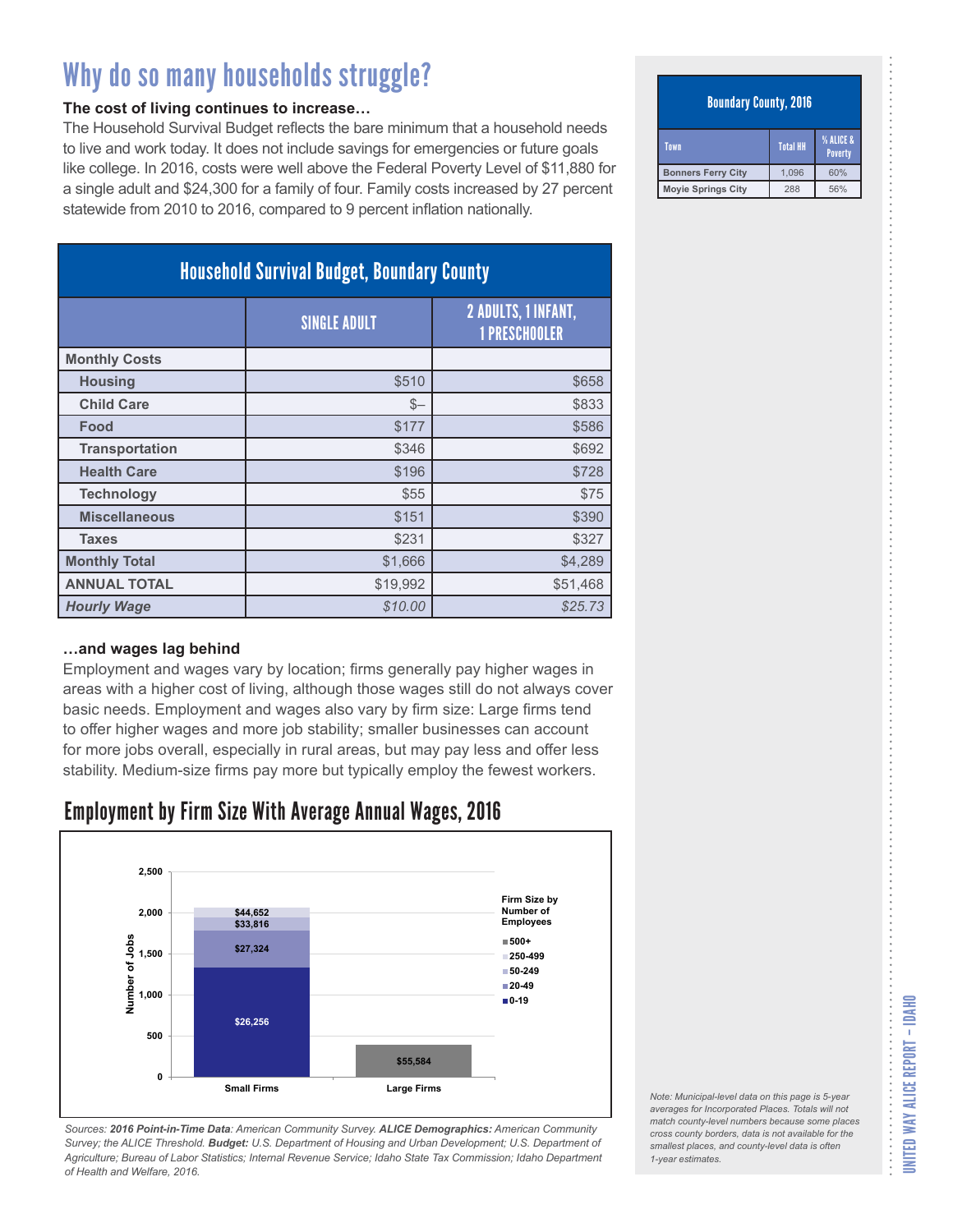# ALICE IN BUTTE COUNTY

#### **2016 Point-in-Time Data**

**Population:** 2,592 **• Number of Households:** 1,061 **Median Household Income:** \$39,653 (state average: \$51,807) **Unemployment Rate:** 6.8% (state average: 4.7%) **ALICE Households:** 29% (state average: 26%) **• Households in Poverty:** 16% (state average: 14%)

# How has the number of ALICE households changed over time?

**ALICE** is an acronym for **A**sset **L**imited, **I**ncome **C**onstrained, **E**mployed – households that earn more than the Federal Poverty Level, but less than the basic cost of living for the county (the ALICE Threshold). Combined, the number of ALICE and poverty-level households equals the total population struggling to afford basic needs. The number of households below the ALICE Threshold changes over time; households move in and out of poverty and ALICE status as their circumstances improve or worsen. The recovery, which started in 2010, has been uneven across the state. Conditions have improved for some families, but with rising costs, many still find themselves struggling.

## What types of households are struggling?

The way Americans live is changing. There are more different family and living combinations than ever before, including more adults living alone, with roommates, or with their parents. Families with children are changing: There are more non-married cohabiting parents, same-sex parents, and blended families with remarried parents. The number of senior households is also increasing. Yet all types of households continue to struggle: ALICE and povertylevel households exist across all of these living arrangements.

### Households by Income, 2010 to 2016



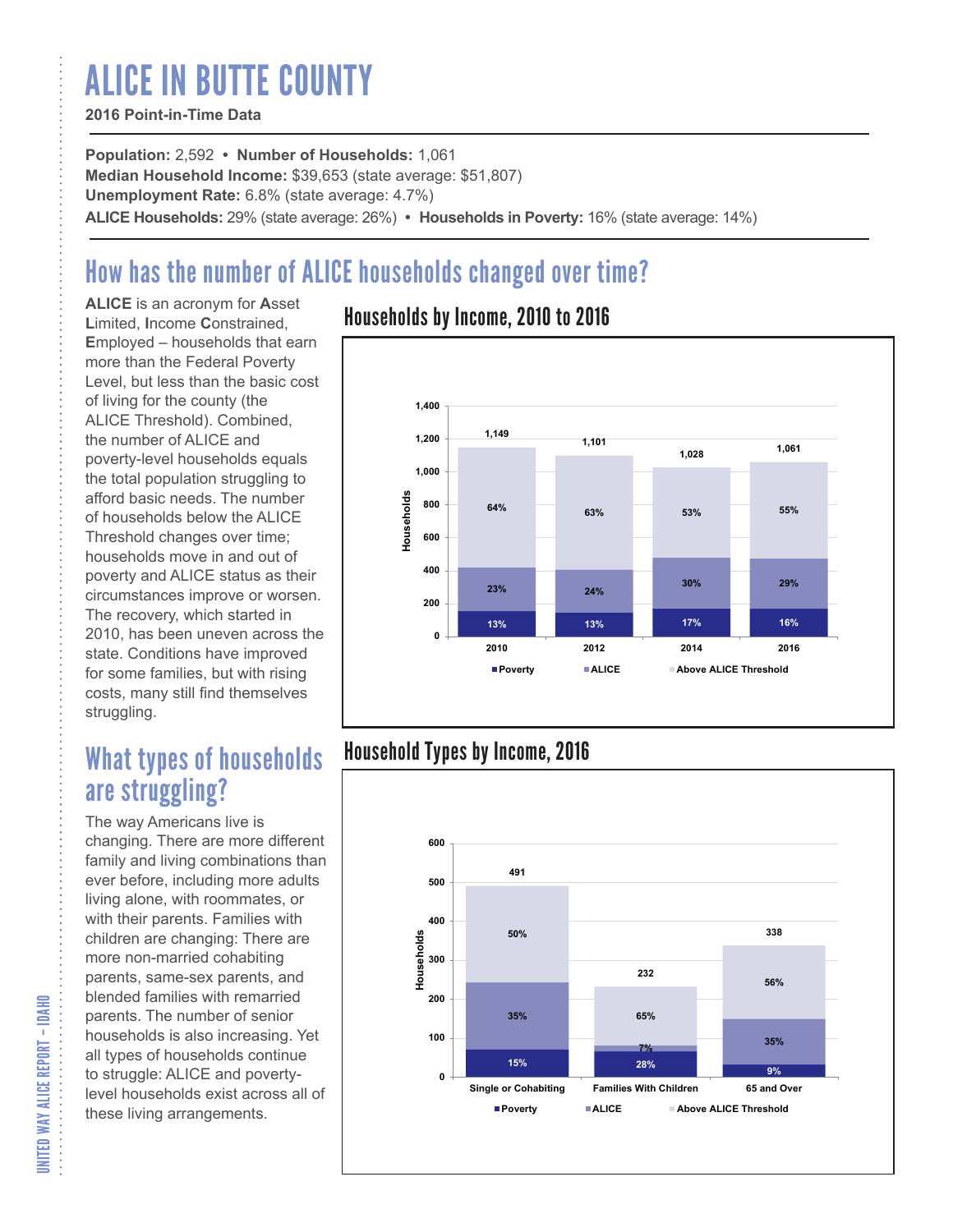#### **The cost of living continues to increase…**

The Household Survival Budget reflects the bare minimum that a household needs to live and work today. It does not include savings for emergencies or future goals like college. In 2016, costs were well above the Federal Poverty Level of \$11,880 for a single adult and \$24,300 for a family of four. Family costs increased by 27 percent statewide from 2010 to 2016, compared to 9 percent inflation nationally.

| <b>Household Survival Budget, Butte County</b> |                     |                                                    |
|------------------------------------------------|---------------------|----------------------------------------------------|
|                                                | <b>SINGLE ADULT</b> | <b>2 ADULTS, 1 INFANT,</b><br><b>1 PRESCHOOLER</b> |
| <b>Monthly Costs</b>                           |                     |                                                    |
| <b>Housing</b>                                 | \$443               | \$658                                              |
| <b>Child Care</b>                              | $S-$                | \$833                                              |
| Food                                           | \$177               | \$586                                              |
| <b>Transportation</b>                          | \$346               | \$692                                              |
| <b>Health Care</b>                             | \$196               | \$728                                              |
| <b>Technology</b>                              | \$55                | \$75                                               |
| <b>Miscellaneous</b>                           | \$143               | \$390                                              |
| <b>Taxes</b>                                   | \$211               | \$327                                              |
| <b>Monthly Total</b>                           | \$1,571             | \$4,289                                            |
| <b>ANNUAL TOTAL</b>                            | \$18,852            | \$51,468                                           |
| <b>Hourly Wage</b>                             | \$9.43              | \$25.73                                            |

#### **…and wages lag behind**

Employment and wages vary by location; firms generally pay higher wages in areas with a higher cost of living, although those wages still do not always cover basic needs. Employment and wages also vary by firm size: Large firms tend to offer higher wages and more job stability; smaller businesses can account for more jobs overall, especially in rural areas, but may pay less and offer less stability. Medium-size firms pay more but typically employ the fewest workers.

### Employment by Firm Size With Average Annual Wages, 2016



*Sources: 2016 Point-in-Time Data: American Community Survey. ALICE Demographics: American Community Survey; the ALICE Threshold. Budget: U.S. Department of Housing and Urban Development; U.S. Department of Agriculture; Bureau of Labor Statistics; Internal Revenue Service; Idaho State Tax Commission; Idaho Department of Health and Welfare, 2016.*

#### Butte County, 2016

| Town             | <b>Total HH</b> | <b>% ALICE &amp;</b><br>Poverty |
|------------------|-----------------|---------------------------------|
| <b>Arco City</b> | 336             | 53%                             |

*Note: Municipal-level data on this page is 5-year averages for Incorporated Places. Totals will not match county-level numbers because some places cross county borders, data is not available for the smallest places, and county-level data is often*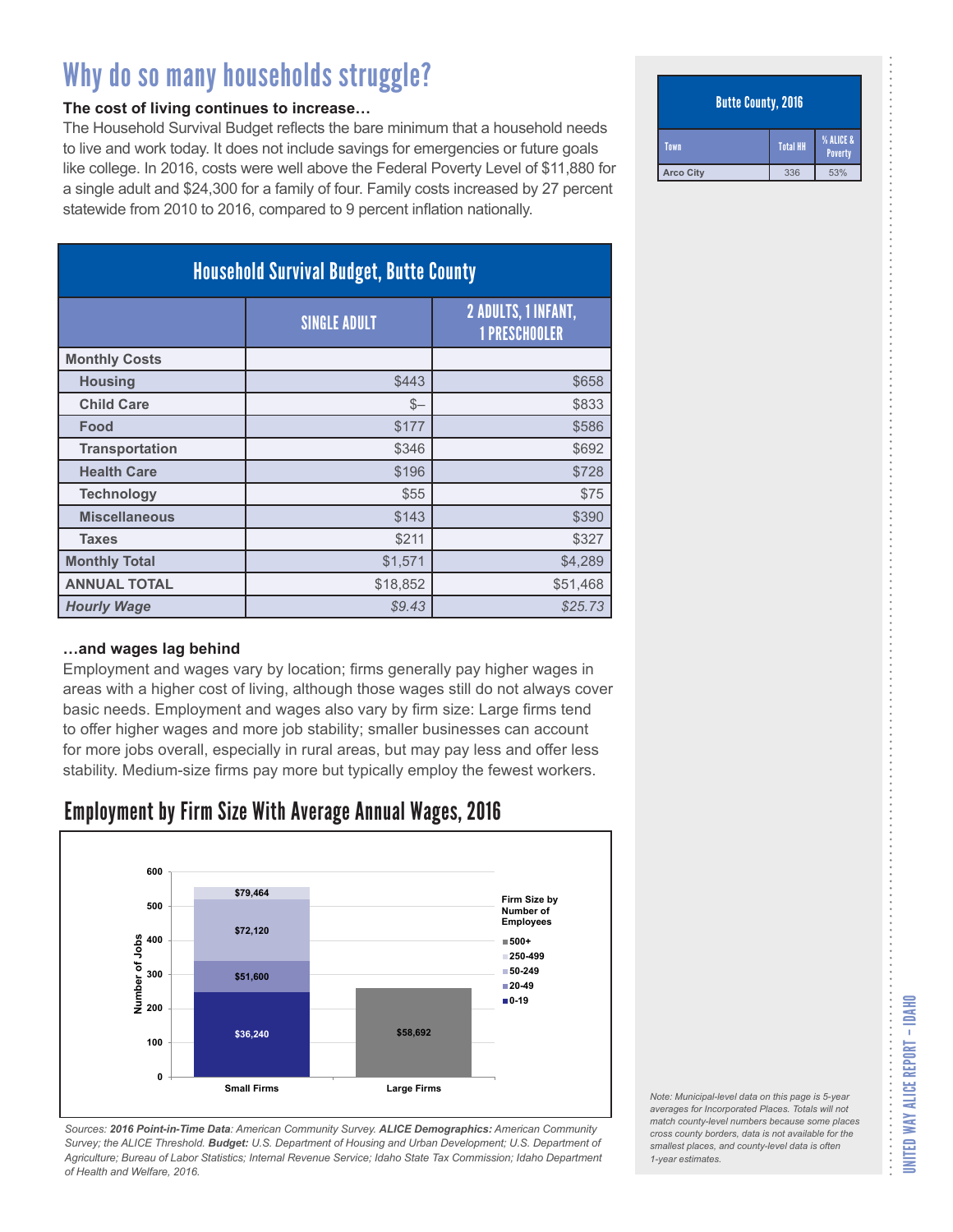# ALICE IN CAMAS COUNTY

#### **2016 Point-in-Time Data**

**Population:** 968 **• Number of Households:** 379 **Median Household Income:** \$42,708 (state average: \$51,807) **Unemployment Rate:** 4.3% (state average: 4.7%) **ALICE Households:** 23% (state average: 26%) **• Households in Poverty:** 16% (state average: 14%)

# How has the number of ALICE households changed over time?

**ALICE** is an acronym for **A**sset **L**imited, **I**ncome **C**onstrained, **E**mployed – households that earn more than the Federal Poverty Level, but less than the basic cost of living for the county (the ALICE Threshold). Combined, the number of ALICE and poverty-level households equals the total population struggling to afford basic needs. The number of households below the ALICE Threshold changes over time; households move in and out of poverty and ALICE status as their circumstances improve or worsen. The recovery, which started in 2010, has been uneven across the state. Conditions have improved for some families, but with rising costs, many still find themselves struggling.

## What types of households are struggling?

The way Americans live is changing. There are more different family and living combinations than ever before, including more adults living alone, with roommates, or with their parents. Families with children are changing: There are more non-married cohabiting parents, same-sex parents, and blended families with remarried parents. The number of senior households is also increasing. Yet all types of households continue to struggle: ALICE and povertylevel households exist across all of these living arrangements.

### Households by Income, 2010 to 2016



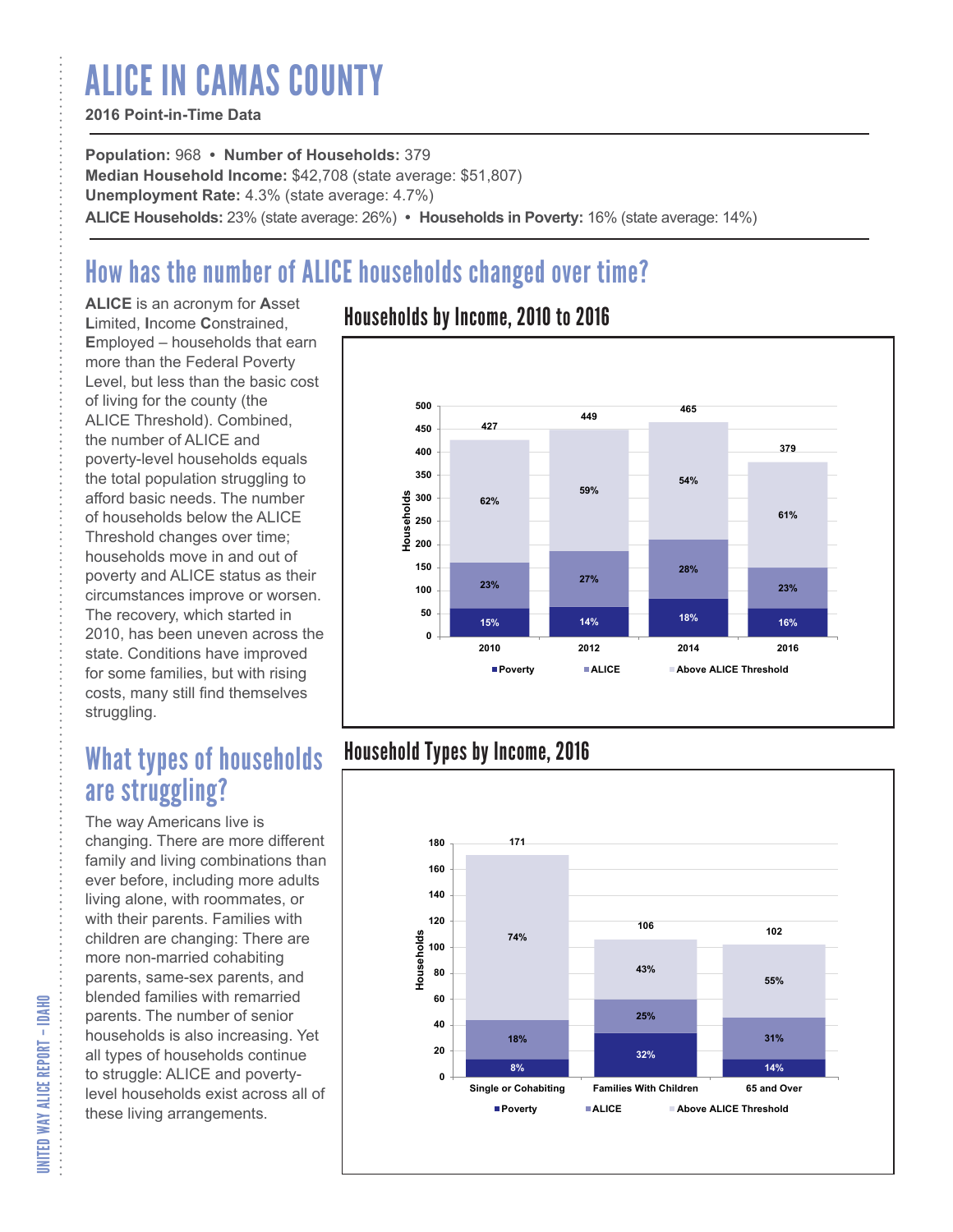#### **The cost of living continues to increase…**

The Household Survival Budget reflects the bare minimum that a household needs to live and work today. It does not include savings for emergencies or future goals like college. In 2016, costs were well above the Federal Poverty Level of \$11,880 for a single adult and \$24,300 for a family of four. Family costs increased by 27 percent statewide from 2010 to 2016, compared to 9 percent inflation nationally.

| <b>Household Survival Budget, Camas County</b> |                     |                                             |
|------------------------------------------------|---------------------|---------------------------------------------|
|                                                | <b>SINGLE ADULT</b> | 2 ADULTS, 1 INFANT,<br><b>1 PRESCHOOLER</b> |
| <b>Monthly Costs</b>                           |                     |                                             |
| <b>Housing</b>                                 | \$495               | \$658                                       |
| <b>Child Care</b>                              | $S-$                | \$896                                       |
| Food                                           | \$177               | \$586                                       |
| <b>Transportation</b>                          | \$346               | \$692                                       |
| <b>Health Care</b>                             | \$196               | \$728                                       |
| <b>Technology</b>                              | \$55                | \$75                                        |
| <b>Miscellaneous</b>                           | \$150               | \$399                                       |
| <b>Taxes</b>                                   | \$226               | \$351                                       |
| <b>Monthly Total</b>                           | \$1,645             | \$4,385                                     |
| <b>ANNUAL TOTAL</b>                            | \$19,740            | \$52,620                                    |
| <b>Hourly Wage</b>                             | \$9.87              | \$26.31                                     |

#### **…and wages lag behind**

Employment and wages vary by location; firms generally pay higher wages in areas with a higher cost of living, although those wages still do not always cover basic needs. Employment and wages also vary by firm size: Large firms tend to offer higher wages and more job stability; smaller businesses can account for more jobs overall, especially in rural areas, but may pay less and offer less stability. Medium-size firms pay more but typically employ the fewest workers.

### Employment by Firm Size With Average Annual Wages, 2016



*Sources: 2016 Point-in-Time Data: American Community Survey. ALICE Demographics: American Community Survey; the ALICE Threshold. Budget: U.S. Department of Housing and Urban Development; U.S. Department of Agriculture; Bureau of Labor Statistics; Internal Revenue Service; Idaho State Tax Commission; Idaho Department of Health and Welfare, 2016.*

#### Camas County, 2016

| Town                  | <b>Total HH</b> | <b>% ALICE &amp;</b><br>Poverty |
|-----------------------|-----------------|---------------------------------|
| <b>Fairfield City</b> | 164             | 45%                             |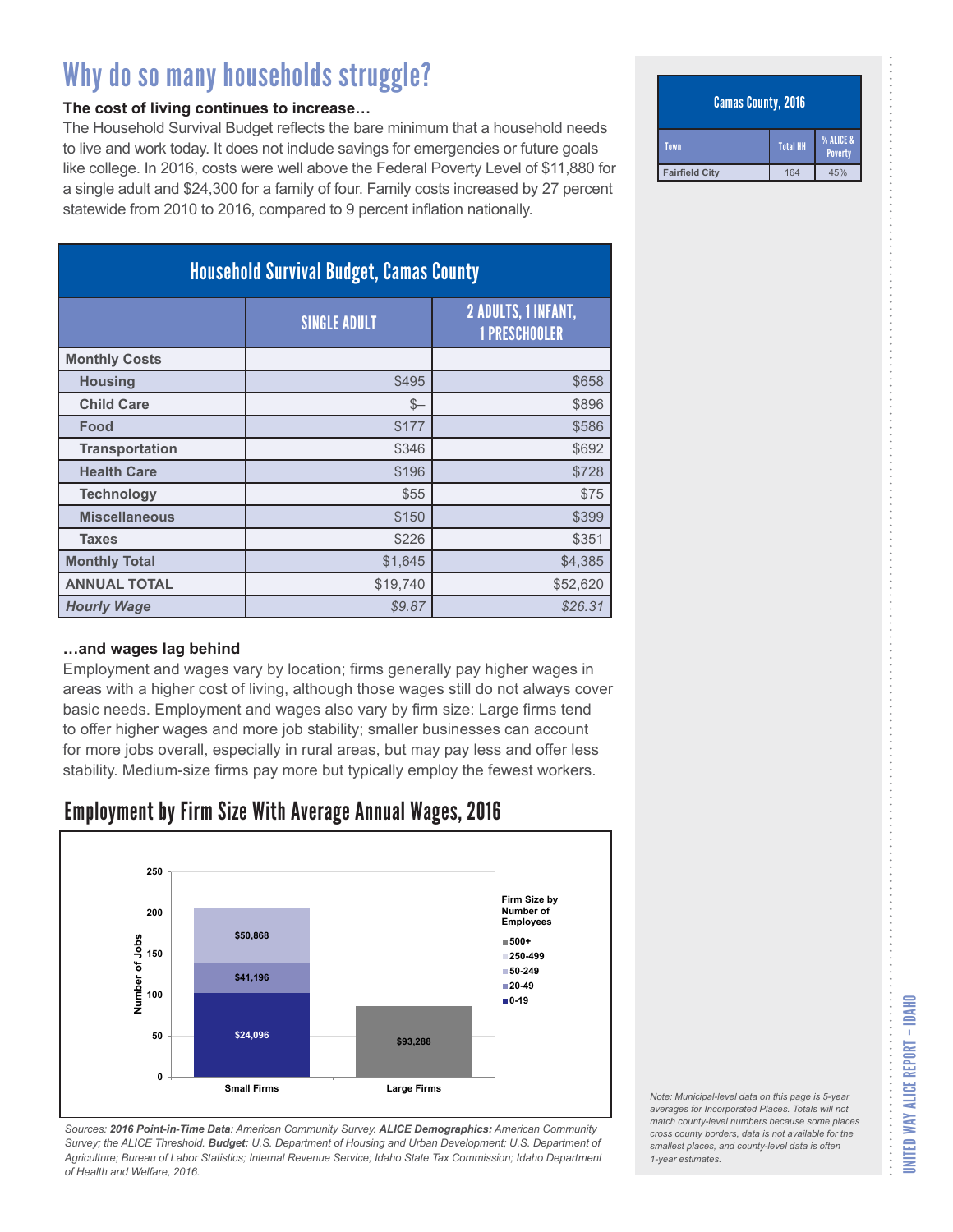# ALICE IN CANYON COUNTY

#### **2016 Point-in-Time Data**

**Population:** 211,698 **• Number of Households:** 69,859 **Median Household Income:** \$48,437 (state average: \$51,807) **Unemployment Rate:** 7.8% (state average: 4.7%) **ALICE Households:** 28% (state average: 26%) **• Households in Poverty:** 17% (state average: 14%)

# How has the number of ALICE households changed over time?

**ALICE** is an acronym for **A**sset **L**imited, **I**ncome **C**onstrained, **E**mployed – households that earn more than the Federal Poverty Level, but less than the basic cost of living for the county (the ALICE Threshold). Combined, the number of ALICE and poverty-level households equals the total population struggling to afford basic needs. The number of households below the ALICE Threshold changes over time; households move in and out of poverty and ALICE status as their circumstances improve or worsen. The recovery, which started in 2010, has been uneven across the state. Conditions have improved for some families, but with rising costs, many still find themselves struggling.

## What types of households are struggling?

The way Americans live is changing. There are more different family and living combinations than ever before, including more adults living alone, with roommates, or with their parents. Families with children are changing: There are more non-married cohabiting parents, same-sex parents, and blended families with remarried parents. The number of senior households is also increasing. Yet all types of households continue to struggle: ALICE and povertylevel households exist across all of these living arrangements.

### Households by Income, 2010 to 2016



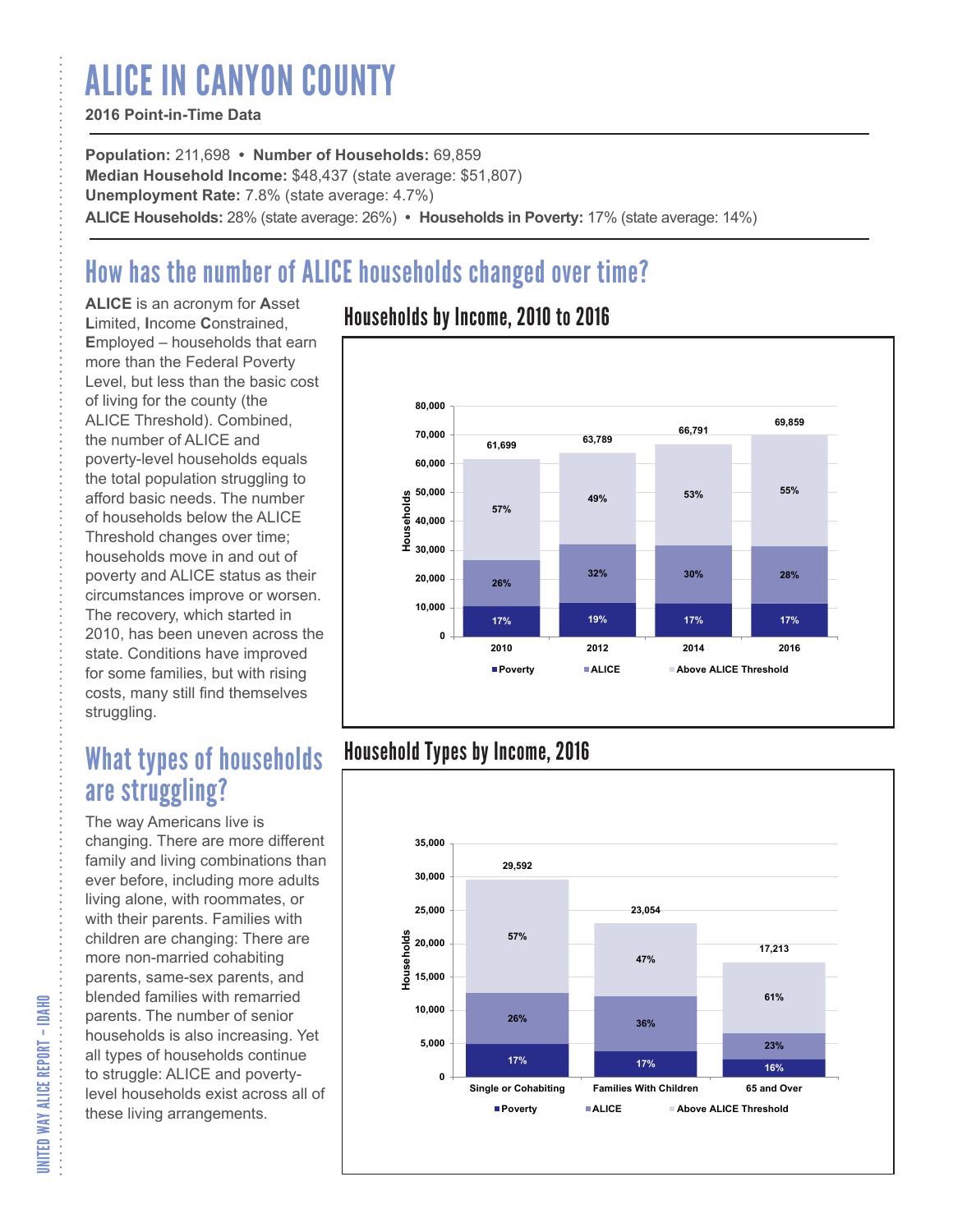#### **The cost of living continues to increase…**

The Household Survival Budget reflects the bare minimum that a household needs to live and work today. It does not include savings for emergencies or future goals like college. In 2016, costs were well above the Federal Poverty Level of \$11,880 for a single adult and \$24,300 for a family of four. Family costs increased by 27 percent statewide from 2010 to 2016, compared to 9 percent inflation nationally.

| <b>Household Survival Budget, Canyon County</b> |                     |                                                    |
|-------------------------------------------------|---------------------|----------------------------------------------------|
|                                                 | <b>SINGLE ADULT</b> | <b>2 ADULTS, 1 INFANT,</b><br><b>1 PRESCHOOLER</b> |
| <b>Monthly Costs</b>                            |                     |                                                    |
| <b>Housing</b>                                  | \$487               | \$789                                              |
| <b>Child Care</b>                               | $S-$                | \$896                                              |
| Food                                            | \$177               | \$586                                              |
| <b>Transportation</b>                           | \$346               | \$692                                              |
| <b>Health Care</b>                              | \$196               | \$728                                              |
| <b>Technology</b>                               | \$55                | \$75                                               |
| <b>Miscellaneous</b>                            | \$149               | \$417                                              |
| <b>Taxes</b>                                    | \$224               | \$401                                              |
| <b>Monthly Total</b>                            | \$1,634             | \$4,584                                            |
| <b>ANNUAL TOTAL</b>                             | \$19,608            | \$55,008                                           |
| <b>Hourly Wage</b>                              | \$9.80              | \$27.50                                            |

#### **…and wages lag behind**

Employment and wages vary by location; firms generally pay higher wages in areas with a higher cost of living, although those wages still do not always cover basic needs. Employment and wages also vary by firm size: Large firms tend to offer higher wages and more job stability; smaller businesses can account for more jobs overall, especially in rural areas, but may pay less and offer less stability. Medium-size firms pay more but typically employ the fewest workers.

### Employment by Firm Size With Average Annual Wages, 2016



*Sources: 2016 Point-in-Time Data: American Community Survey. ALICE Demographics: American Community Survey; the ALICE Threshold. Budget: U.S. Department of Housing and Urban Development; U.S. Department of Agriculture; Bureau of Labor Statistics; Internal Revenue Service; Idaho State Tax Commission; Idaho Department of Health and Welfare, 2016.*

#### Canyon County, 2016

| Town                  | <b>Total HH</b> | % ALICE &<br><b>Poverty</b> |
|-----------------------|-----------------|-----------------------------|
| <b>Caldwell City</b>  | 15,643          | 55%                         |
| <b>Greenleaf City</b> | 412             | 43%                         |
| <b>Melba City</b>     | 182             | 58%                         |
| <b>Middleton City</b> | 2,119           | 50%                         |
| Nampa City            | 30.041          | 50%                         |
| <b>Notus City</b>     | 268             | 49%                         |
| <b>Parma City</b>     | 864             | 65%                         |
| <b>Wilder City</b>    | 445             | 70%                         |

*Note: Municipal-level data on this page is 5-year averages for Incorporated Places. Totals will not match county-level numbers because some places cross county borders, data is not available for the smallest places, and county-level data is often*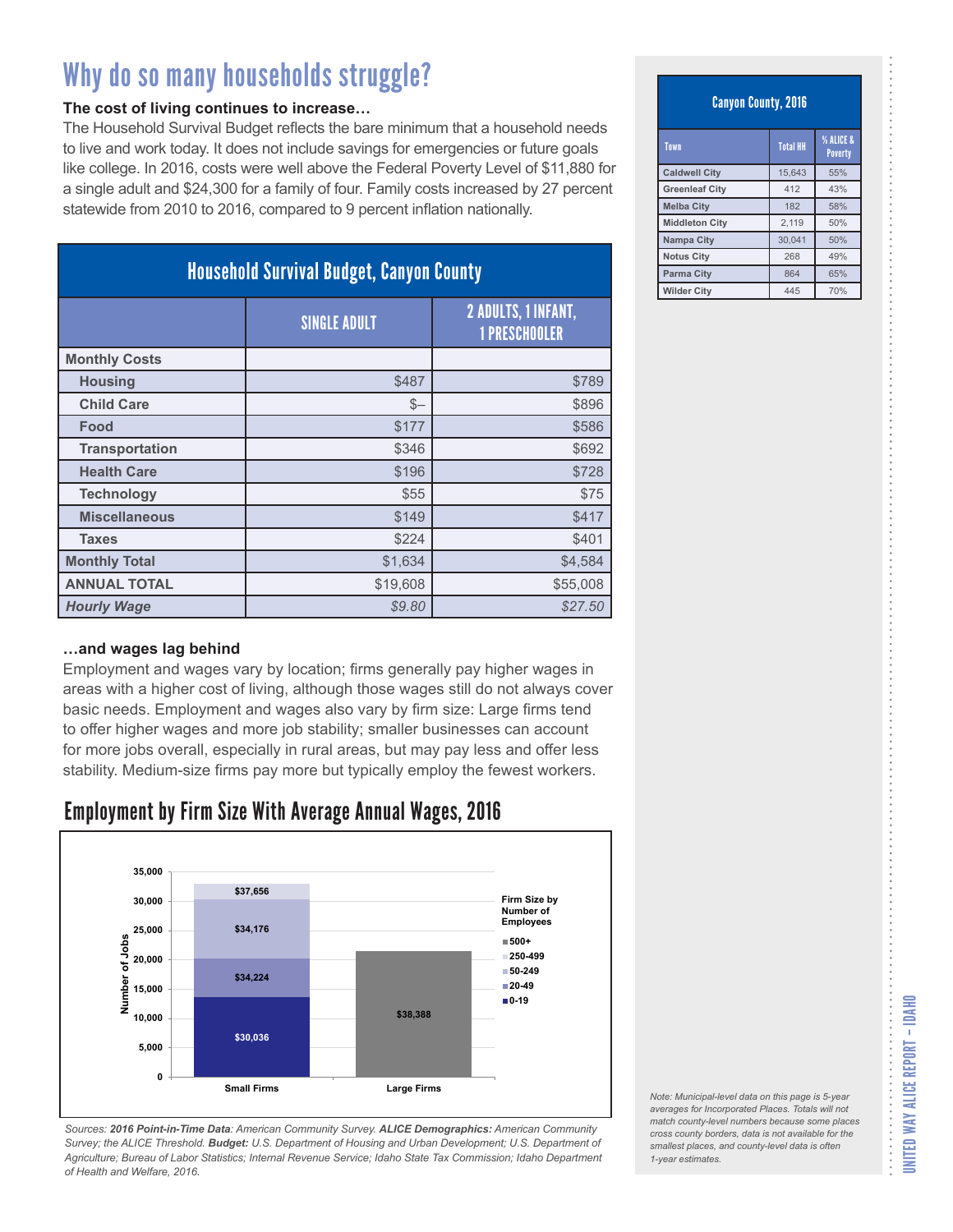# ALICE IN CARIBOU COUNTY

#### **2016 Point-in-Time Data**

**Population:** 6,813 **• Number of Households:** 2,553 **Median Household Income:** \$57,957 (state average: \$51,807) **Unemployment Rate:** 2.4% (state average: 4.7%) **ALICE Households:** 23% (state average: 26%) **• Households in Poverty:** 9% (state average: 14%)

# How has the number of ALICE households changed over time?

**ALICE** is an acronym for **A**sset **L**imited, **I**ncome **C**onstrained, **E**mployed – households that earn more than the Federal Poverty Level, but less than the basic cost of living for the county (the ALICE Threshold). Combined, the number of ALICE and poverty-level households equals the total population struggling to afford basic needs. The number of households below the ALICE Threshold changes over time; households move in and out of poverty and ALICE status as their circumstances improve or worsen. The recovery, which started in 2010, has been uneven across the state. Conditions have improved for some families, but with rising costs, many still find themselves struggling.

## What types of households are struggling?

The way Americans live is changing. There are more different family and living combinations than ever before, including more adults living alone, with roommates, or with their parents. Families with children are changing: There are more non-married cohabiting parents, same-sex parents, and blended families with remarried parents. The number of senior households is also increasing. Yet all types of households continue to struggle: ALICE and povertylevel households exist across all of these living arrangements.

### Households by Income, 2010 to 2016



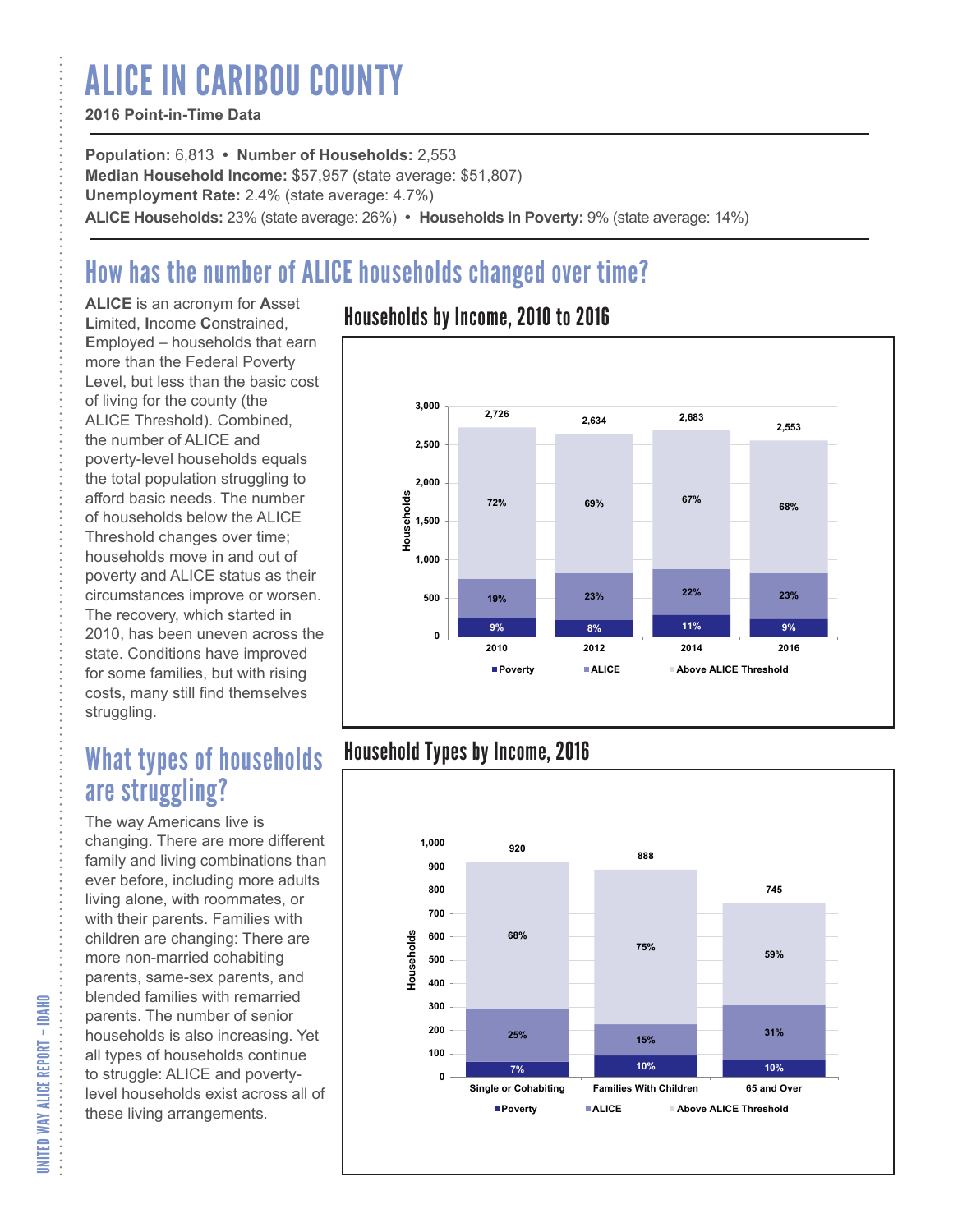#### **The cost of living continues to increase…**

The Household Survival Budget reflects the bare minimum that a household needs to live and work today. It does not include savings for emergencies or future goals like college. In 2016, costs were well above the Federal Poverty Level of \$11,880 for a single adult and \$24,300 for a family of four. Family costs increased by 27 percent statewide from 2010 to 2016, compared to 9 percent inflation nationally.

| <b>Household Survival Budget, Caribou County</b> |                     |                                                    |
|--------------------------------------------------|---------------------|----------------------------------------------------|
|                                                  | <b>SINGLE ADULT</b> | <b>2 ADULTS, 1 INFANT,</b><br><b>1 PRESCHOOLER</b> |
| <b>Monthly Costs</b>                             |                     |                                                    |
| <b>Housing</b>                                   | \$495               | \$658                                              |
| <b>Child Care</b>                                | $S-$                | \$833                                              |
| Food                                             | \$177               | \$586                                              |
| <b>Transportation</b>                            | \$346               | \$692                                              |
| <b>Health Care</b>                               | \$196               | \$728                                              |
| <b>Technology</b>                                | \$55                | \$75                                               |
| <b>Miscellaneous</b>                             | \$150               | \$390                                              |
| <b>Taxes</b>                                     | \$226               | \$327                                              |
| <b>Monthly Total</b>                             | \$1,645             | \$4,289                                            |
| <b>ANNUAL TOTAL</b>                              | \$19,740            | \$51,468                                           |
| <b>Hourly Wage</b>                               | \$9.87              | \$25.73                                            |

#### **…and wages lag behind**

Employment and wages vary by location; firms generally pay higher wages in areas with a higher cost of living, although those wages still do not always cover basic needs. Employment and wages also vary by firm size: Large firms tend to offer higher wages and more job stability; smaller businesses can account for more jobs overall, especially in rural areas, but may pay less and offer less stability. Medium-size firms pay more but typically employ the fewest workers.

### Employment by Firm Size With Average Annual Wages, 2016



*Sources: 2016 Point-in-Time Data: American Community Survey. ALICE Demographics: American Community Survey; the ALICE Threshold. Budget: U.S. Department of Housing and Urban Development; U.S. Department of Agriculture; Bureau of Labor Statistics; Internal Revenue Service; Idaho State Tax Commission; Idaho Department of Health and Welfare, 2016.*

#### Caribou County, 2016

| Town                 | <b>Total HH</b> | <b>% ALICE &amp;</b><br><b>Poverty</b> |
|----------------------|-----------------|----------------------------------------|
| <b>Bancroft City</b> | 140             | 37%                                    |
| <b>Grace City</b>    | 357             | 39%                                    |
| Soda Springs City    | 1.089           | 39%                                    |

*Note: Municipal-level data on this page is 5-year averages for Incorporated Places. Totals will not match county-level numbers because some places cross county borders, data is not available for the smallest places, and county-level data is often*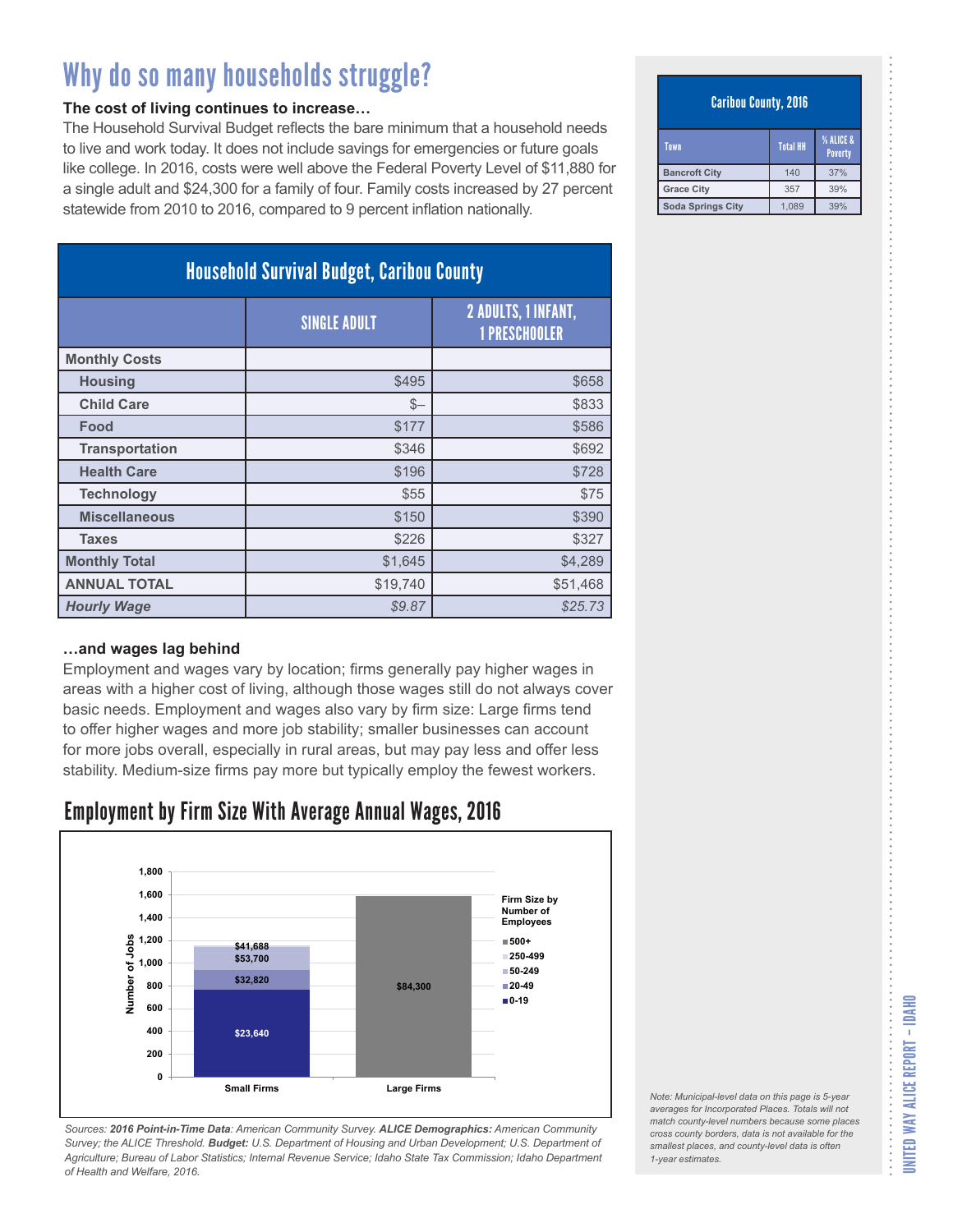# ALICE IN CASSIA COUNTY

#### **2016 Point-in-Time Data**

**Population:** 23,441 **• Number of Households:** 7,717 **Median Household Income:** \$46,215 (state average: \$51,807) **Unemployment Rate:** 4.5% (state average: 4.7%) **ALICE Households:** 35% (state average: 26%) **• Households in Poverty:** 15% (state average: 14%)

# How has the number of ALICE households changed over time?

**ALICE** is an acronym for **A**sset **L**imited, **I**ncome **C**onstrained, **E**mployed – households that earn more than the Federal Poverty Level, but less than the basic cost of living for the county (the ALICE Threshold). Combined, the number of ALICE and poverty-level households equals the total population struggling to afford basic needs. The number of households below the ALICE Threshold changes over time; households move in and out of poverty and ALICE status as their circumstances improve or worsen. The recovery, which started in 2010, has been uneven across the state. Conditions have improved for some families, but with rising costs, many still find themselves struggling.

## What types of households are struggling?

The way Americans live is changing. There are more different family and living combinations than ever before, including more adults living alone, with roommates, or with their parents. Families with children are changing: There are more non-married cohabiting parents, same-sex parents, and blended families with remarried parents. The number of senior households is also increasing. Yet all types of households continue to struggle: ALICE and povertylevel households exist across all of these living arrangements.

### Households by Income, 2010 to 2016



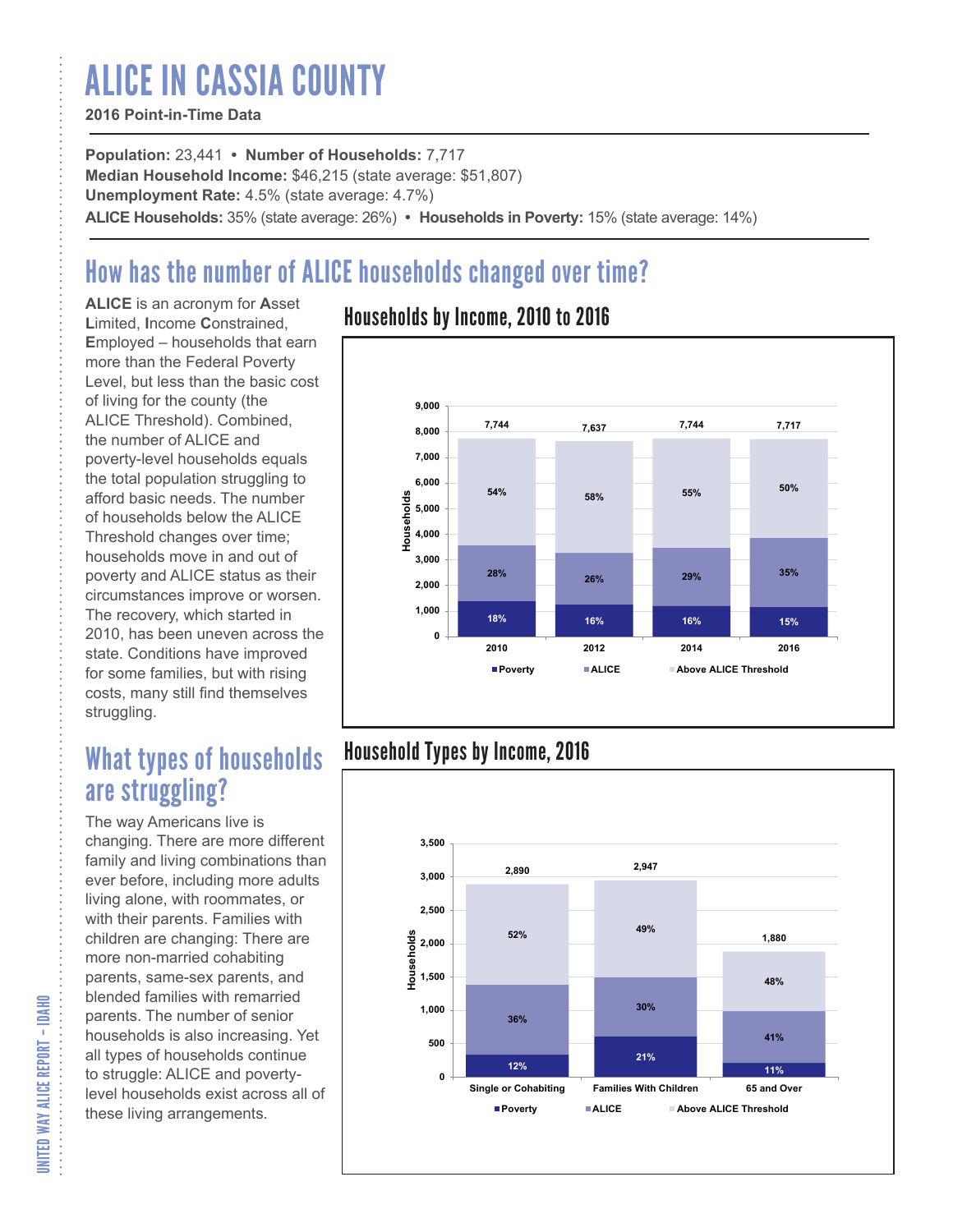#### **The cost of living continues to increase…**

The Household Survival Budget reflects the bare minimum that a household needs to live and work today. It does not include savings for emergencies or future goals like college. In 2016, costs were well above the Federal Poverty Level of \$11,880 for a single adult and \$24,300 for a family of four. Family costs increased by 27 percent statewide from 2010 to 2016, compared to 9 percent inflation nationally.

| <b>Household Survival Budget, Cassia County</b> |                     |                                                    |
|-------------------------------------------------|---------------------|----------------------------------------------------|
|                                                 | <b>SINGLE ADULT</b> | <b>2 ADULTS, 1 INFANT,</b><br><b>1 PRESCHOOLER</b> |
| <b>Monthly Costs</b>                            |                     |                                                    |
| <b>Housing</b>                                  | \$510               | \$658                                              |
| <b>Child Care</b>                               | $S-$                | \$896                                              |
| Food                                            | \$177               | \$586                                              |
| <b>Transportation</b>                           | \$346               | \$692                                              |
| <b>Health Care</b>                              | \$196               | \$728                                              |
| <b>Technology</b>                               | \$55                | \$75                                               |
| <b>Miscellaneous</b>                            | \$151               | \$399                                              |
| <b>Taxes</b>                                    | \$231               | \$351                                              |
| <b>Monthly Total</b>                            | \$1,666             | \$4,385                                            |
| <b>ANNUAL TOTAL</b>                             | \$19,992            | \$52,620                                           |
| <b>Hourly Wage</b>                              | \$10.00             | \$26.31                                            |

#### **…and wages lag behind**

Employment and wages vary by location; firms generally pay higher wages in areas with a higher cost of living, although those wages still do not always cover basic needs. Employment and wages also vary by firm size: Large firms tend to offer higher wages and more job stability; smaller businesses can account for more jobs overall, especially in rural areas, but may pay less and offer less stability. Medium-size firms pay more but typically employ the fewest workers.

### Employment by Firm Size With Average Annual Wages, 2016



*Sources: 2016 Point-in-Time Data: American Community Survey. ALICE Demographics: American Community Survey; the ALICE Threshold. Budget: U.S. Department of Housing and Urban Development; U.S. Department of Agriculture; Bureau of Labor Statistics; Internal Revenue Service; Idaho State Tax Commission; Idaho Department of Health and Welfare, 2016.*

#### Cassia County, 2016

| Town               | <b>Total HH</b> | <b>% ALICE &amp;</b><br><b>Poverty</b> |
|--------------------|-----------------|----------------------------------------|
| <b>Albion City</b> | 108             | 42%                                    |
| <b>Burley City</b> | 3,460           | 61%                                    |
| <b>Declo City</b>  | 134             | 47%                                    |
| <b>Oakley City</b> | 304             | 51%                                    |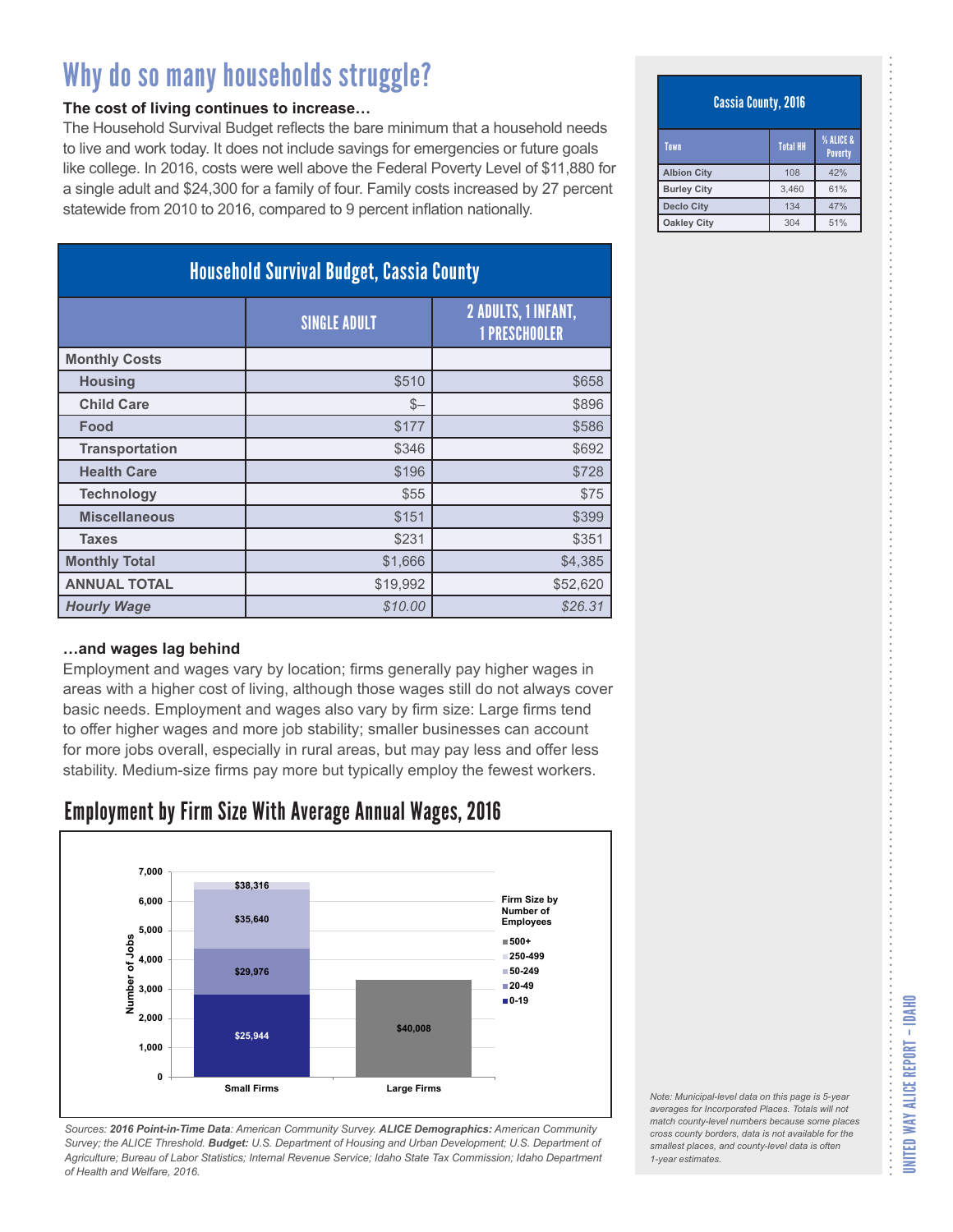# ALICE IN CLARK COUNTY

#### **2016 Point-in-Time Data**

**Population:** 960 **• Number of Households:** 287 **Median Household Income:** \$32,422 (state average: \$51,807) **Unemployment Rate:** 4.7% (state average: 4.7%) **ALICE Households:** 41% (state average: 26%) **• Households in Poverty:** 20% (state average: 14%)

# How has the number of ALICE households changed over time?

**ALICE** is an acronym for **A**sset **L**imited, **I**ncome **C**onstrained, **E**mployed – households that earn more than the Federal Poverty Level, but less than the basic cost of living for the county (the ALICE Threshold). Combined, the number of ALICE and poverty-level households equals the total population struggling to afford basic needs. The number of households below the ALICE Threshold changes over time; households move in and out of poverty and ALICE status as their circumstances improve or worsen. The recovery, which started in 2010, has been uneven across the state. Conditions have improved for some families, but with rising costs, many still find themselves struggling.

## What types of households are struggling?

The way Americans live is changing. There are more different family and living combinations than ever before, including more adults living alone, with roommates, or with their parents. Families with children are changing: There are more non-married cohabiting parents, same-sex parents, and blended families with remarried parents. The number of senior households is also increasing. Yet all types of households continue to struggle: ALICE and povertylevel households exist across all of these living arrangements.

### Households by Income, 2010 to 2016



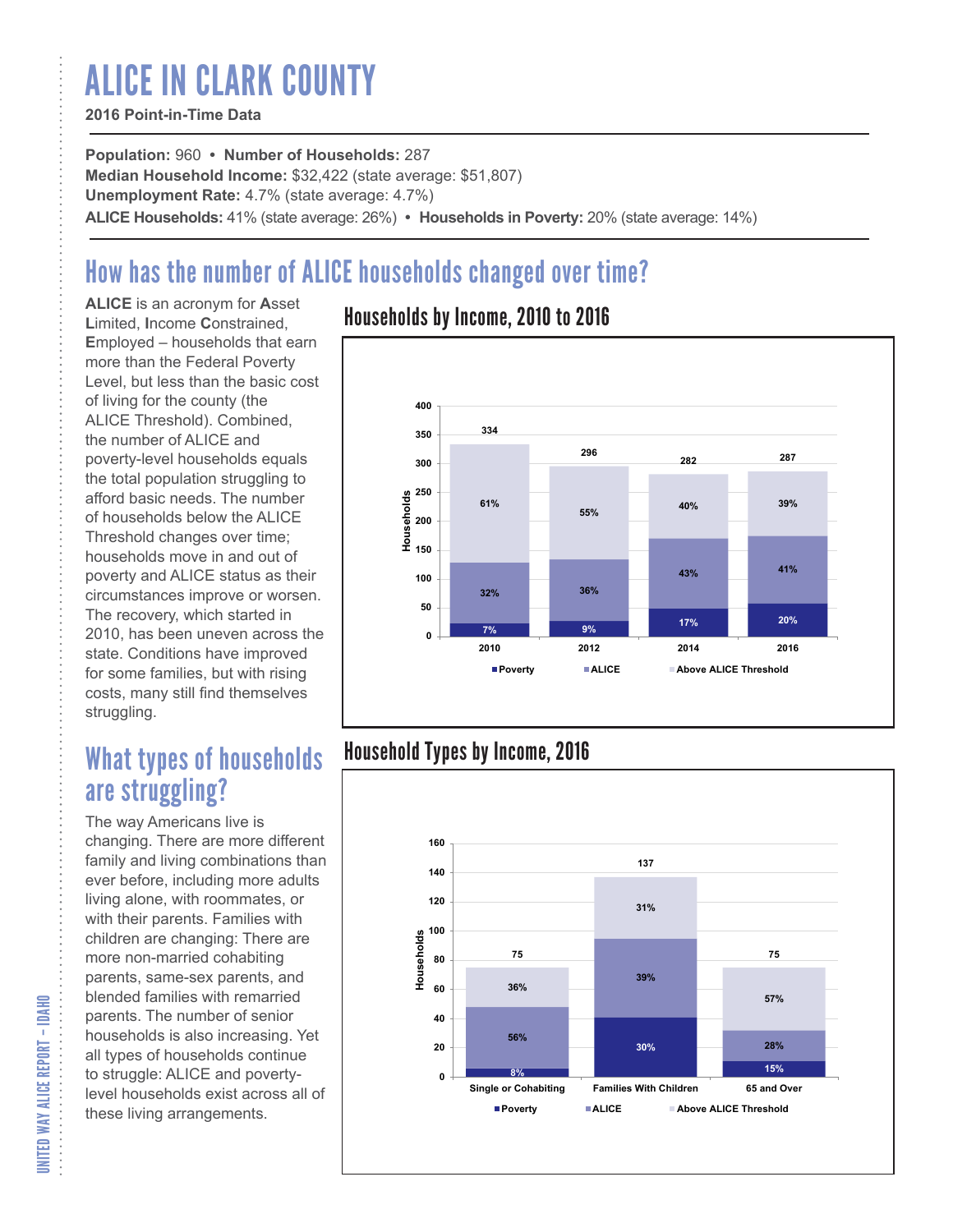#### **The cost of living continues to increase…**

The Household Survival Budget reflects the bare minimum that a household needs to live and work today. It does not include savings for emergencies or future goals like college. In 2016, costs were well above the Federal Poverty Level of \$11,880 for a single adult and \$24,300 for a family of four. Family costs increased by 27 percent statewide from 2010 to 2016, compared to 9 percent inflation nationally.

| <b>Household Survival Budget, Clark County</b> |                     |                                                    |
|------------------------------------------------|---------------------|----------------------------------------------------|
|                                                | <b>SINGLE ADULT</b> | <b>2 ADULTS, 1 INFANT,</b><br><b>1 PRESCHOOLER</b> |
| <b>Monthly Costs</b>                           |                     |                                                    |
| <b>Housing</b>                                 | \$495               | \$658                                              |
| <b>Child Care</b>                              | $S-$                | \$833                                              |
| Food                                           | \$177               | \$586                                              |
| <b>Transportation</b>                          | \$346               | \$692                                              |
| <b>Health Care</b>                             | \$196               | \$728                                              |
| <b>Technology</b>                              | \$55                | \$75                                               |
| <b>Miscellaneous</b>                           | \$150               | \$390                                              |
| <b>Taxes</b>                                   | \$226               | \$327                                              |
| <b>Monthly Total</b>                           | \$1,645             | \$4,289                                            |
| <b>ANNUAL TOTAL</b>                            | \$19,740            | \$51,468                                           |
| <b>Hourly Wage</b>                             | \$9.87              | \$25.73                                            |

#### **…and wages lag behind**

Employment and wages vary by location; firms generally pay higher wages in areas with a higher cost of living, although those wages still do not always cover basic needs. Employment and wages also vary by firm size: Large firms tend to offer higher wages and more job stability; smaller businesses can account for more jobs overall, especially in rural areas, but may pay less and offer less stability. Medium-size firms pay more but typically employ the fewest workers.

### Employment by Firm Size With Average Annual Wages, 2016



*Sources: 2016 Point-in-Time Data: American Community Survey. ALICE Demographics: American Community Survey; the ALICE Threshold. Budget: U.S. Department of Housing and Urban Development; U.S. Department of Agriculture; Bureau of Labor Statistics; Internal Revenue Service; Idaho State Tax Commission; Idaho Department of Health and Welfare, 2016.*

#### Clark County, 2016

| Town               | <b>Total HH</b> | % ALICE &<br>Poverty |
|--------------------|-----------------|----------------------|
| <b>Dubois City</b> | 184             | 52%                  |

| Note: Municipal-level data on this page is 5-year   |
|-----------------------------------------------------|
| averages for Incorporated Places. Totals will not   |
| match county-level numbers because some places      |
| cross county borders, data is not available for the |
| smallest places, and county-level data is often     |
| 1-year estimates.                                   |
|                                                     |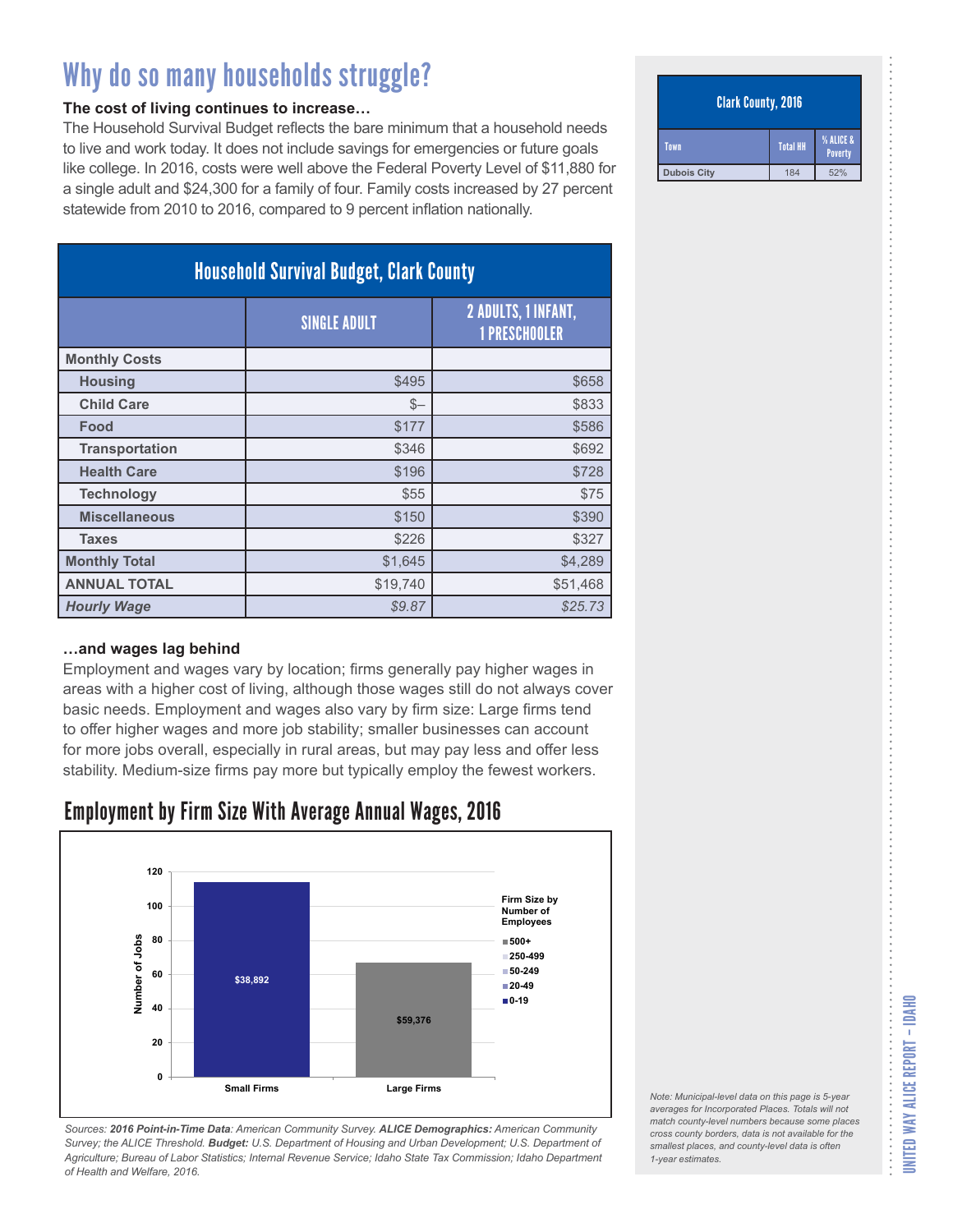# ALICE IN CLEARWATER COUNTY

#### **2016 Point-in-Time Data**

**Population:** 8,528 **• Number of Households:** 3,668 **Median Household Income:** \$40,266 (state average: \$51,807) **Unemployment Rate:** 6.6% (state average: 4.7%) **ALICE Households:** 31% (state average: 26%) **• Households in Poverty:** 13% (state average: 14%)

# How has the number of ALICE households changed over time?

**ALICE** is an acronym for **A**sset **L**imited, **I**ncome **C**onstrained, **E**mployed – households that earn more than the Federal Poverty Level, but less than the basic cost of living for the county (the ALICE Threshold). Combined, the number of ALICE and poverty-level households equals the total population struggling to afford basic needs. The number of households below the ALICE Threshold changes over time; households move in and out of poverty and ALICE status as their circumstances improve or worsen. The recovery, which started in 2010, has been uneven across the state. Conditions have improved for some families, but with rising costs, many still find themselves struggling.

## What types of households are struggling?

The way Americans live is changing. There are more different family and living combinations than ever before, including more adults living alone, with roommates, or with their parents. Families with children are changing: There are more non-married cohabiting parents, same-sex parents, and blended families with remarried parents. The number of senior households is also increasing. Yet all types of households continue to struggle: ALICE and povertylevel households exist across all of these living arrangements.

### Households by Income, 2010 to 2016



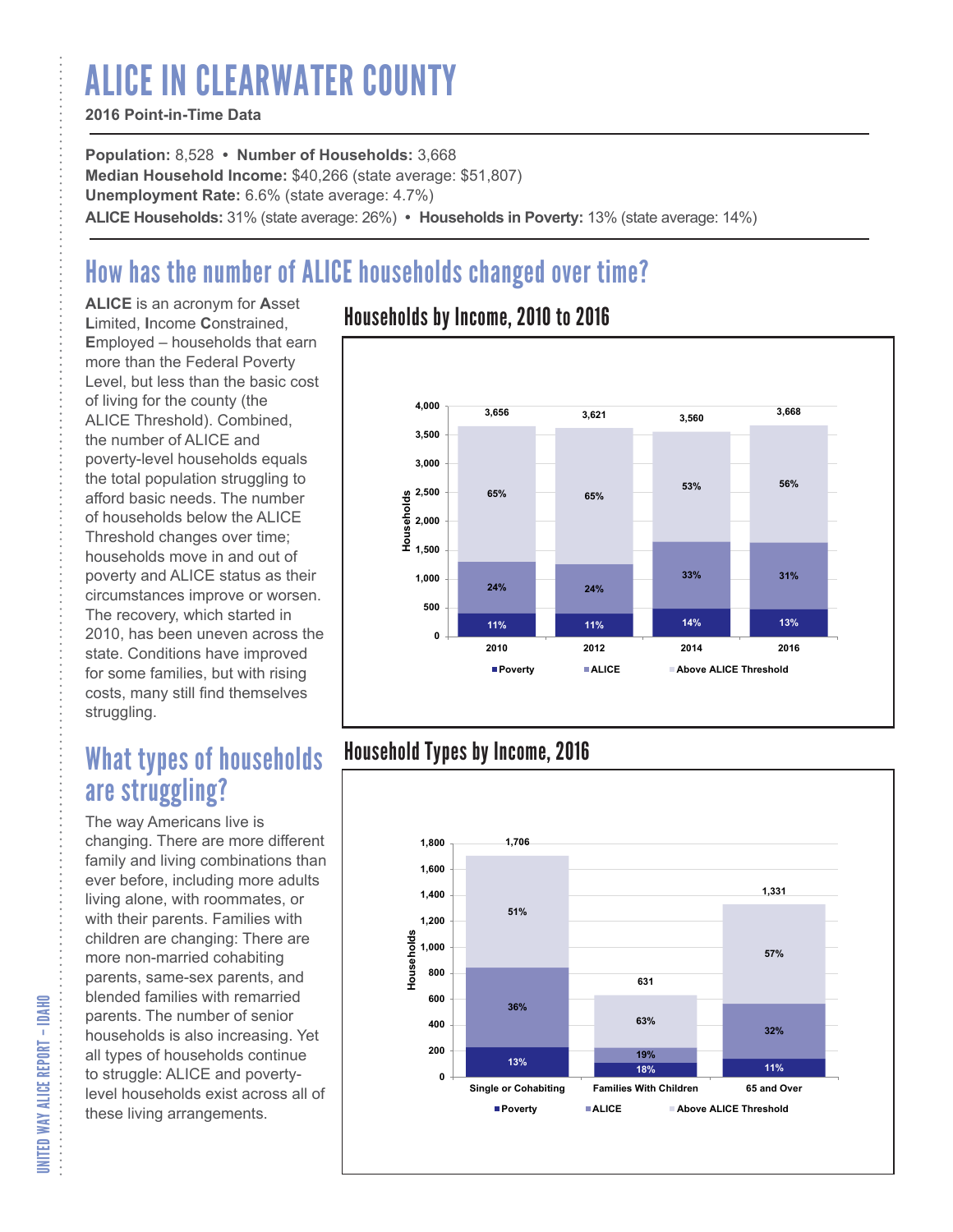#### **The cost of living continues to increase…**

The Household Survival Budget reflects the bare minimum that a household needs to live and work today. It does not include savings for emergencies or future goals like college. In 2016, costs were well above the Federal Poverty Level of \$11,880 for a single adult and \$24,300 for a family of four. Family costs increased by 27 percent statewide from 2010 to 2016, compared to 9 percent inflation nationally.

| <b>Household Survival Budget, Clearwater County</b> |                     |                                             |  |
|-----------------------------------------------------|---------------------|---------------------------------------------|--|
|                                                     | <b>SINGLE ADULT</b> | 2 ADULTS, 1 INFANT,<br><b>1 PRESCHOOLER</b> |  |
| <b>Monthly Costs</b>                                |                     |                                             |  |
| <b>Housing</b>                                      | \$511               | \$659                                       |  |
| <b>Child Care</b>                                   | $S-$                | \$833                                       |  |
| Food                                                | \$177               | \$586                                       |  |
| <b>Transportation</b>                               | \$346               | \$692                                       |  |
| <b>Health Care</b>                                  | \$196               | \$728                                       |  |
| <b>Technology</b>                                   | \$55                | \$75                                        |  |
| <b>Miscellaneous</b>                                | \$152               | \$390                                       |  |
| <b>Taxes</b>                                        | \$231               | \$328                                       |  |
| <b>Monthly Total</b>                                | \$1,668             | \$4,291                                     |  |
| <b>ANNUAL TOTAL</b>                                 | \$20,016            | \$51,492                                    |  |
| <b>Hourly Wage</b>                                  | \$10.01             | \$25.75                                     |  |

#### **…and wages lag behind**

Employment and wages vary by location; firms generally pay higher wages in areas with a higher cost of living, although those wages still do not always cover basic needs. Employment and wages also vary by firm size: Large firms tend to offer higher wages and more job stability; smaller businesses can account for more jobs overall, especially in rural areas, but may pay less and offer less stability. Medium-size firms pay more but typically employ the fewest workers.

### Employment by Firm Size With Average Annual Wages, 2016



*Sources: 2016 Point-in-Time Data: American Community Survey. ALICE Demographics: American Community Survey; the ALICE Threshold. Budget: U.S. Department of Housing and Urban Development; U.S. Department of Agriculture; Bureau of Labor Statistics; Internal Revenue Service; Idaho State Tax Commission; Idaho Department of Health and Welfare, 2016.*

#### Clearwater County, 2016

| Town                | <b>Total HH</b> | <b>% ALICE &amp;</b><br><b>Poverty</b> |
|---------------------|-----------------|----------------------------------------|
| <b>Orofino City</b> | 946             | 48%                                    |
| <b>Pierce City</b>  | 299             | 43%                                    |
| <b>Weippe City</b>  | 268             | 53%                                    |

*Note: Municipal-level data on this page is 5-year averages for Incorporated Places. Totals will not match county-level numbers because some places cross county borders, data is not available for the smallest places, and county-level data is often*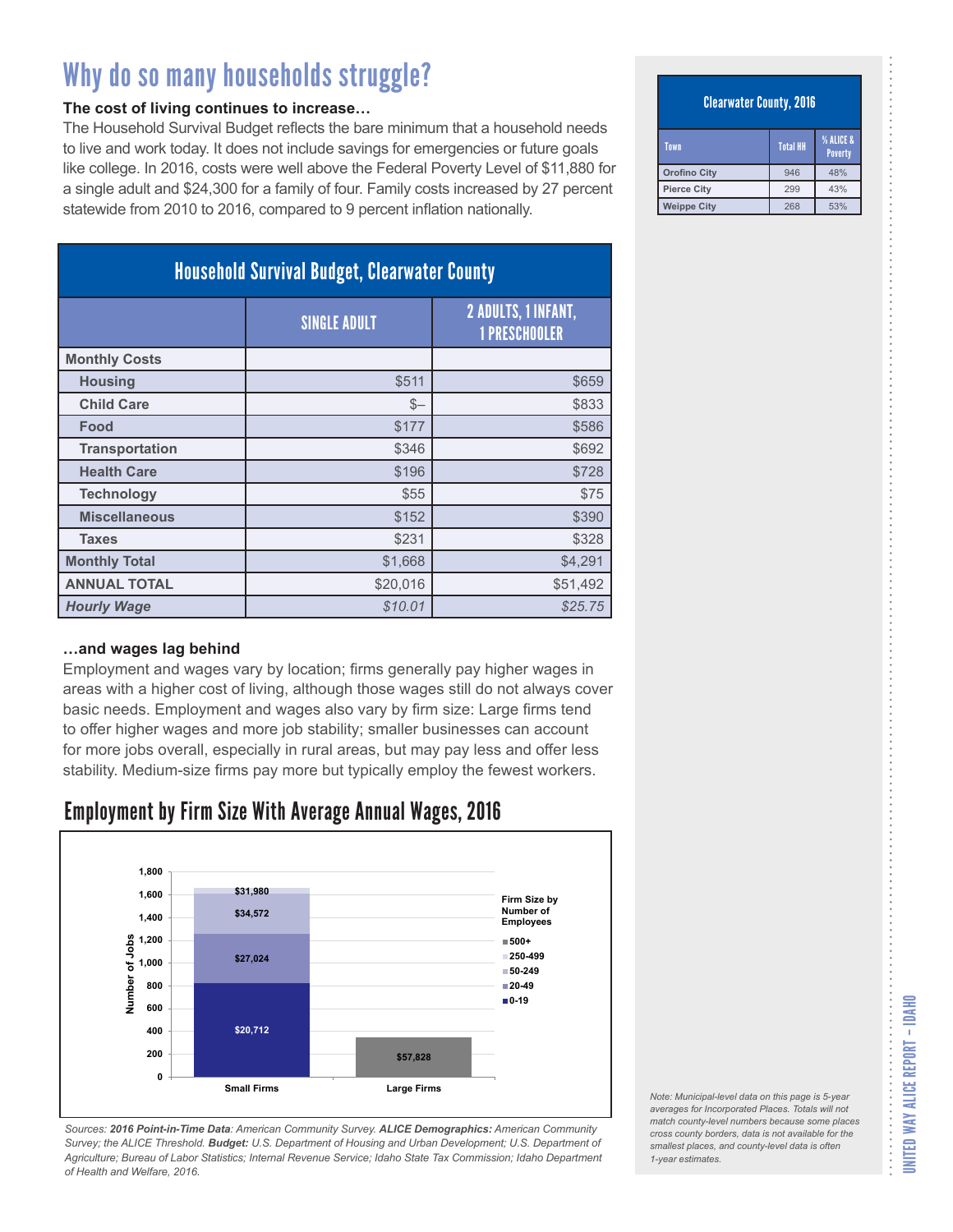# ALICE IN CUSTER COUNTY

#### **2016 Point-in-Time Data**

**Population:** 4,185 **• Number of Households:** 1,801 **Median Household Income:** \$39,497 (state average: \$51,807) **Unemployment Rate:** 3.6% (state average: 4.7%) **ALICE Households:** 24% (state average: 26%) **• Households in Poverty:** 21% (state average: 14%)

## How has the number of ALICE households changed over time?

**ALICE** is an acronym for **A**sset **L**imited, **I**ncome **C**onstrained, **E**mployed – households that earn more than the Federal Poverty Level, but less than the basic cost of living for the county (the ALICE Threshold). Combined, the number of ALICE and poverty-level households equals the total population struggling to afford basic needs. The number of households below the ALICE Threshold changes over time; households move in and out of poverty and ALICE status as their circumstances improve or worsen. The recovery, which started in 2010, has been uneven across the state. Conditions have improved for some families, but with rising costs, many still find themselves struggling.

## What types of households are struggling?

The way Americans live is changing. There are more different family and living combinations than ever before, including more adults living alone, with roommates, or with their parents. Families with children are changing: There are more non-married cohabiting parents, same-sex parents, and blended families with remarried parents. The number of senior households is also increasing. Yet all types of households continue to struggle: ALICE and povertylevel households exist across all of these living arrangements.

### Households by Income, 2010 to 2016



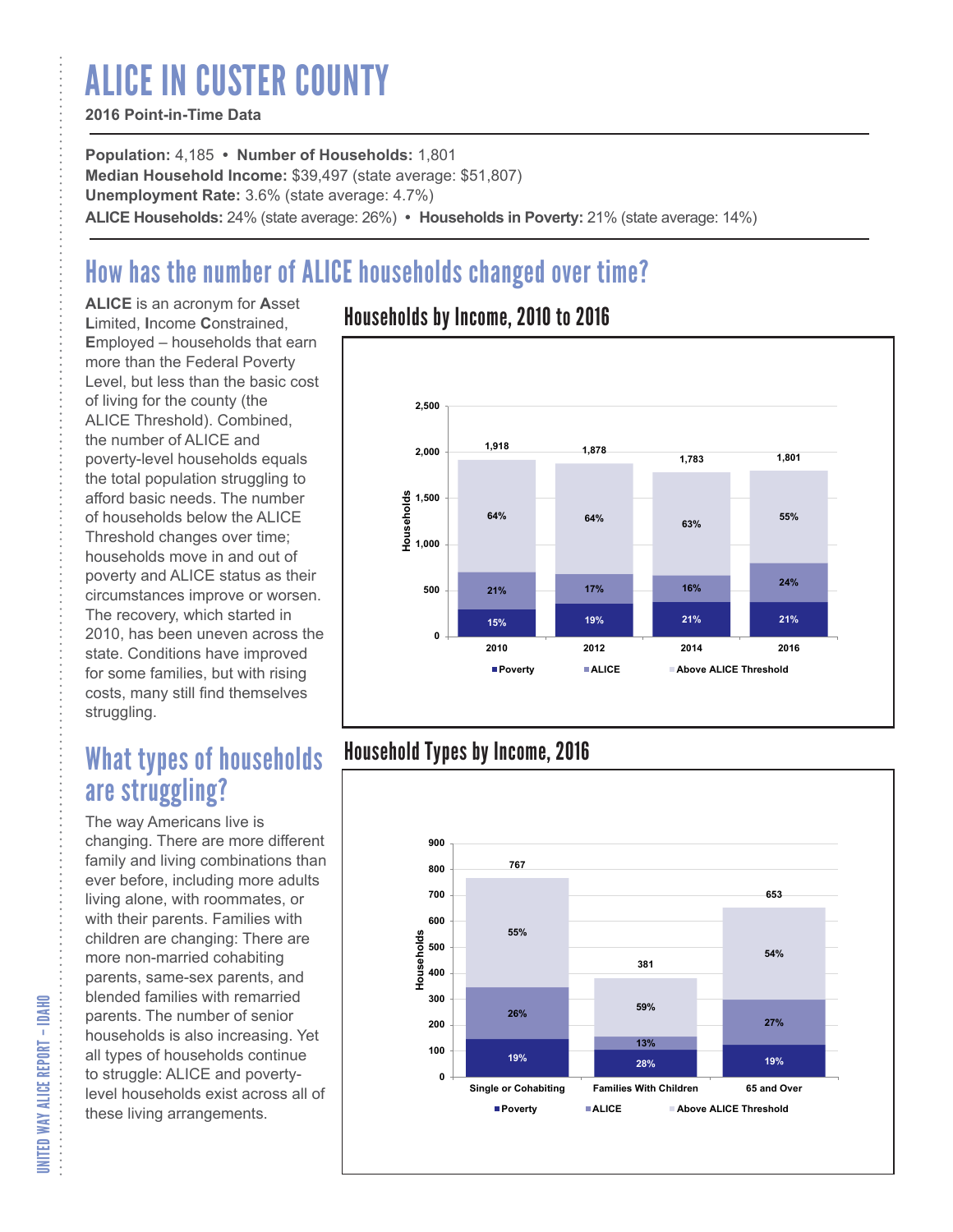#### **The cost of living continues to increase…**

The Household Survival Budget reflects the bare minimum that a household needs to live and work today. It does not include savings for emergencies or future goals like college. In 2016, costs were well above the Federal Poverty Level of \$11,880 for a single adult and \$24,300 for a family of four. Family costs increased by 27 percent statewide from 2010 to 2016, compared to 9 percent inflation nationally.

| <b>Household Survival Budget, Custer County</b> |                     |                                             |
|-------------------------------------------------|---------------------|---------------------------------------------|
|                                                 | <b>SINGLE ADULT</b> | 2 ADULTS, 1 INFANT,<br><b>1 PRESCHOOLER</b> |
| <b>Monthly Costs</b>                            |                     |                                             |
| <b>Housing</b>                                  | \$510               | \$658                                       |
| <b>Child Care</b>                               | $S-$                | \$896                                       |
| Food                                            | \$177               | \$586                                       |
| <b>Transportation</b>                           | \$346               | \$692                                       |
| <b>Health Care</b>                              | \$196               | \$728                                       |
| <b>Technology</b>                               | \$55                | \$75                                        |
| <b>Miscellaneous</b>                            | \$151               | \$399                                       |
| <b>Taxes</b>                                    | \$231               | \$351                                       |
| <b>Monthly Total</b>                            | \$1,666             | \$4,385                                     |
| <b>ANNUAL TOTAL</b>                             | \$19,992            | \$52,620                                    |
| <b>Hourly Wage</b>                              | \$10.00             | \$26.31                                     |

#### **…and wages lag behind**

Employment and wages vary by location; firms generally pay higher wages in areas with a higher cost of living, although those wages still do not always cover basic needs. Employment and wages also vary by firm size: Large firms tend to offer higher wages and more job stability; smaller businesses can account for more jobs overall, especially in rural areas, but may pay less and offer less stability. Medium-size firms pay more but typically employ the fewest workers.

### Employment by Firm Size With Average Annual Wages, 2016



*Sources: 2016 Point-in-Time Data: American Community Survey. ALICE Demographics: American Community Survey; the ALICE Threshold. Budget: U.S. Department of Housing and Urban Development; U.S. Department of Agriculture; Bureau of Labor Statistics; Internal Revenue Service; Idaho State Tax Commission; Idaho Department of Health and Welfare, 2016.*

#### Custer County, 2016

| Town                | % ALICE &<br><b>Total HH</b><br>Poverty |     |
|---------------------|-----------------------------------------|-----|
| <b>Challis City</b> | 367                                     | 57% |
| <b>Mackay City</b>  | 205                                     | 40% |

*Note: Municipal-level data on this page is 5-year averages for Incorporated Places. Totals will not match county-level numbers because some places cross county borders, data is not available for the smallest places, and county-level data is often*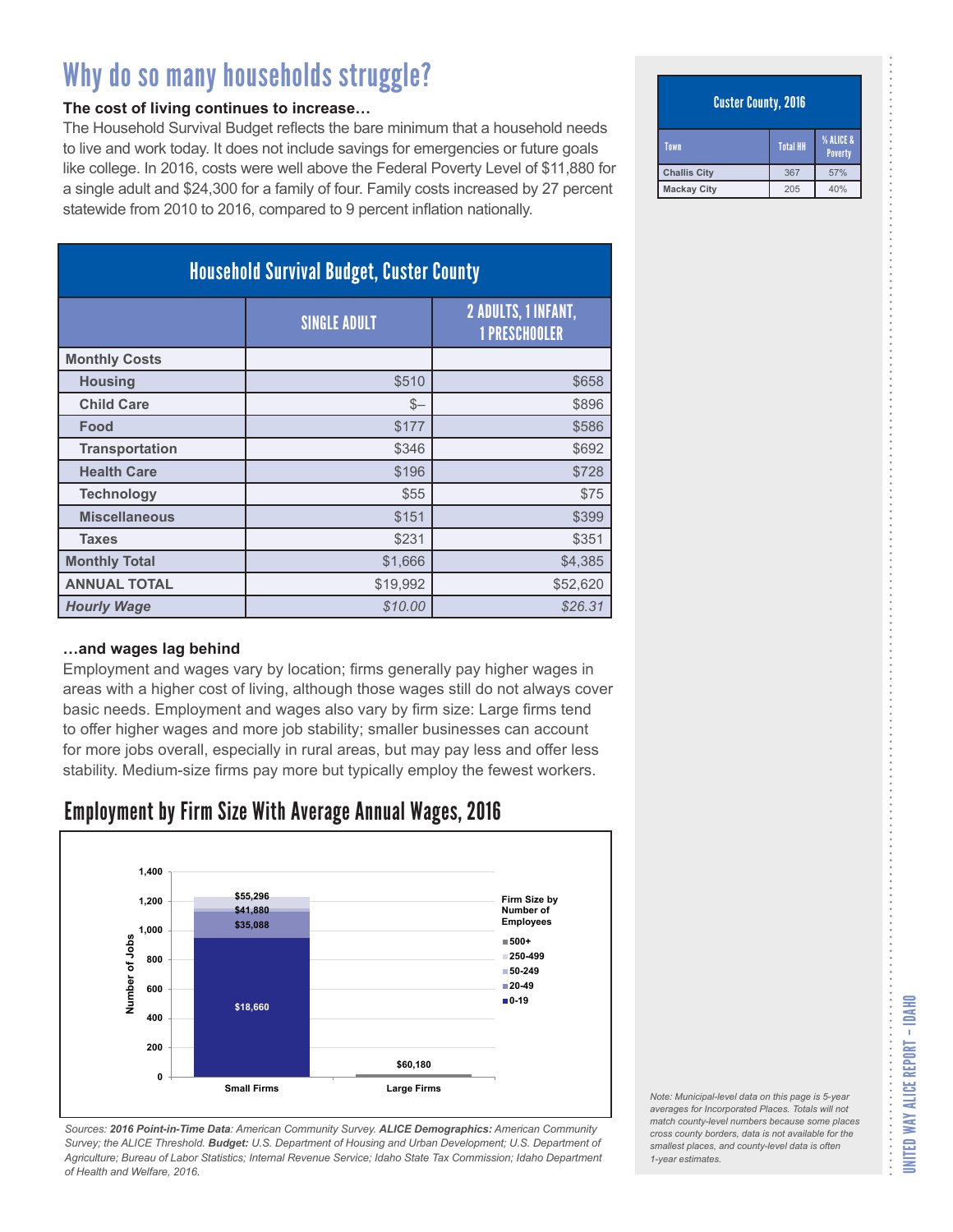# ALICE IN ELMORE COUNTY

#### **2016 Point-in-Time Data**

**Population:** 26,103 **• Number of Households:** 9,832 **Median Household Income:** \$44,444 (state average: \$51,807) **Unemployment Rate:** 7.5% (state average: 4.7%) **ALICE Households:** 26% (state average: 26%) **• Households in Poverty:** 15% (state average: 14%)

## How has the number of ALICE households changed over time?

**ALICE** is an acronym for **A**sset **L**imited, **I**ncome **C**onstrained, **E**mployed – households that earn more than the Federal Poverty Level, but less than the basic cost of living for the county (the ALICE Threshold). Combined, the number of ALICE and poverty-level households equals the total population struggling to afford basic needs. The number of households below the ALICE Threshold changes over time; households move in and out of poverty and ALICE status as their circumstances improve or worsen. The recovery, which started in 2010, has been uneven across the state. Conditions have improved for some families, but with rising costs, many still find themselves struggling.

## What types of households are struggling?

The way Americans live is changing. There are more different family and living combinations than ever before, including more adults living alone, with roommates, or with their parents. Families with children are changing: There are more non-married cohabiting parents, same-sex parents, and blended families with remarried parents. The number of senior households is also increasing. Yet all types of households continue to struggle: ALICE and povertylevel households exist across all of these living arrangements.

### Households by Income, 2010 to 2016



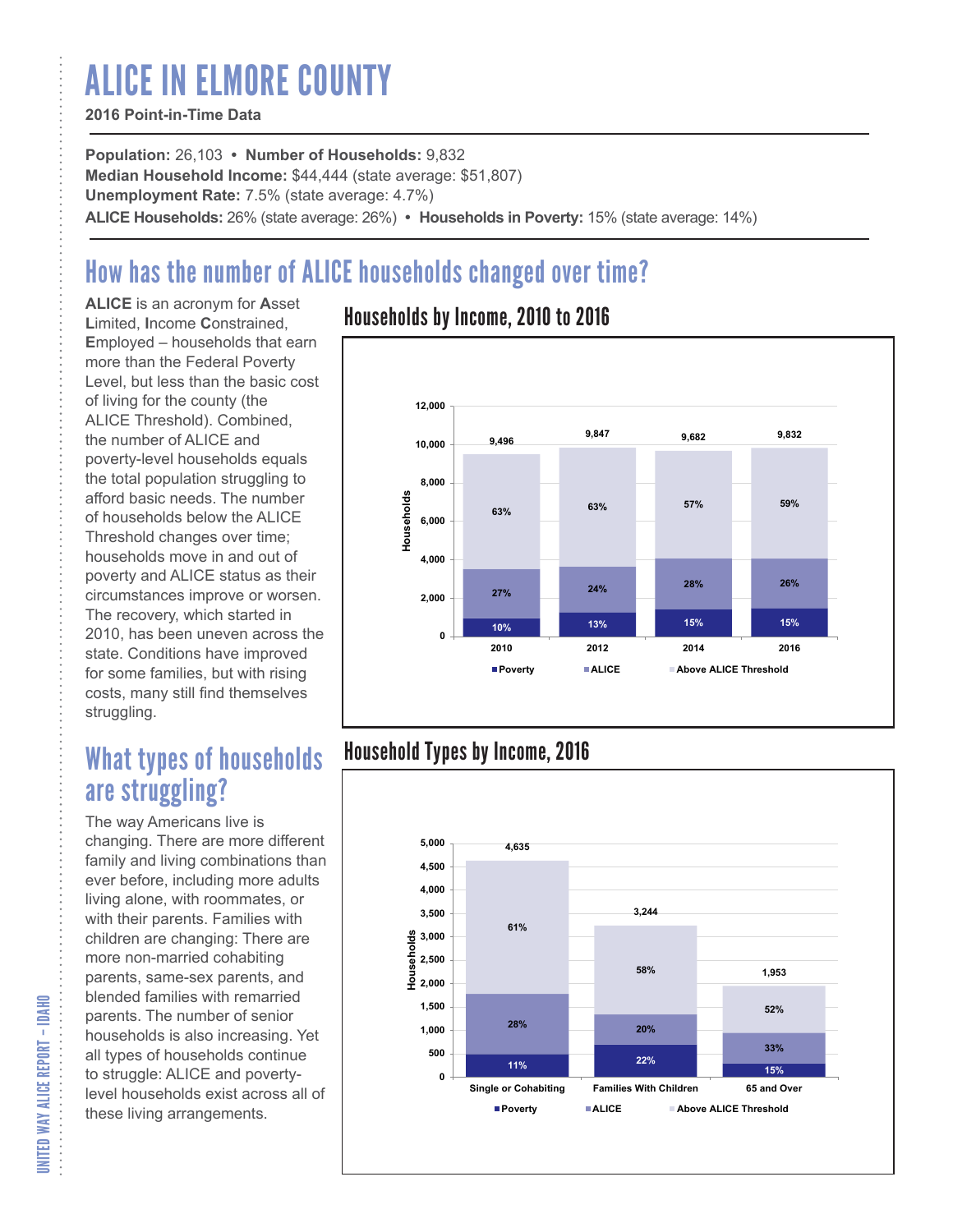#### **The cost of living continues to increase…**

The Household Survival Budget reflects the bare minimum that a household needs to live and work today. It does not include savings for emergencies or future goals like college. In 2016, costs were well above the Federal Poverty Level of \$11,880 for a single adult and \$24,300 for a family of four. Family costs increased by 27 percent statewide from 2010 to 2016, compared to 9 percent inflation nationally.

| <b>Household Survival Budget, Elmore County</b> |                     |                                                    |
|-------------------------------------------------|---------------------|----------------------------------------------------|
|                                                 | <b>SINGLE ADULT</b> | <b>2 ADULTS, 1 INFANT,</b><br><b>1 PRESCHOOLER</b> |
| <b>Monthly Costs</b>                            |                     |                                                    |
| <b>Housing</b>                                  | \$488               | \$658                                              |
| <b>Child Care</b>                               | $S-$                | \$896                                              |
| Food                                            | \$177               | \$586                                              |
| <b>Transportation</b>                           | \$346               | \$692                                              |
| <b>Health Care</b>                              | \$196               | \$728                                              |
| <b>Technology</b>                               | \$55                | \$75                                               |
| <b>Miscellaneous</b>                            | \$149               | \$399                                              |
| <b>Taxes</b>                                    | \$224               | \$351                                              |
| <b>Monthly Total</b>                            | \$1,635             | \$4,385                                            |
| <b>ANNUAL TOTAL</b>                             | \$19,620            | \$52,620                                           |
| <b>Hourly Wage</b>                              | \$9.81              | \$26.31                                            |

#### **…and wages lag behind**

Employment and wages vary by location; firms generally pay higher wages in areas with a higher cost of living, although those wages still do not always cover basic needs. Employment and wages also vary by firm size: Large firms tend to offer higher wages and more job stability; smaller businesses can account for more jobs overall, especially in rural areas, but may pay less and offer less stability. Medium-size firms pay more but typically employ the fewest workers.

### Employment by Firm Size With Average Annual Wages, 2016



*Sources: 2016 Point-in-Time Data: American Community Survey. ALICE Demographics: American Community Survey; the ALICE Threshold. Budget: U.S. Department of Housing and Urban Development; U.S. Department of Agriculture; Bureau of Labor Statistics; Internal Revenue Service; Idaho State Tax Commission; Idaho Department of Health and Welfare, 2016.*

#### Elmore County, 2016

| Town                            | <b>Total HH</b> | % ALICE &<br><b>Poverty</b> |
|---------------------------------|-----------------|-----------------------------|
| <b>Glenns Ferry City</b>        | 498             | 61%                         |
| <b>Mountain Home AFB</b><br>CDP | 851             | 49%                         |
| <b>Mountain Home City</b>       | 5.421           | 40%                         |

| Note: Municipal-level data on this page is 5-year                                                                                                                                                                                  |  |
|------------------------------------------------------------------------------------------------------------------------------------------------------------------------------------------------------------------------------------|--|
| averages for Incorporated Places. Totals will not<br>match county-level numbers because some places<br>cross county borders, data is not available for the<br>smallest places, and county-level data is often<br>1-year estimates. |  |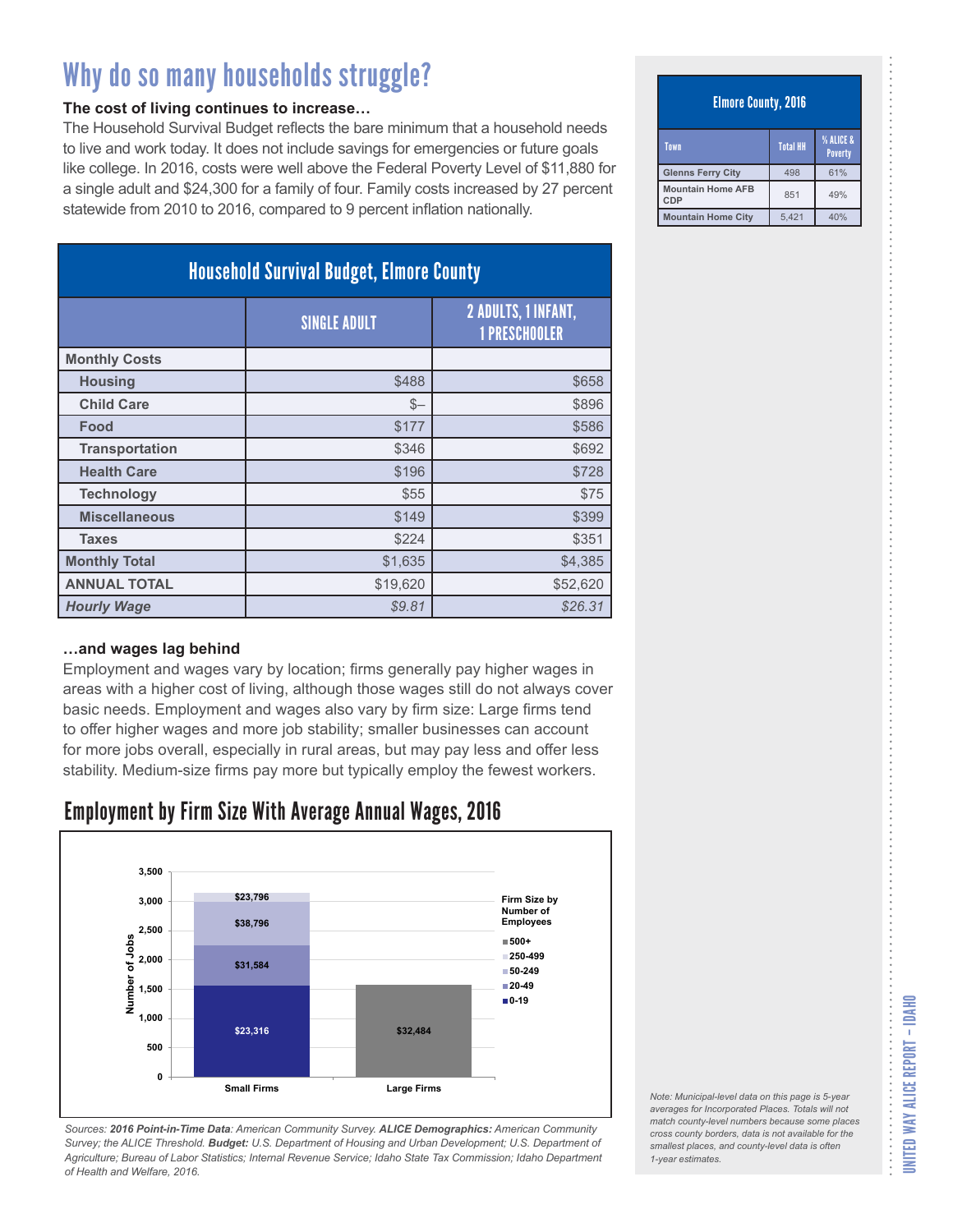# ALICE IN FRANKLIN COUNTY

#### **2016 Point-in-Time Data**

**Population:** 13,013 **• Number of Households:** 4,226 **Median Household Income:** \$50,500 (state average: \$51,807) **Unemployment Rate:** 3.8% (state average: 4.7%) **ALICE Households:** 35% (state average: 26%) **• Households in Poverty:** 11% (state average: 14%)

## How has the number of ALICE households changed over time?

**ALICE** is an acronym for **A**sset **L**imited, **I**ncome **C**onstrained, **E**mployed – households that earn more than the Federal Poverty Level, but less than the basic cost of living for the county (the ALICE Threshold). Combined, the number of ALICE and poverty-level households equals the total population struggling to afford basic needs. The number of households below the ALICE Threshold changes over time; households move in and out of poverty and ALICE status as their circumstances improve or worsen. The recovery, which started in 2010, has been uneven across the state. Conditions have improved for some families, but with rising costs, many still find themselves struggling.

## What types of households are struggling?

The way Americans live is changing. There are more different family and living combinations than ever before, including more adults living alone, with roommates, or with their parents. Families with children are changing: There are more non-married cohabiting parents, same-sex parents, and blended families with remarried parents. The number of senior households is also increasing. Yet all types of households continue to struggle: ALICE and povertylevel households exist across all of these living arrangements.

### Households by Income, 2010 to 2016



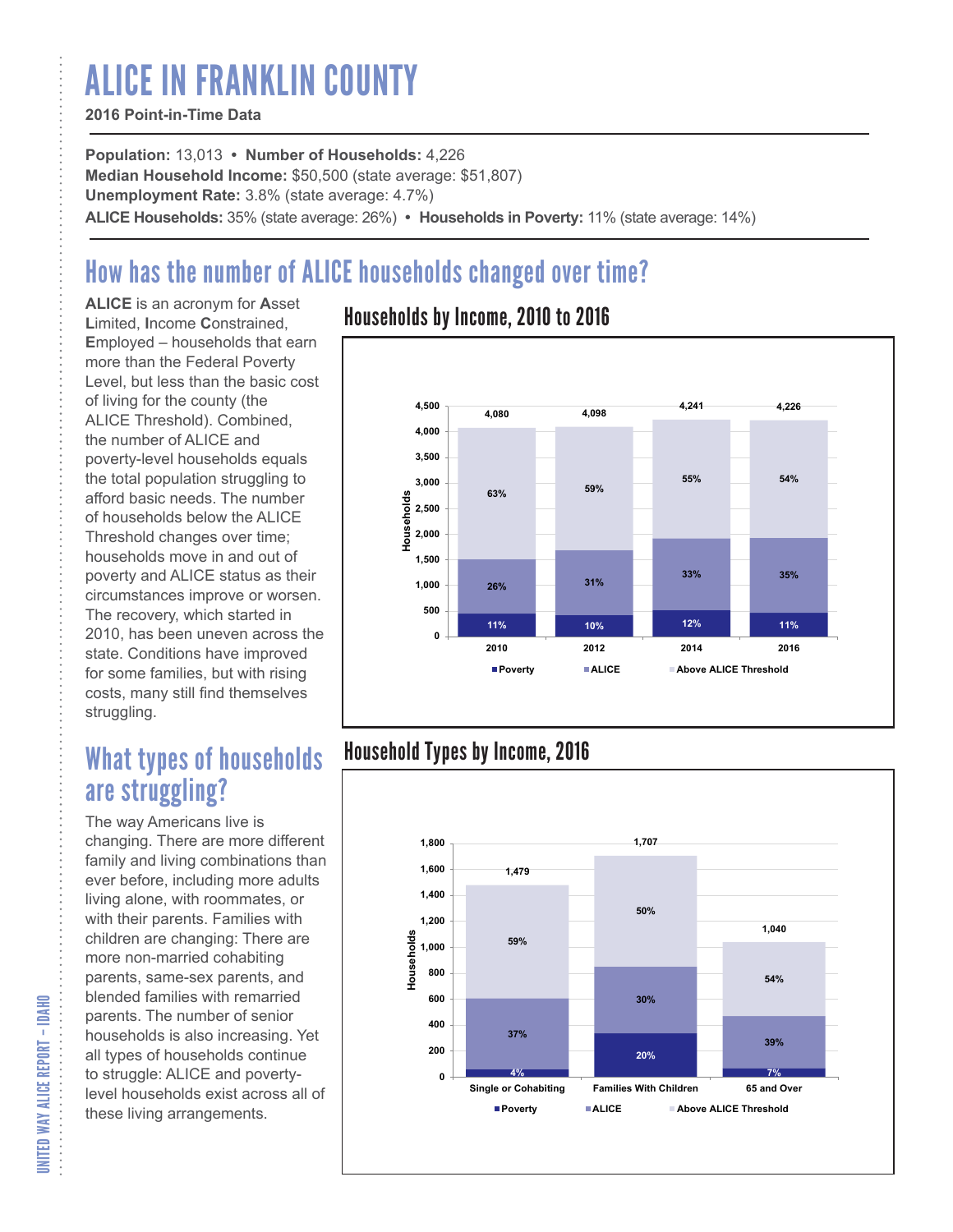#### **The cost of living continues to increase…**

The Household Survival Budget reflects the bare minimum that a household needs to live and work today. It does not include savings for emergencies or future goals like college. In 2016, costs were well above the Federal Poverty Level of \$11,880 for a single adult and \$24,300 for a family of four. Family costs increased by 27 percent statewide from 2010 to 2016, compared to 9 percent inflation nationally.

| <b>Household Survival Budget, Franklin County</b> |                     |                                                    |
|---------------------------------------------------|---------------------|----------------------------------------------------|
|                                                   | <b>SINGLE ADULT</b> | <b>2 ADULTS, 1 INFANT,</b><br><b>1 PRESCHOOLER</b> |
| <b>Monthly Costs</b>                              |                     |                                                    |
| <b>Housing</b>                                    | \$479               | \$658                                              |
| <b>Child Care</b>                                 | $S-$                | \$833                                              |
| Food                                              | \$177               | \$586                                              |
| <b>Transportation</b>                             | \$346               | \$692                                              |
| <b>Health Care</b>                                | \$196               | \$728                                              |
| <b>Technology</b>                                 | \$55                | \$75                                               |
| <b>Miscellaneous</b>                              | \$147               | \$390                                              |
| <b>Taxes</b>                                      | \$221               | \$327                                              |
| <b>Monthly Total</b>                              | \$1,621             | \$4,289                                            |
| <b>ANNUAL TOTAL</b>                               | \$19,452            | \$51,468                                           |
| <b>Hourly Wage</b>                                | \$9.73              | \$25.73                                            |

#### **…and wages lag behind**

Employment and wages vary by location; firms generally pay higher wages in areas with a higher cost of living, although those wages still do not always cover basic needs. Employment and wages also vary by firm size: Large firms tend to offer higher wages and more job stability; smaller businesses can account for more jobs overall, especially in rural areas, but may pay less and offer less stability. Medium-size firms pay more but typically employ the fewest workers.

### Employment by Firm Size With Average Annual Wages, 2016



*Sources: 2016 Point-in-Time Data: American Community Survey. ALICE Demographics: American Community Survey; the ALICE Threshold. Budget: U.S. Department of Housing and Urban Development; U.S. Department of Agriculture; Bureau of Labor Statistics; Internal Revenue Service; Idaho State Tax Commission; Idaho Department of Health and Welfare, 2016.*

#### Franklin County, 2016

| Town                 | <b>Total HH</b> | % ALICE &<br><b>Poverty</b> |
|----------------------|-----------------|-----------------------------|
| <b>Dayton City</b>   | 129             | 38%                         |
| <b>Franklin City</b> | 227             | 58%                         |
| <b>Preston City</b>  | 1.868           | 54%                         |
| <b>Weston City</b>   | 152             | 47%                         |

| Note: Municipal-level data on this page is 5-year   |
|-----------------------------------------------------|
| averages for Incorporated Places. Totals will not   |
| match county-level numbers because some places      |
| cross county borders, data is not available for the |
| smallest places, and county-level data is often     |
| 1-vear estimates.                                   |
|                                                     |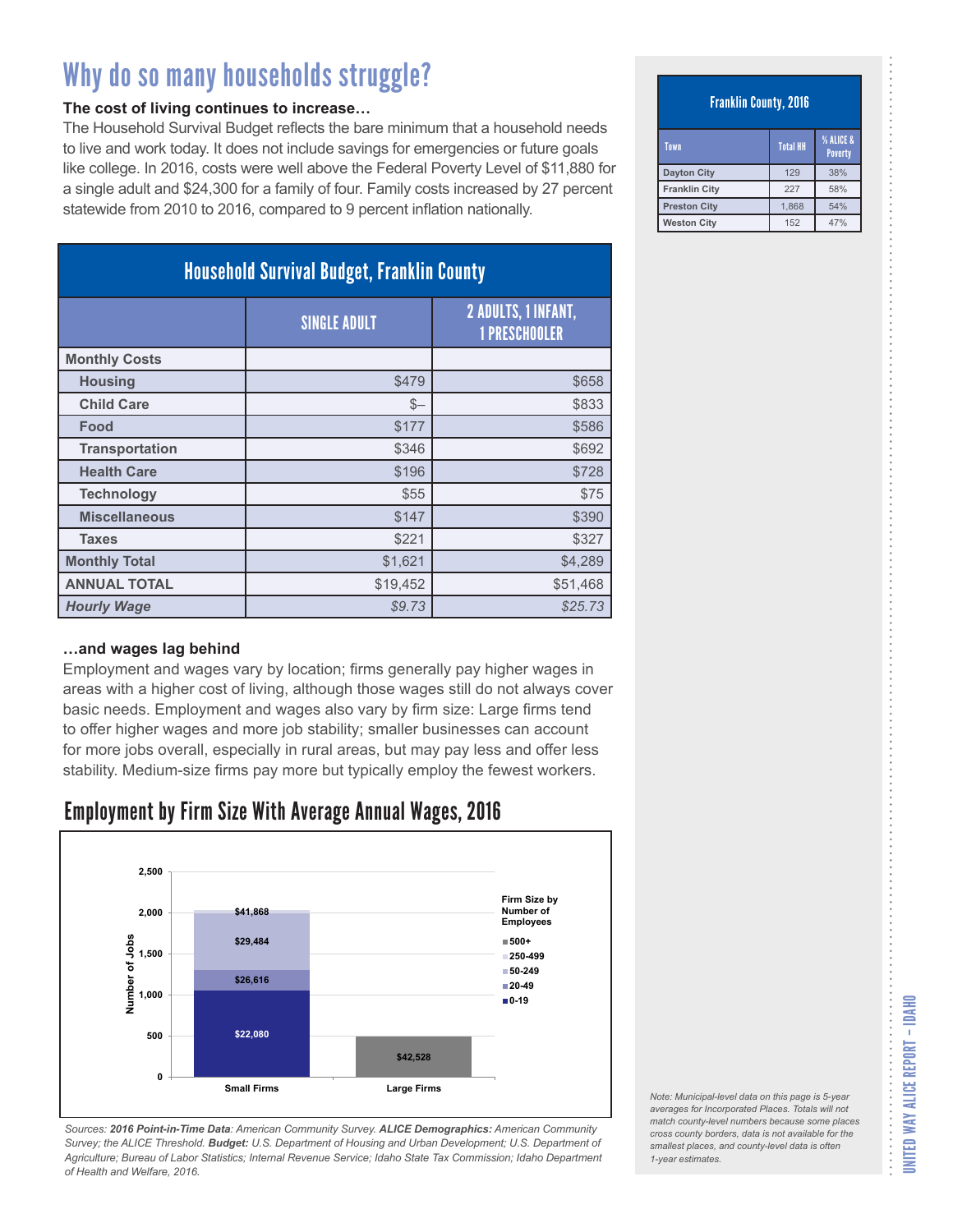# ALICE IN FREMONT COUNTY

#### **2016 Point-in-Time Data**

**Population:** 12,896 **• Number of Households:** 4,466 **Median Household Income:** \$49,973 (state average: \$51,807) **Unemployment Rate:** 5.2% (state average: 4.7%) **ALICE Households:** 31% (state average: 26%) **• Households in Poverty:** 11% (state average: 14%)

## How has the number of ALICE households changed over time?

**ALICE** is an acronym for **A**sset **L**imited, **I**ncome **C**onstrained, **E**mployed – households that earn more than the Federal Poverty Level, but less than the basic cost of living for the county (the ALICE Threshold). Combined, the number of ALICE and poverty-level households equals the total population struggling to afford basic needs. The number of households below the ALICE Threshold changes over time; households move in and out of poverty and ALICE status as their circumstances improve or worsen. The recovery, which started in 2010, has been uneven across the state. Conditions have improved for some families, but with rising costs, many still find themselves struggling.

## What types of households are struggling?

The way Americans live is changing. There are more different family and living combinations than ever before, including more adults living alone, with roommates, or with their parents. Families with children are changing: There are more non-married cohabiting parents, same-sex parents, and blended families with remarried parents. The number of senior households is also increasing. Yet all types of households continue to struggle: ALICE and povertylevel households exist across all of these living arrangements.

### Households by Income, 2010 to 2016



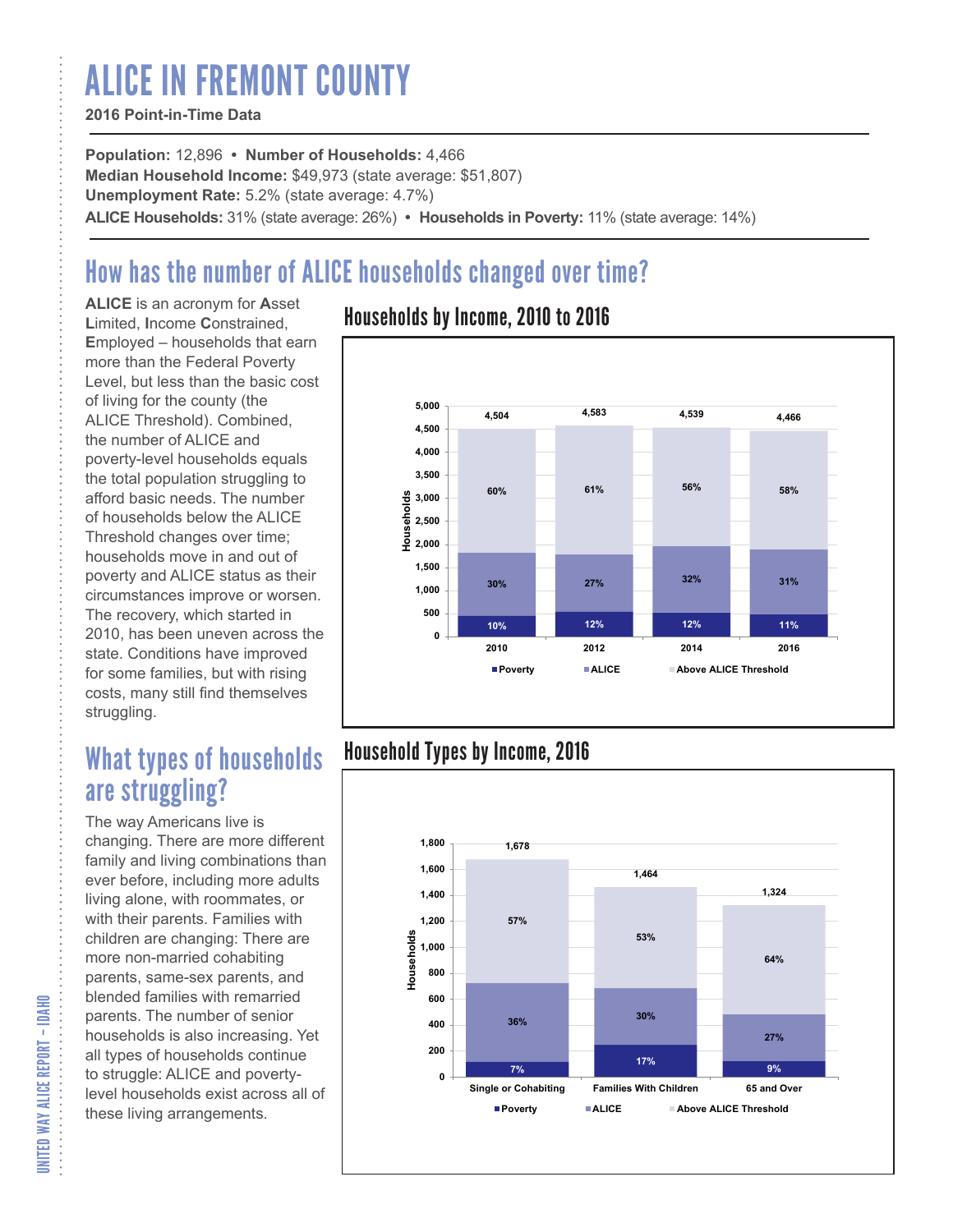#### **The cost of living continues to increase…**

The Household Survival Budget reflects the bare minimum that a household needs to live and work today. It does not include savings for emergencies or future goals like college. In 2016, costs were well above the Federal Poverty Level of \$11,880 for a single adult and \$24,300 for a family of four. Family costs increased by 27 percent statewide from 2010 to 2016, compared to 9 percent inflation nationally.

| <b>Household Survival Budget, Fremont County</b> |                     |                                             |
|--------------------------------------------------|---------------------|---------------------------------------------|
|                                                  | <b>SINGLE ADULT</b> | 2 ADULTS, 1 INFANT,<br><b>1 PRESCHOOLER</b> |
| <b>Monthly Costs</b>                             |                     |                                             |
| <b>Housing</b>                                   | \$501               | \$675                                       |
| <b>Child Care</b>                                | $S-$                | \$833                                       |
| Food                                             | \$177               | \$586                                       |
| <b>Transportation</b>                            | \$346               | \$692                                       |
| <b>Health Care</b>                               | \$196               | \$728                                       |
| <b>Technology</b>                                | \$55                | \$75                                        |
| <b>Miscellaneous</b>                             | \$150               | \$392                                       |
| <b>Taxes</b>                                     | \$228               | \$333                                       |
| <b>Monthly Total</b>                             | \$1,653             | \$4,314                                     |
| <b>ANNUAL TOTAL</b>                              | \$19,836            | \$51,768                                    |
| <b>Hourly Wage</b>                               | \$9.92              | \$25.88                                     |

#### **…and wages lag behind**

Employment and wages vary by location; firms generally pay higher wages in areas with a higher cost of living, although those wages still do not always cover basic needs. Employment and wages also vary by firm size: Large firms tend to offer higher wages and more job stability; smaller businesses can account for more jobs overall, especially in rural areas, but may pay less and offer less stability. Medium-size firms pay more but typically employ the fewest workers.

### Employment by Firm Size With Average Annual Wages, 2016



*Sources: 2016 Point-in-Time Data: American Community Survey. ALICE Demographics: American Community Survey; the ALICE Threshold. Budget: U.S. Department of Housing and Urban Development; U.S. Department of Agriculture; Bureau of Labor Statistics; Internal Revenue Service; Idaho State Tax Commission; Idaho Department of Health and Welfare, 2016.*

#### Fremont County, 2016

| Town                    | <b>Total HH</b> | <b>% ALICE &amp;</b><br><b>Poverty</b> |
|-------------------------|-----------------|----------------------------------------|
| <b>Ashton City</b>      | 373             | 55%                                    |
| <b>Newdale City</b>     | 116             | 36%                                    |
| <b>Parker City</b>      | 118             | 65%                                    |
| <b>St. Anthony City</b> | 1,144           | 50%                                    |
| <b>Teton City</b>       | 341             | 49%                                    |

*Note: Municipal-level data on this page is 5-year averages for Incorporated Places. Totals will not match county-level numbers because some places cross county borders, data is not available for the smallest places, and county-level data is often 1-year estimates.*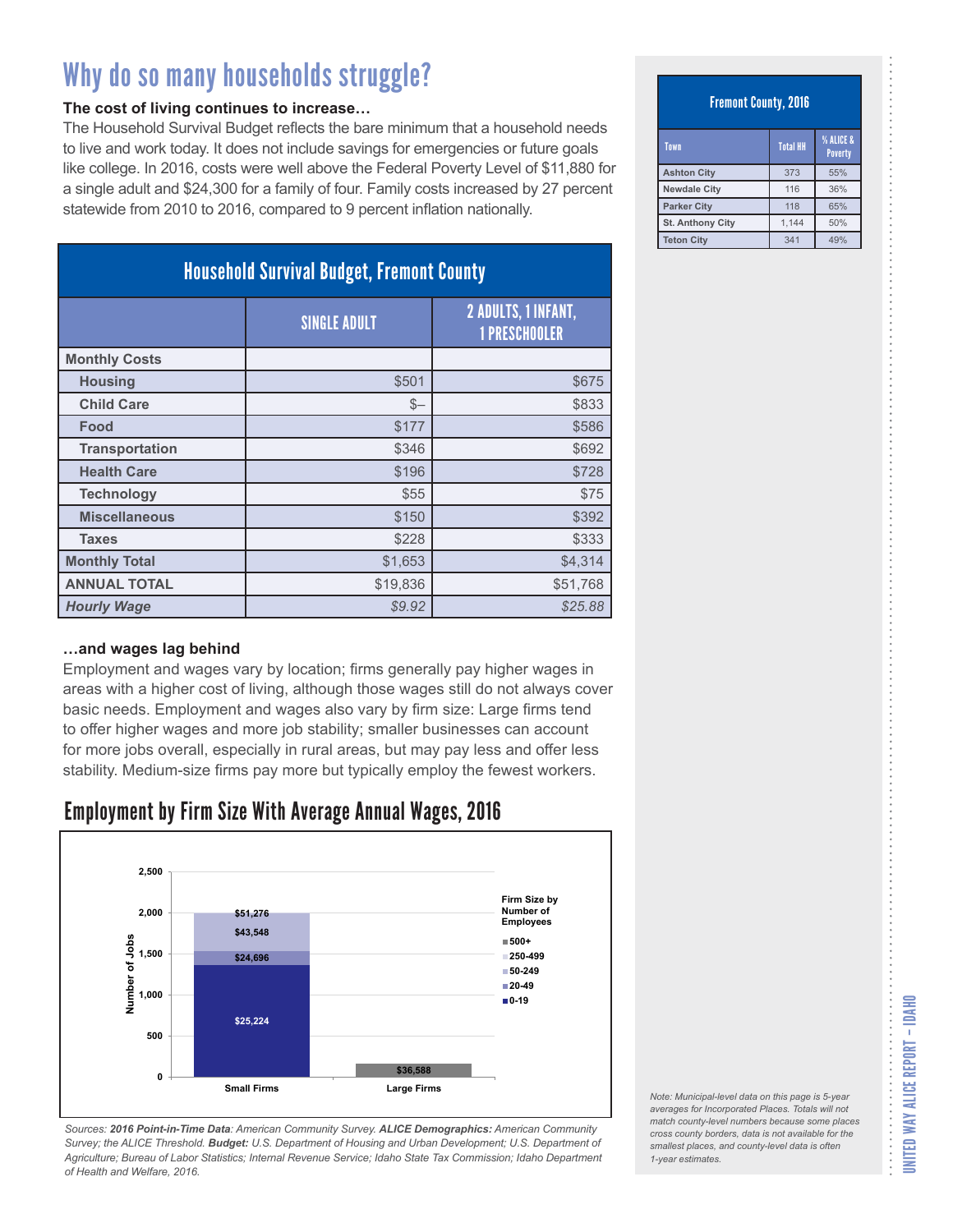# ALICE IN GEM COUNTY

#### **2016 Point-in-Time Data**

**Population:** 16,853 **• Number of Households:** 6,287 **Median Household Income:** \$40,767 (state average: \$51,807) **Unemployment Rate:** 9.0% (state average: 4.7%) **ALICE Households:** 26% (state average: 26%) **• Households in Poverty:** 21% (state average: 14%)

## How has the number of ALICE households changed over time?

**ALICE** is an acronym for **A**sset **L**imited, **I**ncome **C**onstrained, **E**mployed – households that earn more than the Federal Poverty Level, but less than the basic cost of living for the county (the ALICE Threshold). Combined, the number of ALICE and poverty-level households equals the total population struggling to afford basic needs. The number of households below the ALICE Threshold changes over time; households move in and out of poverty and ALICE status as their circumstances improve or worsen. The recovery, which started in 2010, has been uneven across the state. Conditions have improved for some families, but with rising costs, many still find themselves struggling.

## What types of households are struggling?

The way Americans live is changing. There are more different family and living combinations than ever before, including more adults living alone, with roommates, or with their parents. Families with children are changing: There are more non-married cohabiting parents, same-sex parents, and blended families with remarried parents. The number of senior households is also increasing. Yet all types of households continue to struggle: ALICE and povertylevel households exist across all of these living arrangements.

### Households by Income, 2010 to 2016



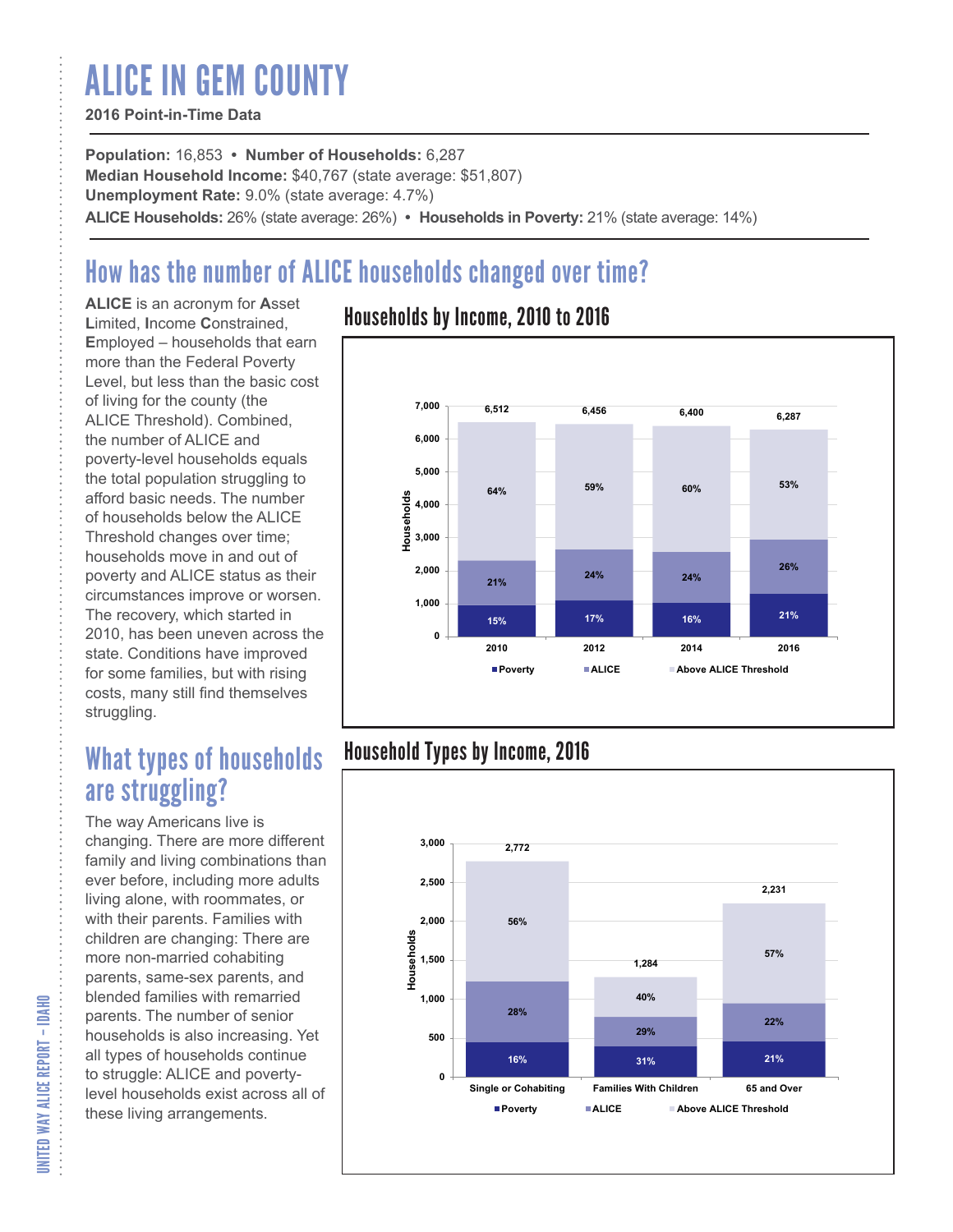#### **The cost of living continues to increase…**

The Household Survival Budget reflects the bare minimum that a household needs to live and work today. It does not include savings for emergencies or future goals like college. In 2016, costs were well above the Federal Poverty Level of \$11,880 for a single adult and \$24,300 for a family of four. Family costs increased by 27 percent statewide from 2010 to 2016, compared to 9 percent inflation nationally.

| <b>Household Survival Budget, Gem County</b> |                     |                                                    |
|----------------------------------------------|---------------------|----------------------------------------------------|
|                                              | <b>SINGLE ADULT</b> | <b>2 ADULTS, 1 INFANT,</b><br><b>1 PRESCHOOLER</b> |
| <b>Monthly Costs</b>                         |                     |                                                    |
| <b>Housing</b>                               | \$432               | \$701                                              |
| <b>Child Care</b>                            | $S-$                | \$833                                              |
| Food                                         | \$177               | \$586                                              |
| <b>Transportation</b>                        | \$346               | \$692                                              |
| <b>Health Care</b>                           | \$196               | \$728                                              |
| <b>Technology</b>                            | \$55                | \$75                                               |
| <b>Miscellaneous</b>                         | \$141               | \$396                                              |
| <b>Taxes</b>                                 | \$207               | \$343                                              |
| <b>Monthly Total</b>                         | \$1,554             | \$4,354                                            |
| <b>ANNUAL TOTAL</b>                          | \$18,648            | \$52,248                                           |
| <b>Hourly Wage</b>                           | \$9.32              | \$26.12                                            |

#### **…and wages lag behind**

Employment and wages vary by location; firms generally pay higher wages in areas with a higher cost of living, although those wages still do not always cover basic needs. Employment and wages also vary by firm size: Large firms tend to offer higher wages and more job stability; smaller businesses can account for more jobs overall, especially in rural areas, but may pay less and offer less stability. Medium-size firms pay more but typically employ the fewest workers.

### Employment by Firm Size With Average Annual Wages, 2016



*Sources: 2016 Point-in-Time Data: American Community Survey. ALICE Demographics: American Community Survey; the ALICE Threshold. Budget: U.S. Department of Housing and Urban Development; U.S. Department of Agriculture; Bureau of Labor Statistics; Internal Revenue Service; Idaho State Tax Commission; Idaho Department of Health and Welfare, 2016.*

#### Gem County, 2016

| Town               | <b>Total HH</b> | % ALICE &<br><b>Poverty</b> |
|--------------------|-----------------|-----------------------------|
| <b>Emmett City</b> | 2,655           | 60%                         |

#### *Note: Municipal-level data on this page is 5-year averages for Incorporated Places. Totals will not match county-level numbers because some places cross county borders, data is not available for the smallest places, and county-level data is often 1-year estimates.*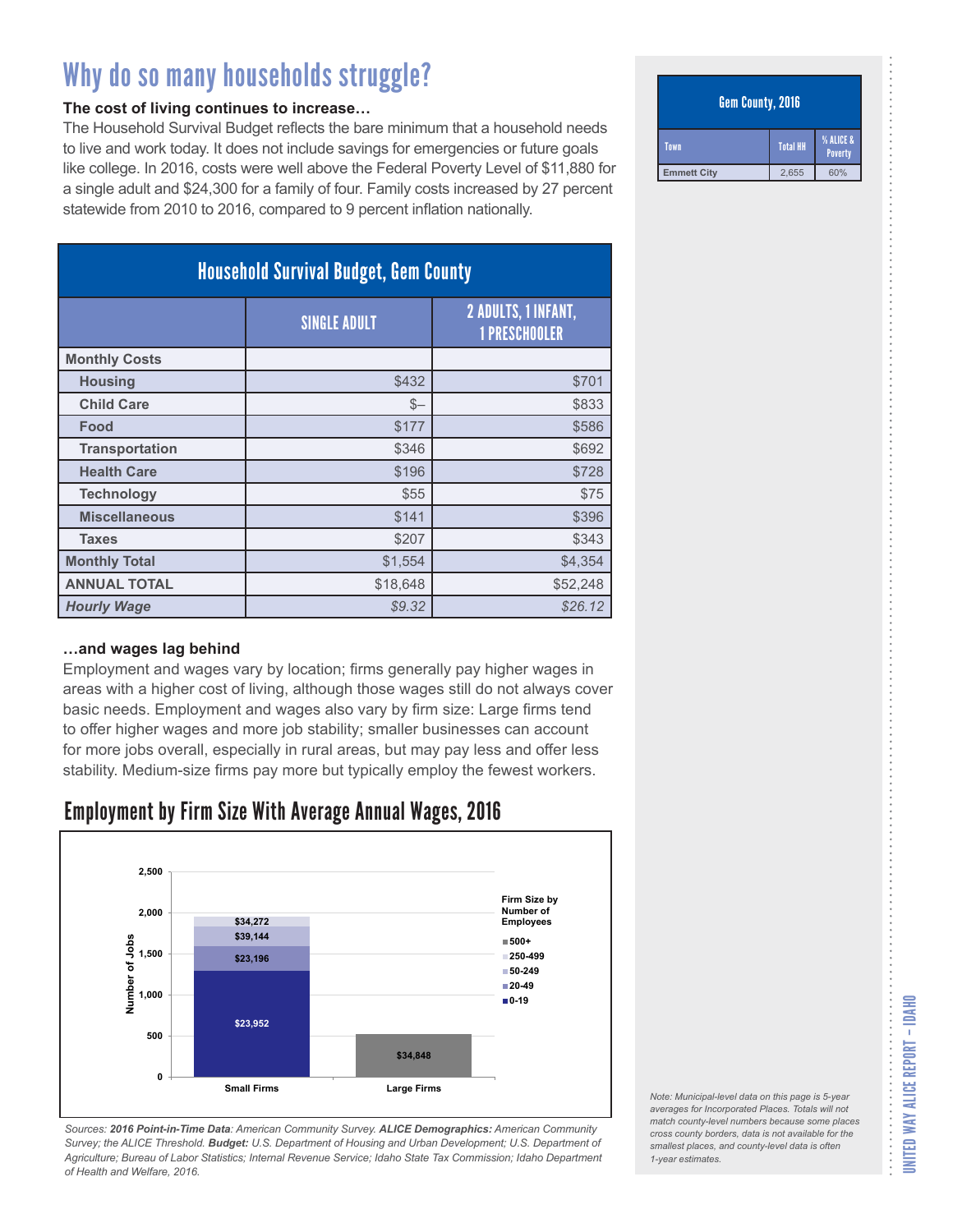# ALICE IN GOODING COUNTY

#### **2016 Point-in-Time Data**

**Population:** 15,157 **• Number of Households:** 5,476 **Median Household Income:** \$40,704 (state average: \$51,807) **Unemployment Rate:** 4.3% (state average: 4.7%) **ALICE Households:** 37% (state average: 26%) **• Households in Poverty:** 15% (state average: 14%)

## How has the number of ALICE households changed over time?

**ALICE** is an acronym for **A**sset **L**imited, **I**ncome **C**onstrained, **E**mployed – households that earn more than the Federal Poverty Level, but less than the basic cost of living for the county (the ALICE Threshold). Combined, the number of ALICE and poverty-level households equals the total population struggling to afford basic needs. The number of households below the ALICE Threshold changes over time; households move in and out of poverty and ALICE status as their circumstances improve or worsen. The recovery, which started in 2010, has been uneven across the state. Conditions have improved for some families, but with rising costs, many still find themselves struggling.

## What types of households are struggling?

The way Americans live is changing. There are more different family and living combinations than ever before, including more adults living alone, with roommates, or with their parents. Families with children are changing: There are more non-married cohabiting parents, same-sex parents, and blended families with remarried parents. The number of senior households is also increasing. Yet all types of households continue to struggle: ALICE and povertylevel households exist across all of these living arrangements.

### Households by Income, 2010 to 2016



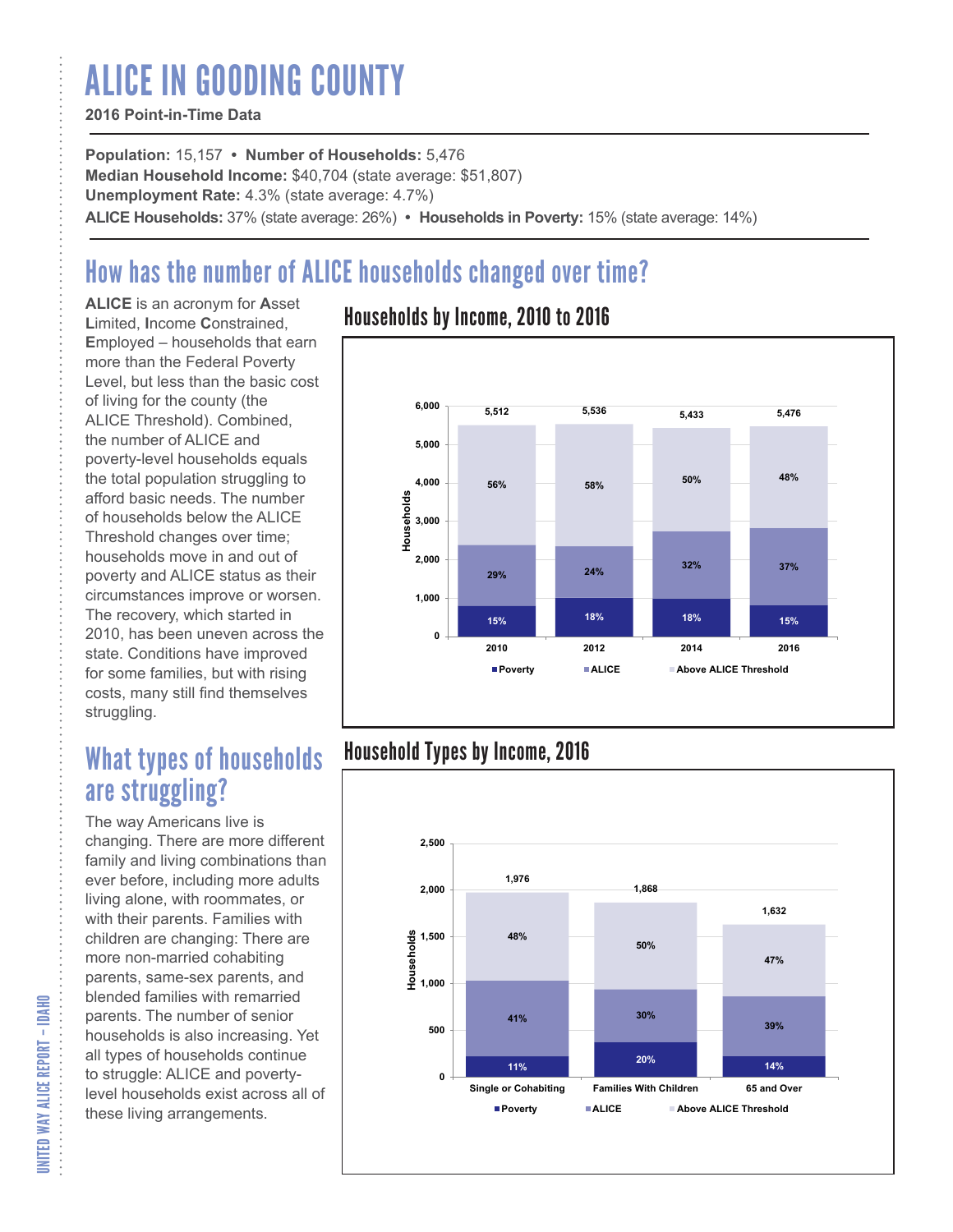#### **The cost of living continues to increase…**

The Household Survival Budget reflects the bare minimum that a household needs to live and work today. It does not include savings for emergencies or future goals like college. In 2016, costs were well above the Federal Poverty Level of \$11,880 for a single adult and \$24,300 for a family of four. Family costs increased by 27 percent statewide from 2010 to 2016, compared to 9 percent inflation nationally.

| <b>Household Survival Budget, Gooding County</b> |                     |                                                    |
|--------------------------------------------------|---------------------|----------------------------------------------------|
|                                                  | <b>SINGLE ADULT</b> | <b>2 ADULTS, 1 INFANT,</b><br><b>1 PRESCHOOLER</b> |
| <b>Monthly Costs</b>                             |                     |                                                    |
| <b>Housing</b>                                   | \$488               | \$658                                              |
| <b>Child Care</b>                                | $S-$                | \$896                                              |
| Food                                             | \$177               | \$586                                              |
| <b>Transportation</b>                            | \$346               | \$692                                              |
| <b>Health Care</b>                               | \$196               | \$728                                              |
| <b>Technology</b>                                | \$55                | \$75                                               |
| <b>Miscellaneous</b>                             | \$149               | \$399                                              |
| <b>Taxes</b>                                     | \$224               | \$351                                              |
| <b>Monthly Total</b>                             | \$1,635             | \$4,385                                            |
| <b>ANNUAL TOTAL</b>                              | \$19,620            | \$52,620                                           |
| <b>Hourly Wage</b>                               | \$9.81              | \$26.31                                            |

#### **…and wages lag behind**

Employment and wages vary by location; firms generally pay higher wages in areas with a higher cost of living, although those wages still do not always cover basic needs. Employment and wages also vary by firm size: Large firms tend to offer higher wages and more job stability; smaller businesses can account for more jobs overall, especially in rural areas, but may pay less and offer less stability. Medium-size firms pay more but typically employ the fewest workers.

### Employment by Firm Size With Average Annual Wages, 2016



*Sources: 2016 Point-in-Time Data: American Community Survey. ALICE Demographics: American Community Survey; the ALICE Threshold. Budget: U.S. Department of Housing and Urban Development; U.S. Department of Agriculture; Bureau of Labor Statistics; Internal Revenue Service; Idaho State Tax Commission; Idaho Department of Health and Welfare, 2016.*

#### Gooding County, 2016

| Town                 | <b>Total HH</b> | <b>% ALICE &amp;</b><br><b>Poverty</b> |
|----------------------|-----------------|----------------------------------------|
| <b>Bliss City</b>    | 172             | 76%                                    |
| <b>Gooding City</b>  | 1.347           | 71%                                    |
| <b>Hagerman City</b> | 455             | 69%                                    |
| <b>Wendell City</b>  | 949             | 50%                                    |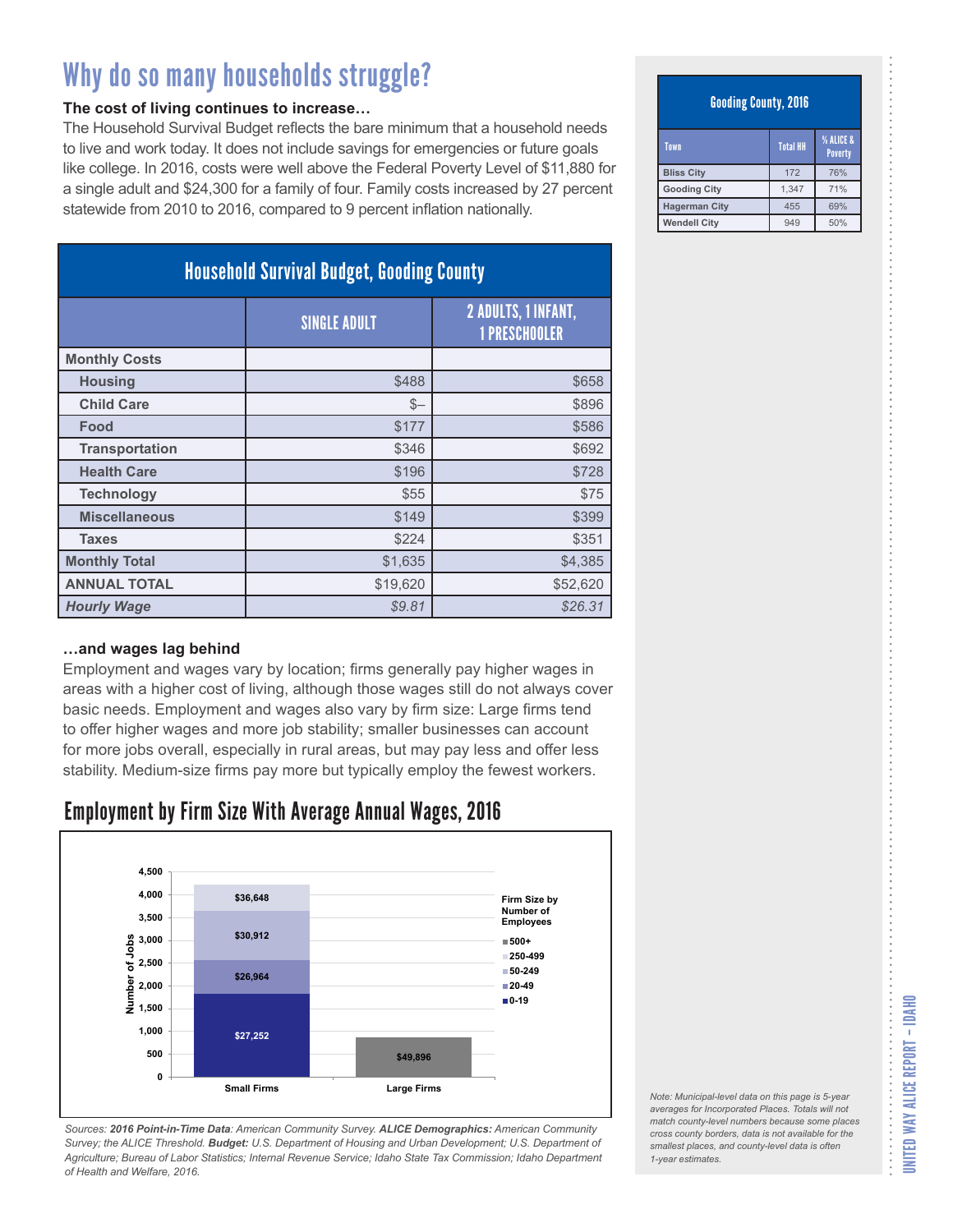# ALICE IN IDAHO COUNTY

#### **2016 Point-in-Time Data**

**Population:** 16,251 **• Number of Households:** 6,443 **Median Household Income:** \$38,597 (state average: \$51,807) **Unemployment Rate:** 6.4% (state average: 4.7%) **ALICE Households:** 33% (state average: 26%) **• Households in Poverty:** 16% (state average: 14%)

## How has the number of ALICE households changed over time?

**ALICE** is an acronym for **A**sset **L**imited, **I**ncome **C**onstrained, **E**mployed – households that earn more than the Federal Poverty Level, but less than the basic cost of living for the county (the ALICE Threshold). Combined, the number of ALICE and poverty-level households equals the total population struggling to afford basic needs. The number of households below the ALICE Threshold changes over time; households move in and out of poverty and ALICE status as their circumstances improve or worsen. The recovery, which started in 2010, has been uneven across the state. Conditions have improved for some families, but with rising costs, many still find themselves struggling.

## What types of households are struggling?

The way Americans live is changing. There are more different family and living combinations than ever before, including more adults living alone, with roommates, or with their parents. Families with children are changing: There are more non-married cohabiting parents, same-sex parents, and blended families with remarried parents. The number of senior households is also increasing. Yet all types of households continue to struggle: ALICE and povertylevel households exist across all of these living arrangements.

### Households by Income, 2010 to 2016



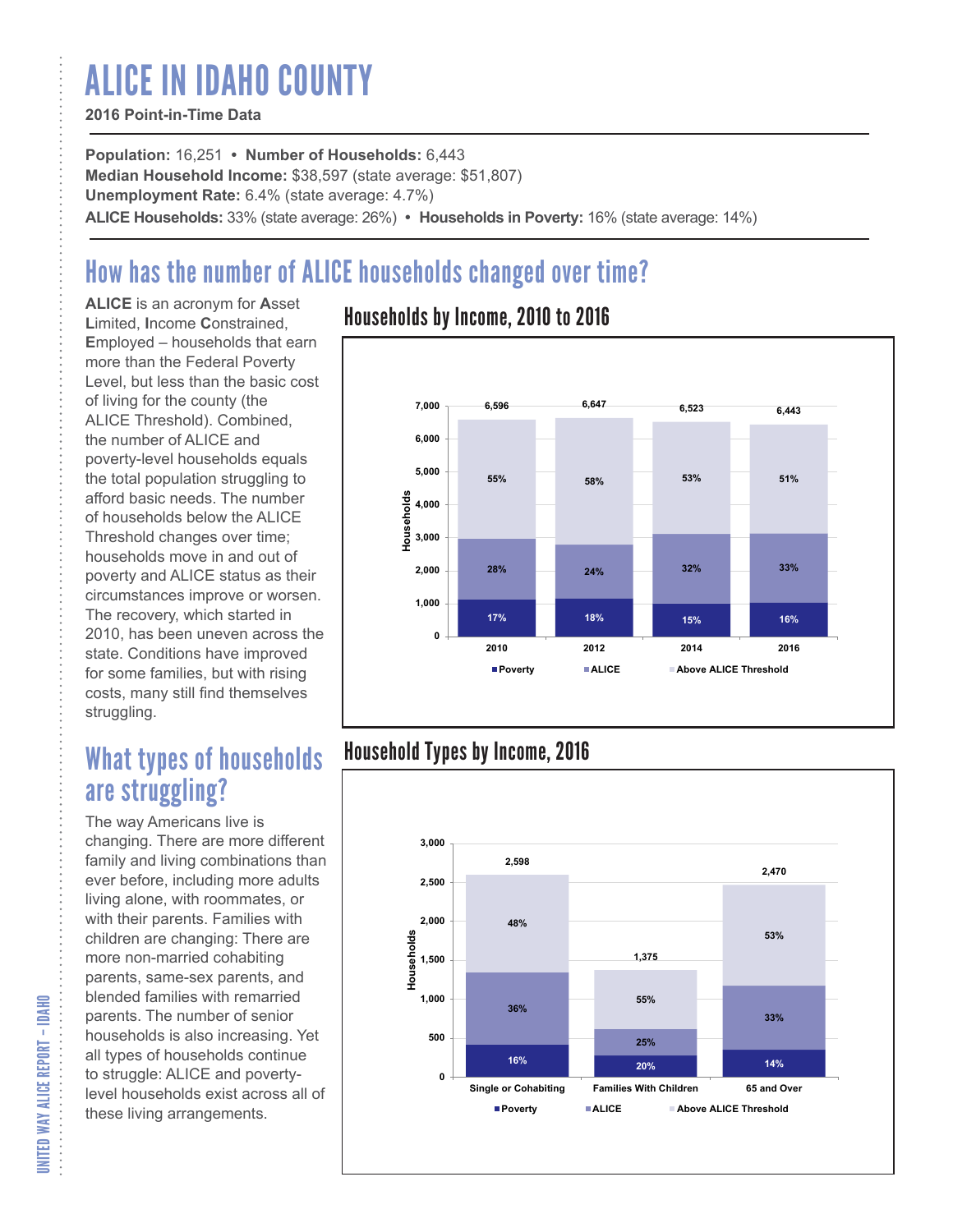#### **The cost of living continues to increase…**

The Household Survival Budget reflects the bare minimum that a household needs to live and work today. It does not include savings for emergencies or future goals like college. In 2016, costs were well above the Federal Poverty Level of \$11,880 for a single adult and \$24,300 for a family of four. Family costs increased by 27 percent statewide from 2010 to 2016, compared to 9 percent inflation nationally.

| <b>Household Survival Budget, Idaho County</b> |                     |                                                    |
|------------------------------------------------|---------------------|----------------------------------------------------|
|                                                | <b>SINGLE ADULT</b> | <b>2 ADULTS, 1 INFANT,</b><br><b>1 PRESCHOOLER</b> |
| <b>Monthly Costs</b>                           |                     |                                                    |
| <b>Housing</b>                                 | \$488               | \$658                                              |
| <b>Child Care</b>                              | $S-$                | \$833                                              |
| Food                                           | \$177               | \$586                                              |
| <b>Transportation</b>                          | \$346               | \$692                                              |
| <b>Health Care</b>                             | \$196               | \$728                                              |
| <b>Technology</b>                              | \$55                | \$75                                               |
| <b>Miscellaneous</b>                           | \$149               | \$390                                              |
| <b>Taxes</b>                                   | \$224               | \$327                                              |
| <b>Monthly Total</b>                           | \$1,635             | \$4,289                                            |
| <b>ANNUAL TOTAL</b>                            | \$19,620            | \$51,468                                           |
| <b>Hourly Wage</b>                             | \$9.81              | \$25.73                                            |

#### **…and wages lag behind**

Employment and wages vary by location; firms generally pay higher wages in areas with a higher cost of living, although those wages still do not always cover basic needs. Employment and wages also vary by firm size: Large firms tend to offer higher wages and more job stability; smaller businesses can account for more jobs overall, especially in rural areas, but may pay less and offer less stability. Medium-size firms pay more but typically employ the fewest workers.

### Employment by Firm Size With Average Annual Wages, 2016



*Sources: 2016 Point-in-Time Data: American Community Survey. ALICE Demographics: American Community Survey; the ALICE Threshold. Budget: U.S. Department of Housing and Urban Development; U.S. Department of Agriculture; Bureau of Labor Statistics; Internal Revenue Service; Idaho State Tax Commission; Idaho Department of Health and Welfare, 2016.*

#### Idaho County, 2016

| Town                    | <b>Total HH</b> | <b>% ALICE &amp;</b><br><b>Poverty</b> |
|-------------------------|-----------------|----------------------------------------|
| <b>Cottonwood City</b>  | 348             | 43%                                    |
| <b>Grangeville City</b> | 1.313           | 46%                                    |
| <b>Kooskia City</b>     | 280             | 60%                                    |
| <b>Riggins City</b>     | 157             | 65%                                    |
| <b>Stites City</b>      | 108             | 71%                                    |

*Note: Municipal-level data on this page is 5-year averages for Incorporated Places. Totals will not match county-level numbers because some places cross county borders, data is not available for the smallest places, and county-level data is often 1-year estimates.*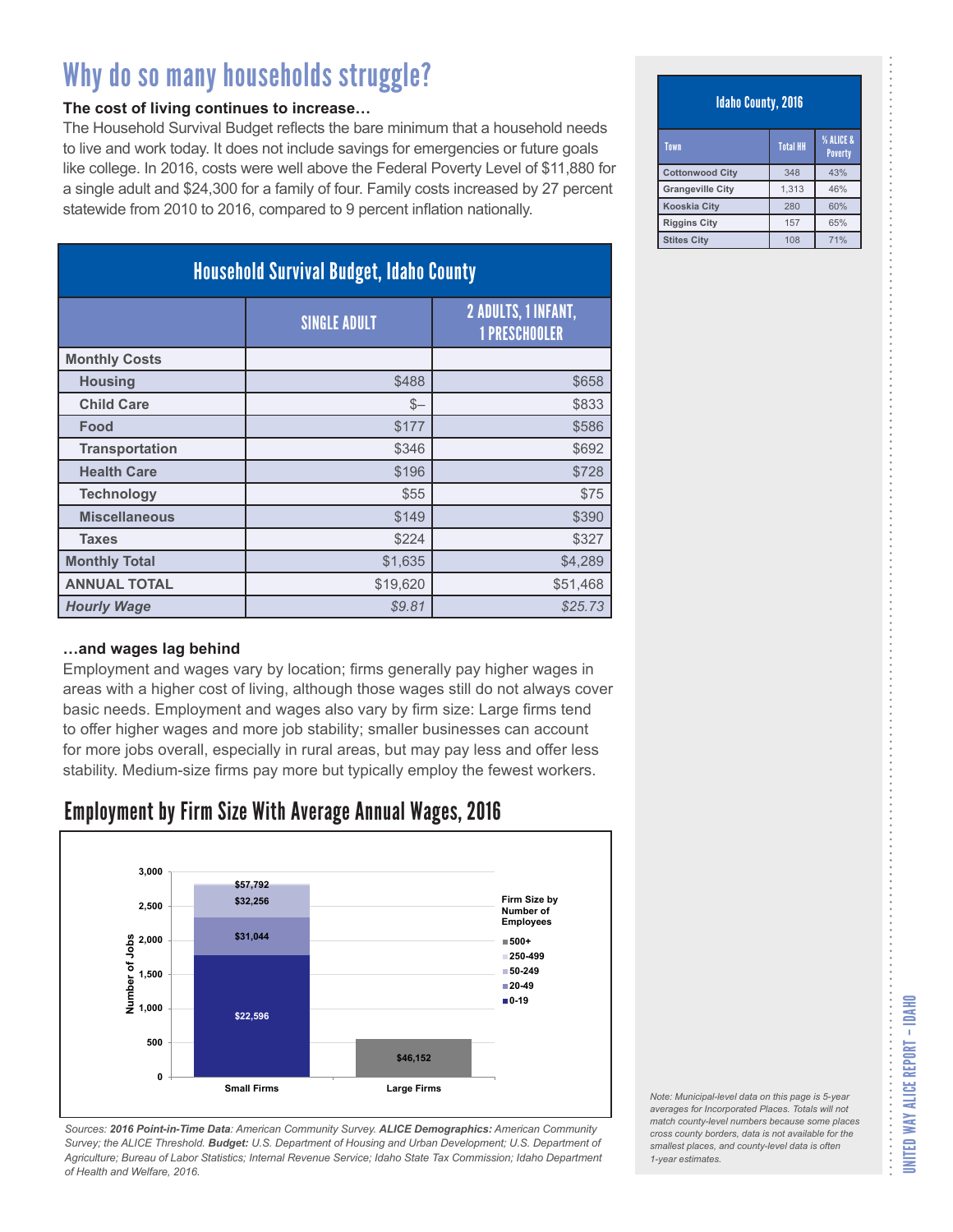# ALICE IN JEFFERSON COUNTY

#### **2016 Point-in-Time Data**

**Population:** 27,096 **• Number of Households:** 8,150 **Median Household Income:** \$54,646 (state average: \$51,807) **Unemployment Rate:** 4.8% (state average: 4.7%) **ALICE Households:** 29% (state average: 26%) **• Households in Poverty:** 9% (state average: 14%)

## How has the number of ALICE households changed over time?

**ALICE** is an acronym for **A**sset **L**imited, **I**ncome **C**onstrained, **E**mployed – households that earn more than the Federal Poverty Level, but less than the basic cost of living for the county (the ALICE Threshold). Combined, the number of ALICE and poverty-level households equals the total population struggling to afford basic needs. The number of households below the ALICE Threshold changes over time; households move in and out of poverty and ALICE status as their circumstances improve or worsen. The recovery, which started in 2010, has been uneven across the state. Conditions have improved for some families, but with rising costs, many still find themselves struggling.

## What types of households are struggling?

The way Americans live is changing. There are more different family and living combinations than ever before, including more adults living alone, with roommates, or with their parents. Families with children are changing: There are more non-married cohabiting parents, same-sex parents, and blended families with remarried parents. The number of senior households is also increasing. Yet all types of households continue to struggle: ALICE and povertylevel households exist across all of these living arrangements.

### Households by Income, 2010 to 2016



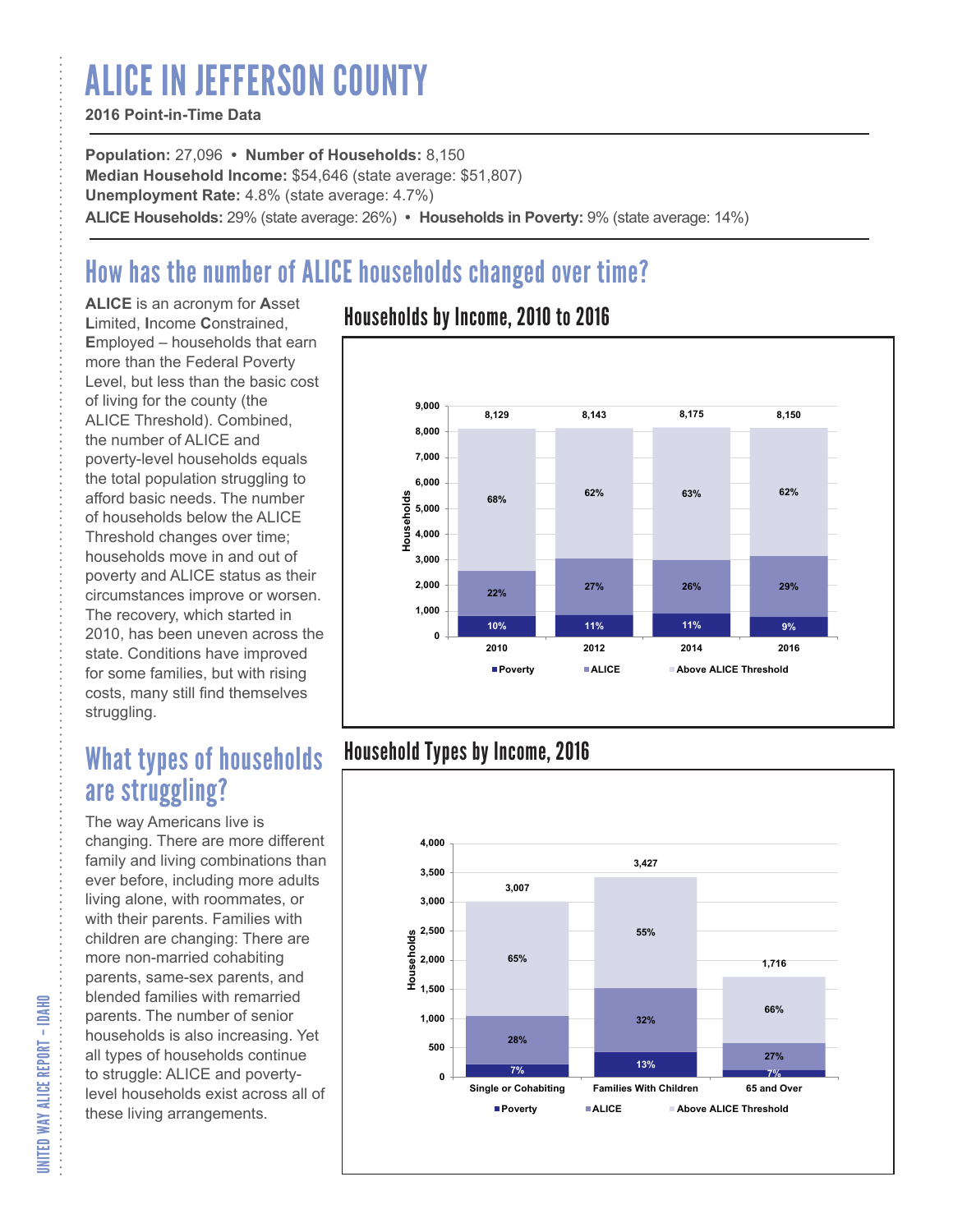#### **The cost of living continues to increase…**

The Household Survival Budget reflects the bare minimum that a household needs to live and work today. It does not include savings for emergencies or future goals like college. In 2016, costs were well above the Federal Poverty Level of \$11,880 for a single adult and \$24,300 for a family of four. Family costs increased by 27 percent statewide from 2010 to 2016, compared to 9 percent inflation nationally.

| <b>Household Survival Budget, Jefferson County</b> |                     |                                             |
|----------------------------------------------------|---------------------|---------------------------------------------|
|                                                    | <b>SINGLE ADULT</b> | 2 ADULTS, 1 INFANT,<br><b>1 PRESCHOOLER</b> |
| <b>Monthly Costs</b>                               |                     |                                             |
| <b>Housing</b>                                     | \$435               | \$681                                       |
| <b>Child Care</b>                                  | $S-$                | \$896                                       |
| Food                                               | \$177               | \$586                                       |
| <b>Transportation</b>                              | \$346               | \$692                                       |
| <b>Health Care</b>                                 | \$196               | \$728                                       |
| <b>Technology</b>                                  | \$55                | \$75                                        |
| <b>Miscellaneous</b>                               | \$142               | \$402                                       |
| <b>Taxes</b>                                       | \$208               | \$360                                       |
| <b>Monthly Total</b>                               | \$1,559             | \$4,420                                     |
| <b>ANNUAL TOTAL</b>                                | \$18,708            | \$53,040                                    |
| <b>Hourly Wage</b>                                 | \$9.35              | \$26.52                                     |

#### **…and wages lag behind**

Employment and wages vary by location; firms generally pay higher wages in areas with a higher cost of living, although those wages still do not always cover basic needs. Employment and wages also vary by firm size: Large firms tend to offer higher wages and more job stability; smaller businesses can account for more jobs overall, especially in rural areas, but may pay less and offer less stability. Medium-size firms pay more but typically employ the fewest workers.

### Employment by Firm Size With Average Annual Wages, 2016



*Sources: 2016 Point-in-Time Data: American Community Survey. ALICE Demographics: American Community Survey; the ALICE Threshold. Budget: U.S. Department of Housing and Urban Development; U.S. Department of Agriculture; Bureau of Labor Statistics; Internal Revenue Service; Idaho State Tax Commission; Idaho Department of Health and Welfare, 2016.*

#### Jefferson County, 2016

| Town                   | <b>Total HH</b> | <b>% ALICE &amp;</b><br><b>Poverty</b> |
|------------------------|-----------------|----------------------------------------|
| <b>Lewisville City</b> | 145             | 39%                                    |
| <b>Menan City</b>      | 244             | 47%                                    |
| <b>Mud Lake City</b>   | 117             | 56%                                    |
| <b>Rigby City</b>      | 1.313           | 60%                                    |
| <b>Ririe City</b>      | 183             | 61%                                    |
| <b>Roberts City</b>    | 173             | 80%                                    |

UNITED WAY ALICE REPORT – IDAHO

UNITED WAY ALICE REPORT - IDAHO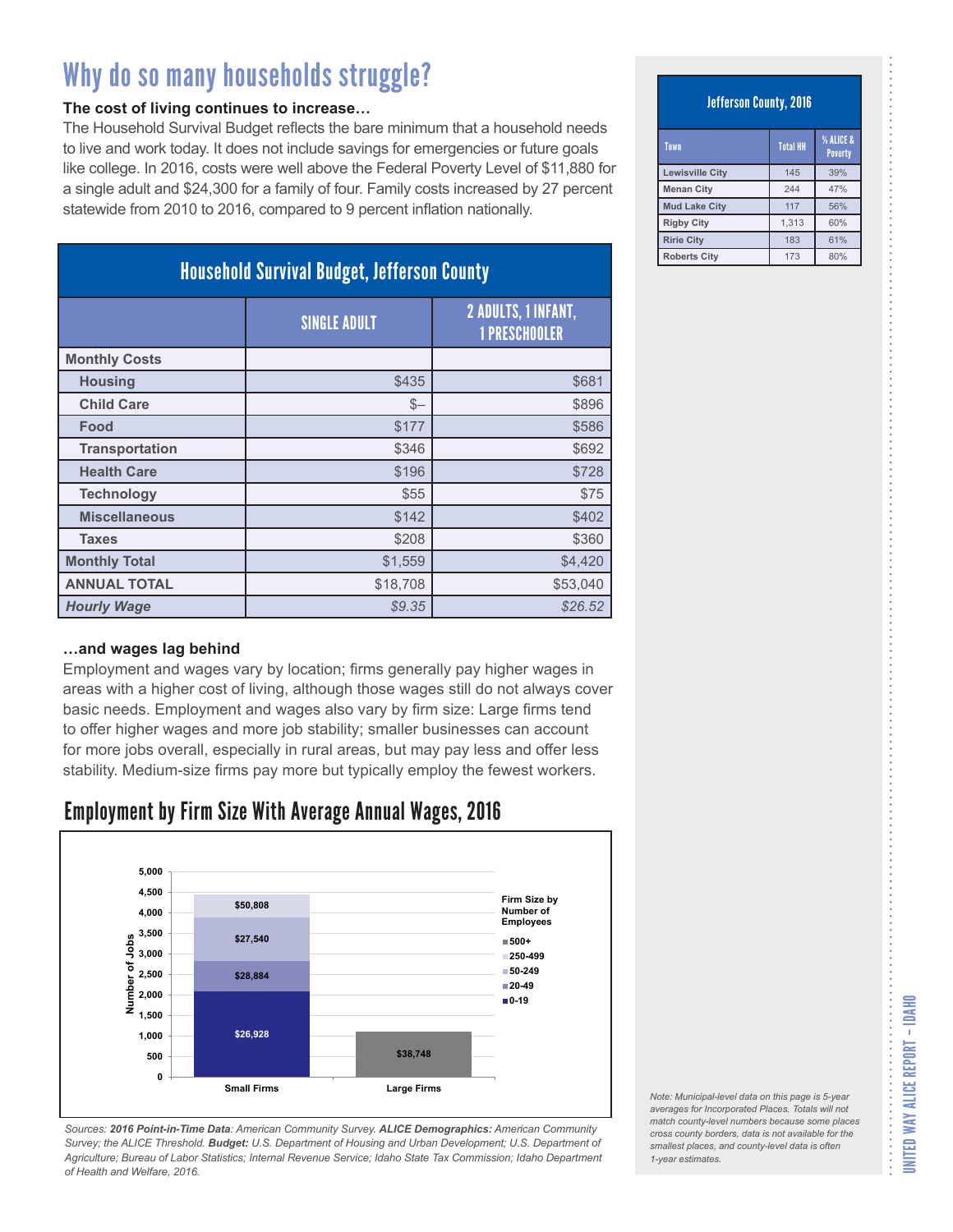# ALICE IN JEROME COUNTY

#### **2016 Point-in-Time Data**

**Population:** 22,694 **• Number of Households:** 7,647 **Median Household Income:** \$44,447 (state average: \$51,807) **Unemployment Rate:** 5.1% (state average: 4.7%) **ALICE Households:** 35% (state average: 26%) **• Households in Poverty:** 16% (state average: 14%)

## How has the number of ALICE households changed over time?

**ALICE** is an acronym for **A**sset **L**imited, **I**ncome **C**onstrained, **E**mployed – households that earn more than the Federal Poverty Level, but less than the basic cost of living for the county (the ALICE Threshold). Combined, the number of ALICE and poverty-level households equals the total population struggling to afford basic needs. The number of households below the ALICE Threshold changes over time; households move in and out of poverty and ALICE status as their circumstances improve or worsen. The recovery, which started in 2010, has been uneven across the state. Conditions have improved for some families, but with rising costs, many still find themselves struggling.

## What types of households are struggling?

The way Americans live is changing. There are more different family and living combinations than ever before, including more adults living alone, with roommates, or with their parents. Families with children are changing: There are more non-married cohabiting parents, same-sex parents, and blended families with remarried parents. The number of senior households is also increasing. Yet all types of households continue to struggle: ALICE and povertylevel households exist across all of these living arrangements.

### Households by Income, 2010 to 2016



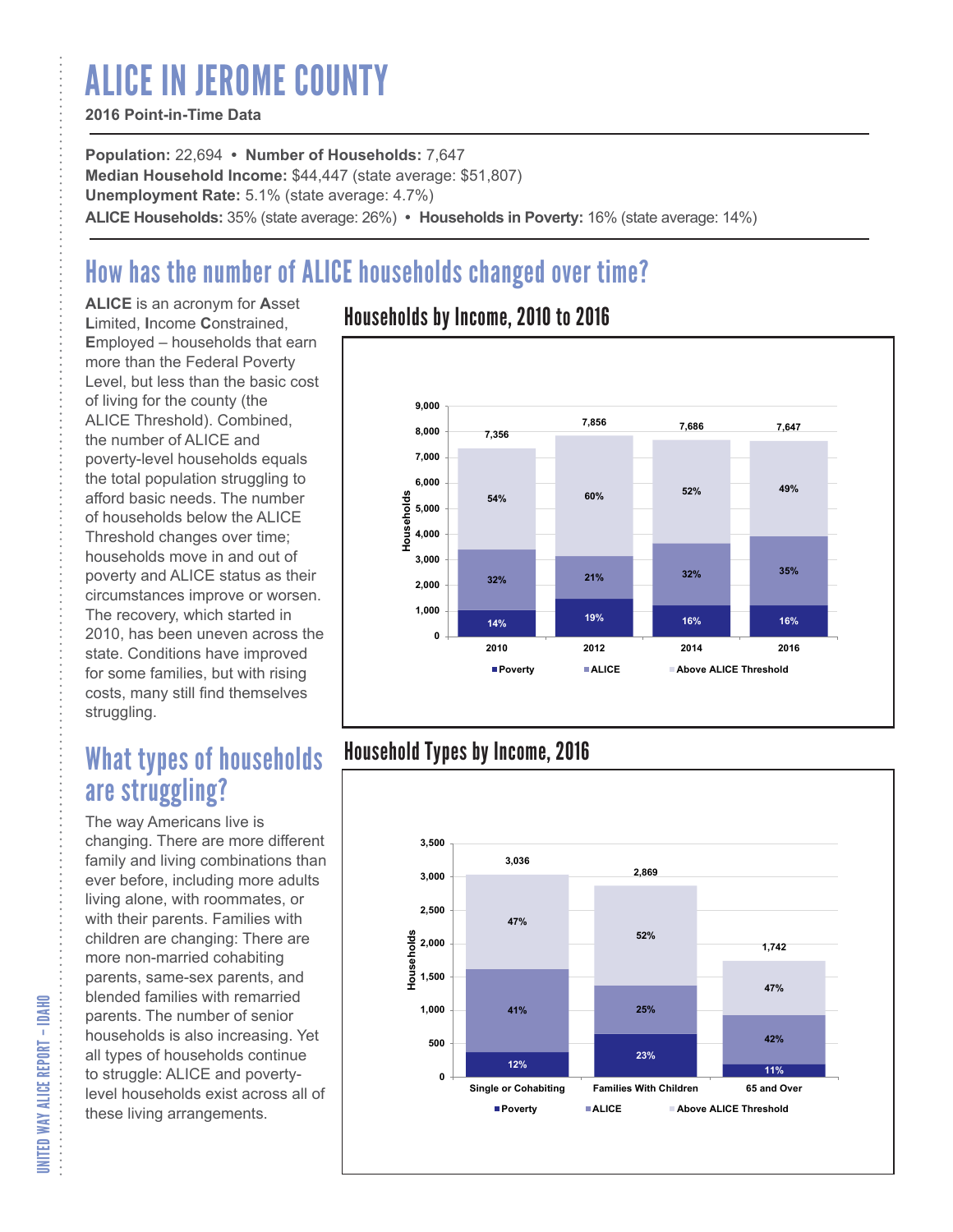#### **The cost of living continues to increase…**

The Household Survival Budget reflects the bare minimum that a household needs to live and work today. It does not include savings for emergencies or future goals like college. In 2016, costs were well above the Federal Poverty Level of \$11,880 for a single adult and \$24,300 for a family of four. Family costs increased by 27 percent statewide from 2010 to 2016, compared to 9 percent inflation nationally.

| <b>Household Survival Budget, Jerome County</b> |                     |                                                    |
|-------------------------------------------------|---------------------|----------------------------------------------------|
|                                                 | <b>SINGLE ADULT</b> | <b>2 ADULTS, 1 INFANT,</b><br><b>1 PRESCHOOLER</b> |
| <b>Monthly Costs</b>                            |                     |                                                    |
| <b>Housing</b>                                  | \$488               | \$658                                              |
| <b>Child Care</b>                               | $S-$                | \$833                                              |
| Food                                            | \$177               | \$586                                              |
| <b>Transportation</b>                           | \$346               | \$692                                              |
| <b>Health Care</b>                              | \$196               | \$728                                              |
| <b>Technology</b>                               | \$55                | \$75                                               |
| <b>Miscellaneous</b>                            | \$149               | \$390                                              |
| <b>Taxes</b>                                    | \$224               | \$327                                              |
| <b>Monthly Total</b>                            | \$1,635             | \$4,289                                            |
| <b>ANNUAL TOTAL</b>                             | \$19,620            | \$51,468                                           |
| <b>Hourly Wage</b>                              | \$9.81              | \$25.73                                            |

#### **…and wages lag behind**

Employment and wages vary by location; firms generally pay higher wages in areas with a higher cost of living, although those wages still do not always cover basic needs. Employment and wages also vary by firm size: Large firms tend to offer higher wages and more job stability; smaller businesses can account for more jobs overall, especially in rural areas, but may pay less and offer less stability. Medium-size firms pay more but typically employ the fewest workers.

### Employment by Firm Size With Average Annual Wages, 2016



*Sources: 2016 Point-in-Time Data: American Community Survey. ALICE Demographics: American Community Survey; the ALICE Threshold. Budget: U.S. Department of Housing and Urban Development; U.S. Department of Agriculture; Bureau of Labor Statistics; Internal Revenue Service; Idaho State Tax Commission; Idaho Department of Health and Welfare, 2016.*

#### Jerome County, 2016

| Town                 | <b>Total HH</b> | % ALICE &<br><b>Poverty</b> |
|----------------------|-----------------|-----------------------------|
| <b>Eden City</b>     | 152             | 53%                         |
| <b>Hazelton City</b> | 269             | 61%                         |
| <b>Jerome City</b>   | 3.656           | 60%                         |

*Note: Municipal-level data on this page is 5-year averages for Incorporated Places. Totals will not match county-level numbers because some places cross county borders, data is not available for the smallest places, and county-level data is often*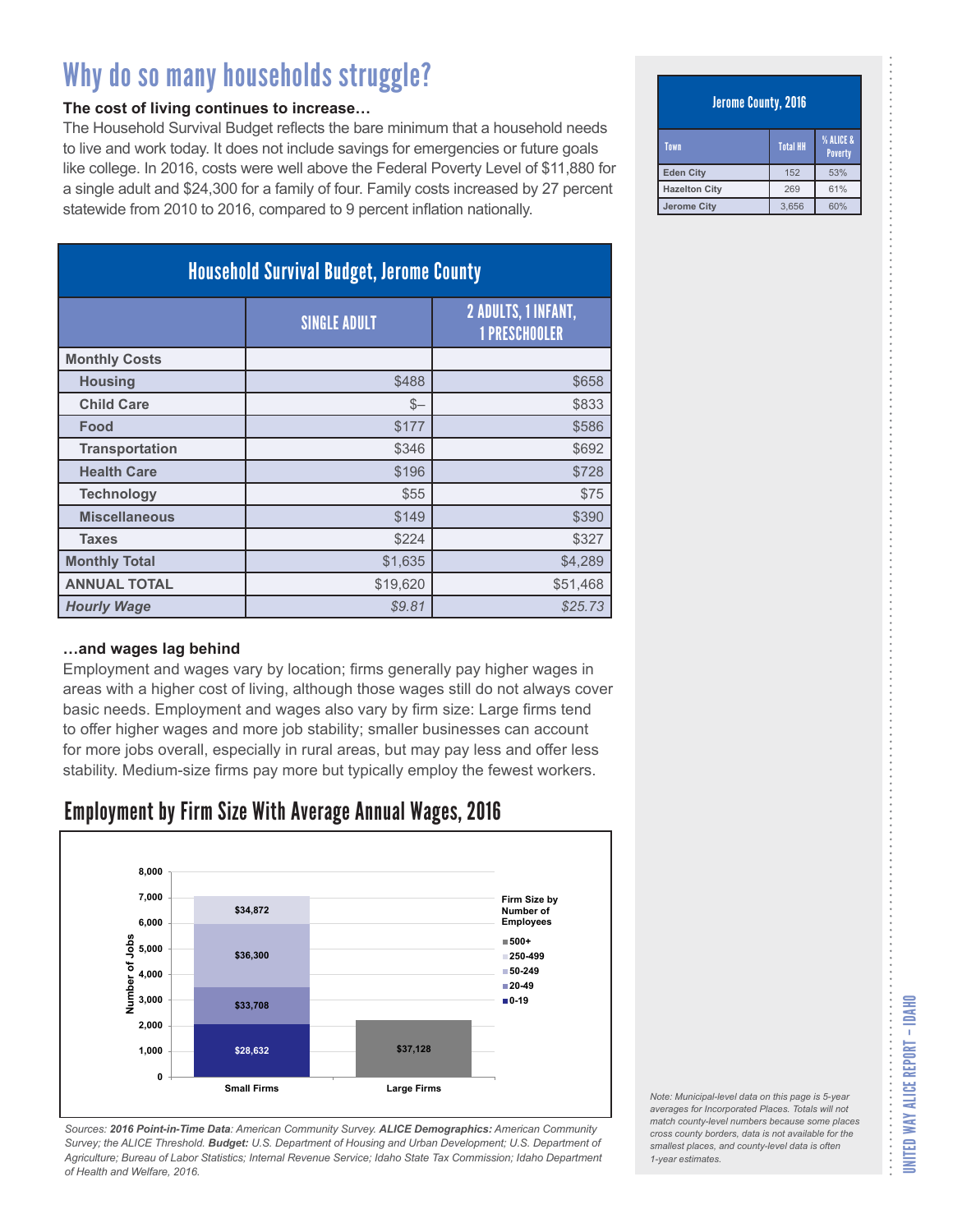# ALICE IN KOOTENAI COUNTY

#### **2016 Point-in-Time Data**

**Population:** 154,311 **• Number of Households:** 58,875 **Median Household Income:** \$51,765 (state average: \$51,807) **Unemployment Rate:** 6.1% (state average: 4.7%) **ALICE Households:** 23% (state average: 26%) **• Households in Poverty:** 16% (state average: 14%)

## How has the number of ALICE households changed over time?

**ALICE** is an acronym for **A**sset **L**imited, **I**ncome **C**onstrained, **E**mployed – households that earn more than the Federal Poverty Level, but less than the basic cost of living for the county (the ALICE Threshold). Combined, the number of ALICE and poverty-level households equals the total population struggling to afford basic needs. The number of households below the ALICE Threshold changes over time; households move in and out of poverty and ALICE status as their circumstances improve or worsen. The recovery, which started in 2010, has been uneven across the state. Conditions have improved for some families, but with rising costs, many still find themselves struggling.

## What types of households are struggling?

The way Americans live is changing. There are more different family and living combinations than ever before, including more adults living alone, with roommates, or with their parents. Families with children are changing: There are more non-married cohabiting parents, same-sex parents, and blended families with remarried parents. The number of senior households is also increasing. Yet all types of households continue to struggle: ALICE and povertylevel households exist across all of these living arrangements.

### Households by Income, 2010 to 2016



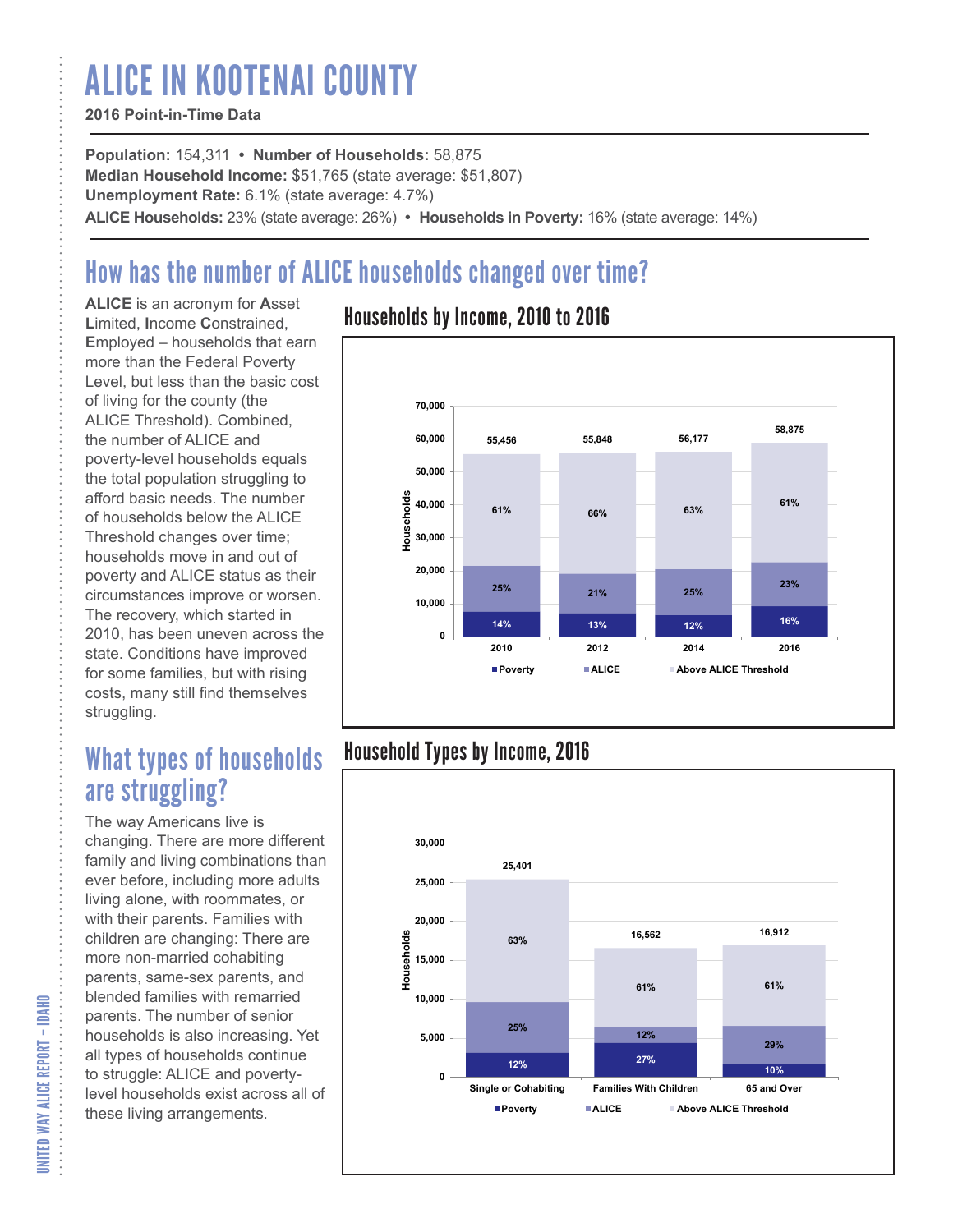#### **The cost of living continues to increase…**

The Household Survival Budget reflects the bare minimum that a household needs to live and work today. It does not include savings for emergencies or future goals like college. In 2016, costs were well above the Federal Poverty Level of \$11,880 for a single adult and \$24,300 for a family of four. Family costs increased by 27 percent statewide from 2010 to 2016, compared to 9 percent inflation nationally.

| <b>Household Survival Budget, Kootenai County</b> |                     |                                                    |
|---------------------------------------------------|---------------------|----------------------------------------------------|
|                                                   | <b>SINGLE ADULT</b> | <b>2 ADULTS, 1 INFANT,</b><br><b>1 PRESCHOOLER</b> |
| <b>Monthly Costs</b>                              |                     |                                                    |
| <b>Housing</b>                                    | \$504               | \$768                                              |
| <b>Child Care</b>                                 | $S-$                | \$896                                              |
| Food                                              | \$177               | \$586                                              |
| <b>Transportation</b>                             | \$346               | \$692                                              |
| <b>Health Care</b>                                | \$196               | \$728                                              |
| <b>Technology</b>                                 | \$55                | \$75                                               |
| <b>Miscellaneous</b>                              | \$151               | \$414                                              |
| <b>Taxes</b>                                      | \$229               | \$393                                              |
| <b>Monthly Total</b>                              | \$1,658             | \$4,552                                            |
| <b>ANNUAL TOTAL</b>                               | \$19,896            | \$54,624                                           |
| <b>Hourly Wage</b>                                | \$9.95              | \$27.31                                            |

#### **…and wages lag behind**

Employment and wages vary by location; firms generally pay higher wages in areas with a higher cost of living, although those wages still do not always cover basic needs. Employment and wages also vary by firm size: Large firms tend to offer higher wages and more job stability; smaller businesses can account for more jobs overall, especially in rural areas, but may pay less and offer less stability. Medium-size firms pay more but typically employ the fewest workers.

### Employment by Firm Size With Average Annual Wages, 2016



*Sources: 2016 Point-in-Time Data: American Community Survey. ALICE Demographics: American Community Survey; the ALICE Threshold. Budget: U.S. Department of Housing and Urban Development; U.S. Department of Agriculture; Bureau of Labor Statistics; Internal Revenue Service; Idaho State Tax Commission; Idaho Department of Health and Welfare, 2016.*

Kootenai County, 2016

| Town                       | <b>Total HH</b> | % ALICE &<br><b>Poverty</b> |
|----------------------------|-----------------|-----------------------------|
| <b>Athol City</b>          | 319             | 59%                         |
| <b>Coeur d'Alene City</b>  | 19.491          | 48%                         |
| <b>Dalton Gardens City</b> | 924             | 28%                         |
| <b>Hauser City</b>         | 300             | 49%                         |
| <b>Hayden City</b>         | 5.246           | 33%                         |
| <b>Hayden Lake City</b>    | 292             | 26%                         |
| <b>Post Falls City</b>     | 11,472          | 41%                         |
| <b>Rathdrum City</b>       | 2,701           | 46%                         |
| <b>Rockford Bay CDP</b>    | 133             | 30%                         |
| <b>Spirit Lake City</b>    | 818             | 52%                         |
| <b>Worley City</b>         | 111             | 63%                         |

| Note: Municipal-level data on this page is 5-year   |
|-----------------------------------------------------|
| averages for Incorporated Places. Totals will not   |
| match county-level numbers because some places      |
| cross county borders, data is not available for the |
| smallest places, and county-level data is often     |
| 1-year estimates.                                   |
|                                                     |

 $1-y<sub>e</sub>$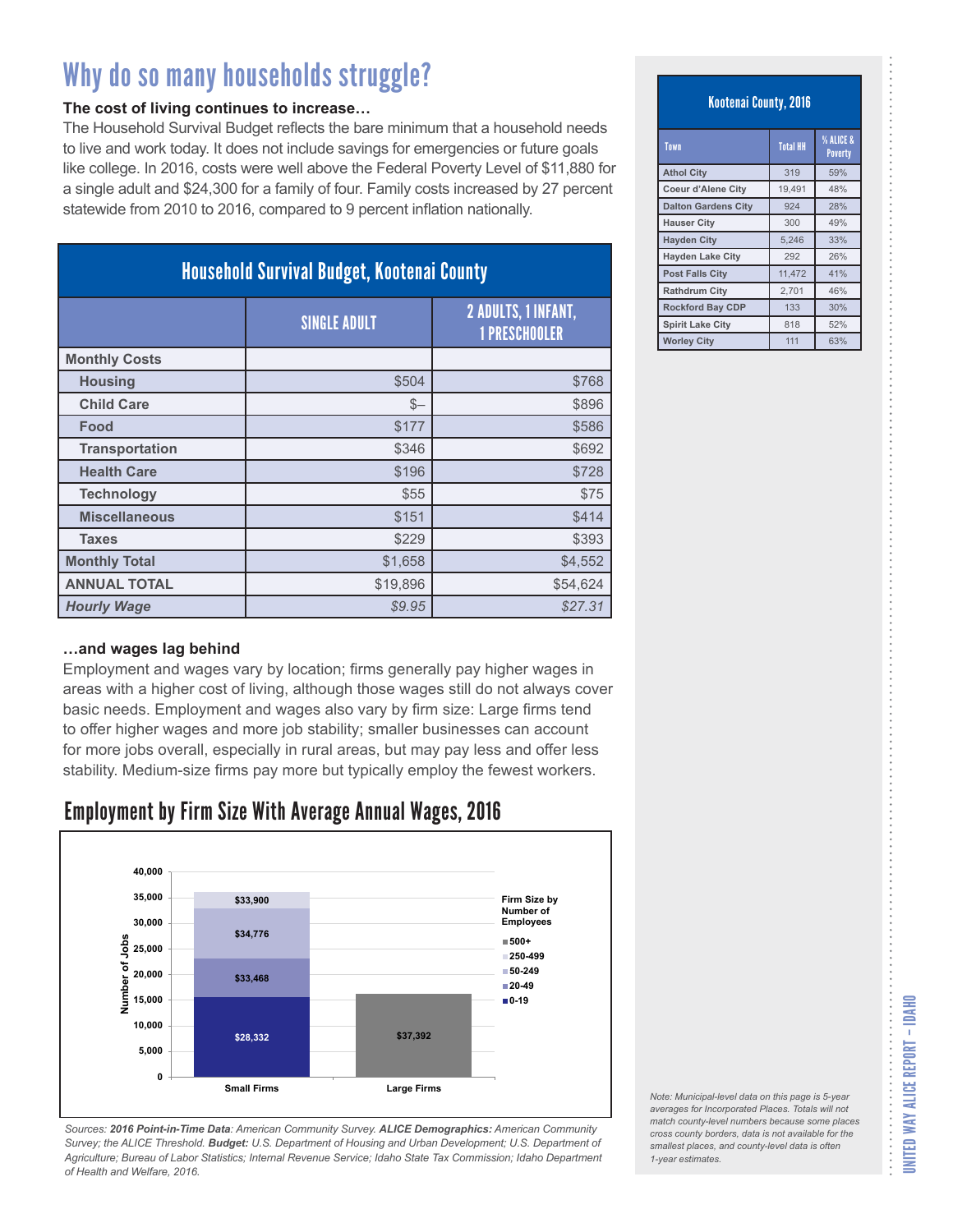# ALICE IN LATAH COUNTY

#### **2016 Point-in-Time Data**

**Population:** 38,593 **• Number of Households:** 15,218 **Median Household Income:** \$42,133 (state average: \$51,807) **Unemployment Rate:** 7.7% (state average: 4.7%) **ALICE Households:** 25% (state average: 26%) **• Households in Poverty:** 24% (state average: 14%)

## How has the number of ALICE households changed over time?

**ALICE** is an acronym for **A**sset **L**imited, **I**ncome **C**onstrained, **E**mployed – households that earn more than the Federal Poverty Level, but less than the basic cost of living for the county (the ALICE Threshold). Combined, the number of ALICE and poverty-level households equals the total population struggling to afford basic needs. The number of households below the ALICE Threshold changes over time; households move in and out of poverty and ALICE status as their circumstances improve or worsen. The recovery, which started in 2010, has been uneven across the state. Conditions have improved for some families, but with rising costs, many still find themselves struggling.

## What types of households are struggling?

The way Americans live is changing. There are more different family and living combinations than ever before, including more adults living alone, with roommates, or with their parents. Families with children are changing: There are more non-married cohabiting parents, same-sex parents, and blended families with remarried parents. The number of senior households is also increasing. Yet all types of households continue to struggle: ALICE and povertylevel households exist across all of these living arrangements.

### Households by Income, 2010 to 2016



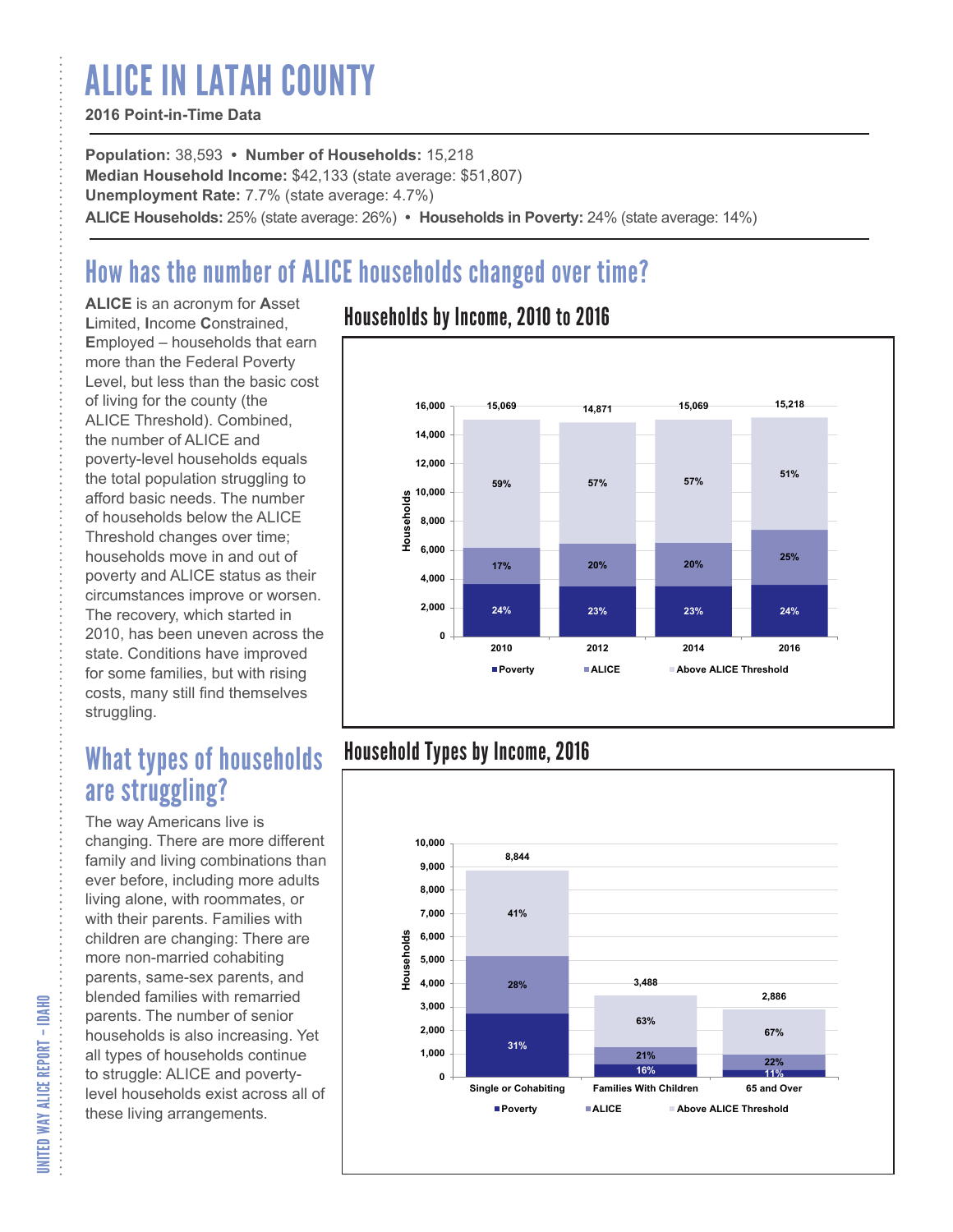#### **The cost of living continues to increase…**

The Household Survival Budget reflects the bare minimum that a household needs to live and work today. It does not include savings for emergencies or future goals like college. In 2016, costs were well above the Federal Poverty Level of \$11,880 for a single adult and \$24,300 for a family of four. Family costs increased by 27 percent statewide from 2010 to 2016, compared to 9 percent inflation nationally.

| <b>Household Survival Budget, Latah County</b> |                     |                                                    |
|------------------------------------------------|---------------------|----------------------------------------------------|
|                                                | <b>SINGLE ADULT</b> | <b>2 ADULTS, 1 INFANT,</b><br><b>1 PRESCHOOLER</b> |
| <b>Monthly Costs</b>                           |                     |                                                    |
| <b>Housing</b>                                 | \$508               | \$682                                              |
| <b>Child Care</b>                              | $S-$                | \$1,126                                            |
| Food                                           | \$177               | \$586                                              |
| <b>Transportation</b>                          | \$346               | \$692                                              |
| <b>Health Care</b>                             | \$196               | \$728                                              |
| <b>Technology</b>                              | \$55                | \$75                                               |
| <b>Miscellaneous</b>                           | \$151               | \$434                                              |
| <b>Taxes</b>                                   | \$230               | \$448                                              |
| <b>Monthly Total</b>                           | \$1,663             | \$4,771                                            |
| <b>ANNUAL TOTAL</b>                            | \$19,956            | \$57,252                                           |
| <b>Hourly Wage</b>                             | \$9.98              | \$28.63                                            |

#### **…and wages lag behind**

Employment and wages vary by location; firms generally pay higher wages in areas with a higher cost of living, although those wages still do not always cover basic needs. Employment and wages also vary by firm size: Large firms tend to offer higher wages and more job stability; smaller businesses can account for more jobs overall, especially in rural areas, but may pay less and offer less stability. Medium-size firms pay more but typically employ the fewest workers.

### Employment by Firm Size With Average Annual Wages, 2016



*Sources: 2016 Point-in-Time Data: American Community Survey. ALICE Demographics: American Community Survey; the ALICE Threshold. Budget: U.S. Department of Housing and Urban Development; U.S. Department of Agriculture; Bureau of Labor Statistics; Internal Revenue Service; Idaho State Tax Commission; Idaho Department of Health and Welfare, 2016.*

Latah County, 2016

| Town                  | <b>Total HH</b> | % ALICE &<br><b>Poverty</b> |
|-----------------------|-----------------|-----------------------------|
| <b>Bovill City</b>    | 110             | 59%                         |
| <b>Deary City</b>     | 171             | 37%                         |
| <b>Genesee City</b>   | 382             | 33%                         |
| <b>Juliaetta City</b> | 279             | 51%                         |
| <b>Kendrick City</b>  | 171             | 39%                         |
| <b>Moscow City</b>    | 9,606           | 56%                         |
| <b>Potlatch City</b>  | 375             | 51%                         |
| <b>Trov City</b>      | 315             | 31%                         |

*Note: Municipal-level data on this page is 5-year averages for Incorporated Places. Totals will not match county-level numbers because some places cross county borders, data is not available for the smallest places, and county-level data is often*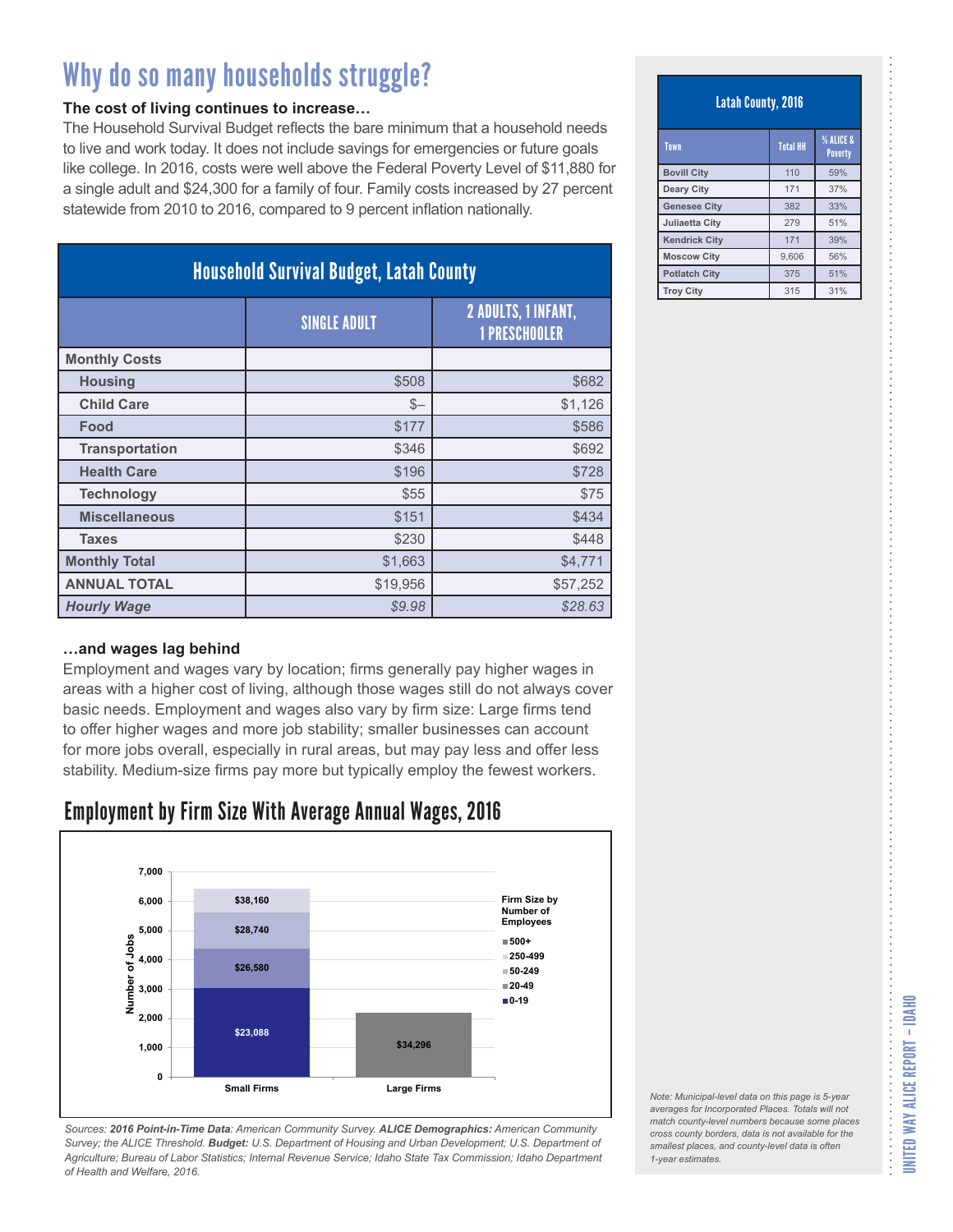# ALICE IN LEMHI COUNTY

#### **2016 Point-in-Time Data**

**Population:** 7,743 **• Number of Households:** 3,698 **Median Household Income:** \$34,762 (state average: \$51,807) **Unemployment Rate:** 5.8% (state average: 4.7%) **ALICE Households:** 30% (state average: 26%) **• Households in Poverty:** 19% (state average: 14%)

## How has the number of ALICE households changed over time?

**ALICE** is an acronym for **A**sset **L**imited, **I**ncome **C**onstrained, **E**mployed – households that earn more than the Federal Poverty Level, but less than the basic cost of living for the county (the ALICE Threshold). Combined, the number of ALICE and poverty-level households equals the total population struggling to afford basic needs. The number of households below the ALICE Threshold changes over time; households move in and out of poverty and ALICE status as their circumstances improve or worsen. The recovery, which started in 2010, has been uneven across the state. Conditions have improved for some families, but with rising costs, many still find themselves struggling.

## What types of households are struggling?

The way Americans live is changing. There are more different family and living combinations than ever before, including more adults living alone, with roommates, or with their parents. Families with children are changing: There are more non-married cohabiting parents, same-sex parents, and blended families with remarried parents. The number of senior households is also increasing. Yet all types of households continue to struggle: ALICE and povertylevel households exist across all of these living arrangements.

### Households by Income, 2010 to 2016



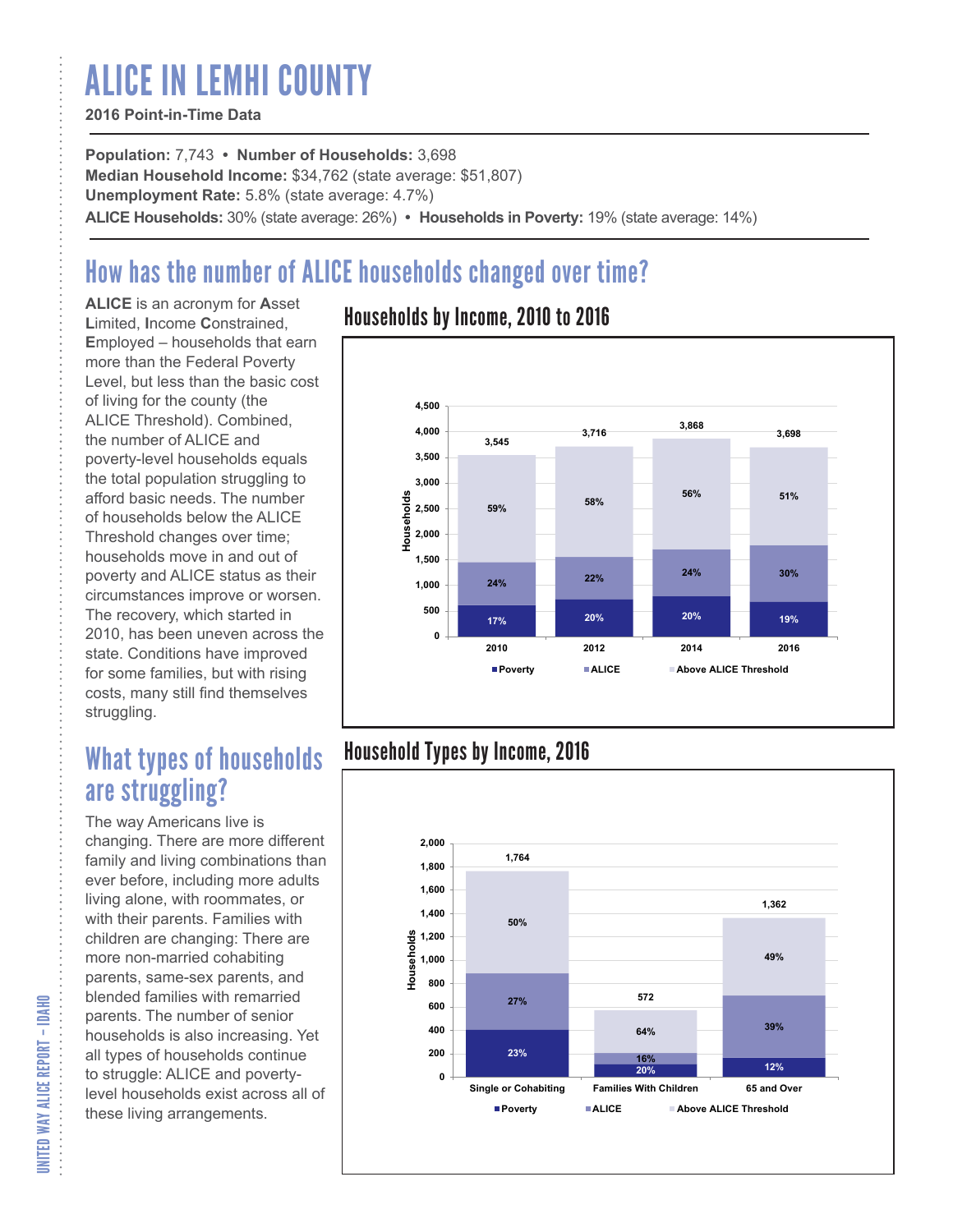#### **The cost of living continues to increase…**

The Household Survival Budget reflects the bare minimum that a household needs to live and work today. It does not include savings for emergencies or future goals like college. In 2016, costs were well above the Federal Poverty Level of \$11,880 for a single adult and \$24,300 for a family of four. Family costs increased by 27 percent statewide from 2010 to 2016, compared to 9 percent inflation nationally.

| <b>Household Survival Budget, Lemhi County</b> |                     |                                                    |
|------------------------------------------------|---------------------|----------------------------------------------------|
|                                                | <b>SINGLE ADULT</b> | <b>2 ADULTS, 1 INFANT,</b><br><b>1 PRESCHOOLER</b> |
| <b>Monthly Costs</b>                           |                     |                                                    |
| <b>Housing</b>                                 | \$510               | \$658                                              |
| <b>Child Care</b>                              | $S-$                | \$833                                              |
| Food                                           | \$177               | \$586                                              |
| <b>Transportation</b>                          | \$346               | \$692                                              |
| <b>Health Care</b>                             | \$196               | \$728                                              |
| <b>Technology</b>                              | \$55                | \$75                                               |
| <b>Miscellaneous</b>                           | \$151               | \$390                                              |
| <b>Taxes</b>                                   | \$231               | \$327                                              |
| <b>Monthly Total</b>                           | \$1,666             | \$4,289                                            |
| <b>ANNUAL TOTAL</b>                            | \$19,992            | \$51,468                                           |
| <b>Hourly Wage</b>                             | \$10.00             | \$25.73                                            |

#### **…and wages lag behind**

Employment and wages vary by location; firms generally pay higher wages in areas with a higher cost of living, although those wages still do not always cover basic needs. Employment and wages also vary by firm size: Large firms tend to offer higher wages and more job stability; smaller businesses can account for more jobs overall, especially in rural areas, but may pay less and offer less stability. Medium-size firms pay more but typically employ the fewest workers.

### Employment by Firm Size With Average Annual Wages, 2016



*Sources: 2016 Point-in-Time Data: American Community Survey. ALICE Demographics: American Community Survey; the ALICE Threshold. Budget: U.S. Department of Housing and Urban Development; U.S. Department of Agriculture; Bureau of Labor Statistics; Internal Revenue Service; Idaho State Tax Commission; Idaho Department of Health and Welfare, 2016.*

#### Lemhi County, 2016

| Town               | <b>Total HH</b> | % ALICE &<br>Poverty |
|--------------------|-----------------|----------------------|
| <b>Salmon City</b> | 1.468           | 58%                  |

*Note: Municipal-level data on this page is 5-year averages for Incorporated Places. Totals will not match county-level numbers because some places cross county borders, data is not available for the smallest places, and county-level data is often*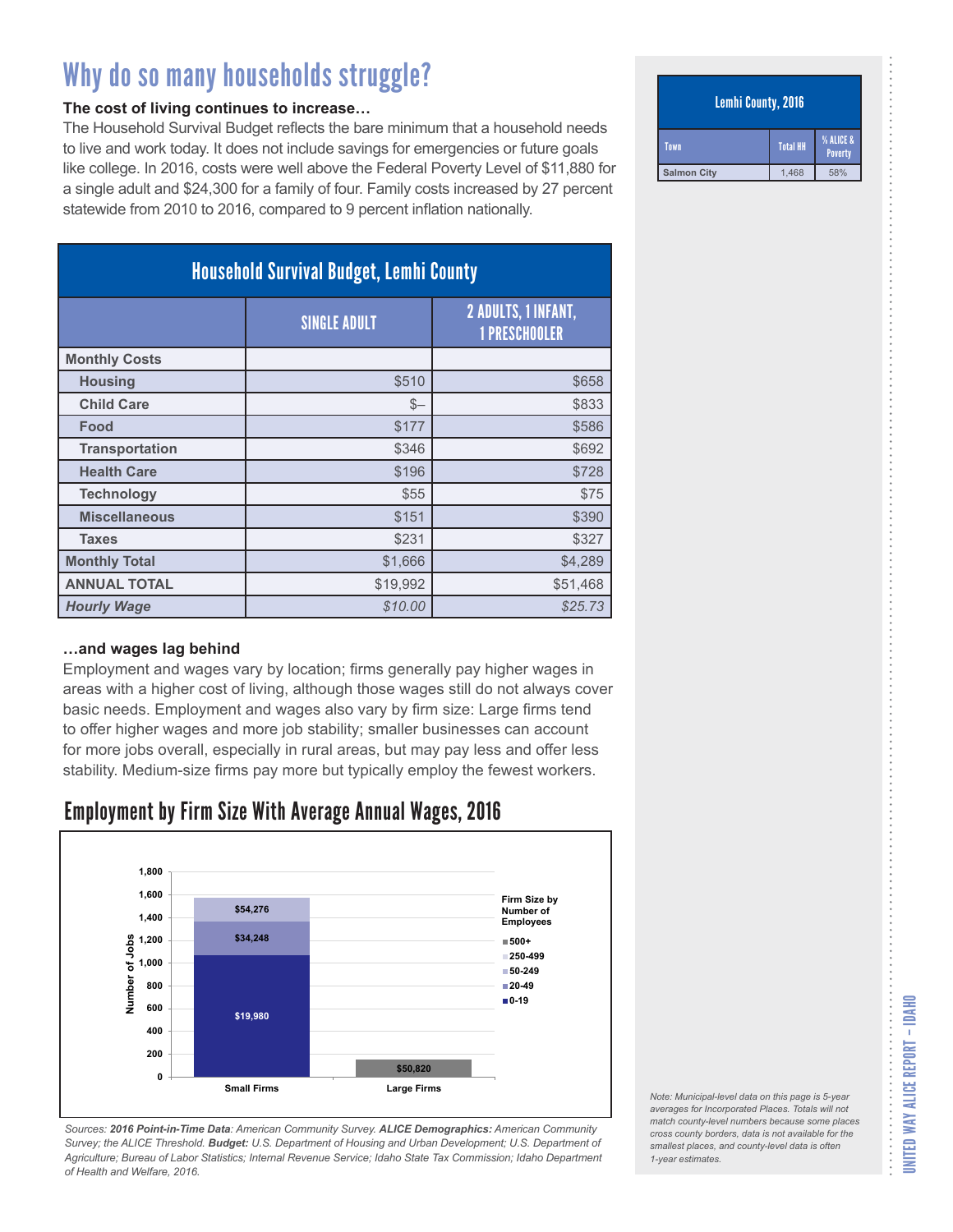# ALICE IN LEWIS COUNTY

#### **2016 Point-in-Time Data**

**Population:** 3,826 **• Number of Households:** 1,624 **Median Household Income:** \$38,068 (state average: \$51,807) **Unemployment Rate:** 6.3% (state average: 4.7%) **ALICE Households:** 35% (state average: 26%) **• Households in Poverty:** 15% (state average: 14%)

## How has the number of ALICE households changed over time?

**ALICE** is an acronym for **A**sset **L**imited, **I**ncome **C**onstrained, **E**mployed – households that earn more than the Federal Poverty Level, but less than the basic cost of living for the county (the ALICE Threshold). Combined, the number of ALICE and poverty-level households equals the total population struggling to afford basic needs. The number of households below the ALICE Threshold changes over time; households move in and out of poverty and ALICE status as their circumstances improve or worsen. The recovery, which started in 2010, has been uneven across the state. Conditions have improved for some families, but with rising costs, many still find themselves struggling.

## What types of households are struggling?

The way Americans live is changing. There are more different family and living combinations than ever before, including more adults living alone, with roommates, or with their parents. Families with children are changing: There are more non-married cohabiting parents, same-sex parents, and blended families with remarried parents. The number of senior households is also increasing. Yet all types of households continue to struggle: ALICE and povertylevel households exist across all of these living arrangements.

### Households by Income, 2010 to 2016



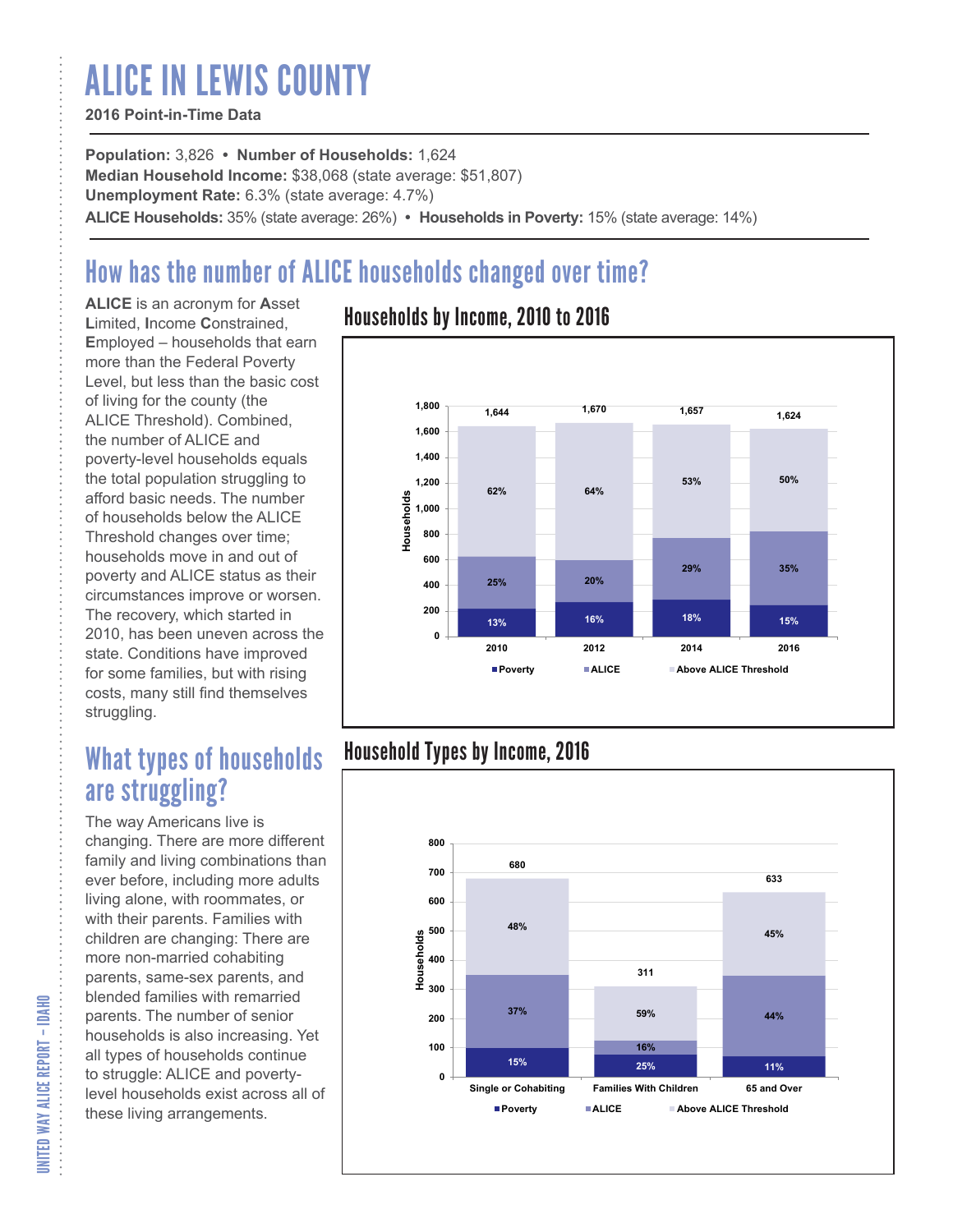#### **The cost of living continues to increase…**

The Household Survival Budget reflects the bare minimum that a household needs to live and work today. It does not include savings for emergencies or future goals like college. In 2016, costs were well above the Federal Poverty Level of \$11,880 for a single adult and \$24,300 for a family of four. Family costs increased by 27 percent statewide from 2010 to 2016, compared to 9 percent inflation nationally.

| <b>Household Survival Budget, Lewis County</b> |                     |                                                    |
|------------------------------------------------|---------------------|----------------------------------------------------|
|                                                | <b>SINGLE ADULT</b> | <b>2 ADULTS, 1 INFANT,</b><br><b>1 PRESCHOOLER</b> |
| <b>Monthly Costs</b>                           |                     |                                                    |
| <b>Housing</b>                                 | \$510               | \$658                                              |
| <b>Child Care</b>                              | $S-$                | \$1,126                                            |
| Food                                           | \$177               | \$586                                              |
| <b>Transportation</b>                          | \$346               | \$692                                              |
| <b>Health Care</b>                             | \$196               | \$728                                              |
| <b>Technology</b>                              | \$55                | \$75                                               |
| <b>Miscellaneous</b>                           | \$151               | \$430                                              |
| <b>Taxes</b>                                   | \$231               | \$439                                              |
| <b>Monthly Total</b>                           | \$1,666             | \$4,734                                            |
| <b>ANNUAL TOTAL</b>                            | \$19,992            | \$56,808                                           |
| <b>Hourly Wage</b>                             | \$10.00             | \$28.40                                            |

#### **…and wages lag behind**

Employment and wages vary by location; firms generally pay higher wages in areas with a higher cost of living, although those wages still do not always cover basic needs. Employment and wages also vary by firm size: Large firms tend to offer higher wages and more job stability; smaller businesses can account for more jobs overall, especially in rural areas, but may pay less and offer less stability. Medium-size firms pay more but typically employ the fewest workers.

### Employment by Firm Size With Average Annual Wages, 2016



*Sources: 2016 Point-in-Time Data: American Community Survey. ALICE Demographics: American Community Survey; the ALICE Threshold. Budget: U.S. Department of Housing and Urban Development; U.S. Department of Agriculture; Bureau of Labor Statistics; Internal Revenue Service; Idaho State Tax Commission; Idaho Department of Health and Welfare, 2016.*

#### Lewis County, 2016

| Town                   | <b>Total HH</b> | <b>% ALICE &amp;</b><br><b>Poverty</b> |
|------------------------|-----------------|----------------------------------------|
| <b>Craigmont City</b>  | 219             | 46%                                    |
| <b>Kamiah City</b>     | 567             | 60%                                    |
| <b>Nezperce City</b>   | 203             | 39%                                    |
| <b>Winchester City</b> | 139             | 55%                                    |

| Note: Municipal-level data on this page is 5-year   |
|-----------------------------------------------------|
| averages for Incorporated Places. Totals will not   |
| match county-level numbers because some places      |
| cross county borders, data is not available for the |
| smallest places, and county-level data is often     |
| 1-year estimates.                                   |
|                                                     |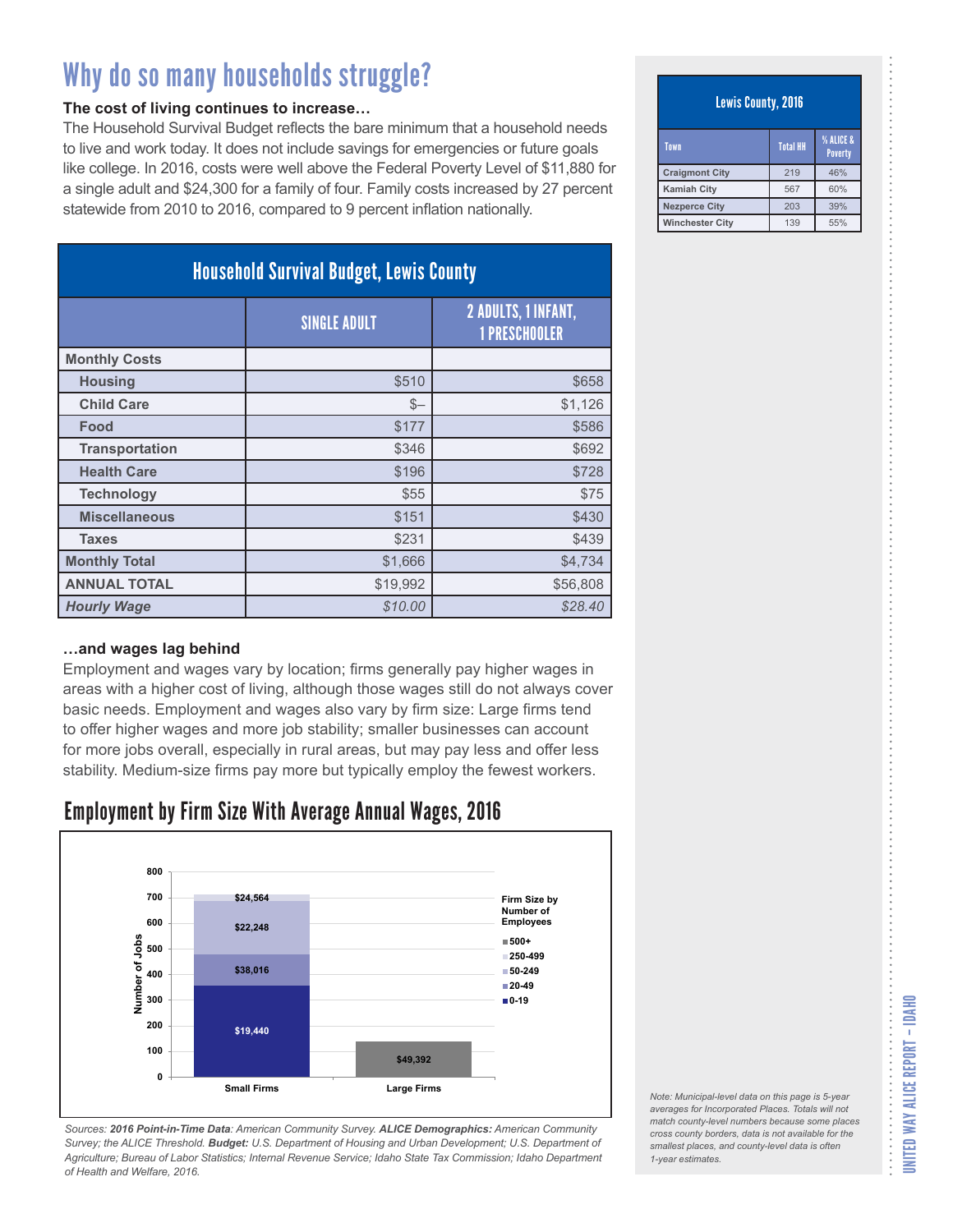# ALICE IN LINCOLN COUNTY

#### **2016 Point-in-Time Data**

**Population:** 5,292 **• Number of Households:** 1,596 **Median Household Income:** \$44,500 (state average: \$51,807) **Unemployment Rate:** 5.0% (state average: 4.7%) **ALICE Households:** 48% (state average: 26%) **• Households in Poverty:** 10% (state average: 14%)

## How has the number of ALICE households changed over time?

**ALICE** is an acronym for **A**sset **L**imited, **I**ncome **C**onstrained, **E**mployed – households that earn more than the Federal Poverty Level, but less than the basic cost of living for the county (the ALICE Threshold). Combined, the number of ALICE and poverty-level households equals the total population struggling to afford basic needs. The number of households below the ALICE Threshold changes over time; households move in and out of poverty and ALICE status as their circumstances improve or worsen. The recovery, which started in 2010, has been uneven across the state. Conditions have improved for some families, but with rising costs, many still find themselves struggling.

## What types of households are struggling?

The way Americans live is changing. There are more different family and living combinations than ever before, including more adults living alone, with roommates, or with their parents. Families with children are changing: There are more non-married cohabiting parents, same-sex parents, and blended families with remarried parents. The number of senior households is also increasing. Yet all types of households continue to struggle: ALICE and povertylevel households exist across all of these living arrangements.

### Households by Income, 2010 to 2016



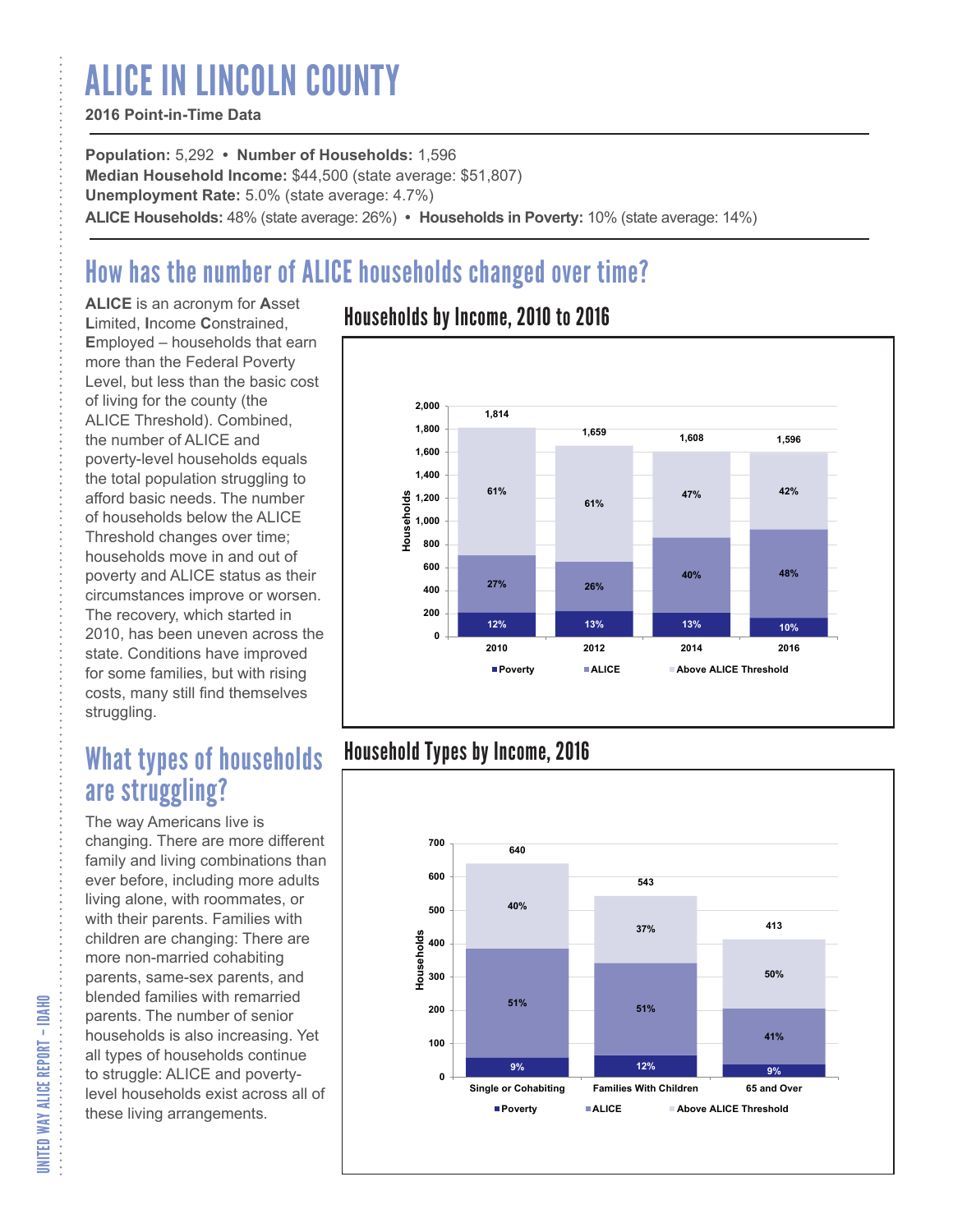#### **The cost of living continues to increase…**

The Household Survival Budget reflects the bare minimum that a household needs to live and work today. It does not include savings for emergencies or future goals like college. In 2016, costs were well above the Federal Poverty Level of \$11,880 for a single adult and \$24,300 for a family of four. Family costs increased by 27 percent statewide from 2010 to 2016, compared to 9 percent inflation nationally.

| <b>Household Survival Budget, Lincoln County</b> |                     |                                                    |
|--------------------------------------------------|---------------------|----------------------------------------------------|
|                                                  | <b>SINGLE ADULT</b> | <b>2 ADULTS, 1 INFANT,</b><br><b>1 PRESCHOOLER</b> |
| <b>Monthly Costs</b>                             |                     |                                                    |
| <b>Housing</b>                                   | \$488               | \$658                                              |
| <b>Child Care</b>                                | $S-$                | \$833                                              |
| Food                                             | \$177               | \$586                                              |
| <b>Transportation</b>                            | \$346               | \$692                                              |
| <b>Health Care</b>                               | \$196               | \$728                                              |
| <b>Technology</b>                                | \$55                | \$75                                               |
| <b>Miscellaneous</b>                             | \$149               | \$390                                              |
| <b>Taxes</b>                                     | \$224               | \$327                                              |
| <b>Monthly Total</b>                             | \$1,635             | \$4,289                                            |
| <b>ANNUAL TOTAL</b>                              | \$19,620            | \$51,468                                           |
| <b>Hourly Wage</b>                               | \$9.81              | \$25.73                                            |

#### **…and wages lag behind**

Employment and wages vary by location; firms generally pay higher wages in areas with a higher cost of living, although those wages still do not always cover basic needs. Employment and wages also vary by firm size: Large firms tend to offer higher wages and more job stability; smaller businesses can account for more jobs overall, especially in rural areas, but may pay less and offer less stability. Medium-size firms pay more but typically employ the fewest workers.

### Employment by Firm Size With Average Annual Wages, 2016



*Sources: 2016 Point-in-Time Data: American Community Survey. ALICE Demographics: American Community Survey; the ALICE Threshold. Budget: U.S. Department of Housing and Urban Development; U.S. Department of Agriculture; Bureau of Labor Statistics; Internal Revenue Service; Idaho State Tax Commission; Idaho Department of Health and Welfare, 2016.*

#### Lincoln County, 2016

| Town                  | <b>Total HH</b> | % ALICE &<br><b>Poverty</b> |
|-----------------------|-----------------|-----------------------------|
| <b>Richfield City</b> | 151             | 73%                         |
| <b>Shoshone City</b>  | 501             | 67%                         |

*Note: Municipal-level data on this page is 5-year averages for Incorporated Places. Totals will not match county-level numbers because some places cross county borders, data is not available for the smallest places, and county-level data is often*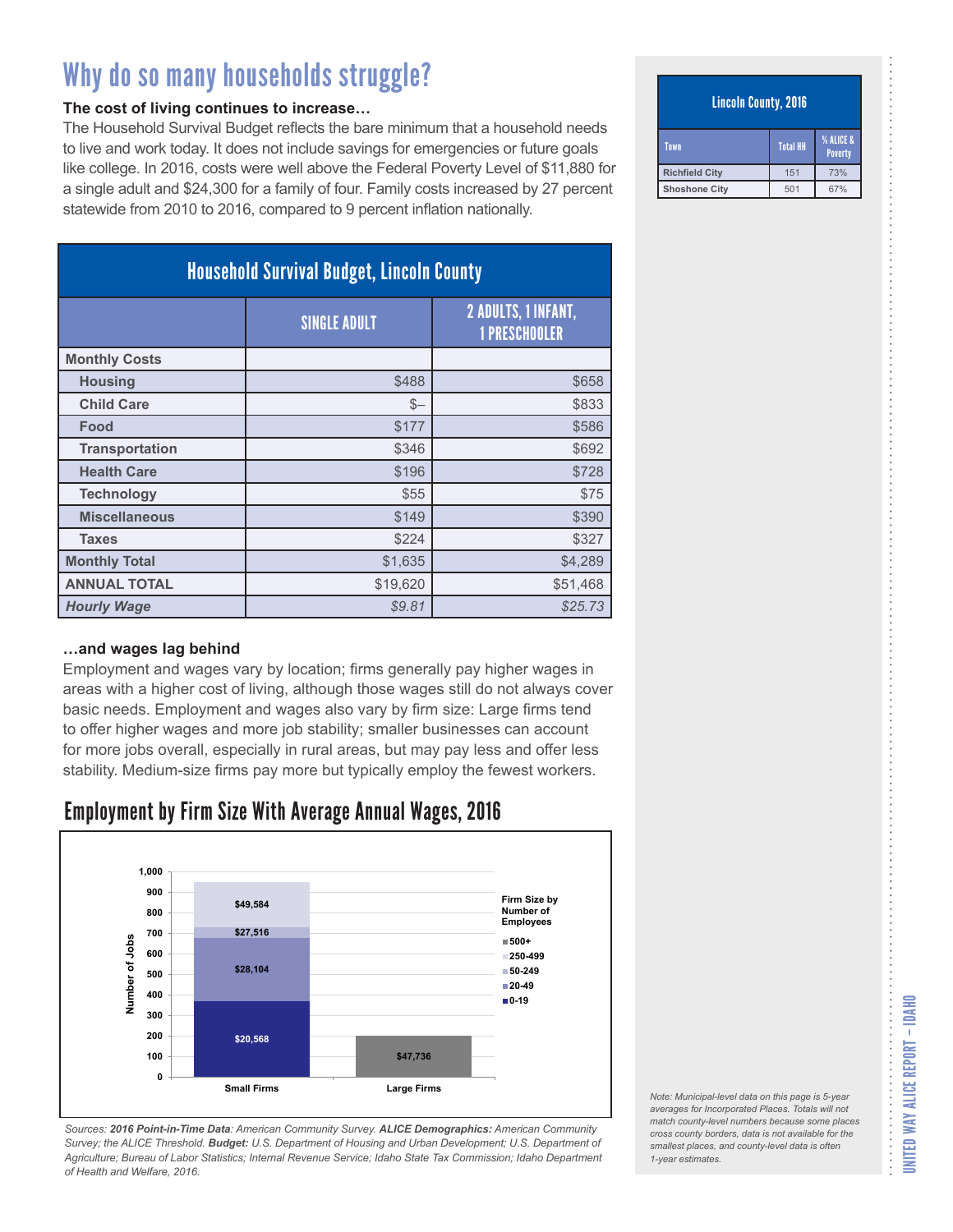# ALICE IN MADISON COUNTY

#### **2016 Point-in-Time Data**

**Population:** 38,114 **• Number of Households:** 10,508 **Median Household Income:** \$33,856 (state average: \$51,807) **Unemployment Rate:** 9.4% (state average: 4.7%) **ALICE Households:** 38% (state average: 26%) **• Households in Poverty:** 30% (state average: 14%)

## How has the number of ALICE households changed over time?

**ALICE** is an acronym for **A**sset **L**imited, **I**ncome **C**onstrained, **E**mployed – households that earn more than the Federal Poverty Level, but less than the basic cost of living for the county (the ALICE Threshold). Combined, the number of ALICE and poverty-level households equals the total population struggling to afford basic needs. The number of households below the ALICE Threshold changes over time; households move in and out of poverty and ALICE status as their circumstances improve or worsen. The recovery, which started in 2010, has been uneven across the state. Conditions have improved for some families, but with rising costs, many still find themselves struggling.

## What types of households are struggling?

The way Americans live is changing. There are more different family and living combinations than ever before, including more adults living alone, with roommates, or with their parents. Families with children are changing: There are more non-married cohabiting parents, same-sex parents, and blended families with remarried parents. The number of senior households is also increasing. Yet all types of households continue to struggle: ALICE and povertylevel households exist across all of these living arrangements.

### Households by Income, 2010 to 2016



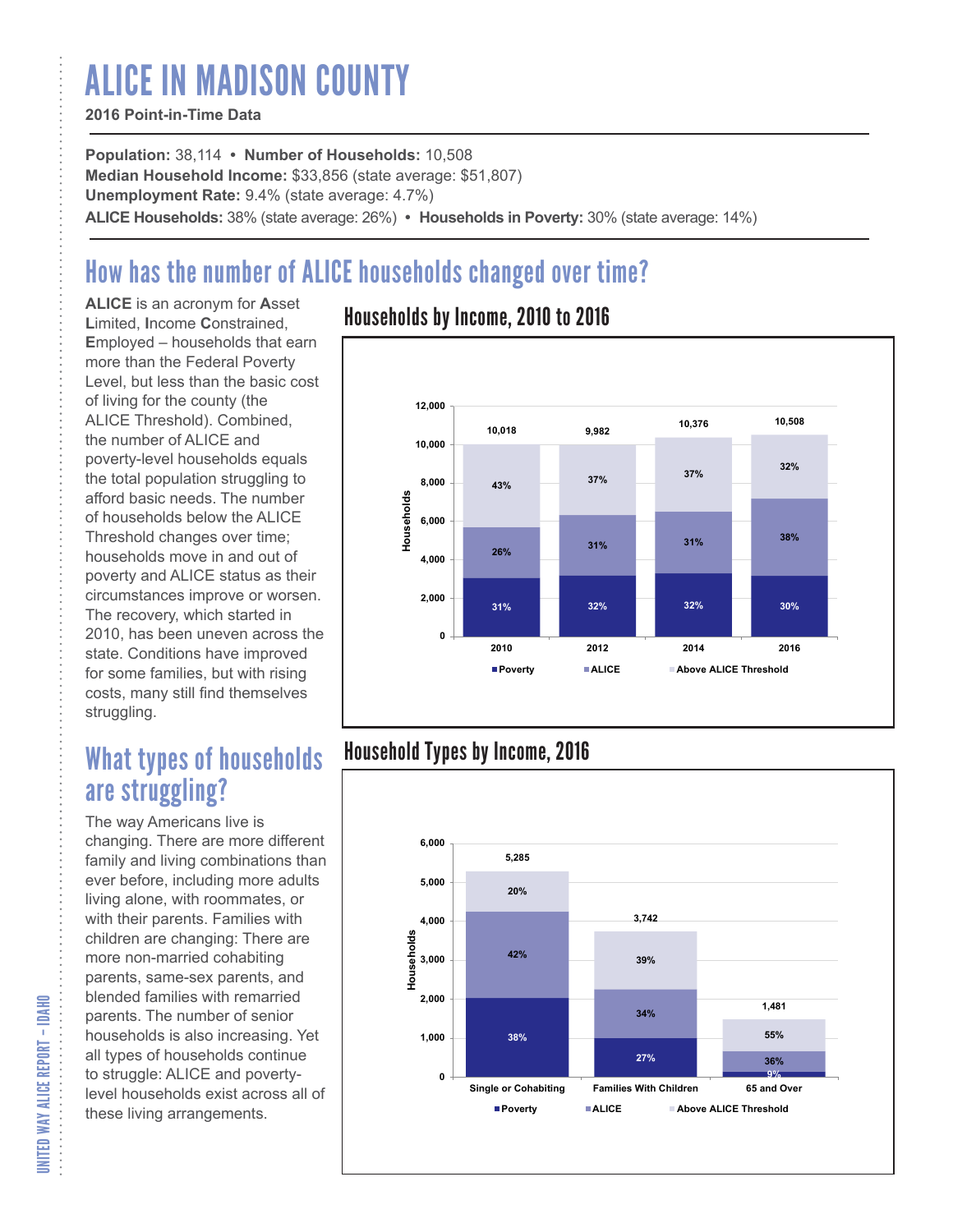#### **The cost of living continues to increase…**

The Household Survival Budget reflects the bare minimum that a household needs to live and work today. It does not include savings for emergencies or future goals like college. In 2016, costs were well above the Federal Poverty Level of \$11,880 for a single adult and \$24,300 for a family of four. Family costs increased by 27 percent statewide from 2010 to 2016, compared to 9 percent inflation nationally.

| <b>Household Survival Budget, Madison County</b> |                     |                                             |
|--------------------------------------------------|---------------------|---------------------------------------------|
|                                                  | <b>SINGLE ADULT</b> | 2 ADULTS, 1 INFANT,<br><b>1 PRESCHOOLER</b> |
| <b>Monthly Costs</b>                             |                     |                                             |
| <b>Housing</b>                                   | \$546               | \$663                                       |
| <b>Child Care</b>                                | $S-$                | \$896                                       |
| Food                                             | \$177               | \$586                                       |
| <b>Transportation</b>                            | \$346               | \$692                                       |
| <b>Health Care</b>                               | \$196               | \$728                                       |
| <b>Technology</b>                                | \$55                | \$75                                        |
| <b>Miscellaneous</b>                             | \$156               | \$399                                       |
| <b>Taxes</b>                                     | \$242               | \$353                                       |
| <b>Monthly Total</b>                             | \$1,718             | \$4,392                                     |
| <b>ANNUAL TOTAL</b>                              | \$20,616            | \$52,704                                    |
| <b>Hourly Wage</b>                               | \$10.31             | \$26.35                                     |

#### **…and wages lag behind**

Employment and wages vary by location; firms generally pay higher wages in areas with a higher cost of living, although those wages still do not always cover basic needs. Employment and wages also vary by firm size: Large firms tend to offer higher wages and more job stability; smaller businesses can account for more jobs overall, especially in rural areas, but may pay less and offer less stability. Medium-size firms pay more but typically employ the fewest workers.

### Employment by Firm Size With Average Annual Wages, 2016



*Sources: 2016 Point-in-Time Data: American Community Survey. ALICE Demographics: American Community Survey; the ALICE Threshold. Budget: U.S. Department of Housing and Urban Development; U.S. Department of Agriculture; Bureau of Labor Statistics; Internal Revenue Service; Idaho State Tax Commission; Idaho Department of Health and Welfare, 2016.*

#### Madison County, 2016

| <b>Town</b>         | Total HH | <b>% ALICE &amp;</b><br><b>Poverty</b> |
|---------------------|----------|----------------------------------------|
| <b>Rexburg City</b> | 7.627    | 77%                                    |
| <b>Sugar City</b>   | 377      | 58%                                    |

*Note: Municipal-level data on this page is 5-year averages for Incorporated Places. Totals will not match county-level numbers because some places cross county borders, data is not available for the smallest places, and county-level data is often*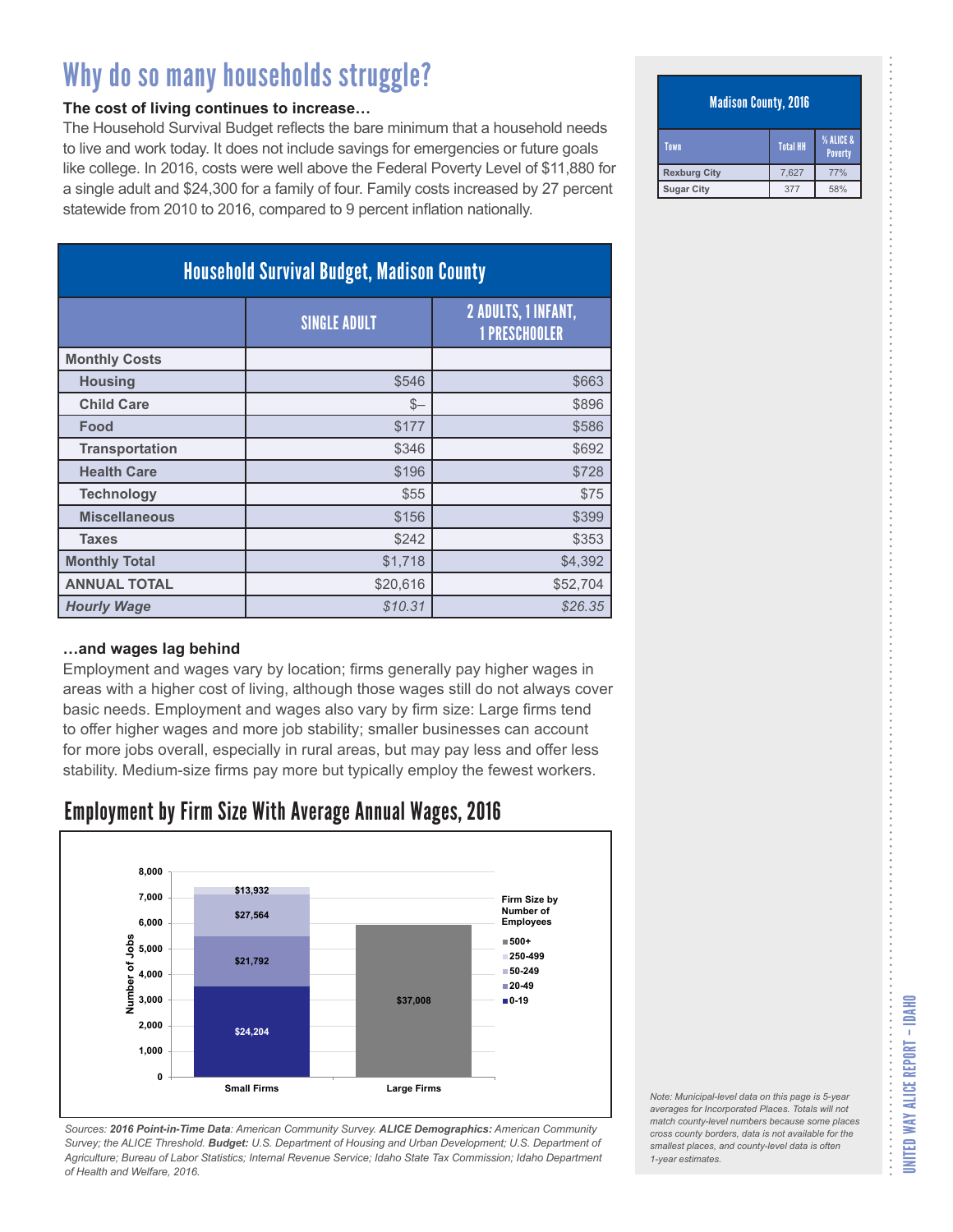# ALICE IN MINIDOKA COUNTY

#### **2016 Point-in-Time Data**

**Population:** 20,331 **• Number of Households:** 7,261 **Median Household Income:** \$46,147 (state average: \$51,807) **Unemployment Rate:** 4.8% (state average: 4.7%) **ALICE Households:** 33% (state average: 26%) **• Households in Poverty:** 15% (state average: 14%)

## How has the number of ALICE households changed over time?

**ALICE** is an acronym for **A**sset **L**imited, **I**ncome **C**onstrained, **E**mployed – households that earn more than the Federal Poverty Level, but less than the basic cost of living for the county (the ALICE Threshold). Combined, the number of ALICE and poverty-level households equals the total population struggling to afford basic needs. The number of households below the ALICE Threshold changes over time; households move in and out of poverty and ALICE status as their circumstances improve or worsen. The recovery, which started in 2010, has been uneven across the state. Conditions have improved for some families, but with rising costs, many still find themselves struggling.

## What types of households are struggling?

The way Americans live is changing. There are more different family and living combinations than ever before, including more adults living alone, with roommates, or with their parents. Families with children are changing: There are more non-married cohabiting parents, same-sex parents, and blended families with remarried parents. The number of senior households is also increasing. Yet all types of households continue to struggle: ALICE and povertylevel households exist across all of these living arrangements.

### Households by Income, 2010 to 2016



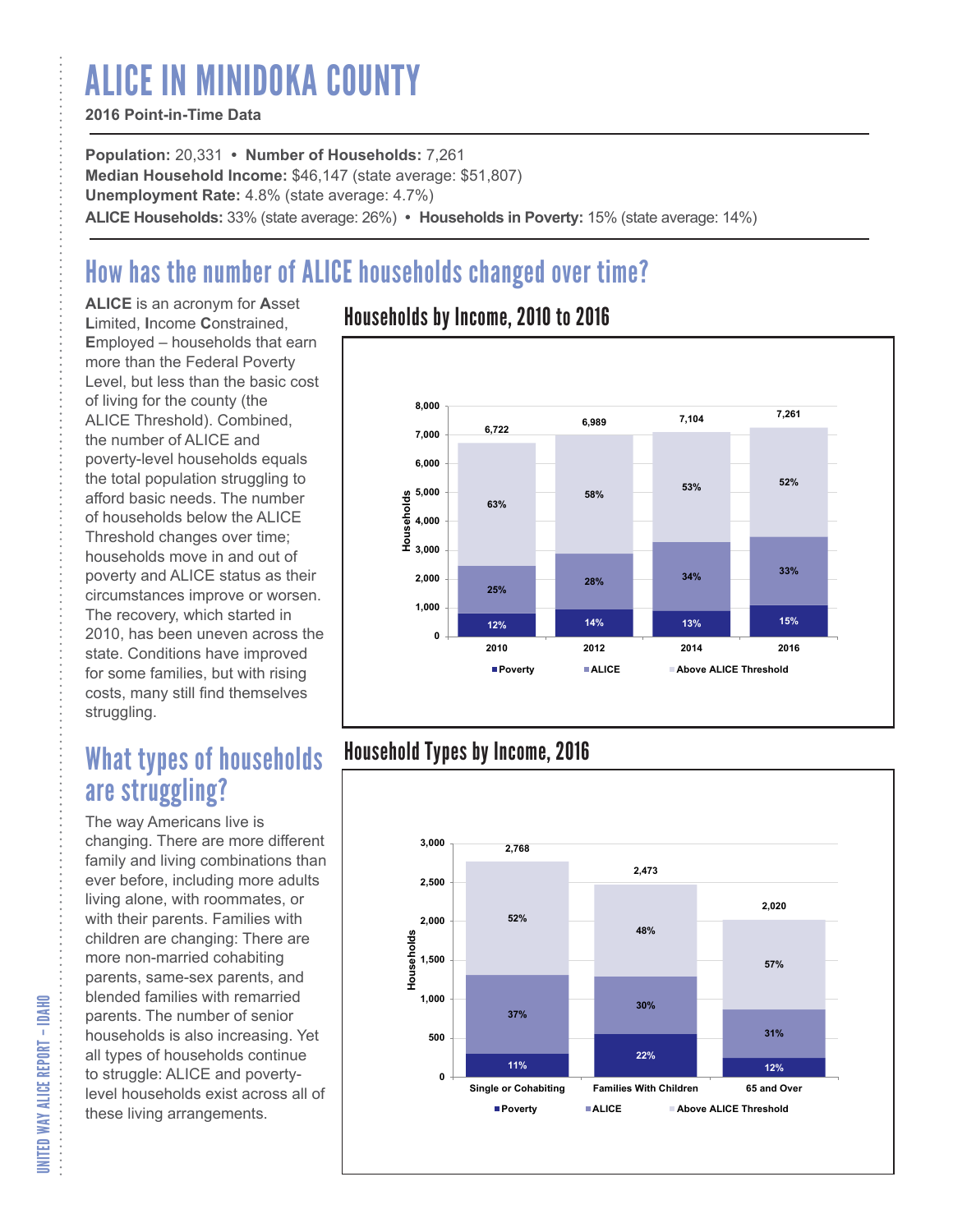#### **The cost of living continues to increase…**

The Household Survival Budget reflects the bare minimum that a household needs to live and work today. It does not include savings for emergencies or future goals like college. In 2016, costs were well above the Federal Poverty Level of \$11,880 for a single adult and \$24,300 for a family of four. Family costs increased by 27 percent statewide from 2010 to 2016, compared to 9 percent inflation nationally.

| <b>Household Survival Budget, Minidoka County</b> |                     |                                             |
|---------------------------------------------------|---------------------|---------------------------------------------|
|                                                   | <b>SINGLE ADULT</b> | 2 ADULTS, 1 INFANT,<br><b>1 PRESCHOOLER</b> |
| <b>Monthly Costs</b>                              |                     |                                             |
| <b>Housing</b>                                    | \$510               | \$658                                       |
| <b>Child Care</b>                                 | $S-$                | \$896                                       |
| Food                                              | \$177               | \$586                                       |
| <b>Transportation</b>                             | \$346               | \$692                                       |
| <b>Health Care</b>                                | \$196               | \$728                                       |
| <b>Technology</b>                                 | \$55                | \$75                                        |
| <b>Miscellaneous</b>                              | \$151               | \$399                                       |
| <b>Taxes</b>                                      | \$231               | \$351                                       |
| <b>Monthly Total</b>                              | \$1,666             | \$4,385                                     |
| <b>ANNUAL TOTAL</b>                               | \$19,992            | \$52,620                                    |
| <b>Hourly Wage</b>                                | \$10.00             | \$26.31                                     |

#### **…and wages lag behind**

Employment and wages vary by location; firms generally pay higher wages in areas with a higher cost of living, although those wages still do not always cover basic needs. Employment and wages also vary by firm size: Large firms tend to offer higher wages and more job stability; smaller businesses can account for more jobs overall, especially in rural areas, but may pay less and offer less stability. Medium-size firms pay more but typically employ the fewest workers.

### Employment by Firm Size With Average Annual Wages, 2016



*Sources: 2016 Point-in-Time Data: American Community Survey. ALICE Demographics: American Community Survey; the ALICE Threshold. Budget: U.S. Department of Housing and Urban Development; U.S. Department of Agriculture; Bureau of Labor Statistics; Internal Revenue Service; Idaho State Tax Commission; Idaho Department of Health and Welfare, 2016.*

#### Minidoka County, 2016

| Town                | <b>Total HH</b> | <b>% ALICE &amp;</b><br><b>Poverty</b> |
|---------------------|-----------------|----------------------------------------|
| <b>Heyburn City</b> | 1.097           | 48%                                    |
| <b>Paul City</b>    | 453             | 45%                                    |
| <b>Rupert City</b>  | 2,089           | 61%                                    |

| Note: Municipal-level data on this page is 5-year   |
|-----------------------------------------------------|
| averages for Incorporated Places. Totals will not   |
| match county-level numbers because some places      |
| cross county borders, data is not available for the |
| smallest places, and county-level data is often     |
| 1-year estimates.                                   |
|                                                     |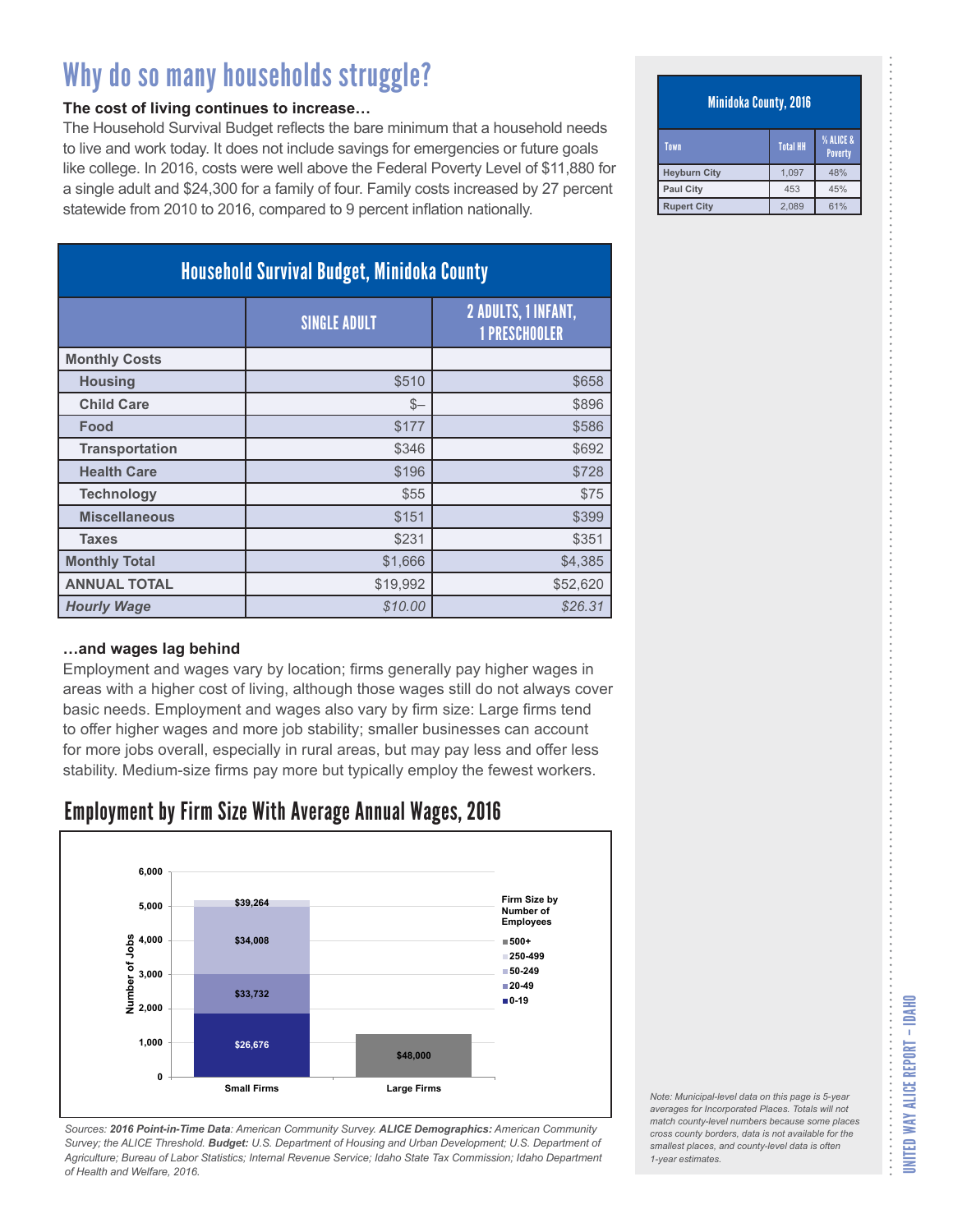# ALICE IN NEZ PERCE COUNTY

#### **2016 Point-in-Time Data**

**Population:** 39,995 **• Number of Households:** 16,127 **Median Household Income:** \$49,541 (state average: \$51,807) **Unemployment Rate:** 5.9% (state average: 4.7%) **ALICE Households:** 23% (state average: 26%) **• Households in Poverty:** 13% (state average: 14%)

## How has the number of ALICE households changed over time?

**ALICE** is an acronym for **A**sset **L**imited, **I**ncome **C**onstrained, **E**mployed – households that earn more than the Federal Poverty Level, but less than the basic cost of living for the county (the ALICE Threshold). Combined, the number of ALICE and poverty-level households equals the total population struggling to afford basic needs. The number of households below the ALICE Threshold changes over time; households move in and out of poverty and ALICE status as their circumstances improve or worsen. The recovery, which started in 2010, has been uneven across the state. Conditions have improved for some families, but with rising costs, many still find themselves struggling.

## What types of households are struggling?

The way Americans live is changing. There are more different family and living combinations than ever before, including more adults living alone, with roommates, or with their parents. Families with children are changing: There are more non-married cohabiting parents, same-sex parents, and blended families with remarried parents. The number of senior households is also increasing. Yet all types of households continue to struggle: ALICE and povertylevel households exist across all of these living arrangements.

### Households by Income, 2010 to 2016



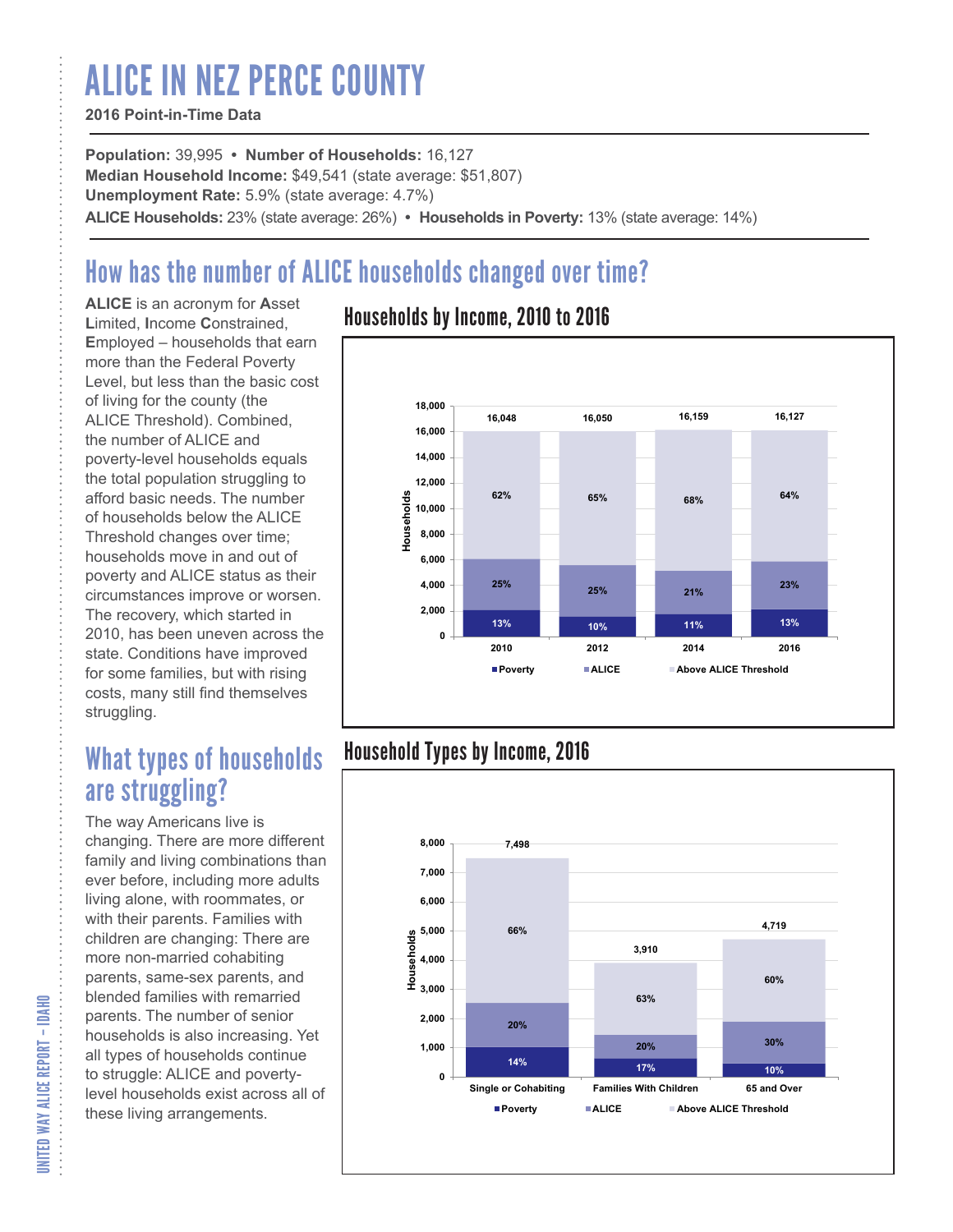#### **The cost of living continues to increase…**

The Household Survival Budget reflects the bare minimum that a household needs to live and work today. It does not include savings for emergencies or future goals like college. In 2016, costs were well above the Federal Poverty Level of \$11,880 for a single adult and \$24,300 for a family of four. Family costs increased by 27 percent statewide from 2010 to 2016, compared to 9 percent inflation nationally.

| <b>Household Survival Budget, Nez Perce County</b> |                     |                                                    |  |  |
|----------------------------------------------------|---------------------|----------------------------------------------------|--|--|
|                                                    | <b>SINGLE ADULT</b> | <b>2 ADULTS, 1 INFANT,</b><br><b>1 PRESCHOOLER</b> |  |  |
| <b>Monthly Costs</b>                               |                     |                                                    |  |  |
| <b>Housing</b>                                     | \$458               | \$728                                              |  |  |
| <b>Child Care</b>                                  | $S-$                | \$896                                              |  |  |
| Food                                               | \$177               | \$586                                              |  |  |
| <b>Transportation</b>                              | \$346               | \$692                                              |  |  |
| <b>Health Care</b>                                 | \$196               | \$728                                              |  |  |
| <b>Technology</b>                                  | \$55                | \$75                                               |  |  |
| <b>Miscellaneous</b>                               | \$145               | \$408                                              |  |  |
| <b>Taxes</b>                                       | \$215               | \$378                                              |  |  |
| <b>Monthly Total</b>                               | \$1,592             | \$4,491                                            |  |  |
| <b>ANNUAL TOTAL</b>                                | \$19,104            | \$53,892                                           |  |  |
| <b>Hourly Wage</b>                                 | \$9.55              | \$26.95                                            |  |  |

#### **…and wages lag behind**

Employment and wages vary by location; firms generally pay higher wages in areas with a higher cost of living, although those wages still do not always cover basic needs. Employment and wages also vary by firm size: Large firms tend to offer higher wages and more job stability; smaller businesses can account for more jobs overall, especially in rural areas, but may pay less and offer less stability. Medium-size firms pay more but typically employ the fewest workers.

### Employment by Firm Size With Average Annual Wages, 2016



*Sources: 2016 Point-in-Time Data: American Community Survey. ALICE Demographics: American Community Survey; the ALICE Threshold. Budget: U.S. Department of Housing and Urban Development; U.S. Department of Agriculture; Bureau of Labor Statistics; Internal Revenue Service; Idaho State Tax Commission; Idaho Department of Health and Welfare, 2016.*

#### Nez Perce County, 2016

| Town                 | <b>Total HH</b> | <b>% ALICE &amp;</b><br><b>Poverty</b> |
|----------------------|-----------------|----------------------------------------|
| <b>Culdesac City</b> | 133             | 51%                                    |
| Lapwai City          | 339             | 44%                                    |
| <b>Lewiston City</b> | 13.410          | 38%                                    |

UNITED WAY ALICE REPORT – IDAHO

UNITED WAY ALICE REPORT - IDAHO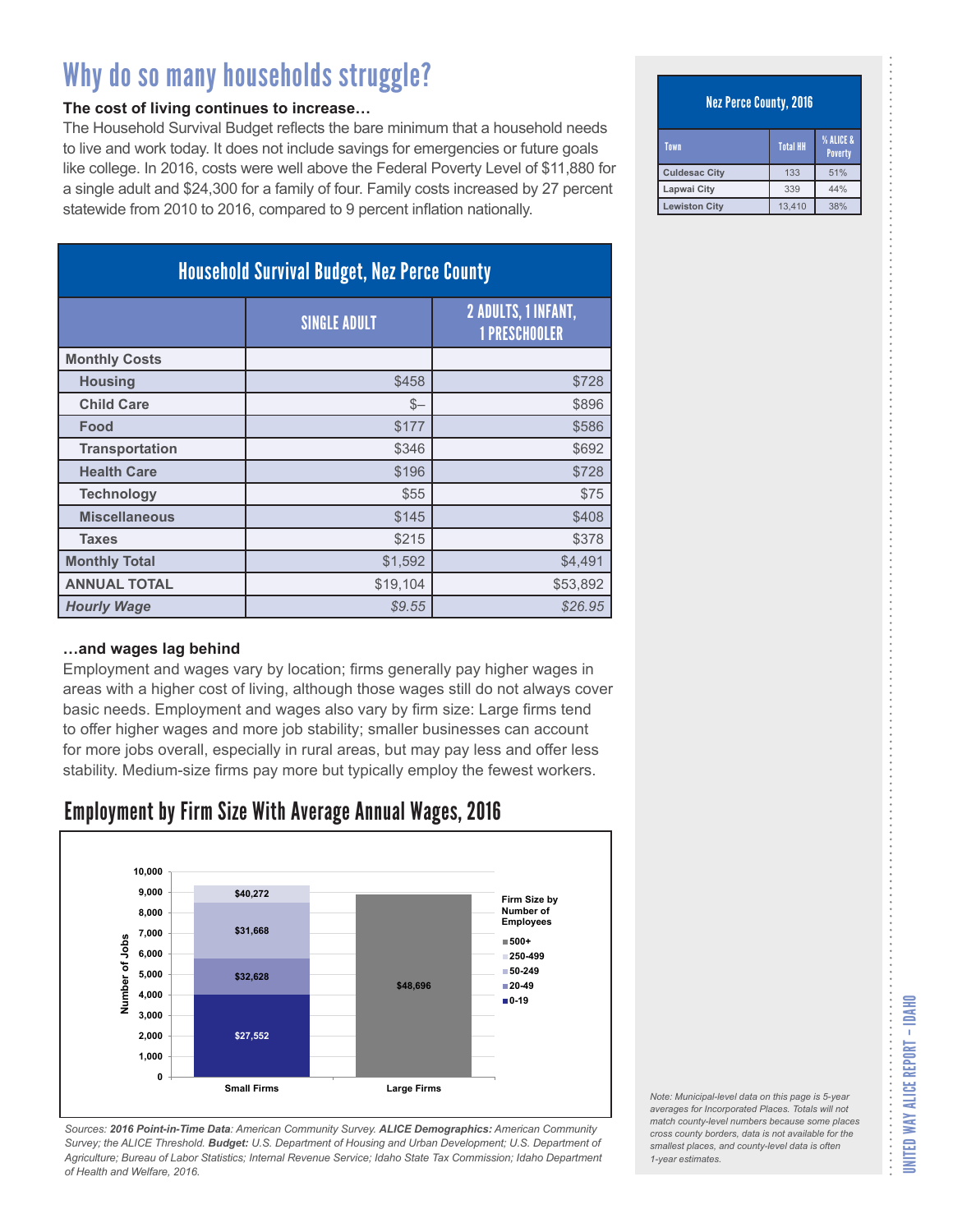# ALICE IN ONEIDA COUNTY

#### **2016 Point-in-Time Data**

**Population:** 4,269 **• Number of Households:** 1,551 **Median Household Income:** \$40,564 (state average: \$51,807) **Unemployment Rate:** 7.0% (state average: 4.7%) **ALICE Households:** 42% (state average: 26%) **• Households in Poverty:** 13% (state average: 14%)

## How has the number of ALICE households changed over time?

**ALICE** is an acronym for **A**sset **L**imited, **I**ncome **C**onstrained, **E**mployed – households that earn more than the Federal Poverty Level, but less than the basic cost of living for the county (the ALICE Threshold). Combined, the number of ALICE and poverty-level households equals the total population struggling to afford basic needs. The number of households below the ALICE Threshold changes over time; households move in and out of poverty and ALICE status as their circumstances improve or worsen. The recovery, which started in 2010, has been uneven across the state. Conditions have improved for some families, but with rising costs, many still find themselves struggling.

## What types of households are struggling?

The way Americans live is changing. There are more different family and living combinations than ever before, including more adults living alone, with roommates, or with their parents. Families with children are changing: There are more non-married cohabiting parents, same-sex parents, and blended families with remarried parents. The number of senior households is also increasing. Yet all types of households continue to struggle: ALICE and povertylevel households exist across all of these living arrangements.

### Households by Income, 2010 to 2016



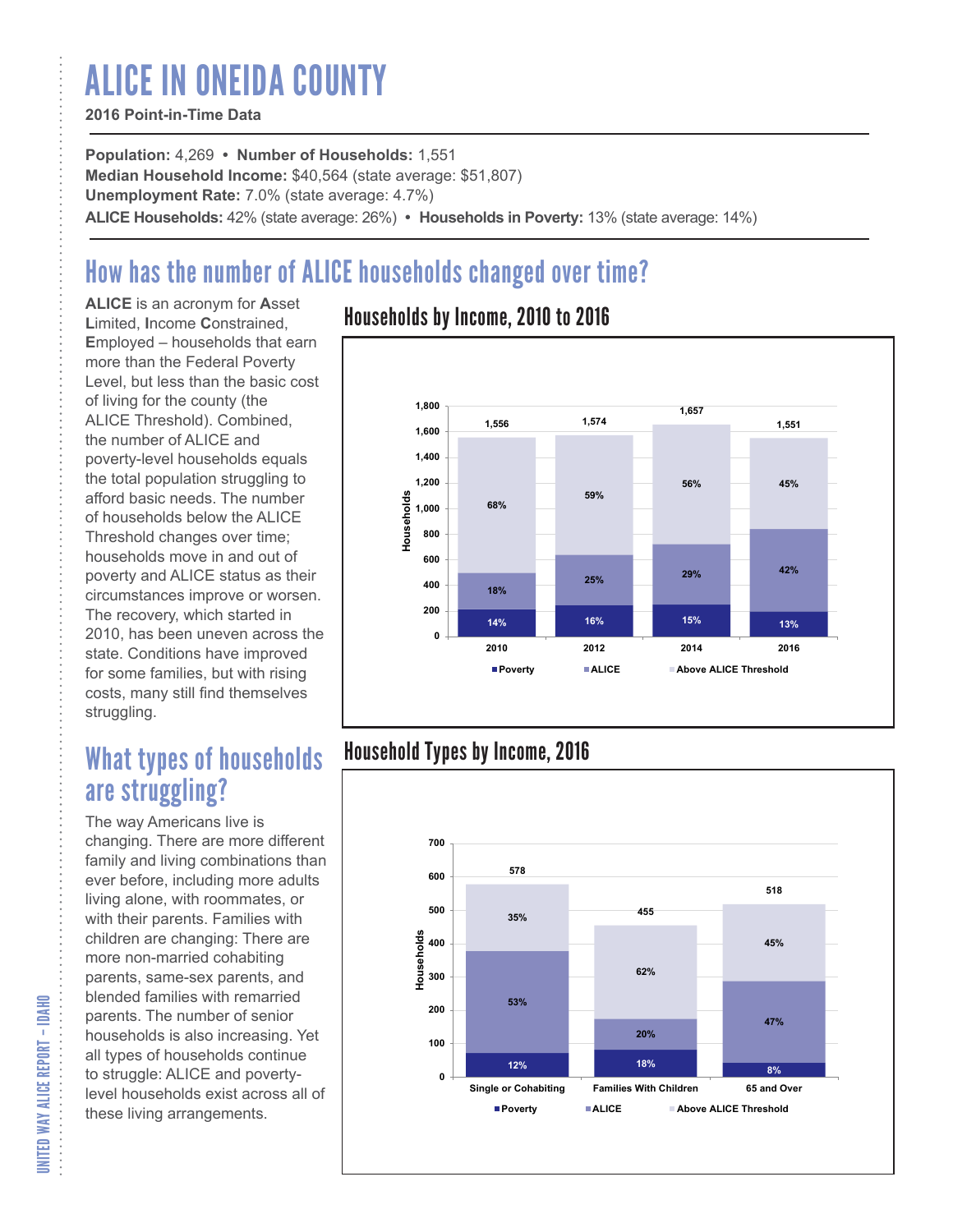#### **The cost of living continues to increase…**

The Household Survival Budget reflects the bare minimum that a household needs to live and work today. It does not include savings for emergencies or future goals like college. In 2016, costs were well above the Federal Poverty Level of \$11,880 for a single adult and \$24,300 for a family of four. Family costs increased by 27 percent statewide from 2010 to 2016, compared to 9 percent inflation nationally.

| <b>Household Survival Budget, Oneida County</b> |                     |                                                    |  |  |
|-------------------------------------------------|---------------------|----------------------------------------------------|--|--|
|                                                 | <b>SINGLE ADULT</b> | <b>2 ADULTS, 1 INFANT,</b><br><b>1 PRESCHOOLER</b> |  |  |
| <b>Monthly Costs</b>                            |                     |                                                    |  |  |
| <b>Housing</b>                                  | \$510               | \$658                                              |  |  |
| <b>Child Care</b>                               | $S-$                | \$833                                              |  |  |
| Food                                            | \$177               | \$586                                              |  |  |
| <b>Transportation</b>                           | \$346               | \$692                                              |  |  |
| <b>Health Care</b>                              | \$196               | \$728                                              |  |  |
| <b>Technology</b>                               | \$55                | \$75                                               |  |  |
| <b>Miscellaneous</b>                            | \$151               | \$390                                              |  |  |
| <b>Taxes</b>                                    | \$231               | \$327                                              |  |  |
| <b>Monthly Total</b>                            | \$1,666             | \$4,289                                            |  |  |
| <b>ANNUAL TOTAL</b>                             | \$19,992            | \$51,468                                           |  |  |
| <b>Hourly Wage</b>                              | \$10.00             | \$25.73                                            |  |  |

#### **…and wages lag behind**

Employment and wages vary by location; firms generally pay higher wages in areas with a higher cost of living, although those wages still do not always cover basic needs. Employment and wages also vary by firm size: Large firms tend to offer higher wages and more job stability; smaller businesses can account for more jobs overall, especially in rural areas, but may pay less and offer less stability. Medium-size firms pay more but typically employ the fewest workers.

### Employment by Firm Size With Average Annual Wages, 2016



*Sources: 2016 Point-in-Time Data: American Community Survey. ALICE Demographics: American Community Survey; the ALICE Threshold. Budget: U.S. Department of Housing and Urban Development; U.S. Department of Agriculture; Bureau of Labor Statistics; Internal Revenue Service; Idaho State Tax Commission; Idaho Department of Health and Welfare, 2016.*

#### Oneida County, 2016

| Town              | <b>Total HH</b> | % ALICE &<br>Poverty |
|-------------------|-----------------|----------------------|
| <b>Malad City</b> | чч              | 61%                  |

*Note: Municipal-level data on this page is 5-year averages for Incorporated Places. Totals will not match county-level numbers because some places cross county borders, data is not available for the smallest places, and county-level data is often 1-year estimates.*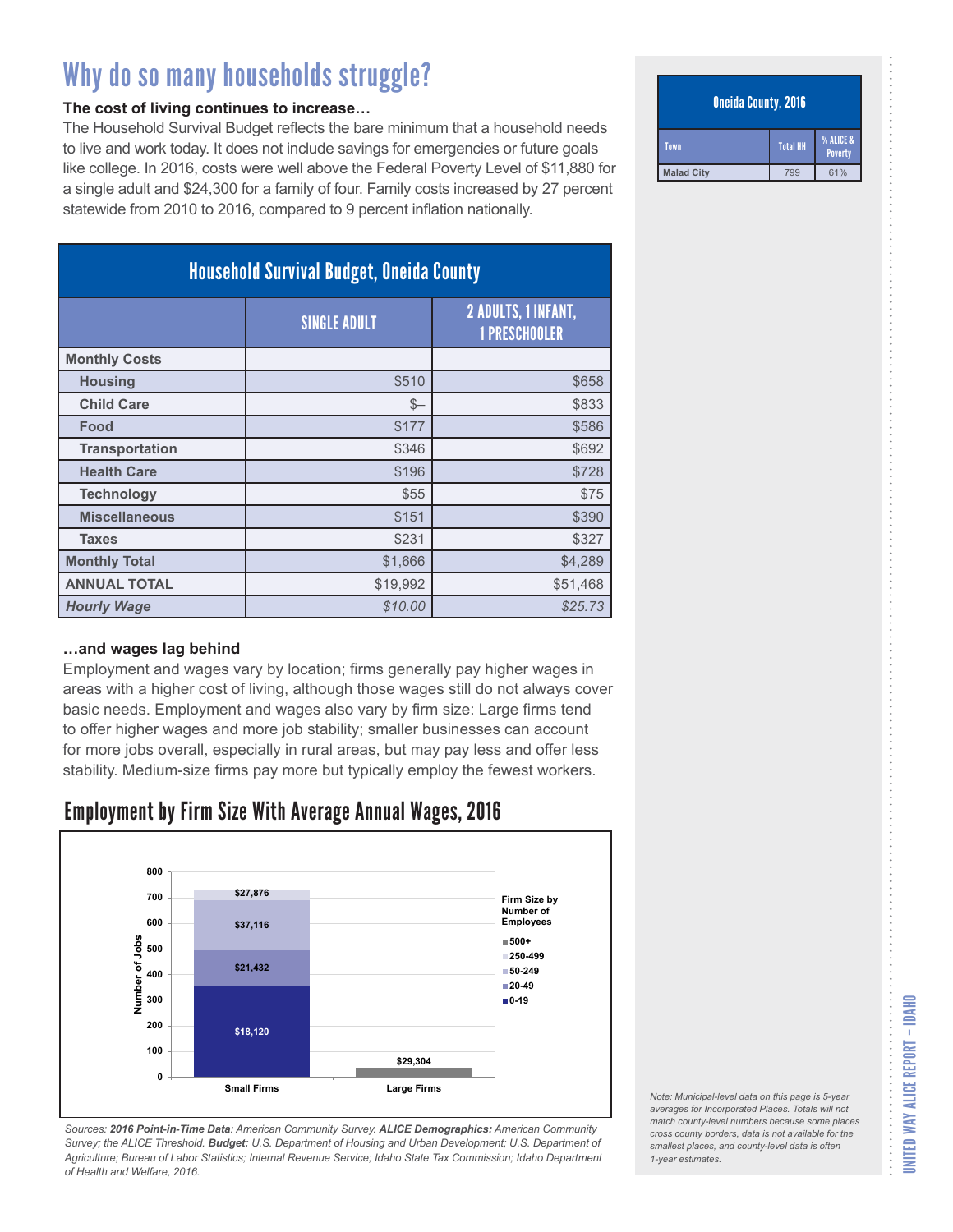# ALICE IN OWYHEE COUNTY

### **2016 Point-in-Time Data**

**Population:** 11,356 **• Number of Households:** 4,068 **Median Household Income:** \$34,785 (state average: \$51,807) **Unemployment Rate:** 8.8% (state average: 4.7%) **ALICE Households:** 41% (state average: 26%) **• Households in Poverty:** 22% (state average: 14%)

# How has the number of ALICE households changed over time?

**ALICE** is an acronym for **A**sset **L**imited, **I**ncome **C**onstrained, **E**mployed – households that earn more than the Federal Poverty Level, but less than the basic cost of living for the county (the ALICE Threshold). Combined, the number of ALICE and poverty-level households equals the total population struggling to afford basic needs. The number of households below the ALICE Threshold changes over time; households move in and out of poverty and ALICE status as their circumstances improve or worsen. The recovery, which started in 2010, has been uneven across the state. Conditions have improved for some families, but with rising costs, many still find themselves struggling.

## What types of households are struggling?

The way Americans live is changing. There are more different family and living combinations than ever before, including more adults living alone, with roommates, or with their parents. Families with children are changing: There are more non-married cohabiting parents, same-sex parents, and blended families with remarried parents. The number of senior households is also increasing. Yet all types of households continue to struggle: ALICE and povertylevel households exist across all of these living arrangements.

### Households by Income, 2010 to 2016



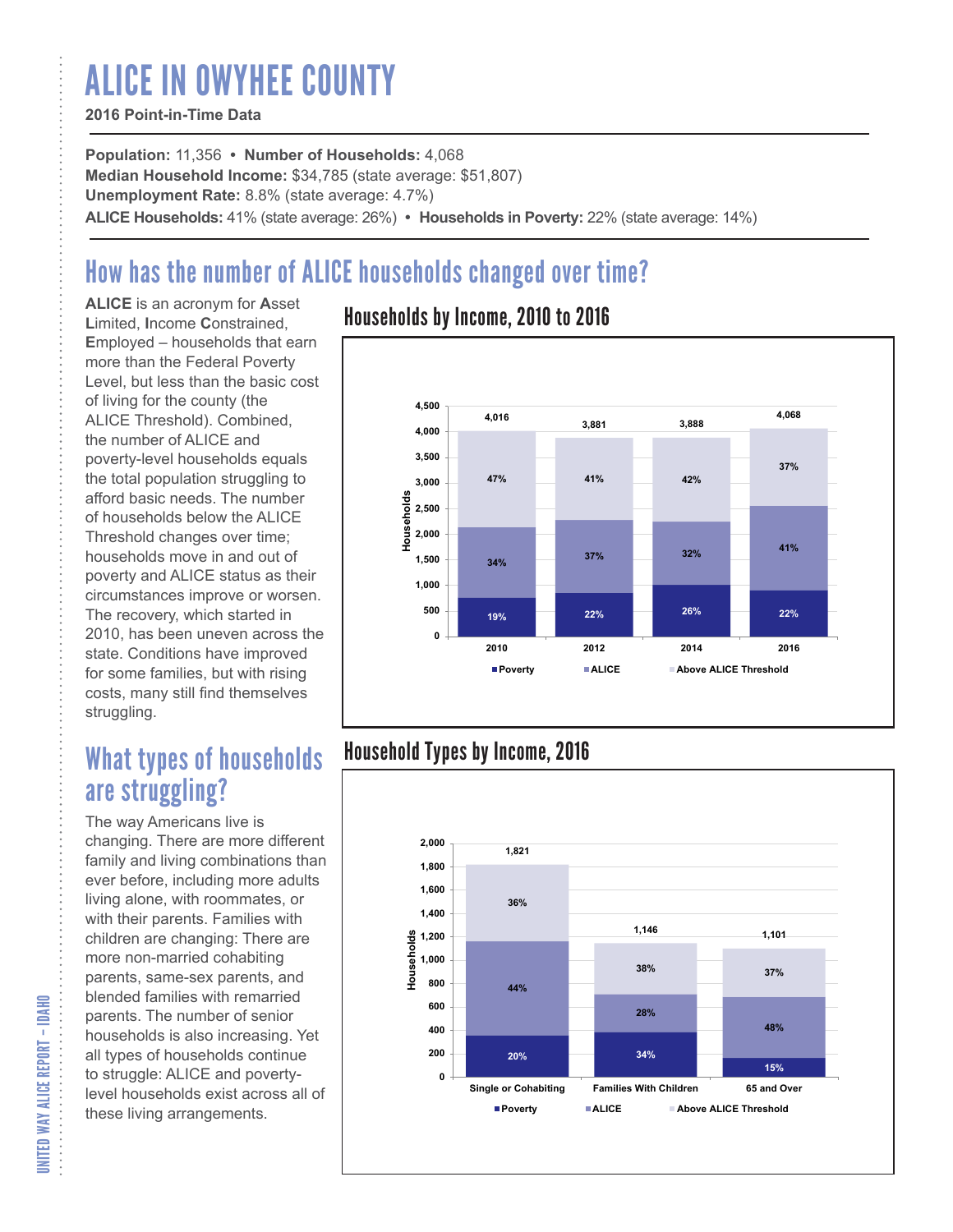#### **The cost of living continues to increase…**

The Household Survival Budget reflects the bare minimum that a household needs to live and work today. It does not include savings for emergencies or future goals like college. In 2016, costs were well above the Federal Poverty Level of \$11,880 for a single adult and \$24,300 for a family of four. Family costs increased by 27 percent statewide from 2010 to 2016, compared to 9 percent inflation nationally.

| <b>Household Survival Budget, Owyhee County</b> |                     |                                                    |
|-------------------------------------------------|---------------------|----------------------------------------------------|
|                                                 | <b>SINGLE ADULT</b> | <b>2 ADULTS, 1 INFANT,</b><br><b>1 PRESCHOOLER</b> |
| <b>Monthly Costs</b>                            |                     |                                                    |
| <b>Housing</b>                                  | \$487               | \$789                                              |
| <b>Child Care</b>                               | $S-$                | \$896                                              |
| Food                                            | \$177               | \$586                                              |
| <b>Transportation</b>                           | \$346               | \$692                                              |
| <b>Health Care</b>                              | \$196               | \$728                                              |
| <b>Technology</b>                               | \$55                | \$75                                               |
| <b>Miscellaneous</b>                            | \$149               | \$417                                              |
| <b>Taxes</b>                                    | \$224               | \$401                                              |
| <b>Monthly Total</b>                            | \$1,634             | \$4,584                                            |
| <b>ANNUAL TOTAL</b>                             | \$19,608            | \$55,008                                           |
| <b>Hourly Wage</b>                              | \$9.80              | \$27.50                                            |

#### **…and wages lag behind**

Employment and wages vary by location; firms generally pay higher wages in areas with a higher cost of living, although those wages still do not always cover basic needs. Employment and wages also vary by firm size: Large firms tend to offer higher wages and more job stability; smaller businesses can account for more jobs overall, especially in rural areas, but may pay less and offer less stability. Medium-size firms pay more but typically employ the fewest workers.

### Employment by Firm Size With Average Annual Wages, 2016



*Sources: 2016 Point-in-Time Data: American Community Survey. ALICE Demographics: American Community Survey; the ALICE Threshold. Budget: U.S. Department of Housing and Urban Development; U.S. Department of Agriculture; Bureau of Labor Statistics; Internal Revenue Service; Idaho State Tax Commission; Idaho Department of Health and Welfare, 2016.*

#### Owyhee County, 2016

| Town                   | <b>Total HH</b> | <b>% ALICE &amp;</b><br><b>Poverty</b> |
|------------------------|-----------------|----------------------------------------|
| <b>Grand View City</b> | 165             | 65%                                    |
| <b>Homedale City</b>   | 827             | 74%                                    |
| <b>Marsing City</b>    | 493             | 80%                                    |

*Note: Municipal-level data on this page is 5-year averages for Incorporated Places. Totals will not match county-level numbers because some places cross county borders, data is not available for the smallest places, and county-level data is often*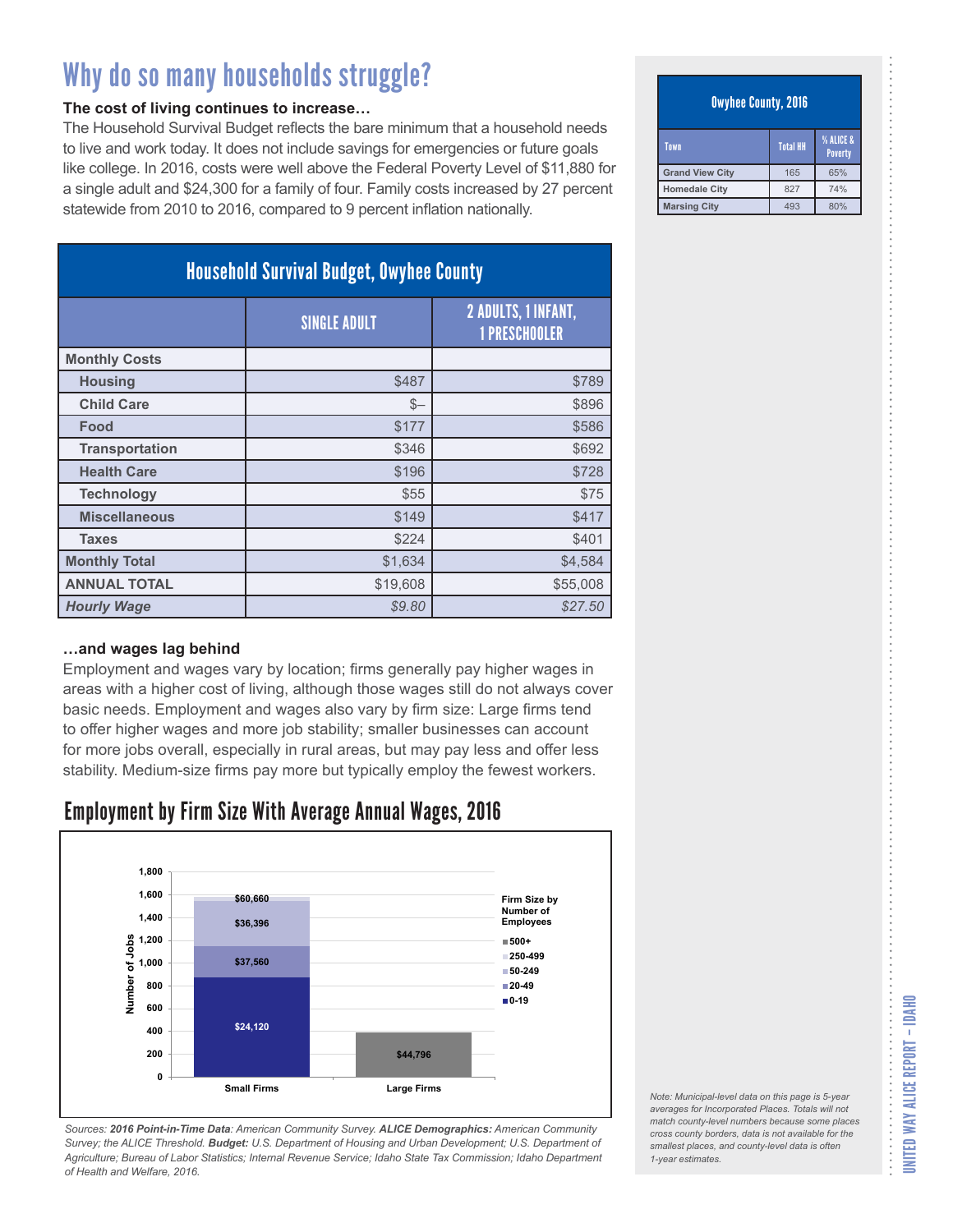# ALICE IN PAYETTE COUNTY

### **2016 Point-in-Time Data**

**Population:** 22,773 **• Number of Households:** 8,195 **Median Household Income:** \$45,670 (state average: \$51,807) **Unemployment Rate:** 8.2% (state average: 4.7%) **ALICE Households:** 24% (state average: 26%) **• Households in Poverty:** 19% (state average: 14%)

# How has the number of ALICE households changed over time?

**ALICE** is an acronym for **A**sset **L**imited, **I**ncome **C**onstrained, **E**mployed – households that earn more than the Federal Poverty Level, but less than the basic cost of living for the county (the ALICE Threshold). Combined, the number of ALICE and poverty-level households equals the total population struggling to afford basic needs. The number of households below the ALICE Threshold changes over time; households move in and out of poverty and ALICE status as their circumstances improve or worsen. The recovery, which started in 2010, has been uneven across the state. Conditions have improved for some families, but with rising costs, many still find themselves struggling.

## What types of households are struggling?

The way Americans live is changing. There are more different family and living combinations than ever before, including more adults living alone, with roommates, or with their parents. Families with children are changing: There are more non-married cohabiting parents, same-sex parents, and blended families with remarried parents. The number of senior households is also increasing. Yet all types of households continue to struggle: ALICE and povertylevel households exist across all of these living arrangements.

### Households by Income, 2010 to 2016



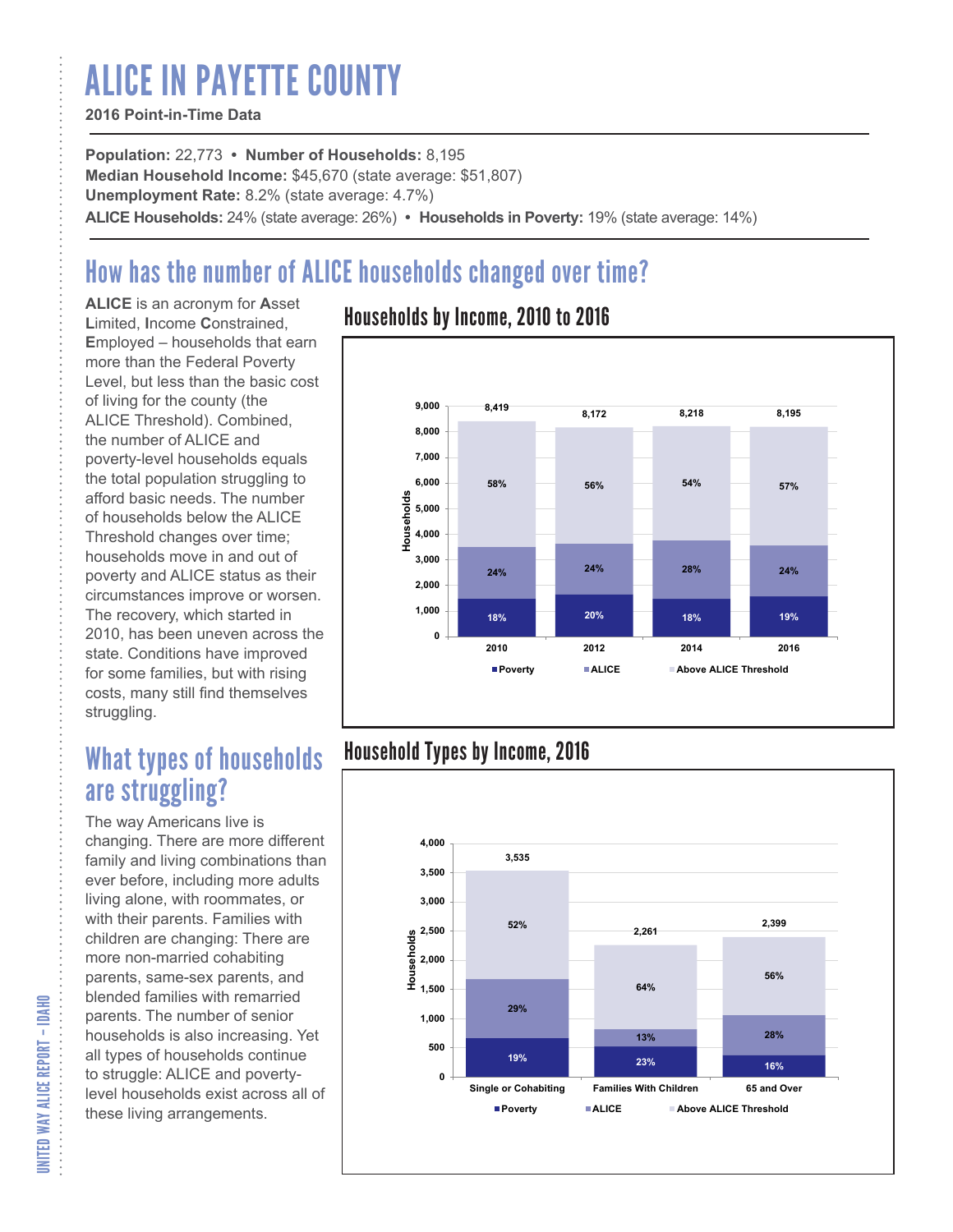#### **The cost of living continues to increase…**

The Household Survival Budget reflects the bare minimum that a household needs to live and work today. It does not include savings for emergencies or future goals like college. In 2016, costs were well above the Federal Poverty Level of \$11,880 for a single adult and \$24,300 for a family of four. Family costs increased by 27 percent statewide from 2010 to 2016, compared to 9 percent inflation nationally.

| <b>Household Survival Budget, Payette County</b> |                     |                                                    |
|--------------------------------------------------|---------------------|----------------------------------------------------|
|                                                  | <b>SINGLE ADULT</b> | <b>2 ADULTS, 1 INFANT,</b><br><b>1 PRESCHOOLER</b> |
| <b>Monthly Costs</b>                             |                     |                                                    |
| <b>Housing</b>                                   | \$507               | \$683                                              |
| <b>Child Care</b>                                | $S-$                | \$833                                              |
| Food                                             | \$177               | \$586                                              |
| <b>Transportation</b>                            | \$346               | \$692                                              |
| <b>Health Care</b>                               | \$196               | \$728                                              |
| <b>Technology</b>                                | \$55                | \$75                                               |
| <b>Miscellaneous</b>                             | \$151               | \$393                                              |
| <b>Taxes</b>                                     | \$230               | \$337                                              |
| <b>Monthly Total</b>                             | \$1,662             | \$4,327                                            |
| <b>ANNUAL TOTAL</b>                              | \$19,944            | \$51,924                                           |
| <b>Hourly Wage</b>                               | \$9.97              | \$25.96                                            |

#### **…and wages lag behind**

Employment and wages vary by location; firms generally pay higher wages in areas with a higher cost of living, although those wages still do not always cover basic needs. Employment and wages also vary by firm size: Large firms tend to offer higher wages and more job stability; smaller businesses can account for more jobs overall, especially in rural areas, but may pay less and offer less stability. Medium-size firms pay more but typically employ the fewest workers.

### Employment by Firm Size With Average Annual Wages, 2016



*Sources: 2016 Point-in-Time Data: American Community Survey. ALICE Demographics: American Community Survey; the ALICE Threshold. Budget: U.S. Department of Housing and Urban Development; U.S. Department of Agriculture; Bureau of Labor Statistics; Internal Revenue Service; Idaho State Tax Commission; Idaho Department of Health and Welfare, 2016.*

#### Payette County, 2016

| Town                  | <b>Total HH</b> | <b>% ALICE &amp;</b><br><b>Poverty</b> |
|-----------------------|-----------------|----------------------------------------|
| <b>Fruitland City</b> | 1.719           | 38%                                    |
| New Plymouth City     | 682             | 63%                                    |
| <b>Payette City</b>   | 2.735           | 46%                                    |

| Note: Municipal-level data on this page is 5-year   |
|-----------------------------------------------------|
| averages for Incorporated Places. Totals will not   |
| match county-level numbers because some places      |
| cross county borders, data is not available for the |
| smallest places, and county-level data is often     |
| 1-year estimates.                                   |
|                                                     |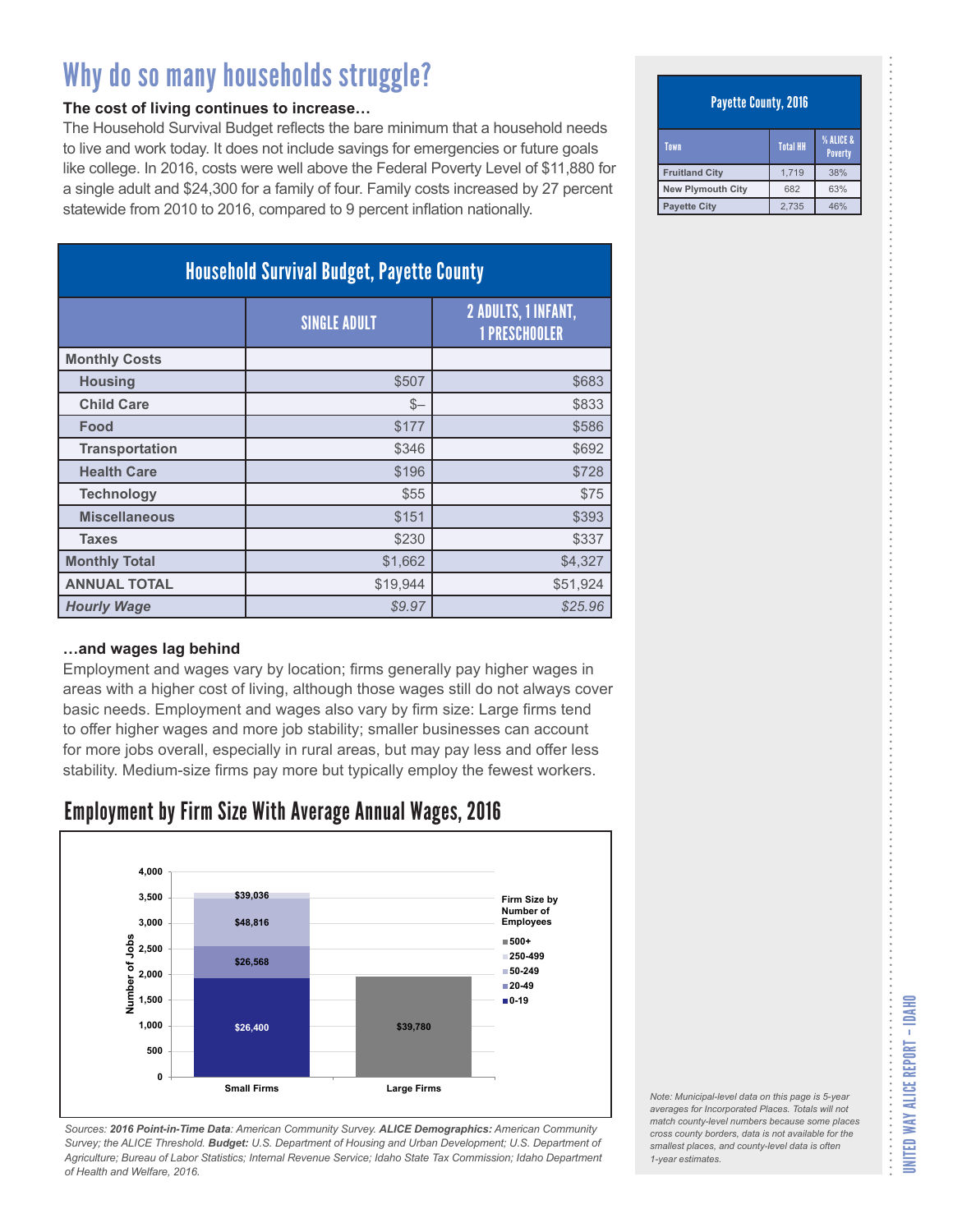# ALICE IN POWER COUNTY

### **2016 Point-in-Time Data**

**Population:** 7,696 **• Number of Households:** 2,465 **Median Household Income:** \$46,318 (state average: \$51,807) **Unemployment Rate:** 6.6% (state average: 4.7%) **ALICE Households:** 39% (state average: 26%) **• Households in Poverty:** 9% (state average: 14%)

# How has the number of ALICE households changed over time?

**ALICE** is an acronym for **A**sset **L**imited, **I**ncome **C**onstrained, **E**mployed – households that earn more than the Federal Poverty Level, but less than the basic cost of living for the county (the ALICE Threshold). Combined, the number of ALICE and poverty-level households equals the total population struggling to afford basic needs. The number of households below the ALICE Threshold changes over time; households move in and out of poverty and ALICE status as their circumstances improve or worsen. The recovery, which started in 2010, has been uneven across the state. Conditions have improved for some families, but with rising costs, many still find themselves struggling.

## What types of households are struggling?

The way Americans live is changing. There are more different family and living combinations than ever before, including more adults living alone, with roommates, or with their parents. Families with children are changing: There are more non-married cohabiting parents, same-sex parents, and blended families with remarried parents. The number of senior households is also increasing. Yet all types of households continue to struggle: ALICE and povertylevel households exist across all of these living arrangements.

### Households by Income, 2010 to 2016



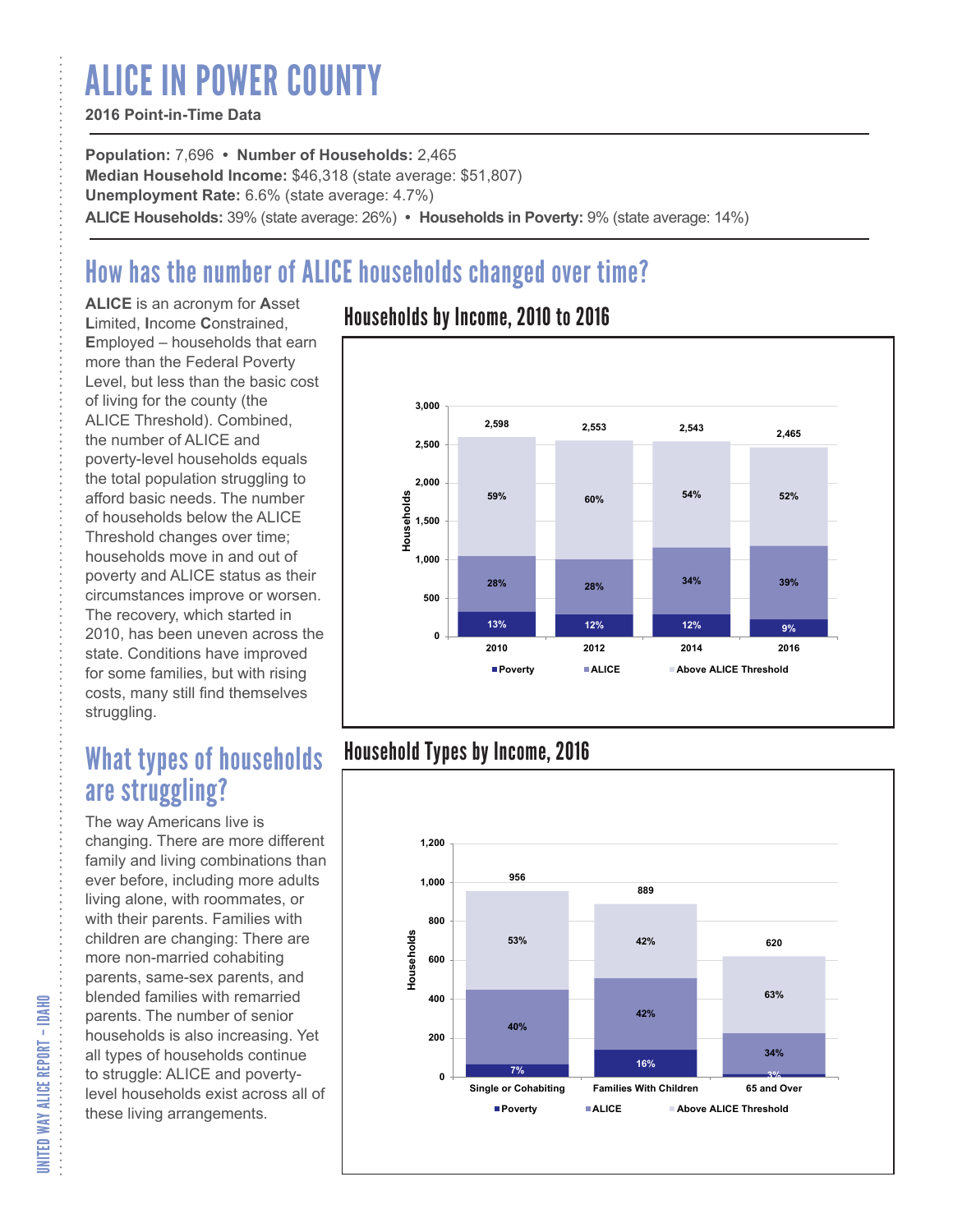#### **The cost of living continues to increase…**

The Household Survival Budget reflects the bare minimum that a household needs to live and work today. It does not include savings for emergencies or future goals like college. In 2016, costs were well above the Federal Poverty Level of \$11,880 for a single adult and \$24,300 for a family of four. Family costs increased by 27 percent statewide from 2010 to 2016, compared to 9 percent inflation nationally.

| <b>Household Survival Budget, Power County</b> |                     |                                                    |
|------------------------------------------------|---------------------|----------------------------------------------------|
|                                                | <b>SINGLE ADULT</b> | <b>2 ADULTS, 1 INFANT,</b><br><b>1 PRESCHOOLER</b> |
| <b>Monthly Costs</b>                           |                     |                                                    |
| <b>Housing</b>                                 | \$488               | \$658                                              |
| <b>Child Care</b>                              | $S-$                | \$896                                              |
| Food                                           | \$177               | \$586                                              |
| <b>Transportation</b>                          | \$346               | \$692                                              |
| <b>Health Care</b>                             | \$196               | \$728                                              |
| <b>Technology</b>                              | \$55                | \$75                                               |
| <b>Miscellaneous</b>                           | \$149               | \$399                                              |
| <b>Taxes</b>                                   | \$224               | \$351                                              |
| <b>Monthly Total</b>                           | \$1,635             | \$4,385                                            |
| <b>ANNUAL TOTAL</b>                            | \$19,620            | \$52,620                                           |
| <b>Hourly Wage</b>                             | \$9.81              | \$26.31                                            |

#### **…and wages lag behind**

Employment and wages vary by location; firms generally pay higher wages in areas with a higher cost of living, although those wages still do not always cover basic needs. Employment and wages also vary by firm size: Large firms tend to offer higher wages and more job stability; smaller businesses can account for more jobs overall, especially in rural areas, but may pay less and offer less stability. Medium-size firms pay more but typically employ the fewest workers.

### Employment by Firm Size With Average Annual Wages, 2016



*Sources: 2016 Point-in-Time Data: American Community Survey. ALICE Demographics: American Community Survey; the ALICE Threshold. Budget: U.S. Department of Housing and Urban Development; U.S. Department of Agriculture; Bureau of Labor Statistics; Internal Revenue Service; Idaho State Tax Commission; Idaho Department of Health and Welfare, 2016.*

#### Power County, 2016

| Town                       | <b>Total HH</b> | <b>% ALICE &amp;</b><br><b>Poverty</b> |
|----------------------------|-----------------|----------------------------------------|
| <b>American Falls City</b> | 1,419           | 55%                                    |
| <b>Arbon Valley CDP</b>    | 255             | 44%                                    |
| <b>Rockland City</b>       | 127             | 49%                                    |

*Note: Municipal-level data on this page is 5-year averages for Incorporated Places. Totals will not match county-level numbers because some places cross county borders, data is not available for the smallest places, and county-level data is often*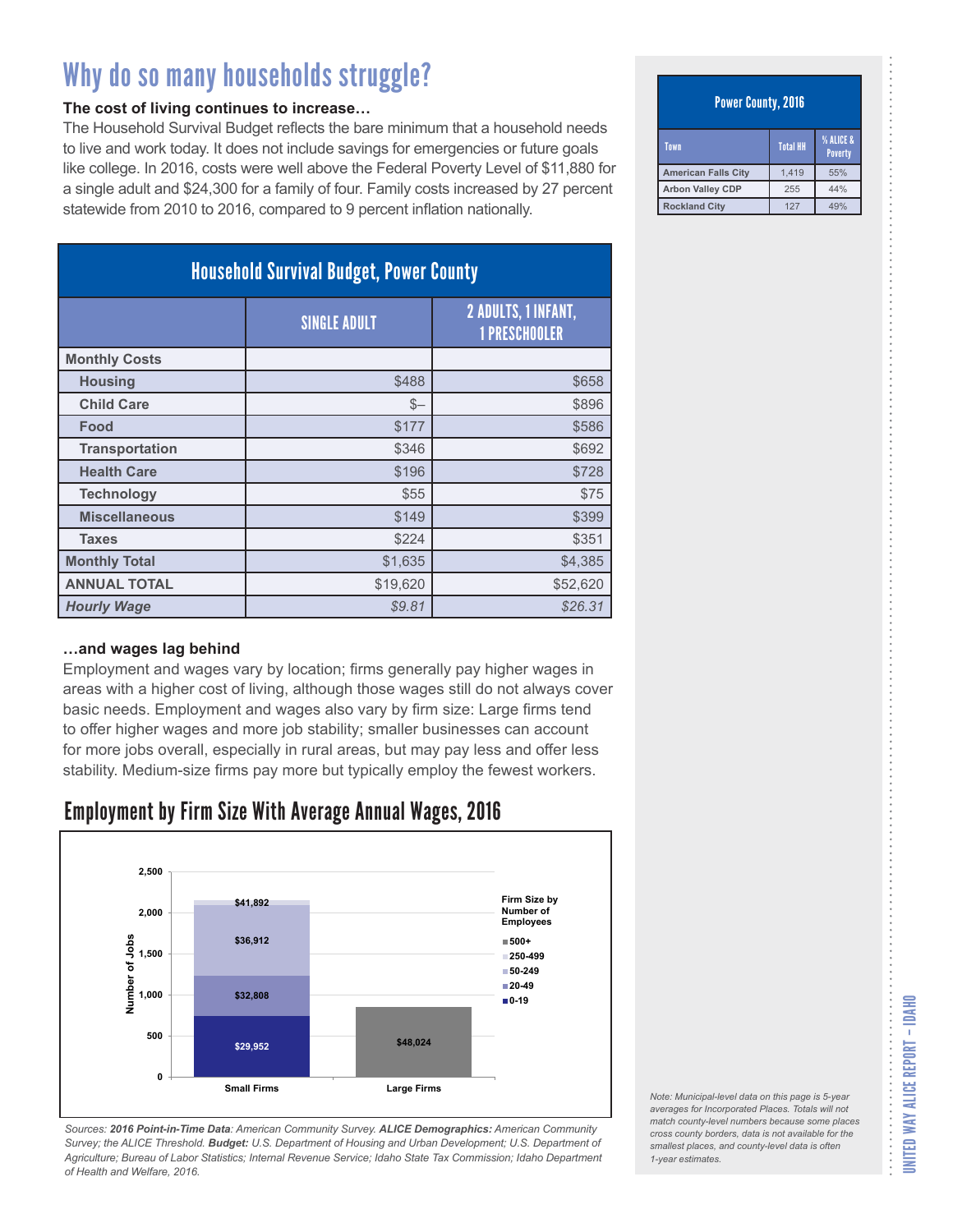# ALICE IN SHOSHONE COUNTY

### **2016 Point-in-Time Data**

**Population:** 12,551 **• Number of Households:** 5,660 **Median Household Income:** \$37,449 (state average: \$51,807) **Unemployment Rate:** 10.5% (state average: 4.7%) **ALICE Households:** 27% (state average: 26%) **• Households in Poverty:** 17% (state average: 14%)

# How has the number of ALICE households changed over time?

**ALICE** is an acronym for **A**sset **L**imited, **I**ncome **C**onstrained, **E**mployed – households that earn more than the Federal Poverty Level, but less than the basic cost of living for the county (the ALICE Threshold). Combined, the number of ALICE and poverty-level households equals the total population struggling to afford basic needs. The number of households below the ALICE Threshold changes over time; households move in and out of poverty and ALICE status as their circumstances improve or worsen. The recovery, which started in 2010, has been uneven across the state. Conditions have improved for some families, but with rising costs, many still find themselves struggling.

## What types of households are struggling?

The way Americans live is changing. There are more different family and living combinations than ever before, including more adults living alone, with roommates, or with their parents. Families with children are changing: There are more non-married cohabiting parents, same-sex parents, and blended families with remarried parents. The number of senior households is also increasing. Yet all types of households continue to struggle: ALICE and povertylevel households exist across all of these living arrangements.

### Households by Income, 2010 to 2016



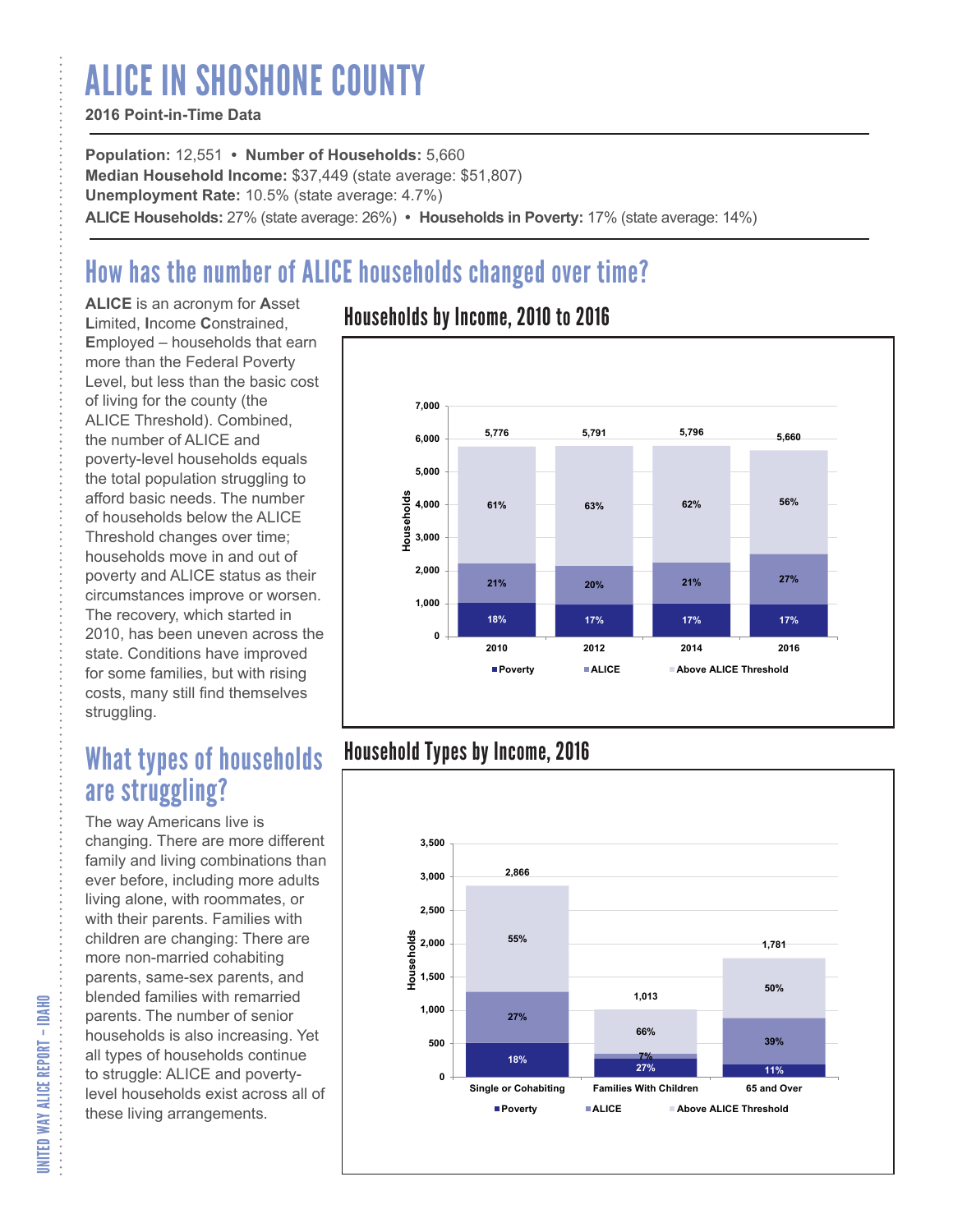#### **The cost of living continues to increase…**

The Household Survival Budget reflects the bare minimum that a household needs to live and work today. It does not include savings for emergencies or future goals like college. In 2016, costs were well above the Federal Poverty Level of \$11,880 for a single adult and \$24,300 for a family of four. Family costs increased by 27 percent statewide from 2010 to 2016, compared to 9 percent inflation nationally.

| <b>Household Survival Budget, Shoshone County</b> |                     |                                                    |
|---------------------------------------------------|---------------------|----------------------------------------------------|
|                                                   | <b>SINGLE ADULT</b> | <b>2 ADULTS, 1 INFANT,</b><br><b>1 PRESCHOOLER</b> |
| <b>Monthly Costs</b>                              |                     |                                                    |
| <b>Housing</b>                                    | \$510               | \$658                                              |
| <b>Child Care</b>                                 | $S-$                | \$896                                              |
| Food                                              | \$177               | \$586                                              |
| <b>Transportation</b>                             | \$346               | \$692                                              |
| <b>Health Care</b>                                | \$196               | \$728                                              |
| <b>Technology</b>                                 | \$55                | \$75                                               |
| <b>Miscellaneous</b>                              | \$151               | \$399                                              |
| <b>Taxes</b>                                      | \$231               | \$351                                              |
| <b>Monthly Total</b>                              | \$1,666             | \$4,385                                            |
| <b>ANNUAL TOTAL</b>                               | \$19,992            | \$52,620                                           |
| <b>Hourly Wage</b>                                | \$10.00             | \$26.31                                            |

#### **…and wages lag behind**

Employment and wages vary by location; firms generally pay higher wages in areas with a higher cost of living, although those wages still do not always cover basic needs. Employment and wages also vary by firm size: Large firms tend to offer higher wages and more job stability; smaller businesses can account for more jobs overall, especially in rural areas, but may pay less and offer less stability. Medium-size firms pay more but typically employ the fewest workers.

### Employment by Firm Size With Average Annual Wages, 2016



*Sources: 2016 Point-in-Time Data: American Community Survey. ALICE Demographics: American Community Survey; the ALICE Threshold. Budget: U.S. Department of Housing and Urban Development; U.S. Department of Agriculture; Bureau of Labor Statistics; Internal Revenue Service; Idaho State Tax Commission; Idaho Department of Health and Welfare, 2016.*

#### Shoshone County, 2016

| Town                     | <b>Total HH</b> | % ALICE &<br><b>Poverty</b> |
|--------------------------|-----------------|-----------------------------|
| <b>Kellogg City</b>      | 971             | 48%                         |
| <b>Mullan City</b>       | 315             | 43%                         |
| <b>Osburn City</b>       | 709             | 38%                         |
| <b>Pinehurst City</b>    | 786             | 43%                         |
| <b>Smelterville City</b> | 306             | 65%                         |
| <b>Wallace City</b>      | 399             | 53%                         |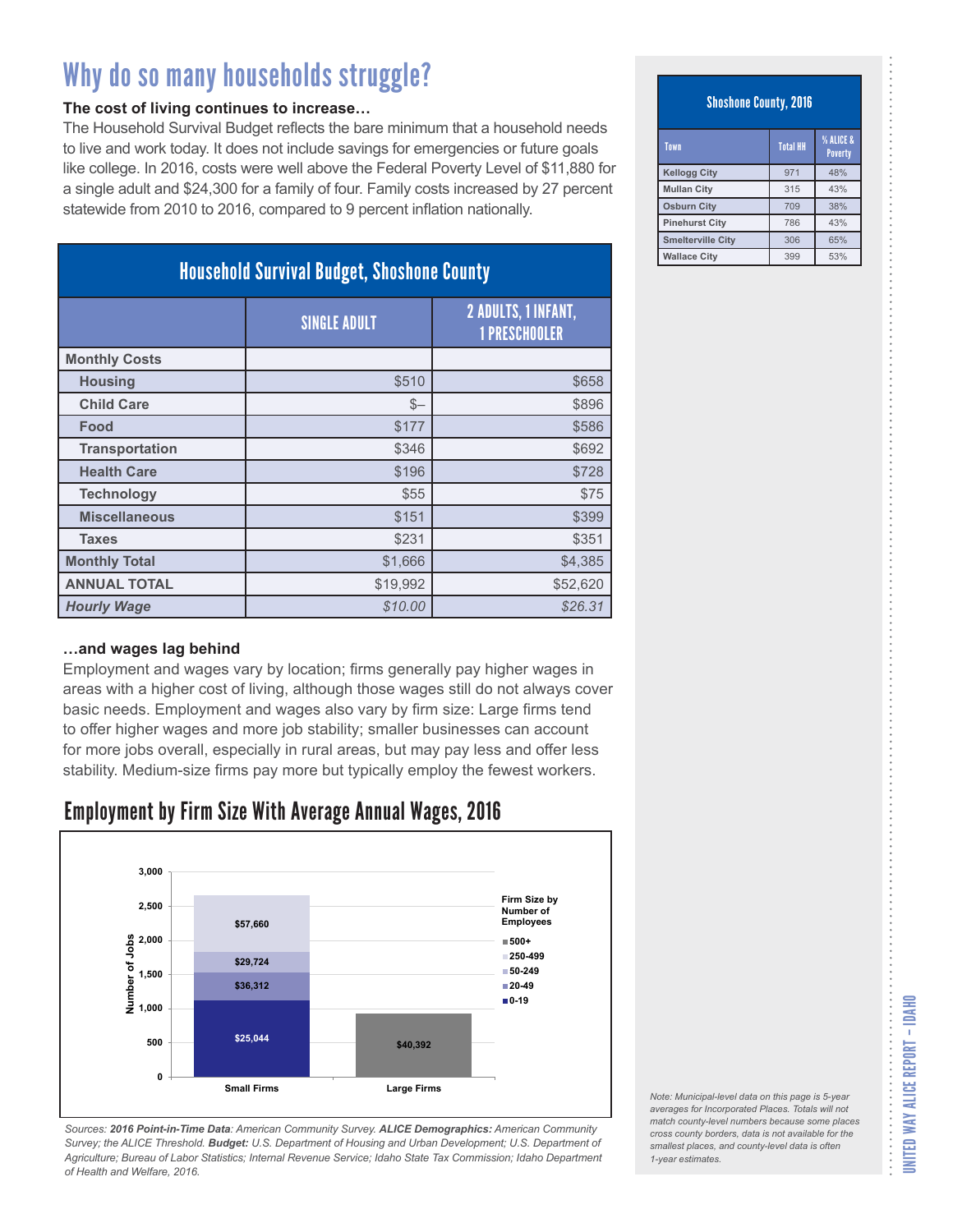# ALICE IN TETON COUNTY

### **2016 Point-in-Time Data**

**Population:** 10,437 **• Number of Households:** 3,725 **Median Household Income:** \$58,173 (state average: \$51,807) **Unemployment Rate:** 5.9% (state average: 4.7%) **ALICE Households:** 29% (state average: 26%) **• Households in Poverty:** 11% (state average: 14%)

# How has the number of ALICE households changed over time?

**ALICE** is an acronym for **A**sset **L**imited, **I**ncome **C**onstrained, **E**mployed – households that earn more than the Federal Poverty Level, but less than the basic cost of living for the county (the ALICE Threshold). Combined, the number of ALICE and poverty-level households equals the total population struggling to afford basic needs. The number of households below the ALICE Threshold changes over time; households move in and out of poverty and ALICE status as their circumstances improve or worsen. The recovery, which started in 2010, has been uneven across the state. Conditions have improved for some families, but with rising costs, many still find themselves struggling.

## What types of households are struggling?

The way Americans live is changing. There are more different family and living combinations than ever before, including more adults living alone, with roommates, or with their parents. Families with children are changing: There are more non-married cohabiting parents, same-sex parents, and blended families with remarried parents. The number of senior households is also increasing. Yet all types of households continue to struggle: ALICE and povertylevel households exist across all of these living arrangements.

### Households by Income, 2010 to 2016



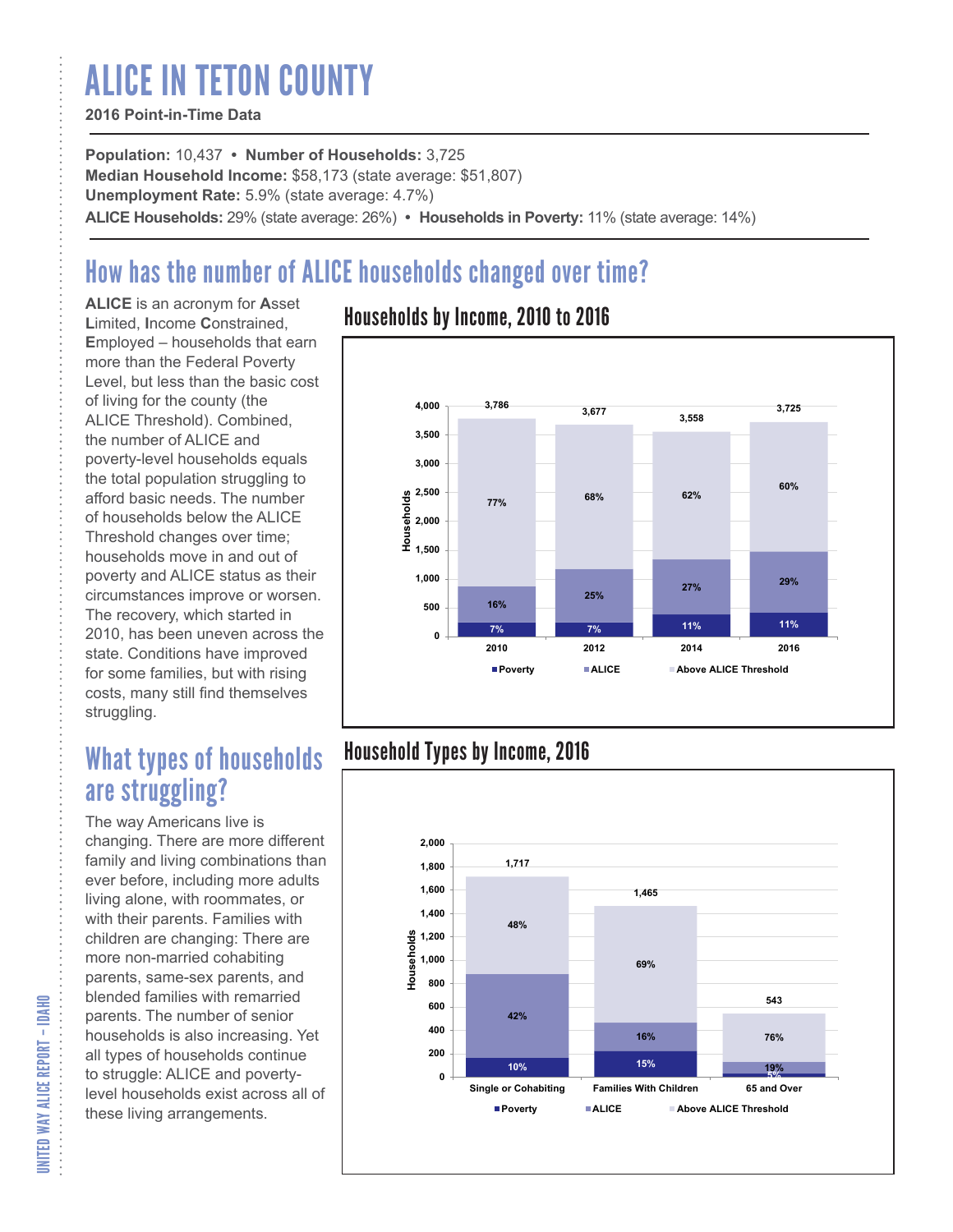#### **The cost of living continues to increase…**

The Household Survival Budget reflects the bare minimum that a household needs to live and work today. It does not include savings for emergencies or future goals like college. In 2016, costs were well above the Federal Poverty Level of \$11,880 for a single adult and \$24,300 for a family of four. Family costs increased by 27 percent statewide from 2010 to 2016, compared to 9 percent inflation nationally.

| <b>Household Survival Budget, Teton County</b> |                     |                                                    |
|------------------------------------------------|---------------------|----------------------------------------------------|
|                                                | <b>SINGLE ADULT</b> | <b>2 ADULTS, 1 INFANT,</b><br><b>1 PRESCHOOLER</b> |
| <b>Monthly Costs</b>                           |                     |                                                    |
| <b>Housing</b>                                 | \$583               | \$775                                              |
| <b>Child Care</b>                              | $S-$                | \$1,126                                            |
| Food                                           | \$177               | \$586                                              |
| <b>Transportation</b>                          | \$346               | \$692                                              |
| <b>Health Care</b>                             | \$196               | \$728                                              |
| <b>Technology</b>                              | \$55                | \$75                                               |
| <b>Miscellaneous</b>                           | \$161               | \$447                                              |
| <b>Taxes</b>                                   | \$256               | \$484                                              |
| <b>Monthly Total</b>                           | \$1,774             | \$4,913                                            |
| <b>ANNUAL TOTAL</b>                            | \$21,288            | \$58,956                                           |
| <b>Hourly Wage</b>                             | \$10.64             | \$29.48                                            |

#### **…and wages lag behind**

Employment and wages vary by location; firms generally pay higher wages in areas with a higher cost of living, although those wages still do not always cover basic needs. Employment and wages also vary by firm size: Large firms tend to offer higher wages and more job stability; smaller businesses can account for more jobs overall, especially in rural areas, but may pay less and offer less stability. Medium-size firms pay more but typically employ the fewest workers.

### Employment by Firm Size With Average Annual Wages, 2016



*Sources: 2016 Point-in-Time Data: American Community Survey. ALICE Demographics: American Community Survey; the ALICE Threshold. Budget: U.S. Department of Housing and Urban Development; U.S. Department of Agriculture; Bureau of Labor Statistics; Internal Revenue Service; Idaho State Tax Commission; Idaho Department of Health and Welfare, 2016.*

#### Teton County, 2016

| Town               | <b>Total HH</b> | <b>% ALICE &amp;</b><br><b>Poverty</b> |
|--------------------|-----------------|----------------------------------------|
| <b>Driggs City</b> | 676             | 52%                                    |
| Tetonia City       | 125             | 52%                                    |
| <b>Victor City</b> | 890             | 49%                                    |

UNITED WAY ALICE REPORT – IDAHO

*smallest places, and county-level data is often*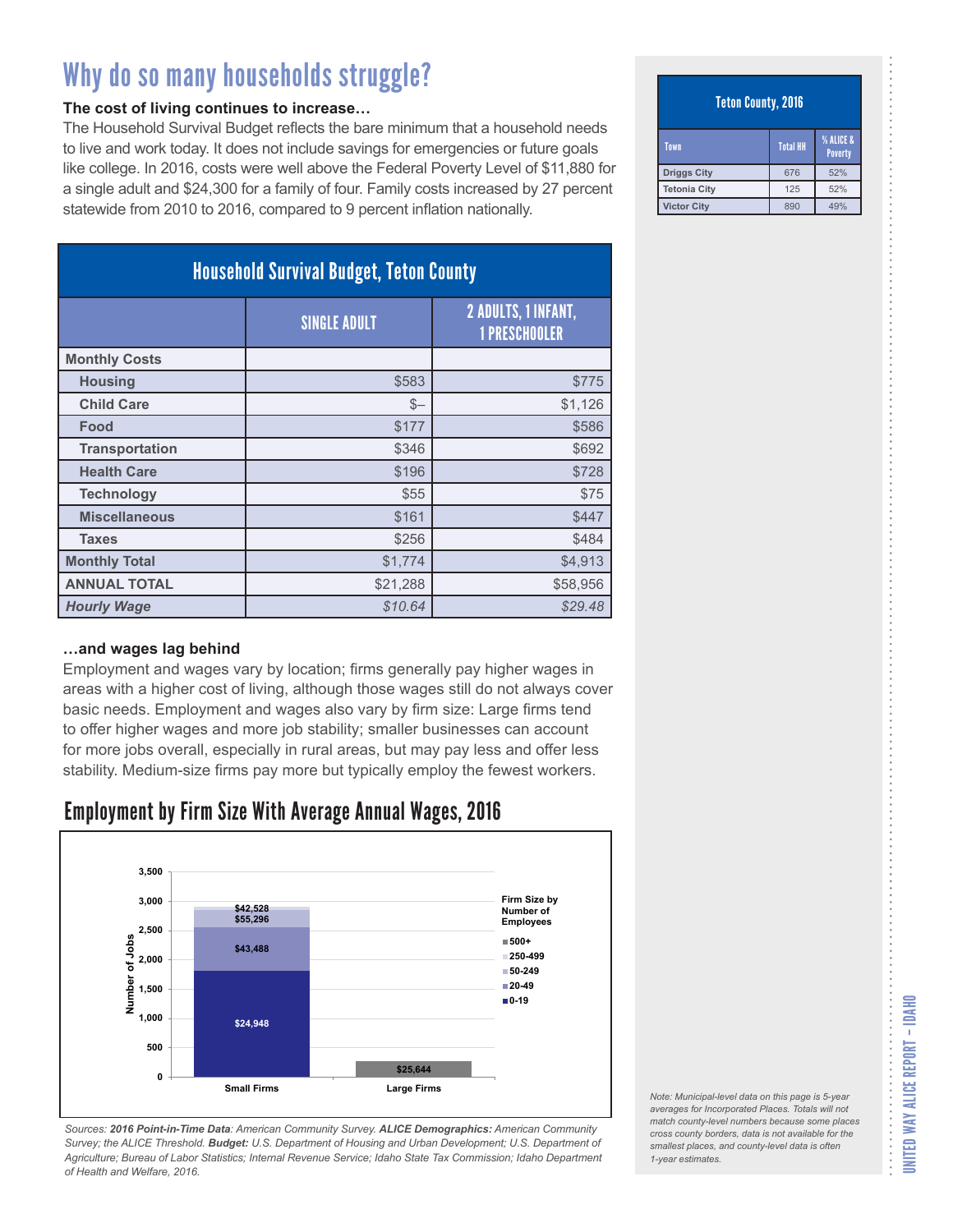# ALICE IN TWIN FALLS COUNTY

### **2016 Point-in-Time Data**

**Population:** 83,514 **• Number of Households:** 30,119 **Median Household Income:** \$51,210 (state average: \$51,807) **Unemployment Rate:** 2.4% (state average: 4.7%) **ALICE Households:** 29% (state average: 26%) **• Households in Poverty:** 14% (state average: 14%)

# How has the number of ALICE households changed over time?

**ALICE** is an acronym for **A**sset **L**imited, **I**ncome **C**onstrained, **E**mployed – households that earn more than the Federal Poverty Level, but less than the basic cost of living for the county (the ALICE Threshold). Combined, the number of ALICE and poverty-level households equals the total population struggling to afford basic needs. The number of households below the ALICE Threshold changes over time; households move in and out of poverty and ALICE status as their circumstances improve or worsen. The recovery, which started in 2010, has been uneven across the state. Conditions have improved for some families, but with rising costs, many still find themselves struggling.

## What types of households are struggling?

The way Americans live is changing. There are more different family and living combinations than ever before, including more adults living alone, with roommates, or with their parents. Families with children are changing: There are more non-married cohabiting parents, same-sex parents, and blended families with remarried parents. The number of senior households is also increasing. Yet all types of households continue to struggle: ALICE and povertylevel households exist across all of these living arrangements.

### Households by Income, 2010 to 2016



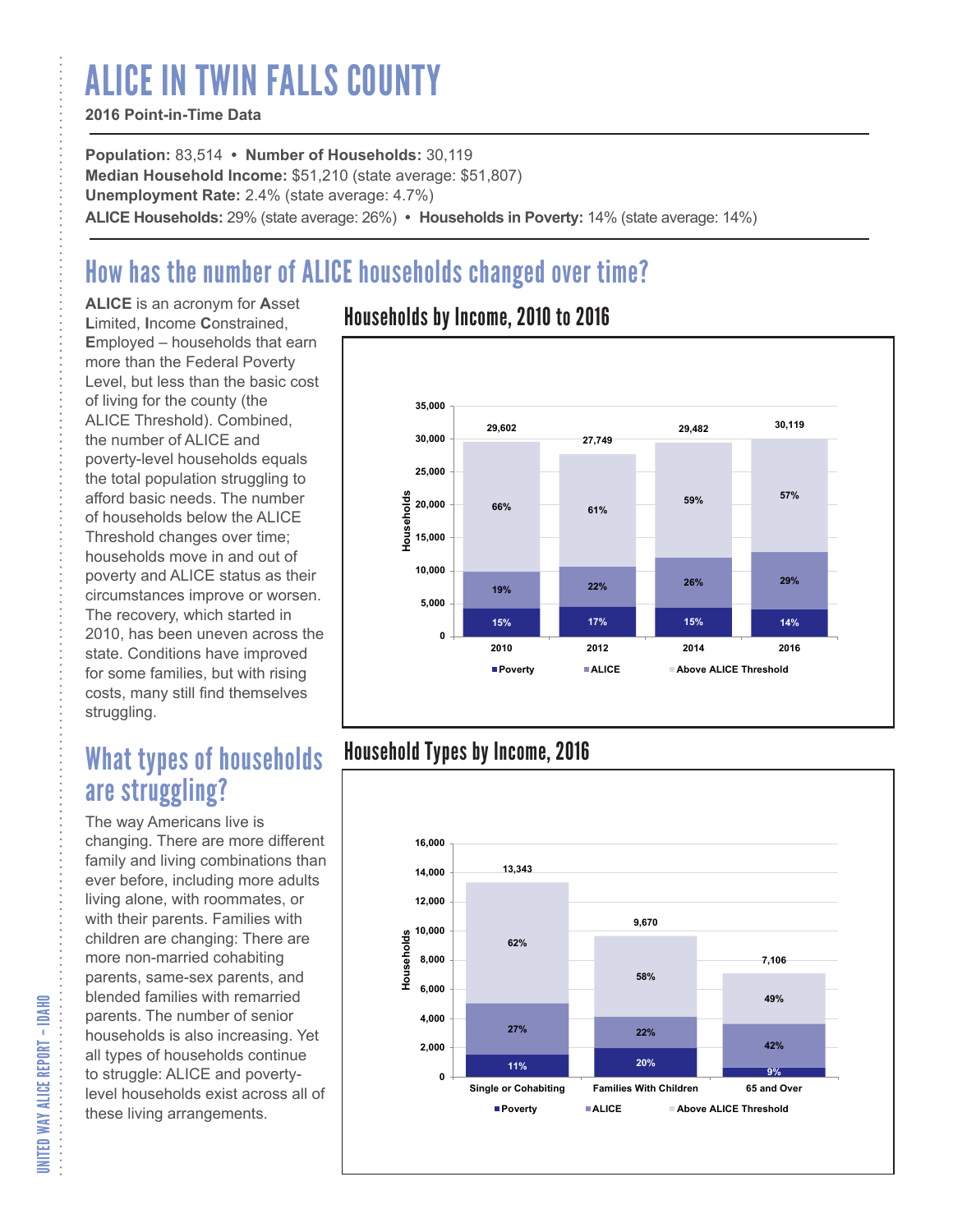#### **The cost of living continues to increase…**

The Household Survival Budget reflects the bare minimum that a household needs to live and work today. It does not include savings for emergencies or future goals like college. In 2016, costs were well above the Federal Poverty Level of \$11,880 for a single adult and \$24,300 for a family of four. Family costs increased by 27 percent statewide from 2010 to 2016, compared to 9 percent inflation nationally.

| <b>Household Survival Budget, Twin Falls County</b> |                     |                                             |
|-----------------------------------------------------|---------------------|---------------------------------------------|
|                                                     | <b>SINGLE ADULT</b> | 2 ADULTS, 1 INFANT,<br><b>1 PRESCHOOLER</b> |
| <b>Monthly Costs</b>                                |                     |                                             |
| <b>Housing</b>                                      | \$592               | \$764                                       |
| <b>Child Care</b>                                   | $S-$                | \$896                                       |
| Food                                                | \$177               | \$586                                       |
| <b>Transportation</b>                               | \$346               | \$692                                       |
| <b>Health Care</b>                                  | \$196               | \$728                                       |
| <b>Technology</b>                                   | \$55                | \$75                                        |
| <b>Miscellaneous</b>                                | \$163               | \$413                                       |
| <b>Taxes</b>                                        | \$259               | \$391                                       |
| <b>Monthly Total</b>                                | \$1,788             | \$4,545                                     |
| <b>ANNUAL TOTAL</b>                                 | \$21,456            | \$54,540                                    |
| <b>Hourly Wage</b>                                  | \$10.73             | \$27.27                                     |

#### **…and wages lag behind**

Employment and wages vary by location; firms generally pay higher wages in areas with a higher cost of living, although those wages still do not always cover basic needs. Employment and wages also vary by firm size: Large firms tend to offer higher wages and more job stability; smaller businesses can account for more jobs overall, especially in rural areas, but may pay less and offer less stability. Medium-size firms pay more but typically employ the fewest workers.

### Employment by Firm Size With Average Annual Wages, 2016



*Sources: 2016 Point-in-Time Data: American Community Survey. ALICE Demographics: American Community Survey; the ALICE Threshold. Budget: U.S. Department of Housing and Urban Development; U.S. Department of Agriculture; Bureau of Labor Statistics; Internal Revenue Service; Idaho State Tax Commission; Idaho Department of Health and Welfare, 2016.*

Twin Falls County, 2016

| Town                   | <b>Total HH</b> | % ALICE &<br><b>Poverty</b> |
|------------------------|-----------------|-----------------------------|
| <b>Buhl City</b>       | 1.510           | 57%                         |
| <b>Filer City</b>      | 901             | 50%                         |
| <b>Hansen City</b>     | 494             | 62%                         |
| <b>Kimberly City</b>   | 1.147           | 44%                         |
| <b>Twin Falls City</b> | 16.914          | 49%                         |

*Note: Municipal-level data on this page is 5-year averages for Incorporated Places. Totals will not match county-level numbers because some places cross county borders, data is not available for the smallest places, and county-level data is often 1-year estimates.*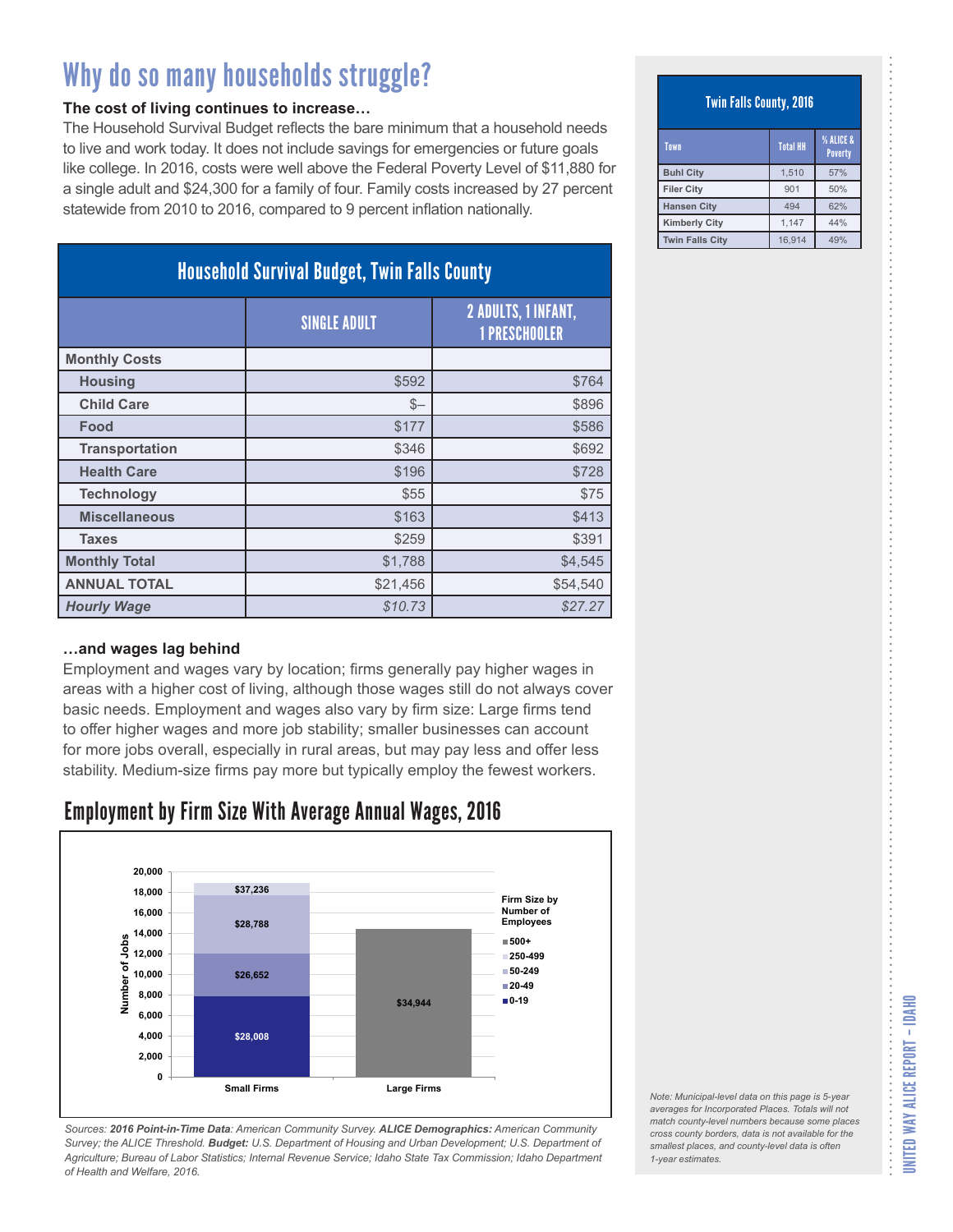# ALICE IN VALLEY COUNTY

### **2016 Point-in-Time Data**

**Population:** 9,897 **• Number of Households:** 3,446 **Median Household Income:** \$53,630 (state average: \$51,807) **Unemployment Rate:** 4.9% (state average: 4.7%) **ALICE Households:** 27% (state average: 26%) **• Households in Poverty:** 14% (state average: 14%)

# How has the number of ALICE households changed over time?

**ALICE** is an acronym for **A**sset **L**imited, **I**ncome **C**onstrained, **E**mployed – households that earn more than the Federal Poverty Level, but less than the basic cost of living for the county (the ALICE Threshold). Combined, the number of ALICE and poverty-level households equals the total population struggling to afford basic needs. The number of households below the ALICE Threshold changes over time; households move in and out of poverty and ALICE status as their circumstances improve or worsen. The recovery, which started in 2010, has been uneven across the state. Conditions have improved for some families, but with rising costs, many still find themselves struggling.

## What types of households are struggling?

The way Americans live is changing. There are more different family and living combinations than ever before, including more adults living alone, with roommates, or with their parents. Families with children are changing: There are more non-married cohabiting parents, same-sex parents, and blended families with remarried parents. The number of senior households is also increasing. Yet all types of households continue to struggle: ALICE and povertylevel households exist across all of these living arrangements.

### Households by Income, 2010 to 2016



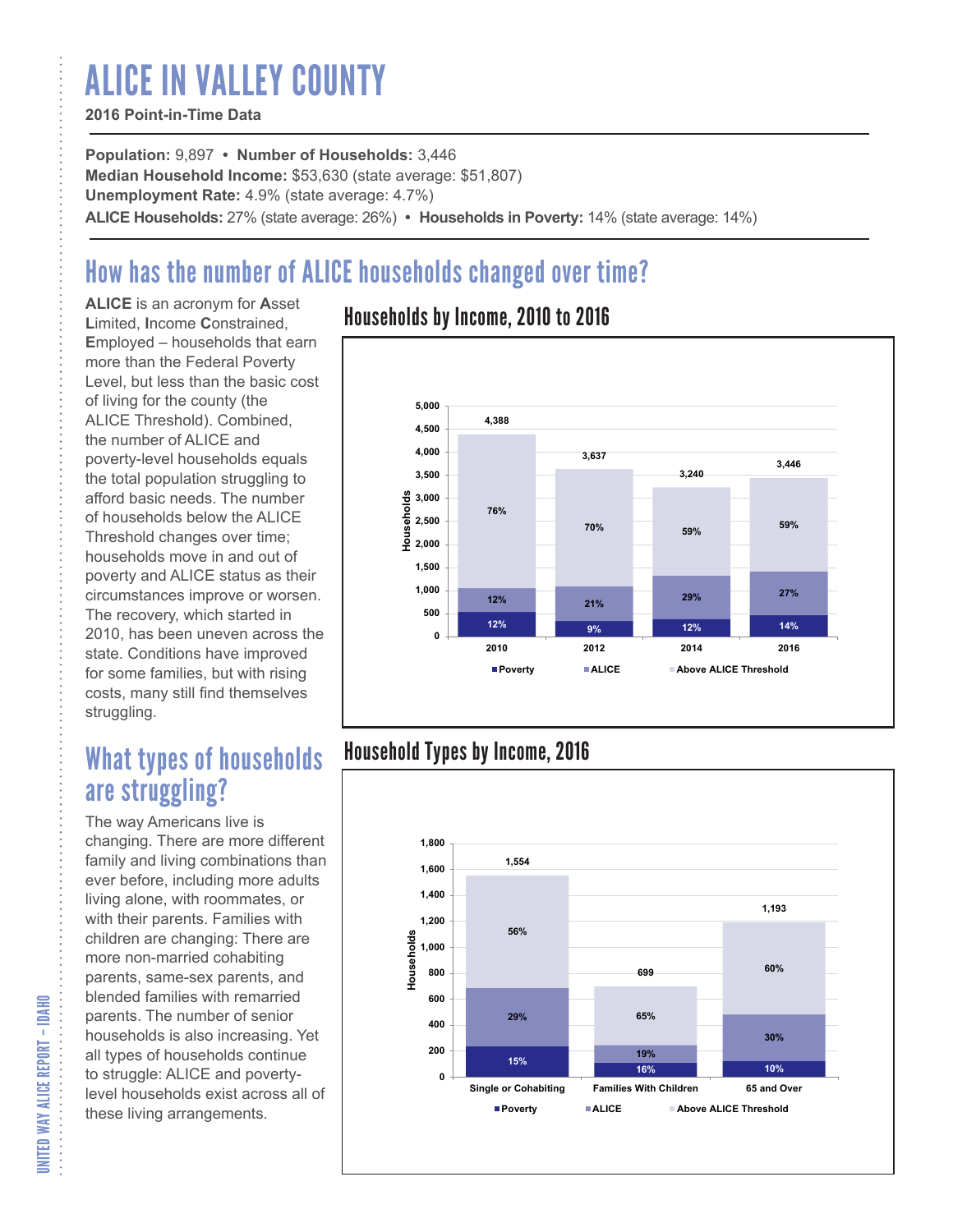#### **The cost of living continues to increase…**

The Household Survival Budget reflects the bare minimum that a household needs to live and work today. It does not include savings for emergencies or future goals like college. In 2016, costs were well above the Federal Poverty Level of \$11,880 for a single adult and \$24,300 for a family of four. Family costs increased by 27 percent statewide from 2010 to 2016, compared to 9 percent inflation nationally.

| <b>Household Survival Budget, Valley County</b> |                     |                                                    |  |
|-------------------------------------------------|---------------------|----------------------------------------------------|--|
|                                                 | <b>SINGLE ADULT</b> | <b>2 ADULTS, 1 INFANT,</b><br><b>1 PRESCHOOLER</b> |  |
| <b>Monthly Costs</b>                            |                     |                                                    |  |
| <b>Housing</b>                                  | \$547               | \$705                                              |  |
| <b>Child Care</b>                               | $S-$                | \$1,126                                            |  |
| Food                                            | \$177               | \$586                                              |  |
| <b>Transportation</b>                           | \$346               | \$692                                              |  |
| <b>Health Care</b>                              | \$196               | \$728                                              |  |
| <b>Technology</b>                               | \$55                | \$75                                               |  |
| <b>Miscellaneous</b>                            | \$156               | \$437                                              |  |
| <b>Taxes</b>                                    | \$242               | \$457                                              |  |
| <b>Monthly Total</b>                            | \$1,719             | \$4,806                                            |  |
| <b>ANNUAL TOTAL</b>                             | \$20,628            | \$57,672                                           |  |
| <b>Hourly Wage</b>                              | \$10.31             | \$28.84                                            |  |

#### **…and wages lag behind**

Employment and wages vary by location; firms generally pay higher wages in areas with a higher cost of living, although those wages still do not always cover basic needs. Employment and wages also vary by firm size: Large firms tend to offer higher wages and more job stability; smaller businesses can account for more jobs overall, especially in rural areas, but may pay less and offer less stability. Medium-size firms pay more but typically employ the fewest workers.

### Employment by Firm Size With Average Annual Wages, 2016



*Sources: 2016 Point-in-Time Data: American Community Survey. ALICE Demographics: American Community Survey; the ALICE Threshold. Budget: U.S. Department of Housing and Urban Development; U.S. Department of Agriculture; Bureau of Labor Statistics; Internal Revenue Service; Idaho State Tax Commission; Idaho Department of Health and Welfare, 2016.*

#### Valley County, 2016

| Town                | <b>Total HH</b> | % ALICE &<br><b>Poverty</b> |
|---------------------|-----------------|-----------------------------|
| <b>Cascade City</b> | 308             | 55%                         |
| <b>McCall City</b>  | 937             | 49%                         |

*Note: Municipal-level data on this page is 5-year averages for Incorporated Places. Totals will not match county-level numbers because some places cross county borders, data is not available for the smallest places, and county-level data is often*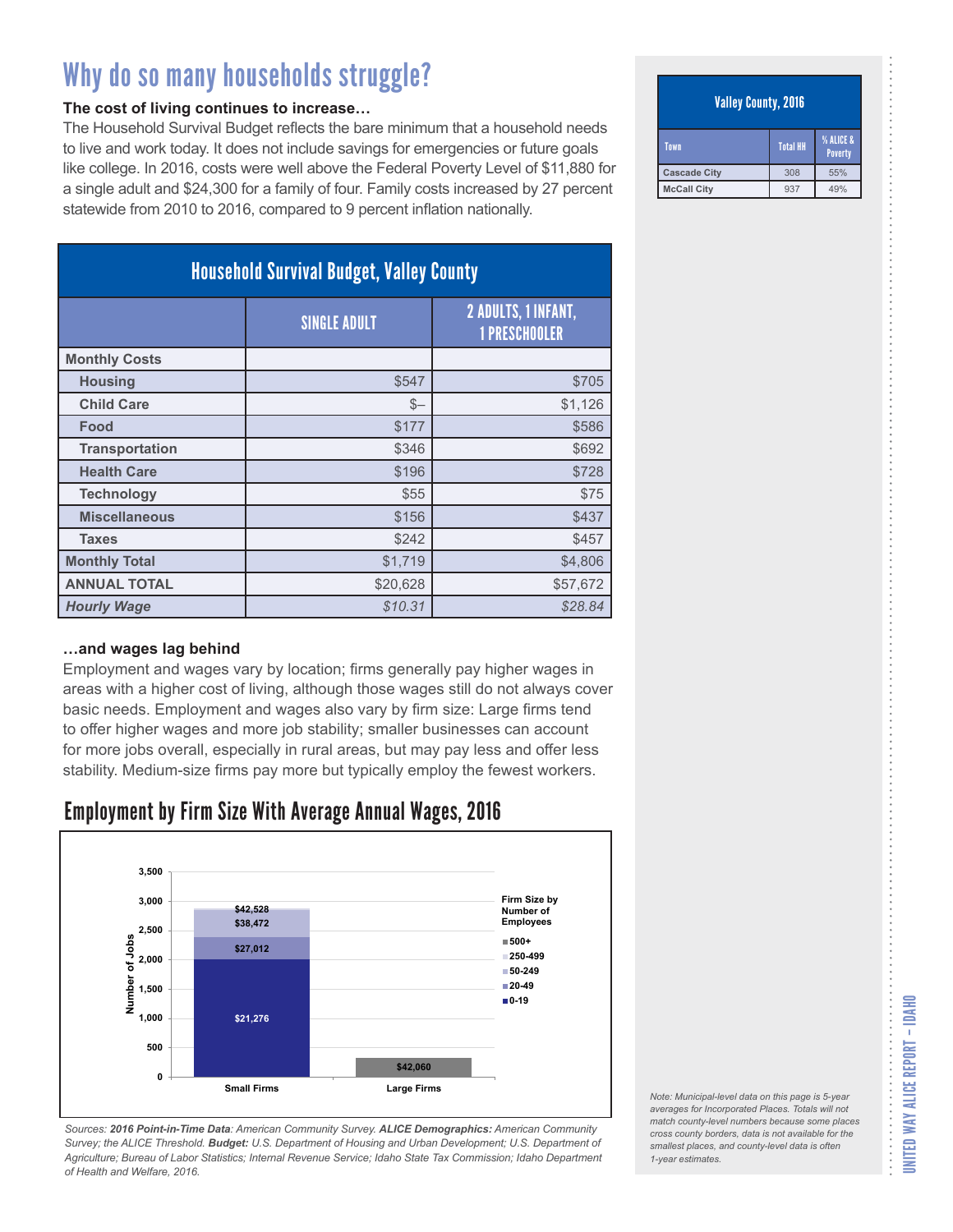# ALICE IN WASHINGTON COUNTY

### **2016 Point-in-Time Data**

**Population:** 10,035 **• Number of Households:** 3,886 **Median Household Income:** \$37,525 (state average: \$51,807) **Unemployment Rate:** 9.4% (state average: 4.7%) **ALICE Households:** 35% (state average: 26%) **• Households in Poverty:** 15% (state average: 14%)

# How has the number of ALICE households changed over time?

**ALICE** is an acronym for **A**sset **L**imited, **I**ncome **C**onstrained, **E**mployed – households that earn more than the Federal Poverty Level, but less than the basic cost of living for the county (the ALICE Threshold). Combined, the number of ALICE and poverty-level households equals the total population struggling to afford basic needs. The number of households below the ALICE Threshold changes over time; households move in and out of poverty and ALICE status as their circumstances improve or worsen. The recovery, which started in 2010, has been uneven across the state. Conditions have improved for some families, but with rising costs, many still find themselves struggling.

## What types of households are struggling?

The way Americans live is changing. There are more different family and living combinations than ever before, including more adults living alone, with roommates, or with their parents. Families with children are changing: There are more non-married cohabiting parents, same-sex parents, and blended families with remarried parents. The number of senior households is also increasing. Yet all types of households continue to struggle: ALICE and povertylevel households exist across all of these living arrangements.

### Households by Income, 2010 to 2016